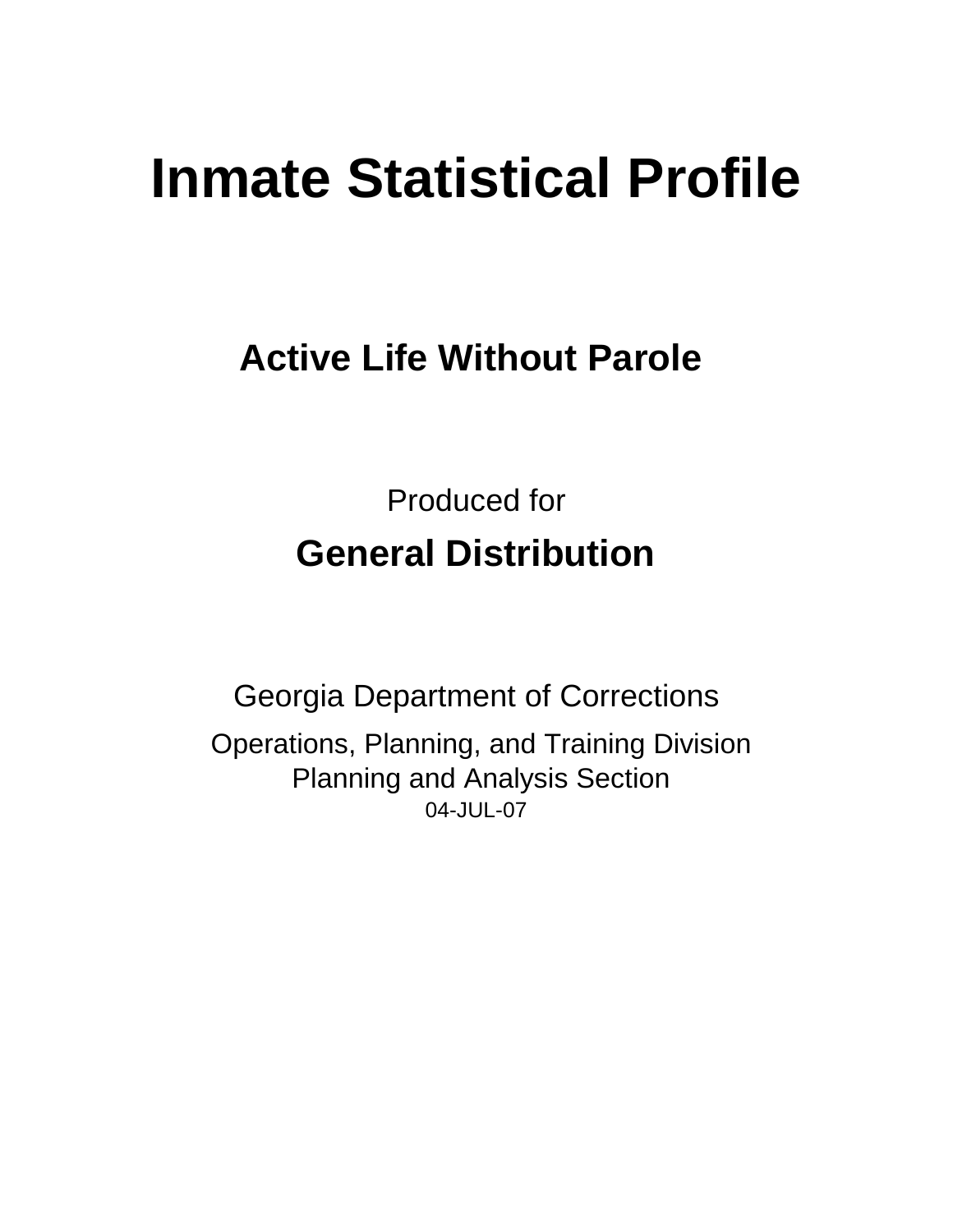**Contents** 

**Active Life Without Parole** 

Produced for **General Distribution**

# Table of Contents

| <b>Demographic information</b>                                       |
|----------------------------------------------------------------------|
| 5 Current age, broken out in ten year age groups                     |
| 6 Race group                                                         |
| 7 Hispanic Origin                                                    |
| 8 Marital status, self-reported at entry to prison                   |
| 9 Number of children, self-reported at entry to prison               |
| 10 Religious affiliation, self-reported at entry to prison           |
| 11 Home county - self-reported at entry to prison                    |
| 14 Socioeconomic class, self-reported at entry to prison             |
| 15 Environment to age 16, self-reported at entry to prison           |
| 16 Guardian status to age 16, self-reported at entry to prison       |
| 17 Employment status before prison, self-reported at entry to prison |
| 18 Age at admission                                                  |
| 20 Age at release                                                    |
| 21 Height, measured at entry to prison                               |
| 22 Weight, measured at entry to prison                               |
| 23 Military service                                                  |
| <b>Correctional information</b>                                      |
| 24 Type of admission to prison                                       |
| 25 Current / last security status                                    |
| 26 Current / last institution type                                   |
| 27 Institution type - transitional centers                           |
| 28 Institution type - mental hospitals                               |
| 29 Institution type - county prisons                                 |
| 30 Institution type - state prisons                                  |
| 31 Institution type - private prisons                                |
| 32 Institution type - prison annexes                                 |
| 33 Institution type - pre-release centers                            |
| 34 Institution type - inmate boot camp                               |
| 35 Number of disciplinary reports                                    |
| 36 Number of transfers                                               |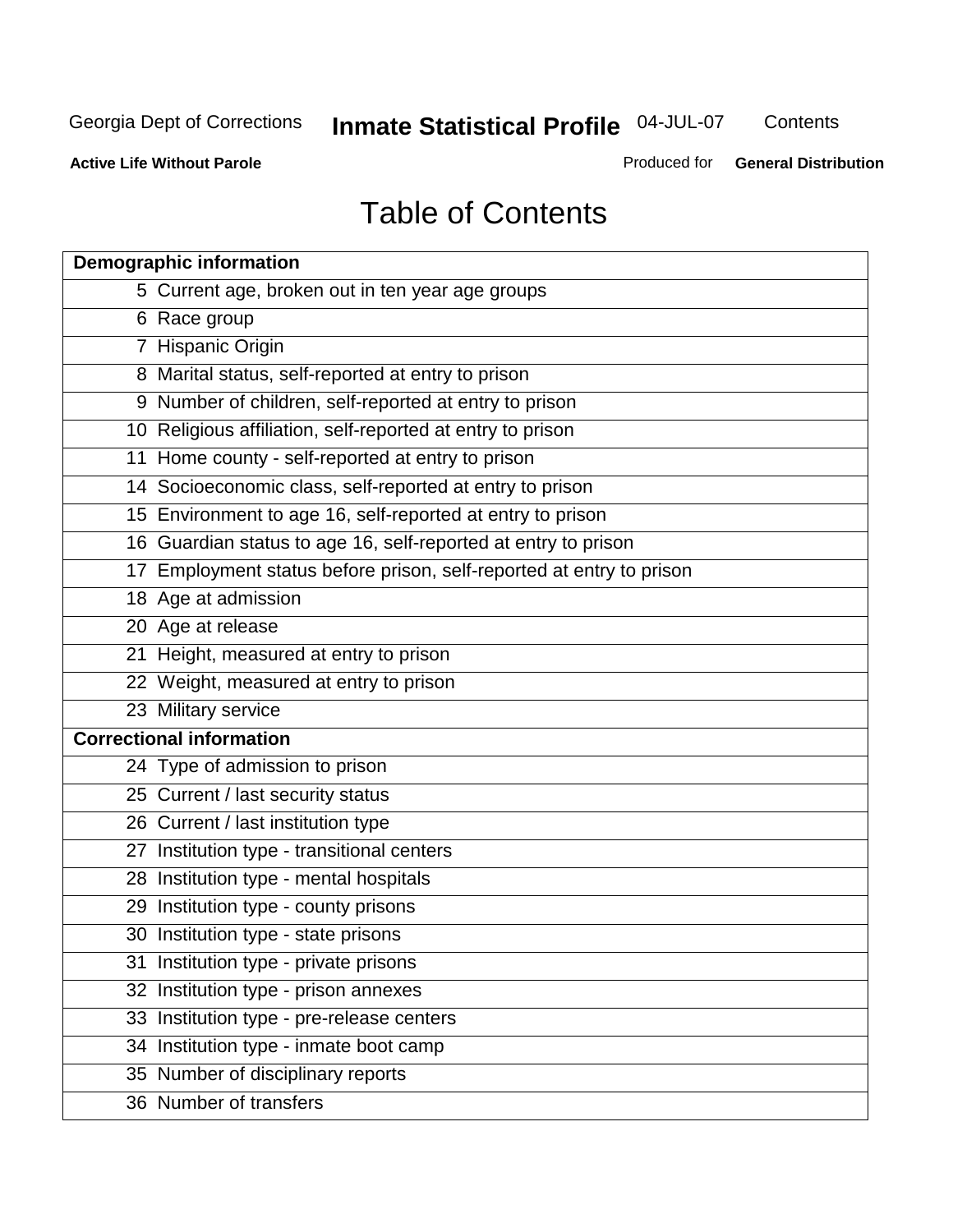**Contents** 

**Active Life Without Parole** 

Produced for **General Distribution**

# Table of Contents

| <b>Correctional information</b>                                  |
|------------------------------------------------------------------|
| 37 Number of escapes                                             |
| 38 Probable future release type                                  |
| 39 Actual release type                                           |
| 40 Time served in current (or last) institution                  |
| Educational, psychological and physical information              |
| 41 Highest grade level attained                                  |
| 42 Culture fair IQ scores                                        |
| 43 Wide Range Achievement Test (WRAT) reading score              |
| 44 Wide Range Achievement Test (WRAT) math score                 |
| 45 Wide Range Achievement Test (WRAT) spelling score             |
| 46 Scope of substance abuse - summary                            |
| 47 Scope of substance abuse - detail                             |
| 48 Current / last mental health treatment level                  |
| 49 PULHESDWIT medical scale - 'P' overall condition ('P'hysical) |
| 50 PULHESDWIT medical scale - 'U' upper body                     |
| 51 PULHESDWIT medical scale - 'L' lower body                     |
| 52 PULHESDWIT medical scale - 'H' hearing                        |
| 53 PULHESDWIT medical scale - 'E' vision                         |
| 54 PULHESDWIT medical scale -'S' psychiatric                     |
| 55 PULHESDWIT medical scale - 'D' dental                         |
| 56 PULHESDWIT medical scale - 'W' work ability                   |
| 57 PULHESDWIT medical scale - 'I' impairment                     |
| 58 PULHESDWIT medical scale - 'T' transportability               |
| 59 Criminality in family, self-reported                          |
| 60 Alcoholism in family, self-reported                           |
| Drug abuse in family, self-reported<br>61                        |
| 62 Subjected to frequent beatings, self-reported                 |
| 63 Father absent during inmate's childhood                       |
| 64 Mother absent during inmate's childhood                       |
| <b>Crimes and criminal history information</b>                   |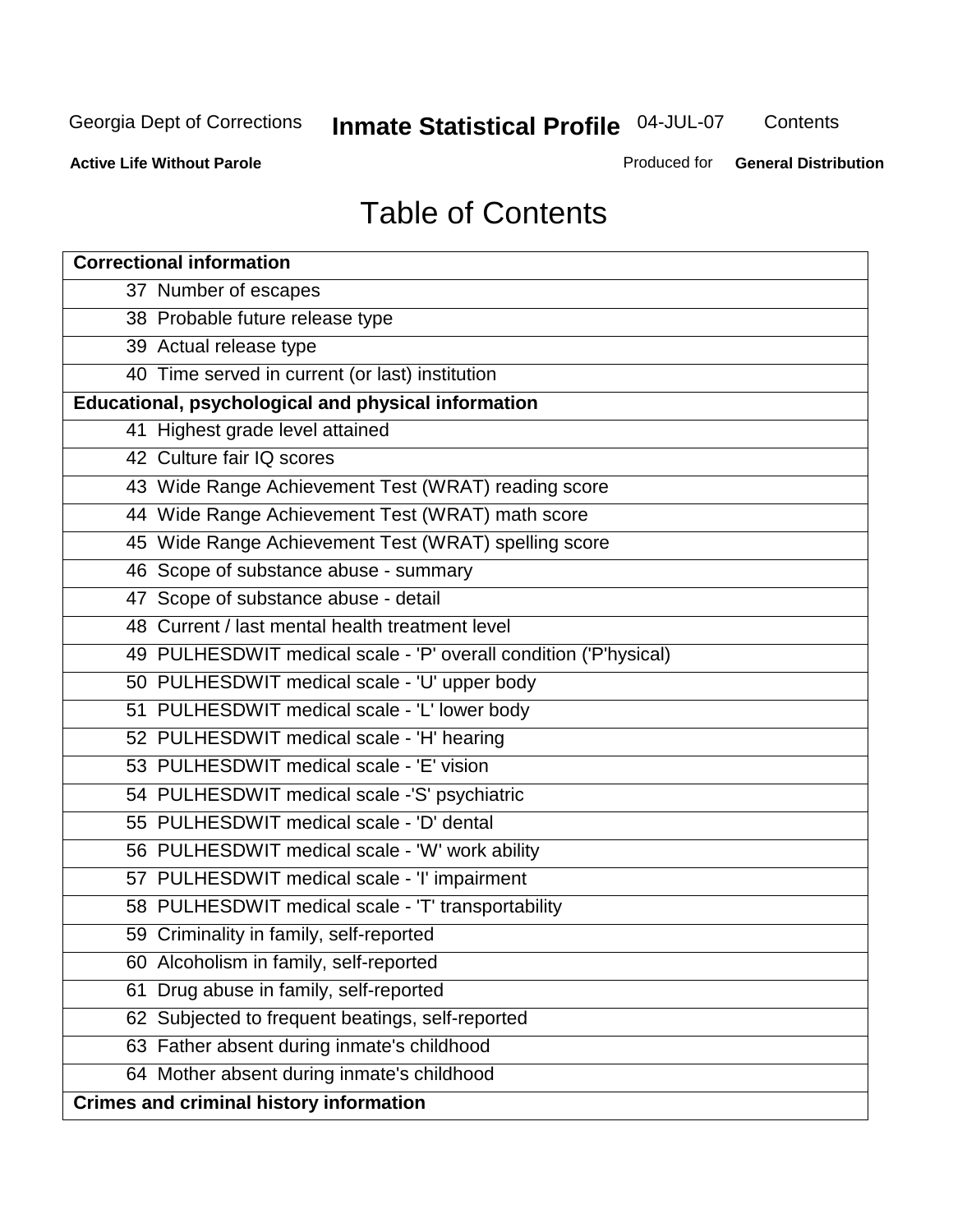**Contents** 

**Active Life Without Parole** 

Produced for **General Distribution**

# Table of Contents

| <b>Crimes and criminal history information</b>                 |
|----------------------------------------------------------------|
| 65 Number of prior Georgia incarcerations                      |
| 66 Prison sentence in years                                    |
| 67 Primary offense, broken out into felonies vs misdemeanors   |
| 68 Primary offense, broken out into six broad crime categories |
| 69 Primary offense, detailed offense code                      |
| 70 County of conviction of primary offense                     |
| 73 Circuit of conviction of primary offense                    |
| 75 Years served (jail + prison) in this incarceration          |
|                                                                |
| <b>Medical information</b>                                     |
| 76 Results of most recent HIV test                             |
| 77 Results of most recent tuberculosis test                    |
| 78 Results of most recent syphilis test                        |
| 79 Results of most recent Hepatitis-C test                     |
| 80 Results of most recent pregnancy test                       |
| 81 Results of most recent diabetes test                        |
| 82 Results of most recent hypertension test                    |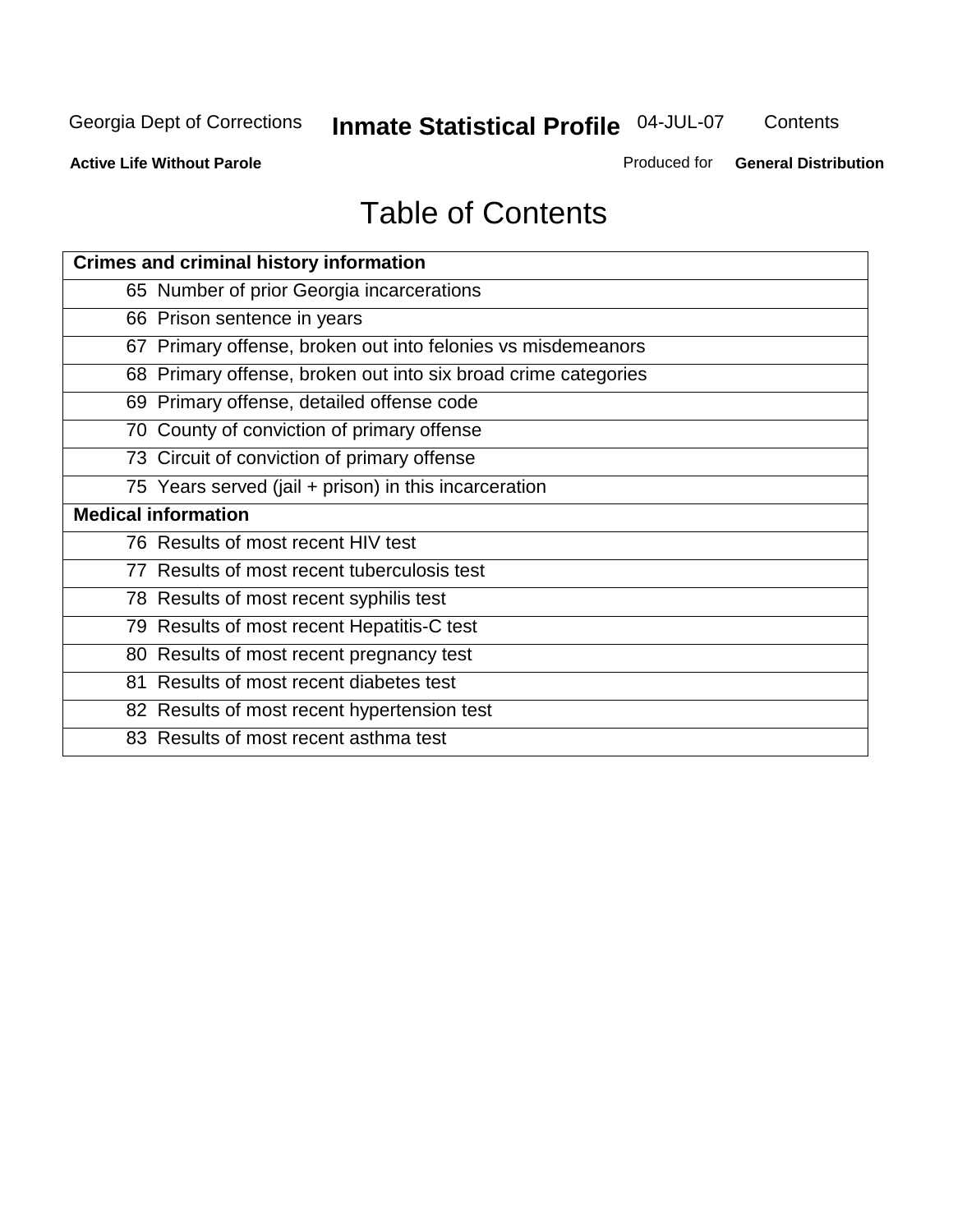#### **Active Life Without Parole**

#### Produced for **General Distribution**

## Current age, broken out in ten-year age groups

|                       |              | <b>Male</b> |         |              | <b>Female</b> |          |              | <b>Total</b> |
|-----------------------|--------------|-------------|---------|--------------|---------------|----------|--------------|--------------|
| <b>Current Age</b>    | <b>Count</b> | Col %       | Row %   | <b>Count</b> | Col %         | Row %    | <b>Total</b> | Col %        |
| <b>Twenties</b>       | 70           | 15.25%      | 98.59%  |              | 16.67%        | $1.41\%$ | 71 I         | 15.27%       |
| <b>Thirties</b>       | 168          | 36.60%      | 99.41%  |              | 16.67%        | 0.59%    |              | 169 36.34%   |
| <b>Forties</b>        | 141          | 30.72%      | 97.92%  | 3            | 50.00%        | 2.08%    |              | 144 30.97%   |
| <b>Fifties</b>        | 58           | 12.64%      | 98.31%  |              | 16.67%        | 1.69%    | 591          | 12.69%       |
| <b>Sixties</b>        | 17           | $3.70\%$    | 100.00% |              |               |          | 17           | 3.66%        |
| <b>Seventy +</b>      | 5            | 1.09%       | 100.00% |              |               |          | 5            | 1.08%        |
| <b>Total Reported</b> | 459          | 100%        | 98.71%  | 6            | 100%          | 1.29%    | 465          | 100.0%       |

| <b>Not Reported</b> |       |     |
|---------------------|-------|-----|
| <b>Total</b>        | 1 P A | 165 |
| $\mathbf{v}$ and    | າວະ   | 40J |

| Mean (average)       | 41.25 | 40.67 | 41.25 |
|----------------------|-------|-------|-------|
| Median (middle)      | 40    | 43.5  | 40    |
| Mode (most frequent) | 38    | 46    | 38    |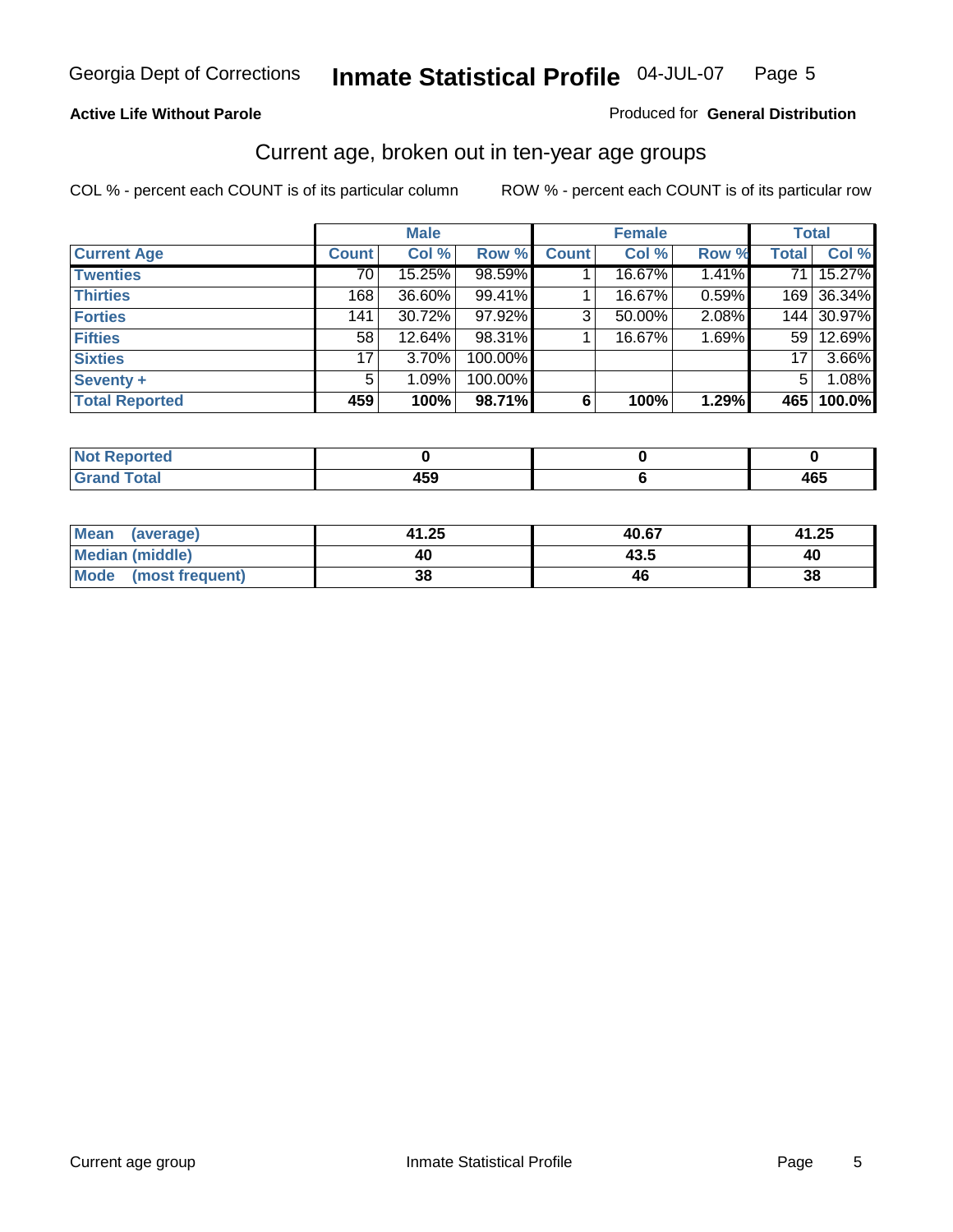**Active Life Without Parole** 

Produced for **General Distribution**

# Race group

|                       |              | <b>Male</b> |                    |   | <b>Female</b> |          |       | <b>Total</b> |
|-----------------------|--------------|-------------|--------------------|---|---------------|----------|-------|--------------|
| <b>Race Group</b>     | <b>Count</b> | Col %       | <b>Row % Count</b> |   | Col %         | Row %    | Total | Col %        |
| <b>White</b>          | 121          | 26.36%      | 96.80%             | 4 | 66.67%        | $3.20\%$ | 125   | 26.88%       |
| <b>Black</b>          | 338          | 73.64%      | 99.41%             |   | $33.33\%$     | .59%     | 340   | 73.12%       |
| <b>Total Reported</b> | 459          | 100%        | 98.71%             |   | 100%          | 1.29%    | 465   | 100%         |

| Reported<br>NI.       |     |     |
|-----------------------|-----|-----|
| <b>Cotal</b><br>_____ | 459 | 465 |

| $^1$ Mo. | Rlack | White | 3lack |
|----------|-------|-------|-------|
| .        |       |       |       |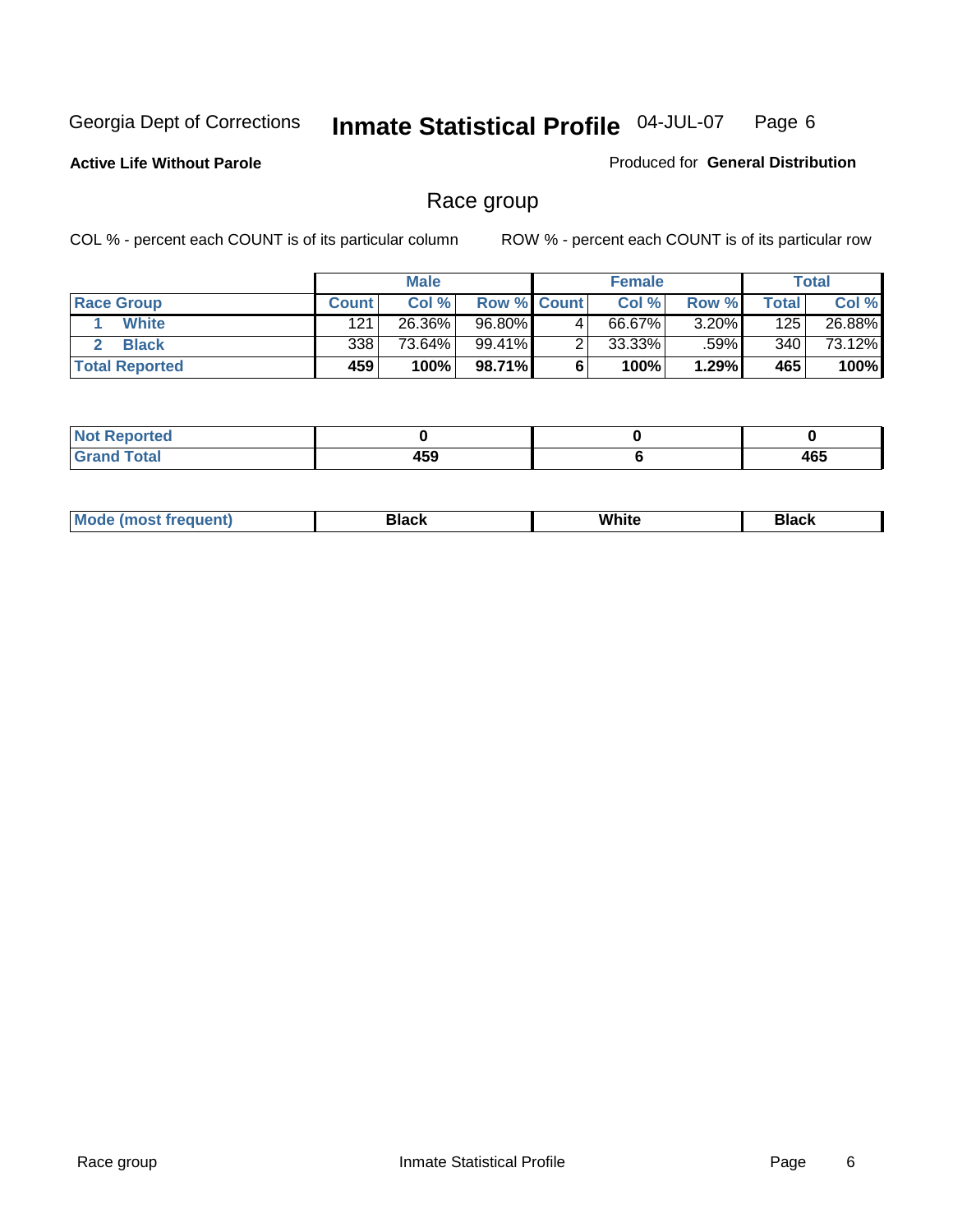**Active Life Without Parole** 

Produced for **General Distribution**

## Hispanic Origin

COL % - percent each COUNT is of its particular column ROW % - percent each COUNT is of its particular row

|                        |              | <b>Male</b> |             |    | <b>Female</b> |       |       | <b>Total</b> |
|------------------------|--------------|-------------|-------------|----|---------------|-------|-------|--------------|
| <b>Hispanic Origin</b> | <b>Count</b> | Col%        | Row % Count |    | Col %         | Row % | Total | Col %        |
| <b>Non Hispanic</b>    | 451          | 98.26%      | 98.69%      | 61 | 100.00%       | 1.31% | 457   | 98.28%       |
| <b>Hispanic</b>        |              | 1.74%       | 100.00%     |    |               |       |       | 1.72%        |
| <b>Total Reported</b>  | 459          | 100%        | 98.71%      |    | 100%          | 1.29% | 465   | 100%         |

**An inmate is counted as Hispanic if** 

**(a) he self-reported as Hispanic during the diagnostic process, or** 

**(b) his primary language is Spanish, or** 

**(c) he claimed birth or citizenship in Spain or a Latin American country, or** 

**(d) he had a common Spanish surname such as Lopez or Garcia**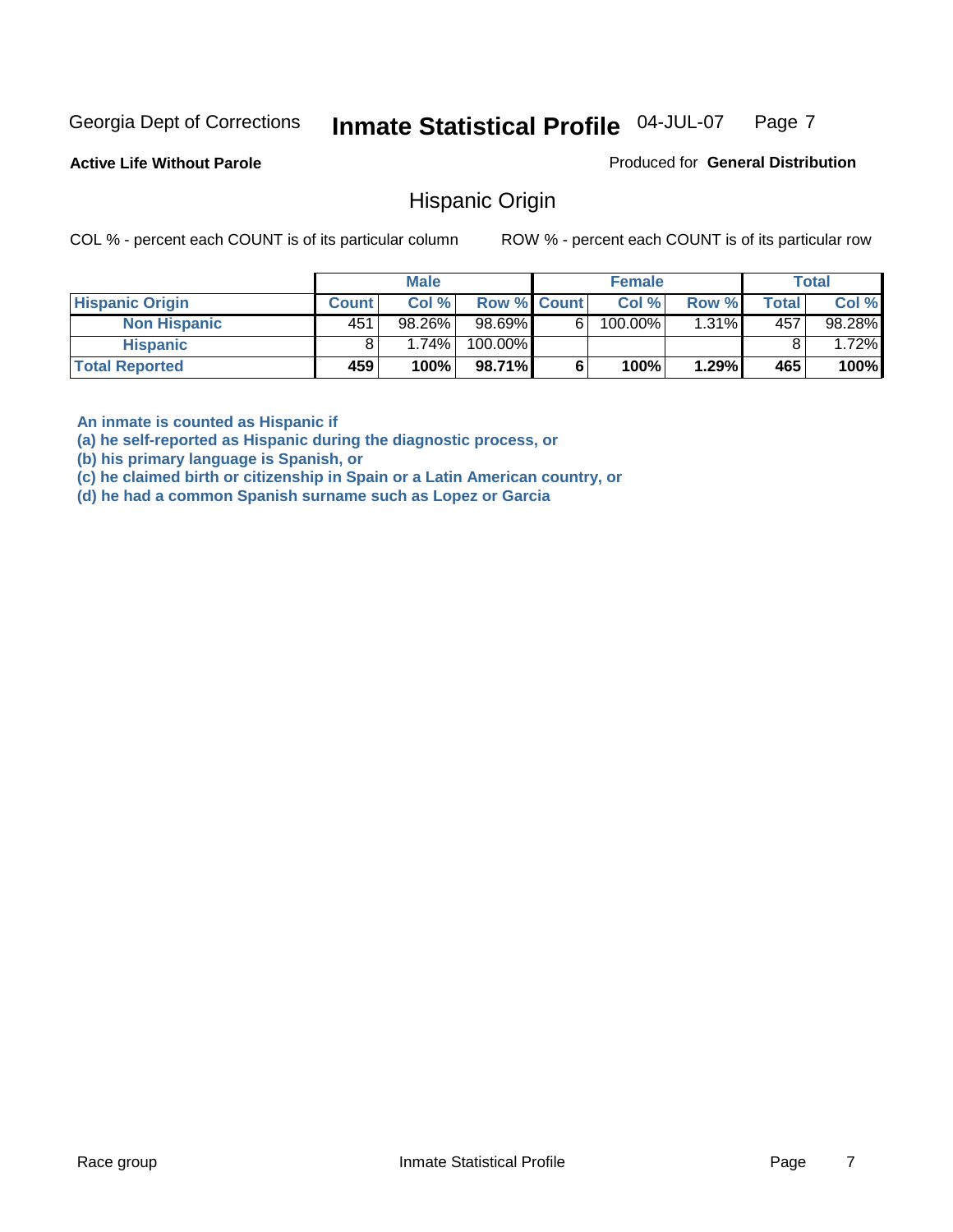#### **Active Life Without Parole**

#### Produced for **General Distribution**

# Marital status, self-reported at entry to prison

|                        |              | <b>Male</b> |         |              | <b>Female</b> |       |              | <b>Total</b> |  |
|------------------------|--------------|-------------|---------|--------------|---------------|-------|--------------|--------------|--|
| <b>Marital Status</b>  | <b>Count</b> | Col %       | Row %   | <b>Count</b> | Col %         | Row % | <b>Total</b> | Col %        |  |
| <b>Single</b>          | 259          | 57.56%      | 98.48%  | 4            | 66.67%        | 1.52% | 263          | 57.68%       |  |
| <b>Married</b><br>2    | 59           | 13.11%      | 100.00% |              |               |       | 59           | 12.94%       |  |
| <b>Separated</b><br>3  | 18           | 4.00%       | 100.00% |              |               |       | 18           | 3.95%        |  |
| <b>Divorced</b><br>4   | 57           | 12.67%      | 98.28%  |              | 16.67%        | 1.72% | 58           | 12.72%       |  |
| <b>Widowed</b><br>5    | 16           | $3.56\%$    | 94.12%  |              | 16.67%        | 5.88% | 17           | 3.73%        |  |
| <b>Common Law</b><br>6 | 41           | 9.11%       | 100.00% |              |               |       | 41           | 8.99%        |  |
| <b>Total Reported</b>  | 450          | 100%        | 98.68%  | 6            | 100%          | 1.32% | 456          | 100%         |  |

| _____ | .<br>TV.<br>__ | 1 C C<br>᠇ᢦᢦ<br>__ |
|-------|----------------|--------------------|

| <b>Mode (most frequent)</b><br>sınale | Sinale | Single |
|---------------------------------------|--------|--------|
|---------------------------------------|--------|--------|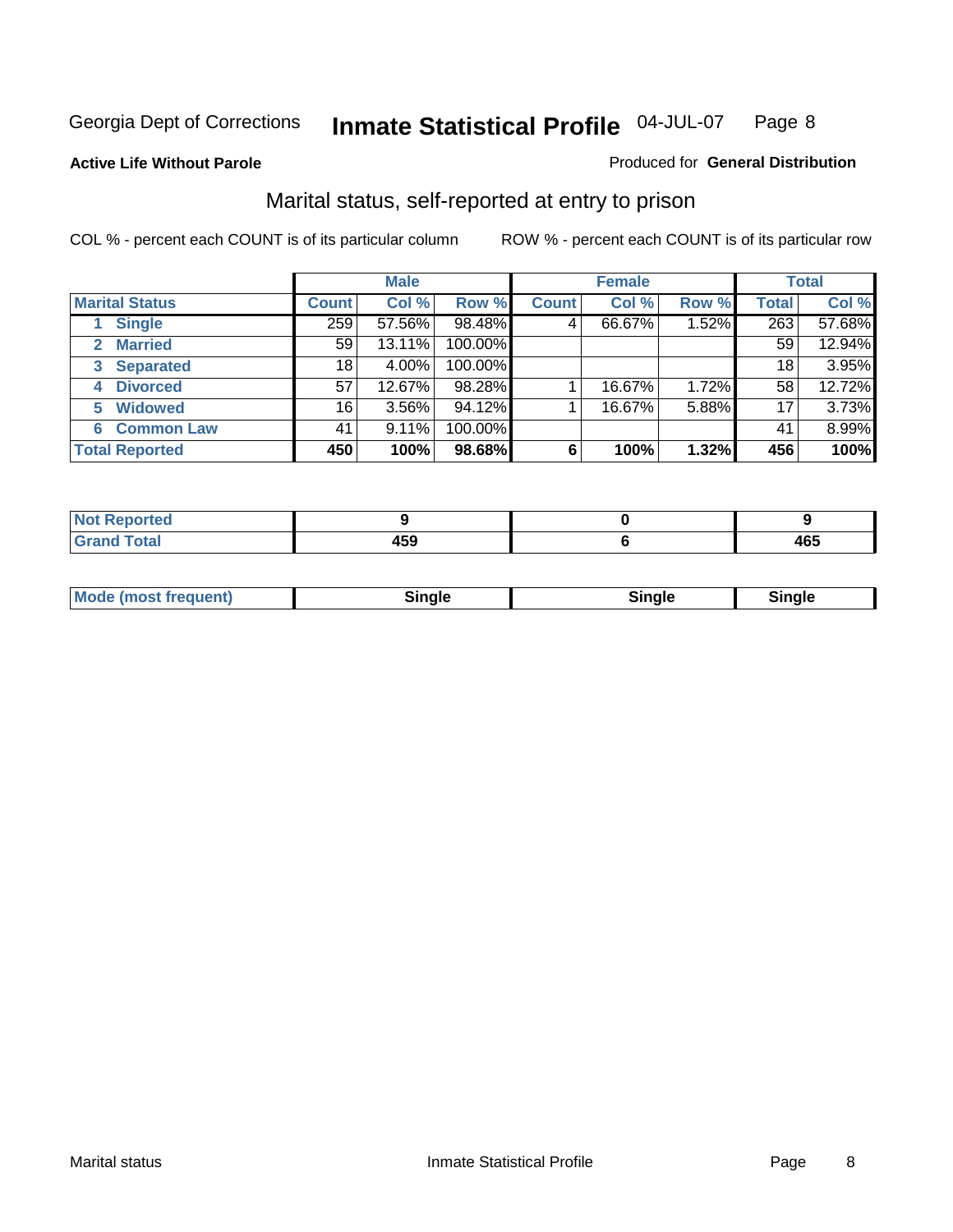#### **Active Life Without Parole**

#### Produced for **General Distribution**

# Number of children, self reported at entry to prison

|                           |              | <b>Male</b> |         |              | <b>Female</b> |       | <b>Total</b> |        |
|---------------------------|--------------|-------------|---------|--------------|---------------|-------|--------------|--------|
| <b>Number of Children</b> | <b>Count</b> | Col %       | Row %   | <b>Count</b> | Col %         | Row % | <b>Total</b> | Col %  |
| $\bf{0}$                  | 164          | 35.89%      | 99.39%  |              | 16.67%        | 0.61% | 165          | 35.64% |
|                           | 122          | 26.70%      | 96.83%  | 4            | 66.67%        | 3.17% | 126          | 27.21% |
| $\overline{2}$            | 79           | 17.29%      | 98.75%  |              | 16.67%        | 1.25% | 80           | 17.28% |
| 3                         | 48           | 10.50%      | 100.00% |              |               |       | 48           | 10.37% |
| 4                         | 21           | 4.60%       | 100.00% |              |               |       | 21           | 4.54%  |
| 5                         | 12           | 2.63%       | 100.00% |              |               |       | 12           | 2.59%  |
| $6\phantom{a}$            | 2            | 0.44%       | 100.00% |              |               |       | 2            | 0.43%  |
|                           |              | 0.22%       | 100.00% |              |               |       |              | 0.22%  |
| 8                         |              | 0.22%       | 100.00% |              |               |       |              | 0.22%  |
| 9                         | 2            | 0.44%       | 100.00% |              |               |       | 2            | 0.43%  |
| 10                        |              | 0.22%       | 100.00% |              |               |       |              | 0.22%  |
| Over 10                   | 4            | 0.88%       | 100.00% |              |               |       | 4            | 0.86%  |
| <b>Total Reported</b>     | 457          | 100%        | 98.70%  | 6            | 100%          | 1.30% | 463          | 100.0% |

| ™rteu<br>$\sim$  |     |                 |
|------------------|-----|-----------------|
| <b>otal</b>      | .   | $\overline{10}$ |
| $\mathbf{v}$ and | rJJ | 403             |

| <b>Mean</b><br>(average) | 1.46 | 1.46 |
|--------------------------|------|------|
| <b>Median (middle)</b>   |      |      |
| Mode (most frequent)     |      |      |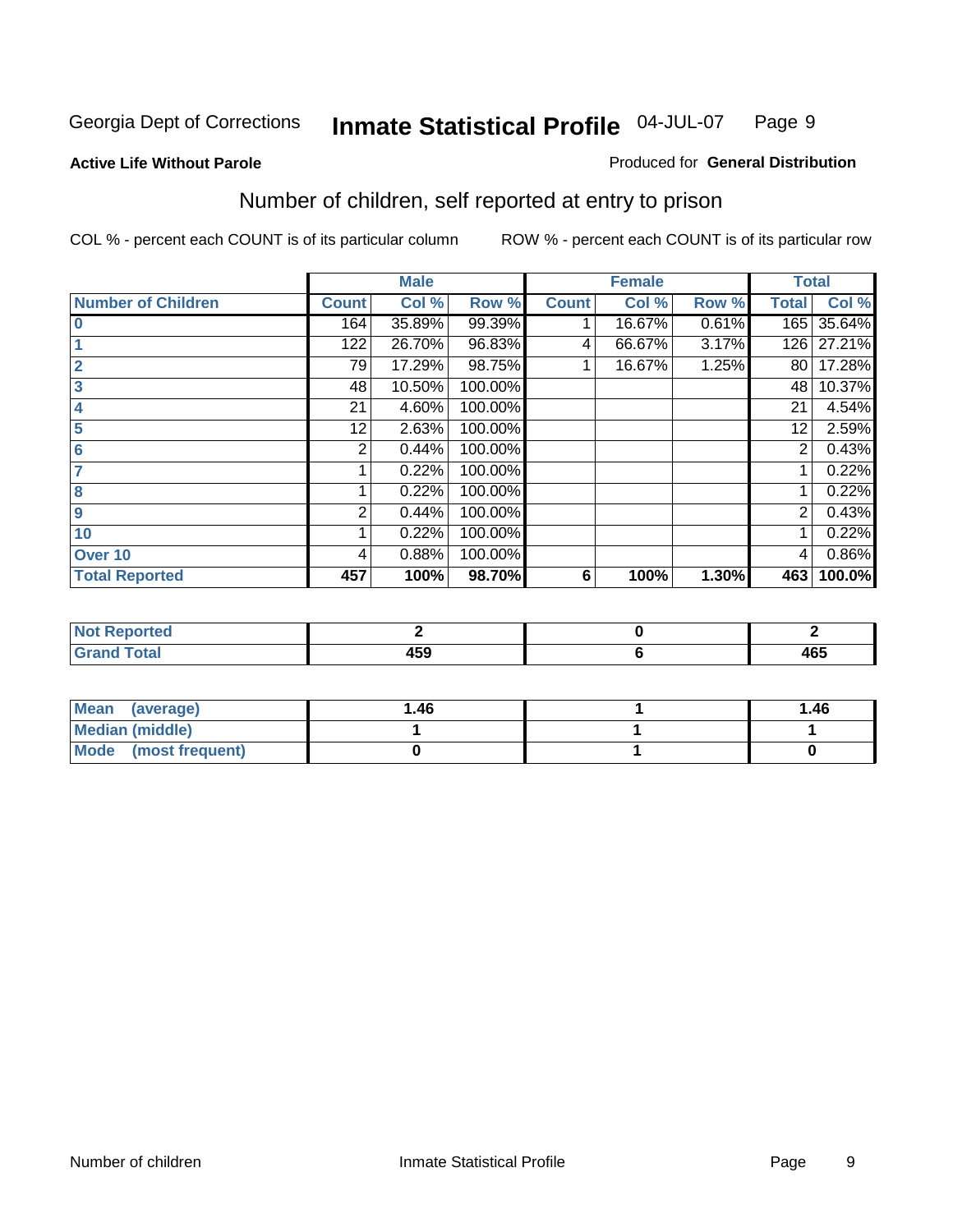#### **Active Life Without Parole**

#### Produced for **General Distribution**

# Religious affiliation, self-reported at entry to prison

|              |                              |              | <b>Male</b> |         |                | <b>Female</b> |        |              | <b>Total</b> |
|--------------|------------------------------|--------------|-------------|---------|----------------|---------------|--------|--------------|--------------|
|              | <b>Religious Affiliation</b> | <b>Count</b> | Col %       | Row %   | <b>Count</b>   | Col %         | Row %  | <b>Total</b> | Col %        |
|              | <b>Islam</b>                 | 29           | 7.29%       | 100.00% |                |               |        | 29           | 7.18%        |
| $\mathbf{2}$ | <b>Catholic</b>              | 12           | 3.02%       | 100.00% |                |               |        | 12           | 2.97%        |
| 3            | <b>Baptist</b>               | 179          | 44.97%      | 98.35%  | 3              | 50.00%        | 1.65%  | 182          | 45.05%       |
| 4            | <b>Methodist</b>             | 5            | 1.26%       | 100.00% |                |               |        | 5            | 1.24%        |
| 7            | <b>Chc Of God</b>            |              | .25%        | 100.00% |                |               |        |              | .25%         |
| 8            | <b>Holiness</b>              | 9            | 2.26%       | 90.00%  |                | 16.67%        | 10.00% | 10           | 2.48%        |
| 9            | <b>Jewish</b>                |              | .25%        | 100.00% |                |               |        |              | .25%         |
| 16           | <b>Seven D Ad</b>            | 4            | 1.01%       | 100.00% |                |               |        | 4            | .99%         |
| 17           | <b>Jehovah Wt</b>            | 6            | 1.51%       | 100.00% |                |               |        | 6            | 1.49%        |
| 18           | <b>Latr Day S</b>            |              | .25%        | 100.00% |                |               |        |              | .25%         |
| 20           | <b>Other Prot</b>            | 58           | 14.57%      | 96.67%  | $\overline{2}$ | 33.33%        | 3.33%  | 60           | 14.85%       |
| 96           | <b>None</b>                  | 93           | 23.37%      | 100.00% |                |               |        | 93           | 23.02%       |
|              | <b>Total Reported</b>        | 398          | 100%        | 98.51%  | 6              | 100%          | 1.49%  | 404          | 100%         |

| <b>rted</b><br>N |              | u   |
|------------------|--------------|-----|
|                  | 1 F A<br>4ວອ | 465 |

| ' Mo<br>went | <b>}aptist</b> | Baptist<br>$ -$ | <b>Baptist</b> |
|--------------|----------------|-----------------|----------------|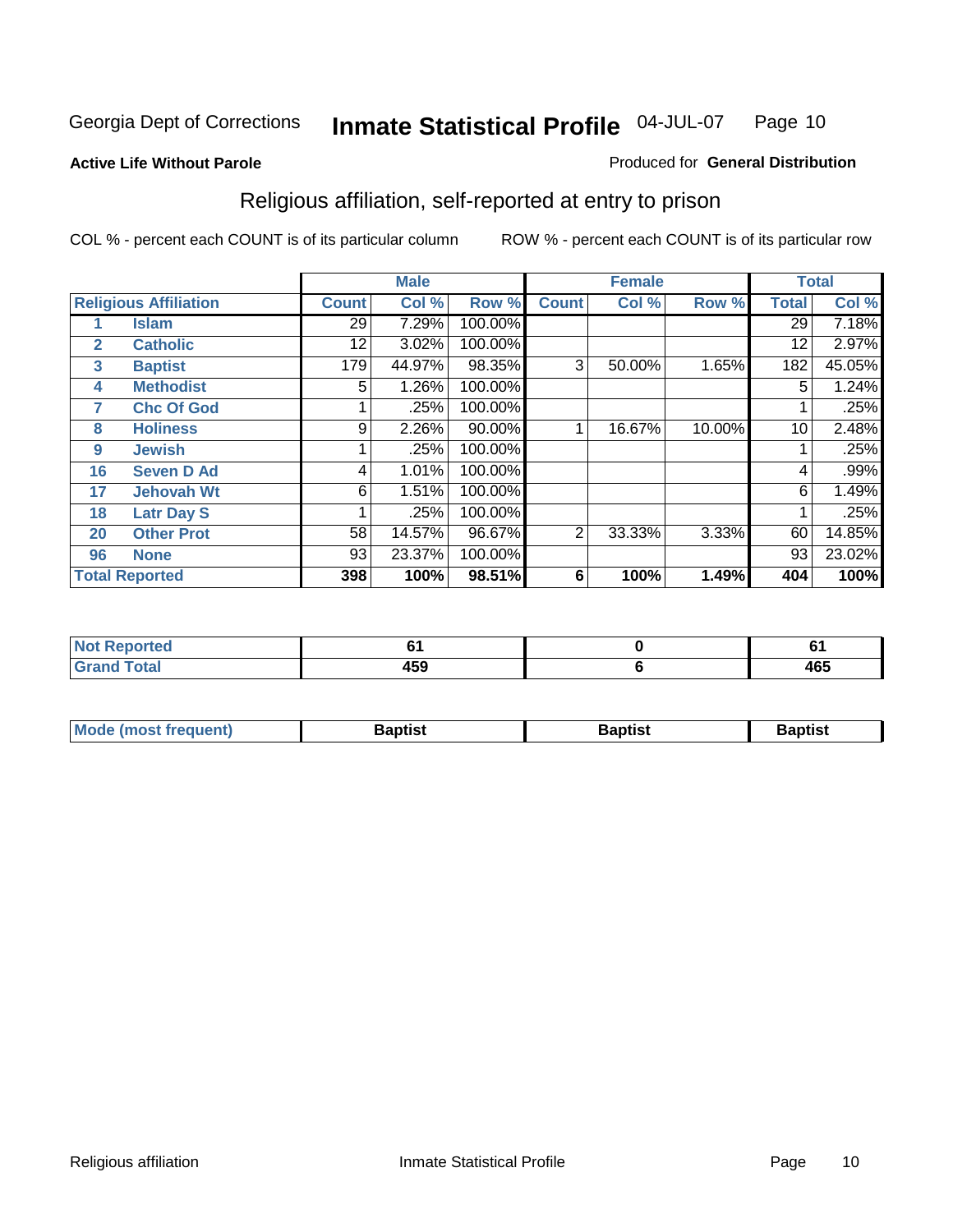Produced for **General Distribution**

#### **Active Life Without Parole**

# Home county, self-reported at entry to prison

|                |                      |                         | <b>Male</b> |         |              | <b>Female</b> |        | <b>Total</b>    |        |
|----------------|----------------------|-------------------------|-------------|---------|--------------|---------------|--------|-----------------|--------|
|                | <b>Home County</b>   | <b>Count</b>            | Col %       | Row %   | <b>Count</b> | Col %         | Row %  | <b>Total</b>    | Col %  |
| 1              | <b>Appling</b>       | $\overline{2}$          | .46%        | 100.00% |              |               |        | $\overline{2}$  | .45%   |
| $\overline{2}$ | <b>Atkinson</b>      | 1                       | .23%        | 100.00% |              |               |        | 1               | .23%   |
| 5              | <b>Baldwin</b>       | 4                       | .92%        | 100.00% |              |               |        | 4               | .91%   |
| 7              | <b>Barrow</b>        | $\overline{3}$          | .69%        | 100.00% |              |               |        | 3               | .68%   |
| 8              | <b>Bartow</b>        | 4                       | .92%        | 100.00% |              |               |        | 4               | .91%   |
| 9              | <b>Ben Hill</b>      | $\overline{3}$          | .69%        | 100.00% |              |               |        | $\overline{3}$  | .68%   |
| 11             | <b>Bibb</b>          | 9                       | 2.07%       | 100.00% |              |               |        | 9               | 2.04%  |
| 12             | <b>Bleckley</b>      | $\overline{3}$          | .69%        | 100.00% |              |               |        | 3               | .68%   |
| 14             | <b>Brooks</b>        | 1                       | .23%        | 100.00% |              |               |        | 1               | .23%   |
| 16             | <b>Bulloch</b>       | $\overline{2}$          | .46%        | 100.00% |              |               |        | $\overline{2}$  | .45%   |
| 17             | <b>Burke</b>         | 4                       | .92%        | 100.00% |              |               |        | 4               | .91%   |
| 18             | <b>Butts</b>         | 1                       | .23%        | 100.00% |              |               |        | 1               | .23%   |
| 20             | <b>Camden</b>        | 4                       | .92%        | 100.00% |              |               |        | 4               | .91%   |
| 22             | <b>Carroll</b>       | $\overline{2}$          | .46%        | 100.00% |              |               |        | $\overline{2}$  | .45%   |
| 25             | <b>Chatham</b>       | $\overline{20}$         | 4.60%       | 100.00% |              |               |        | $\overline{20}$ | 4.54%  |
| 26             | <b>Chattahoochee</b> | 1                       | .23%        | 100.00% |              |               |        | 1               | .23%   |
| 28             | <b>Cherokee</b>      | $\overline{2}$          | .46%        | 100.00% |              |               |        | $\overline{2}$  | .45%   |
| 29             | <b>Clarke</b>        | $\overline{10}$         | 2.30%       | 100.00% |              |               |        | $\overline{10}$ | 2.27%  |
| 31             | <b>Clayton</b>       | $\overline{11}$         | 2.53%       | 91.67%  | 1            | 16.67%        | 8.33%  | $\overline{12}$ | 2.72%  |
| 33             | <b>Cobb</b>          | 16                      | 3.68%       | 100.00% |              |               |        | 16              | 3.63%  |
| 34             | <b>Coffee</b>        | $\overline{3}$          | .69%        | 100.00% |              |               |        | $\overline{3}$  | .68%   |
| 35             | <b>Colquitt</b>      | $\overline{2}$          | .46%        | 100.00% |              |               |        | $\overline{2}$  | .45%   |
| 36             | <b>Columbia</b>      | $\overline{3}$          | .69%        | 100.00% |              |               |        | $\overline{3}$  | .68%   |
| 37             | <b>Cook</b>          | $\overline{2}$          | .46%        | 100.00% |              |               |        | $\overline{2}$  | .45%   |
| 38             | <b>Coweta</b>        | 1                       | .23%        | 100.00% |              |               |        | 1               | .23%   |
| 40             | <b>Crisp</b>         | $\overline{\mathbf{c}}$ | .46%        | 100.00% |              |               |        | $\overline{2}$  | .45%   |
| 43             | <b>Decatur</b>       | 1                       | .23%        | 100.00% |              |               |        | 1               | .23%   |
| 44             | <b>Dekalb</b>        | $\overline{31}$         | 7.13%       | 100.00% |              |               |        | $\overline{31}$ | 7.03%  |
| 46             | <b>Dooly</b>         | 1                       | .23%        | 100.00% |              |               |        | 1               | .23%   |
| 47             | <b>Dougherty</b>     | 14                      | 3.22%       | 100.00% |              |               |        | $\overline{14}$ | 3.17%  |
| 48             | <b>Douglas</b>       | $\overline{6}$          | 1.38%       | 85.71%  | $\mathbf{1}$ | 16.67%        | 14.29% | 7               | 1.59%  |
| 51             | <b>Effingham</b>     | 1                       | .23%        | 100.00% |              |               |        | 1               | .23%   |
| 52             | <b>Elbert</b>        | $\overline{2}$          | .46%        | 100.00% |              |               |        | $\overline{2}$  | .45%   |
| 56             | <b>Fayette</b>       | $\overline{3}$          | .69%        | 100.00% |              |               |        | $\overline{3}$  | .68%   |
| 57             | <b>Floyd</b>         | 4                       | .92%        | 100.00% |              |               |        | 4               | .91%   |
| 59             | <b>Franklin</b>      | $\overline{2}$          | .46%        | 100.00% |              |               |        | $\overline{2}$  | .45%   |
| 60             | <b>Fulton</b>        | $\overline{54}$         | 12.41%      | 100.00% |              |               |        | $\overline{54}$ | 12.24% |
| 61             | <b>Gilmer</b>        | 1                       | .23%        | 100.00% |              |               |        | 1               | .23%   |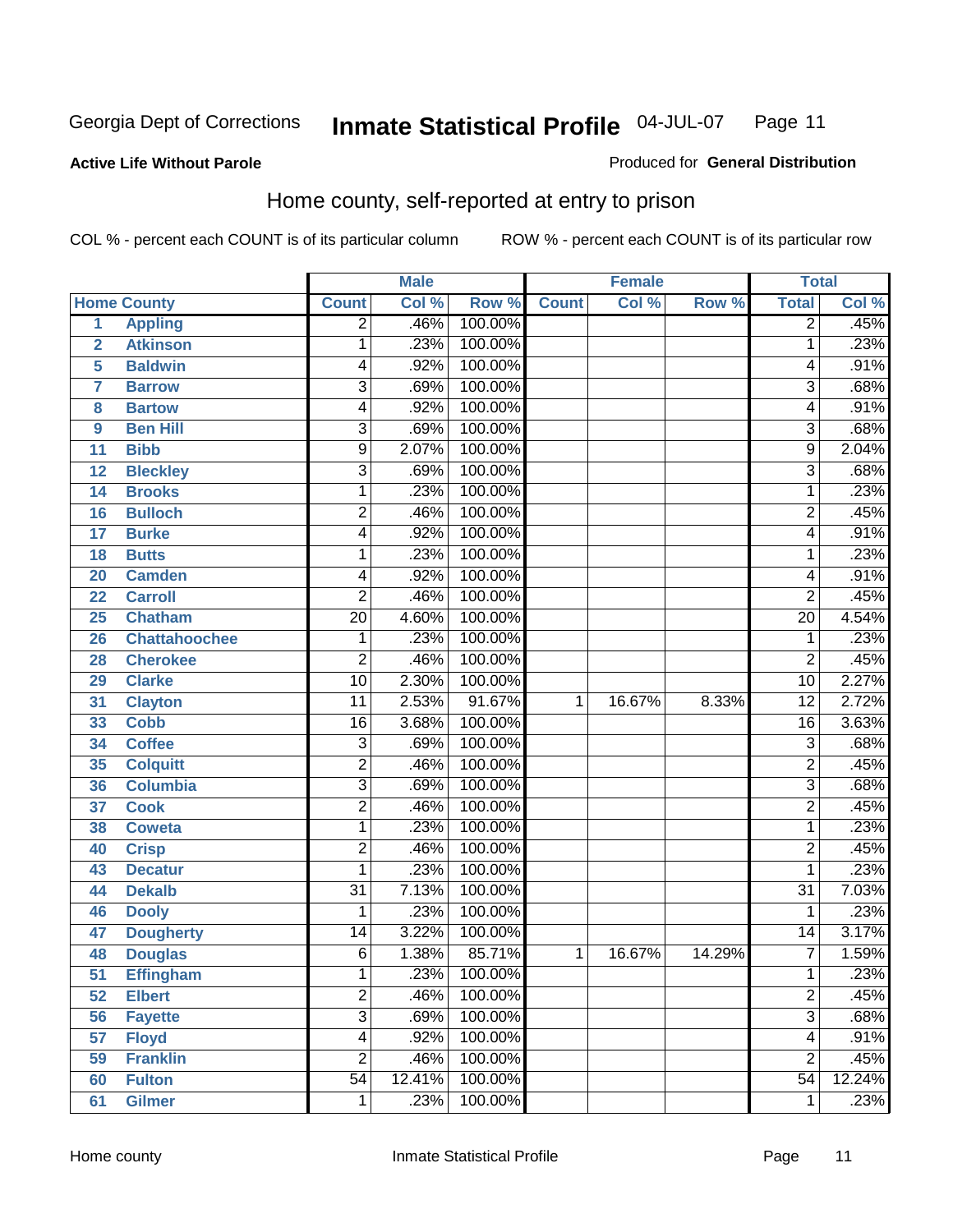#### **Active Life Without Parole**

# Produced for **General Distribution**

# Home county, self-reported at entry to prison

|     |                    |                 | <b>Male</b> |         |              | <b>Female</b> |        | <b>Total</b>    |       |
|-----|--------------------|-----------------|-------------|---------|--------------|---------------|--------|-----------------|-------|
|     | <b>Home County</b> | <b>Count</b>    | Col %       | Row %   | <b>Count</b> | Col %         | Row %  | <b>Total</b>    | Col % |
| 63  | <b>Glynn</b>       | 8               | 1.84%       | 100.00% |              |               |        | 8               | 1.81% |
| 65  | <b>Grady</b>       | 1               | .23%        | 100.00% |              |               |        | 1               | .23%  |
| 66  | <b>Greene</b>      | 1               | .23%        | 100.00% |              |               |        | 1               | .23%  |
| 67  | <b>Gwinnett</b>    | 9               | 2.07%       | 100.00% |              |               |        | 9               | 2.04% |
| 68  | <b>Habersham</b>   | 1               | .23%        | 100.00% |              |               |        | 1               | .23%  |
| 69  | <b>Hall</b>        | $\overline{7}$  | 1.61%       | 100.00% |              |               |        | $\overline{7}$  | 1.59% |
| 70  | <b>Hancock</b>     | 2               | .46%        | 100.00% |              |               |        | $\overline{2}$  | .45%  |
| 72  | <b>Harris</b>      | 1               | .23%        | 100.00% |              |               |        | 1               | .23%  |
| 73  | <b>Hart</b>        | $\overline{c}$  | .46%        | 100.00% |              |               |        | $\overline{c}$  | .45%  |
| 75  | <b>Henry</b>       | 3               | .69%        | 100.00% |              |               |        | $\overline{3}$  | .68%  |
| 76  | <b>Houston</b>     | 6               | 1.38%       | 100.00% |              |               |        | 6               | 1.36% |
| 78  | <b>Jackson</b>     | 4               | .92%        | 100.00% |              |               |        | 4               | .91%  |
| 80  | <b>Jeff Davis</b>  | 1               | .23%        | 100.00% |              |               |        | 1               | .23%  |
| 82  | <b>Jenkins</b>     | $\overline{2}$  | .46%        | 100.00% |              |               |        | $\overline{2}$  | .45%  |
| 87  | <b>Laurens</b>     | 2               | .46%        | 100.00% |              |               |        | $\overline{2}$  | .45%  |
| 89  | <b>Liberty</b>     | 4               | .92%        | 100.00% |              |               |        | 4               | .91%  |
| 90  | <b>Lincoln</b>     | 1               | .23%        | 100.00% |              |               |        | 1               | .23%  |
| 91  | Long               | 1               | .23%        | 100.00% |              |               |        | 1               | .23%  |
| 92  | <b>Lowndes</b>     | 4               | .92%        | 100.00% |              |               |        | 4               | .91%  |
| 96  | <b>Marion</b>      | 1               | .23%        | 100.00% |              |               |        | 1               | .23%  |
| 97  | <b>Mcduffie</b>    | 1               | .23%        | 100.00% |              |               |        | 1               | .23%  |
| 98  | <b>Mcintosh</b>    | $\overline{2}$  | .46%        | 100.00% |              |               |        | $\overline{2}$  | .45%  |
| 100 | <b>Miller</b>      | 1               | .23%        | 100.00% |              |               |        | 1               | .23%  |
| 101 | <b>Mitchell</b>    | 1               | .23%        | 100.00% |              |               |        | 1               | .23%  |
| 102 | <b>Monroe</b>      | 1               | .23%        | 100.00% |              |               |        | 1               | .23%  |
| 104 | <b>Morgan</b>      | 1               | .23%        | 100.00% |              |               |        | 1               | .23%  |
| 106 | <b>Muscogee</b>    | $\overline{11}$ | 2.53%       | 100.00% |              |               |        | $\overline{11}$ | 2.49% |
| 107 | <b>Newton</b>      | $\overline{c}$  | .46%        | 66.67%  | 1            | 16.67%        | 33.33% | 3               | .68%  |
| 109 | <b>Oglethorpe</b>  | $\overline{2}$  | .46%        | 100.00% |              |               |        | $\overline{2}$  | .45%  |
| 110 | <b>Paulding</b>    | 1               | .23%        | 100.00% |              |               |        | 1               | .23%  |
| 113 | <b>Pierce</b>      | 1               | .23%        | 100.00% |              |               |        | 1               | .23%  |
| 114 | <b>Pike</b>        | 2               | .46%        | 66.67%  | 1            | 16.67%        | 33.33% | 3               | .68%  |
| 115 | <b>Polk</b>        | 1               | .23%        | 100.00% |              |               |        | 1               | .23%  |
| 117 | <b>Putnam</b>      | $\overline{2}$  | .46%        | 100.00% |              |               |        | $\overline{2}$  | .45%  |
| 119 | <b>Rabun</b>       | $\overline{1}$  | .23%        | 100.00% |              |               |        | 1               | .23%  |
| 120 | <b>Randolph</b>    | $\overline{2}$  | .46%        | 100.00% |              |               |        | $\overline{2}$  | .45%  |
| 121 | <b>Richmond</b>    | $\overline{16}$ | 3.68%       | 94.12%  | 1            | 16.67%        | 5.88%  | $\overline{17}$ | 3.85% |
| 122 | <b>Rockdale</b>    | 1               | .23%        | 100.00% |              |               |        | 1               | .23%  |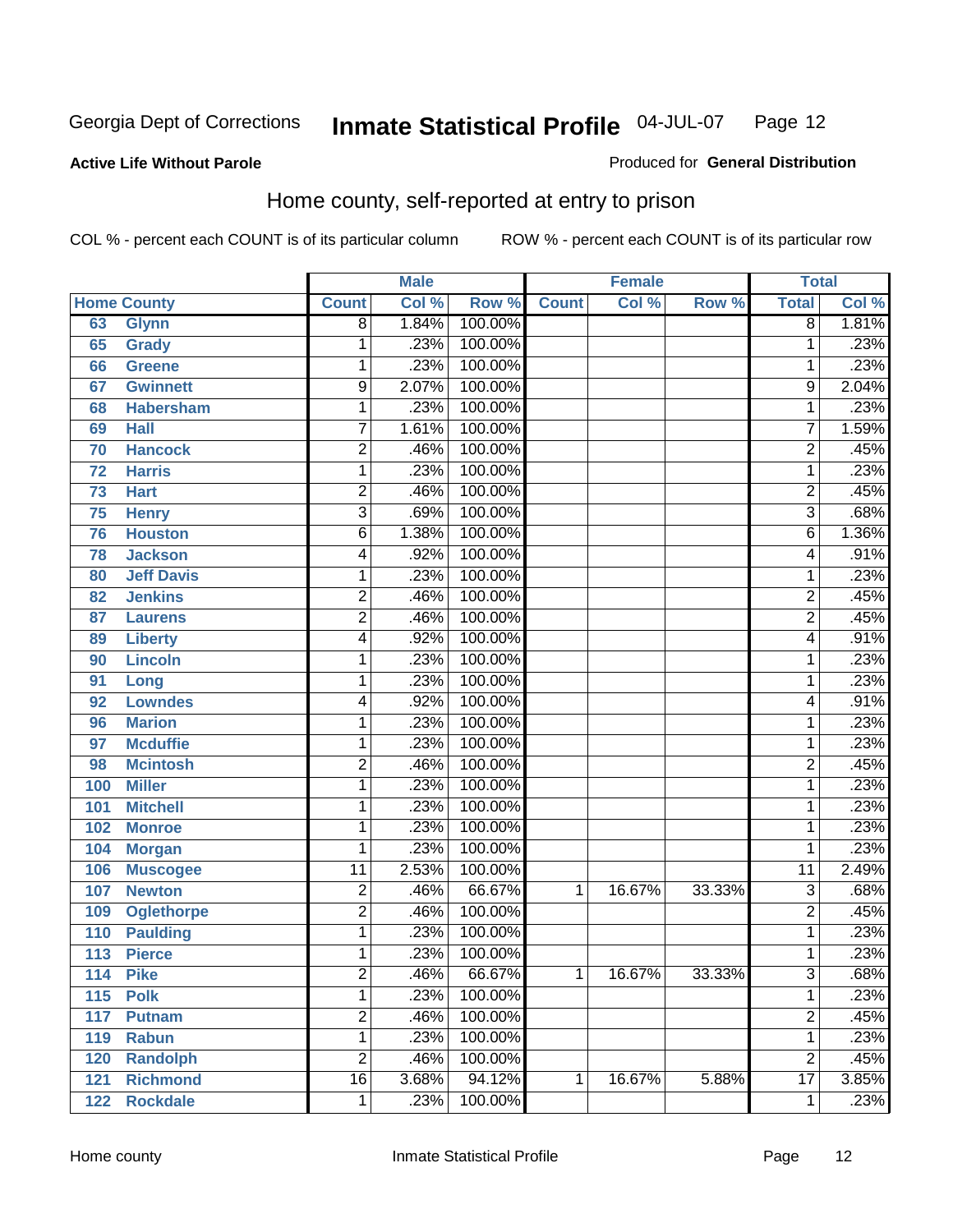Produced for **General Distribution**

#### **Active Life Without Parole**

# Home county, self-reported at entry to prison

|     |                      |                | <b>Male</b> |         |              | <b>Female</b> |        | <b>Total</b>   |         |
|-----|----------------------|----------------|-------------|---------|--------------|---------------|--------|----------------|---------|
|     | <b>Home County</b>   | <b>Count</b>   | Col %       | Row %   | <b>Count</b> | Col %         | Row %  | <b>Total</b>   | Col %   |
| 125 | <b>Seminole</b>      |                | .23%        | 100.00% |              |               |        |                | .23%    |
| 126 | <b>Spalding</b>      | 5              | 1.15%       | 100.00% |              |               |        | 5              | 1.13%   |
| 127 | <b>Stephens</b>      | 2              | .46%        | 100.00% |              |               |        | 2              | .45%    |
| 129 | <b>Sumter</b>        | 1              | .23%        | 100.00% |              |               |        |                | .23%    |
| 132 | <b>Tattnall</b>      | 1              | .23%        | 100.00% |              |               |        |                | .23%    |
| 136 | <b>Thomas</b>        | 3              | .69%        | 100.00% |              |               |        | 3              | .68%    |
| 137 | <b>Tift</b>          | 3              | .69%        | 100.00% |              |               |        | 3              | .68%    |
| 138 | <b>Toombs</b>        | $\overline{3}$ | .69%        | 100.00% |              |               |        | 3              | .68%    |
| 141 | <b>Troup</b>         | 1              | .23%        | 100.00% |              |               |        |                | .23%    |
| 144 | <b>Union</b>         | 1              | .23%        | 100.00% |              |               |        |                | .23%    |
| 145 | <b>Upson</b>         | 1              | .23%        | 100.00% |              |               |        |                | .23%    |
| 146 | <b>Walker</b>        | 3              | .69%        | 75.00%  | 1            | 16.67%        | 25.00% | 4              | .91%    |
| 147 | <b>Walton</b>        | 3              | .69%        | 100.00% |              |               |        | 3              | .68%    |
| 148 | <b>Ware</b>          | 6              | 1.38%       | 100.00% |              |               |        | 6              | 1.36%   |
| 150 | <b>Washington</b>    | 3              | .69%        | 100.00% |              |               |        | 3              | .68%    |
| 151 | <b>Wayne</b>         | 3              | .69%        | 100.00% |              |               |        | 3              | .68%    |
| 155 | <b>Whitfield</b>     | 2              | .46%        | 100.00% |              |               |        | $\overline{c}$ | $.45\%$ |
| 158 | <b>Wilkinson</b>     | 1              | .23%        | 100.00% |              |               |        |                | .23%    |
| 160 | <b>Unknown</b>       | 46             | 10.57%      | 100.00% |              |               |        | 46             | 10.43%  |
|     | <b>Total Rported</b> | 435            | 100%        | 98.64%  | 6            | 100%          | 1.36%  | 441            | 100%    |

| τeα<br>.                           |                                 | 44  |
|------------------------------------|---------------------------------|-----|
| $\sim$ $\sim$ $\sim$ $\sim$ $\sim$ | $\overline{\phantom{a}}$<br>স∪ত | 465 |

| M<br>. .<br>7<br>. <b>. </b> . |  |  |
|--------------------------------|--|--|
|                                |  |  |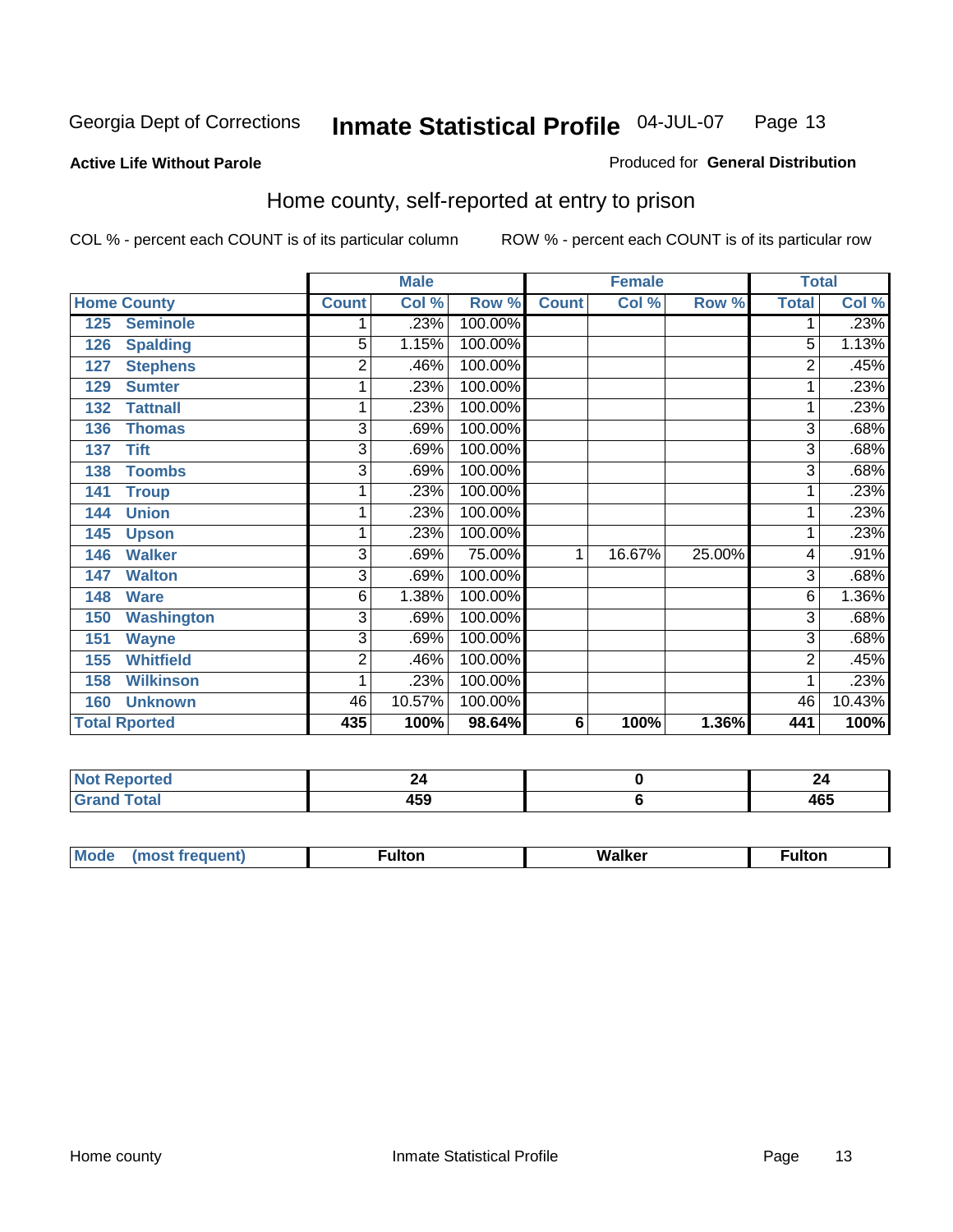#### **Active Life Without Parole**

#### Produced for **General Distribution**

# Socioeconomic class, self-reported at entry to prison

|                            |       | <b>Male</b> |            |              | <b>Female</b> |       |              | <b>Total</b> |
|----------------------------|-------|-------------|------------|--------------|---------------|-------|--------------|--------------|
| <b>Socioeconomic Class</b> | Count | Col %       | Row %      | <b>Count</b> | Col %         | Row % | <b>Total</b> | Col %        |
| <b>Welfare</b>             | 26    | 5.99%       | 100.00%    |              |               |       | 26           | 5.92%        |
| <b>Occ Employ</b>          | 20    | 4.61%       | $100.00\%$ |              |               |       | 20           | 4.56%        |
| <b>Minimum Std</b>         | 233   | 53.69%      | $99.57\%$  |              | $20.00\%$     | .43%  | 234          | 53.30%       |
| <b>Middle</b>              | 155   | 35.71%      | 97.48%     |              | 80.00%        | 2.52% | 159          | 36.22%       |
| <b>Total Reported</b>      | 434   | 100%        | 98.86%     |              | 100%          | 1.14% | 439          | 100%         |

| <b>Contractor</b>     | - -                      | - -       |
|-----------------------|--------------------------|-----------|
| tet.                  | $\overline{\phantom{a}}$ | r.        |
| $f \wedge f \wedge f$ | 459                      | 10F<br>טט |

| .<br>___ |
|----------|
|----------|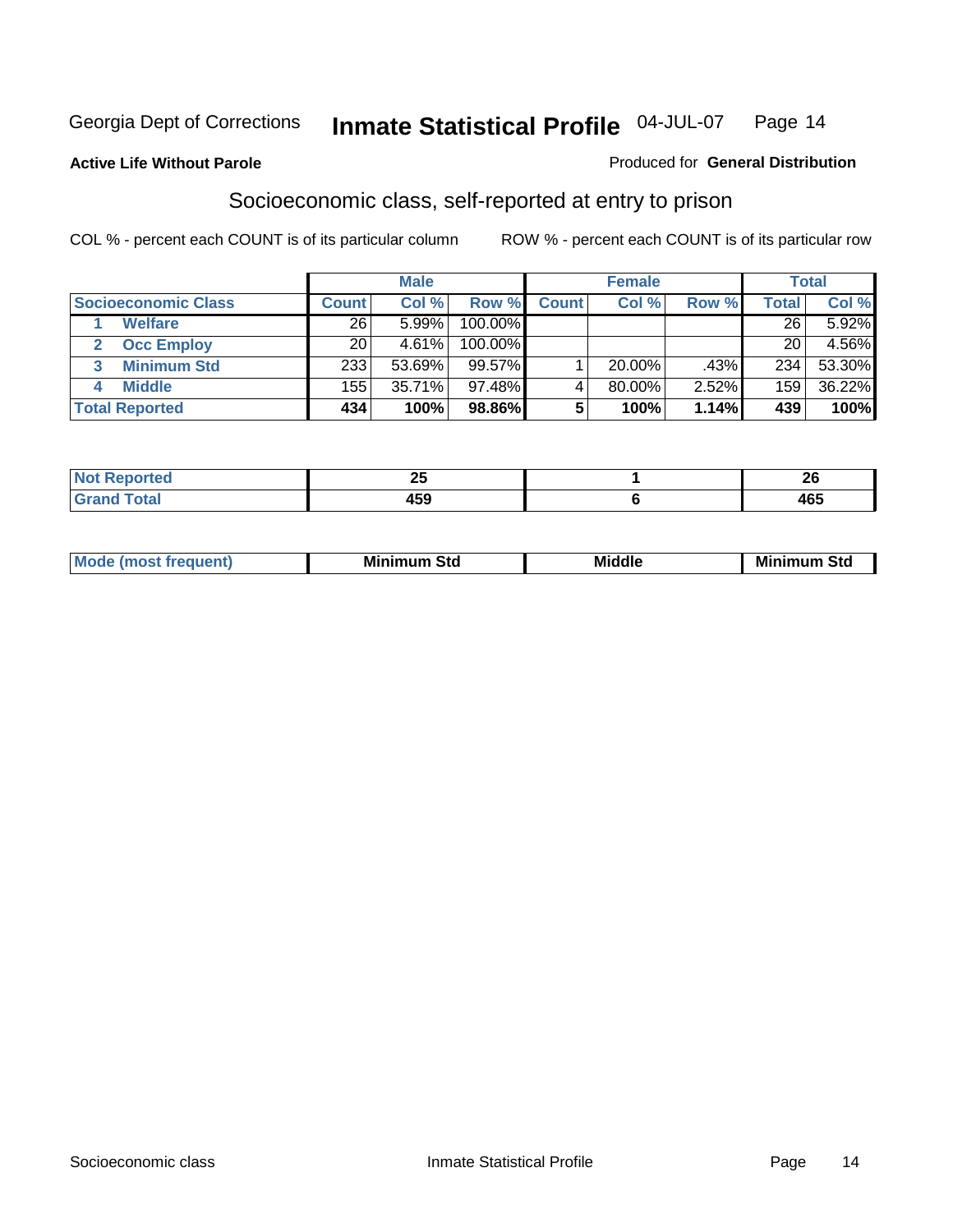#### **Active Life Without Parole**

## Produced for **General Distribution**

# Environment to age 16, self-reported at entry to prison

|                              |                 | <b>Male</b> |            |              | <b>Female</b> |        |              | <b>Total</b> |
|------------------------------|-----------------|-------------|------------|--------------|---------------|--------|--------------|--------------|
| <b>Environment to age 16</b> | <b>Count</b>    | Col %       | Row %      | <b>Count</b> | Col %         | Row %  | <b>Total</b> | Col %        |
| <b>Rural/Farm</b>            | 9               | 2.03%       | 100.00%    |              |               |        |              | $2.00\%$     |
| <b>Rural/Nfarm</b><br>2      | 20 <sub>1</sub> | 4.50%       | 86.96%     | 3            | 50.00%        | 13.04% | 23           | 5.11%        |
| <b>S.M.S.A</b><br>3          | 183             | 41.22%      | $100.00\%$ |              |               |        | 183          | 40.67%       |
| <b>Urban</b><br>4            | 94              | 21.17%      | 97.92%     | ⌒            | 33.33%        | 2.08%  | 96           | 21.33%       |
| <b>Small Town</b>            | 138             | 31.08%      | 99.28%     |              | 16.67%        | .72%   | 139          | 30.89%       |
| <b>Total Reported</b>        | 444             | 100%        | 98.67%     | 6            | 100%          | 1.33%  | 450          | 100%         |

| Reported<br>Not       |     | . .      |
|-----------------------|-----|----------|
| <b>Total</b><br>Grand | 459 | .<br>40ა |

| Mo<br><b>CONTRACTOR</b><br>. M S<br>M<br>---<br>Nfarn<br>.<br>_____<br>______ |  |  |
|-------------------------------------------------------------------------------|--|--|
|                                                                               |  |  |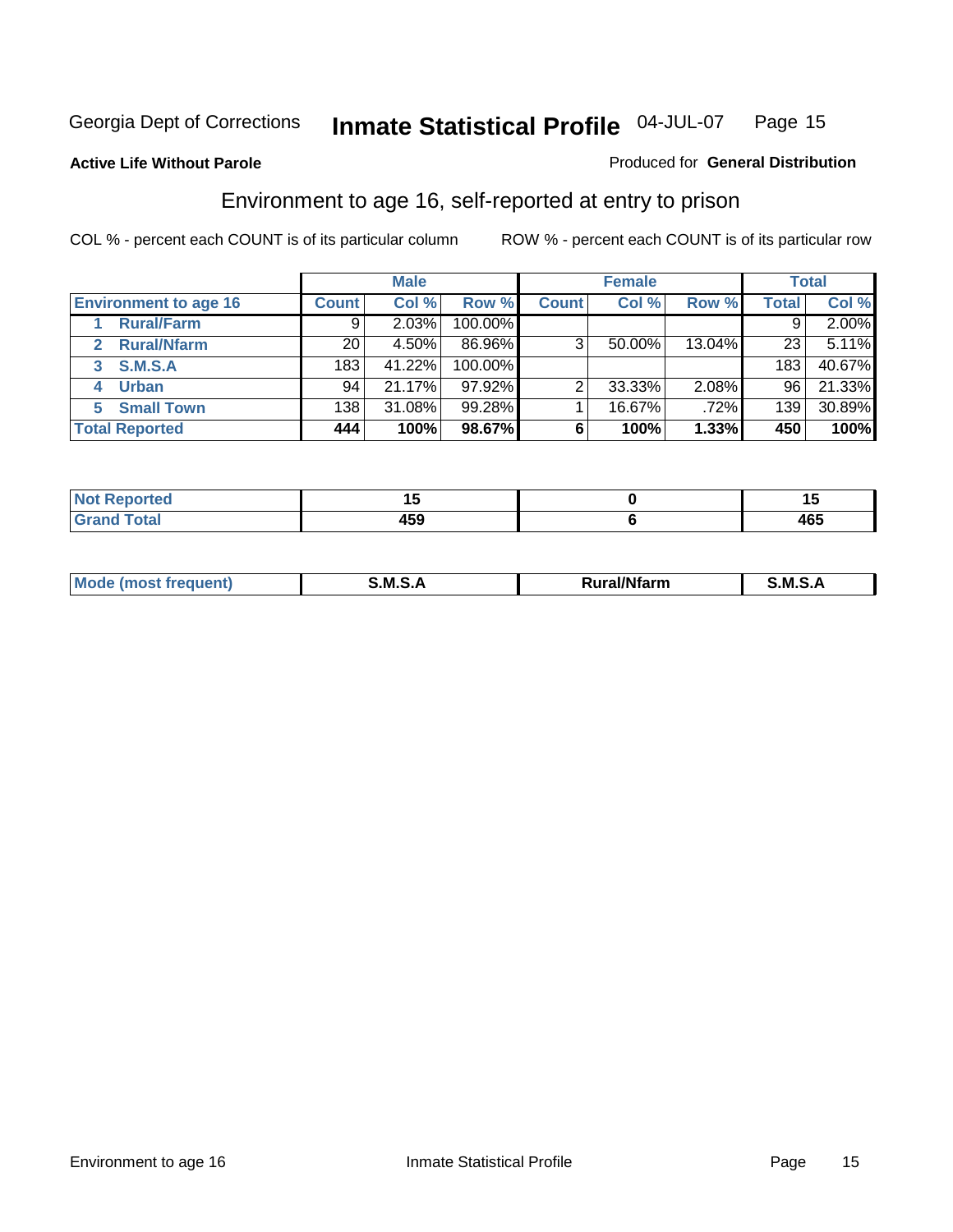Produced for **General Distribution**

#### **Active Life Without Parole**

# Guardian status to age 16, self-reported at entry to prison

|                                  |                 | <b>Male</b> |         |              | <b>Female</b> |       |              | <b>Total</b> |
|----------------------------------|-----------------|-------------|---------|--------------|---------------|-------|--------------|--------------|
| <b>Guardian Status To Age 16</b> | <b>Count</b>    | Col %       | Row %   | <b>Count</b> | Col %         | Row % | <b>Total</b> | Col %        |
| 2 Father Only                    | 9               | 2.25%       | 100.00% |              |               |       | 9            | 2.22%        |
| <b>3 Both Parents</b>            | 168             | 42.00%      | 97.67%  | 4            | 66.67%        | 2.33% | 172          | 42.36%       |
| <b>4 Mother Only</b>             | 159             | 39.75%      | 99.38%  |              | 16.67%        | .63%  | 160          | 39.41%       |
| <b>6 Oth Female</b>              | 14              | 3.50%       | 100.00% |              |               |       | 14           | 3.45%        |
| <b>7 Oth Male</b>                | 3               | .75%        | 100.00% |              |               |       | 3            | .74%         |
| 8 Step-Parents                   | 11              | 2.75%       | 100.00% |              |               |       | 11           | 2.71%        |
| <b>9 Foster Home</b>             | 9               | 2.25%       | 100.00% |              |               |       | 9            | 2.22%        |
| <b>10 Grand Parents</b>          | 27 <sup>1</sup> | 6.75%       | 96.43%  |              | 16.67%        | 3.57% | 28           | 6.90%        |
| <b>Total Reported</b>            | 400             | 100%        | 98.52%  | 6            | 100%          | 1.48% | 406          | 100%         |

|                             | Jũ          | --<br>5<br>JJ         |
|-----------------------------|-------------|-----------------------|
| $\sim$ $\sim$ $\sim$ $\sim$ | . רמ<br>700 | $\overline{ }$<br>40ວ |

| <b>Mode (most frequent)</b> | <b>Both Parents</b> | <b>Both Parents</b> | <b>IBoth Parents</b> |
|-----------------------------|---------------------|---------------------|----------------------|
|                             |                     |                     |                      |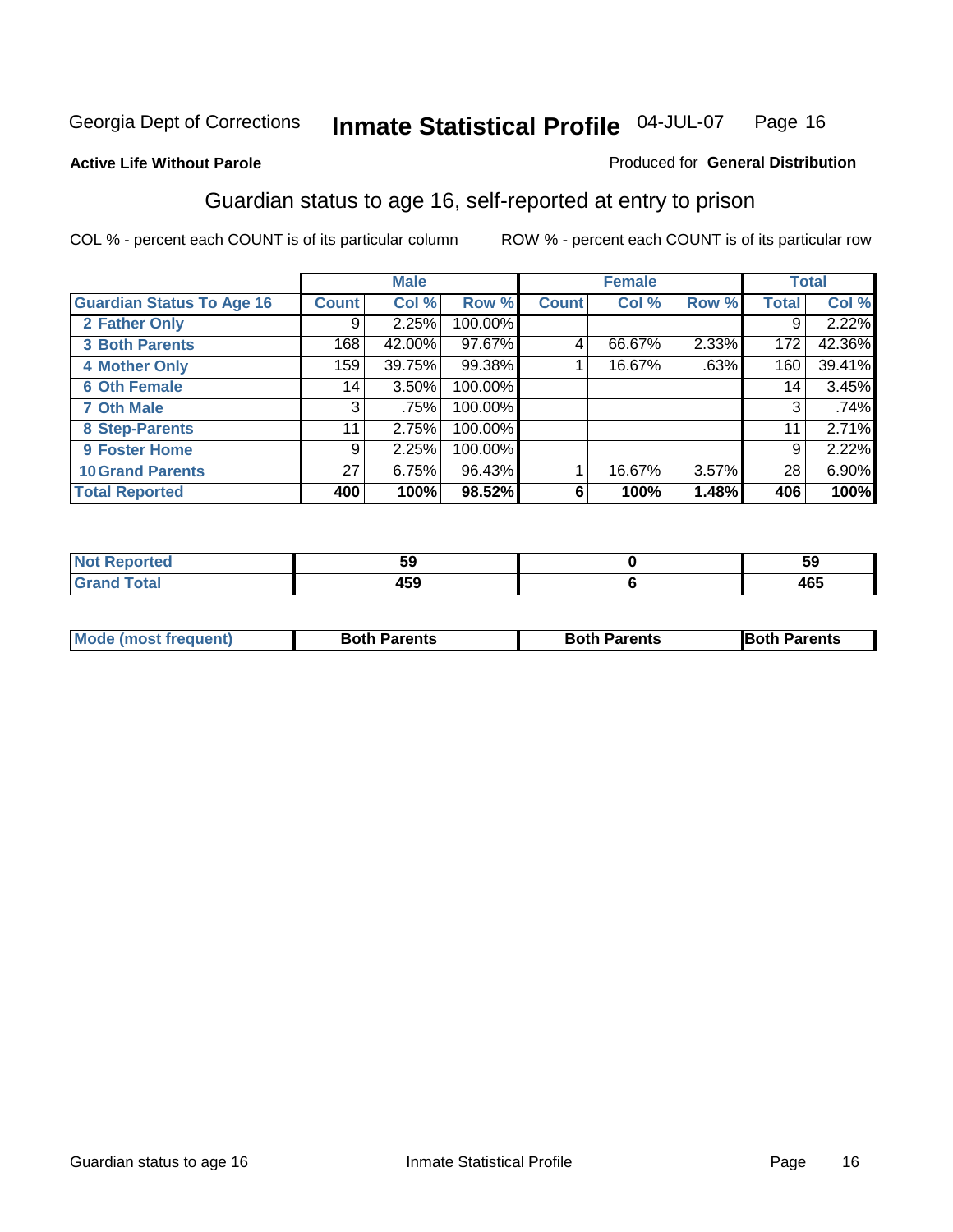#### **Active Life Without Parole**

#### Produced for **General Distribution**

# Employment status before prison, self-reported at entry to prison

|              |                          |              | <b>Male</b> |         |              | <b>Female</b> |       |       | <b>Total</b> |
|--------------|--------------------------|--------------|-------------|---------|--------------|---------------|-------|-------|--------------|
|              | <b>Employment Status</b> | <b>Count</b> | Col %       | Row %   | <b>Count</b> | Col %         | Row % | Total | Col %        |
|              | <b>Full Time</b>         | 228          | 56.58%      | 98.28%  |              | 80.00%        | 1.72% | 232   | 56.86%       |
| $\mathbf{2}$ | <b>Part Time</b>         | 20           | 4.96%       | 100.00% |              |               |       | 20    | 4.90%        |
| 3            | Unempl $<$ 6m            | 41           | 10.17%      | 97.62%  |              | 20.00%        | 2.38% | 42    | 10.29%       |
| 4            | Unempl $> 6m$            | 65           | 16.13%      | 100.00% |              |               |       | 65    | 15.93%       |
| 5            | <b>Never Workd</b>       | 29           | 7.20%       | 100.00% |              |               |       | 29    | 7.11%        |
| 6            | <b>Student</b>           |              | .25%        | 100.00% |              |               |       |       | .25%         |
|              | <b>Incapable</b>         | 19           | 4.71%       | 100.00% |              |               |       | 19    | 4.66%        |
|              | <b>Total Reported</b>    | 403          | 100%        | 98.77%  | 5            | 100%          | 1.23% | 408   | 100%         |

| ver. | უი    | v                 |
|------|-------|-------------------|
| $ -$ | 1 E N | $\sqrt{2}$<br>465 |

| <b>M</b> ດ | the contract of the contract of the contract of the contract of the contract of the contract of the contract of | the contract of the contract of the contract of the contract of the contract of the contract of the contract of | ----<br><b>Full Time</b> |
|------------|-----------------------------------------------------------------------------------------------------------------|-----------------------------------------------------------------------------------------------------------------|--------------------------|
|            |                                                                                                                 |                                                                                                                 |                          |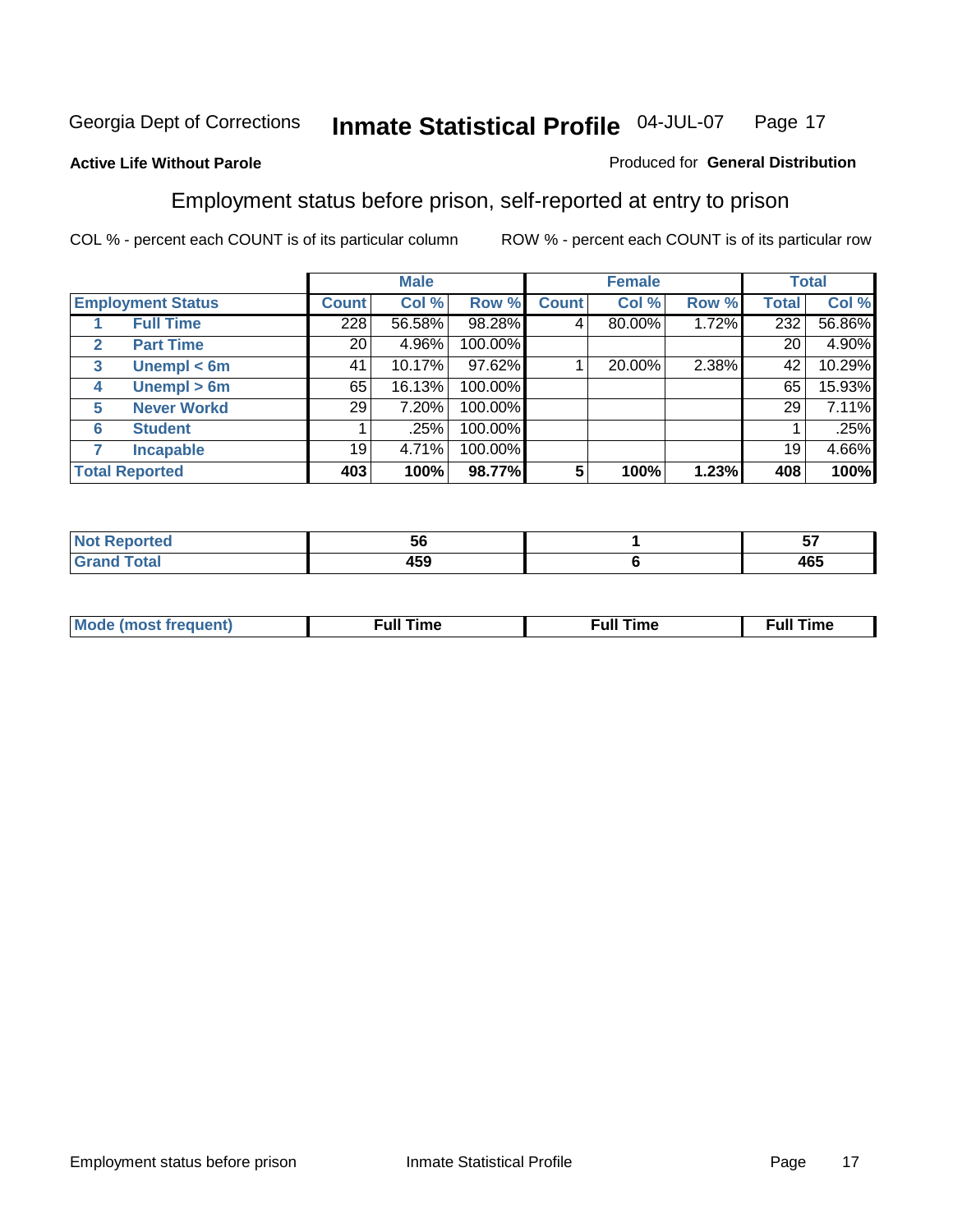#### **Active Life Without Parole**

Produced for **General Distribution**

# Age at admission

|                         |                 | <b>Male</b> |         |              | <b>Female</b> |        | <b>Total</b>    |       |
|-------------------------|-----------------|-------------|---------|--------------|---------------|--------|-----------------|-------|
| <b>Age At Admission</b> | <b>Count</b>    | Col %       | Row %   | <b>Count</b> | Col %         | Row %  | <b>Total</b>    | Col % |
| 17                      | $\overline{2}$  | 0.44%       | 100.00% |              |               |        | 2               | 0.43% |
| 18                      | $\overline{3}$  | 0.65%       | 100.00% |              |               |        | $\overline{3}$  | 0.65% |
| 19                      | $\overline{11}$ | 2.40%       | 100.00% |              |               |        | $\overline{11}$ | 2.37% |
| 20                      | 6               | 1.31%       | 85.71%  | 1            | 16.67%        | 14.29% | 7               | 1.51% |
| 21                      | $\overline{16}$ | 3.49%       | 100.00% |              |               |        | 16              | 3.44% |
| 22                      | $\overline{24}$ | 5.23%       | 100.00% |              |               |        | $\overline{24}$ | 5.16% |
| 23                      | $\overline{15}$ | 3.27%       | 100.00% |              |               |        | $\overline{15}$ | 3.23% |
| 24                      | $\overline{15}$ | 3.27%       | 100.00% |              |               |        | 15              | 3.23% |
| 25                      | $\overline{17}$ | 3.70%       | 94.44%  | 1            | 16.67%        | 5.56%  | $\overline{18}$ | 3.87% |
| 26                      | 19              | 4.14%       | 100.00% |              |               |        | 19              | 4.09% |
| 27                      | $\overline{15}$ | 3.27%       | 100.00% |              |               |        | $\overline{15}$ | 3.23% |
| 28                      | $\overline{18}$ | 3.92%       | 100.00% |              |               |        | 18              | 3.87% |
| 29                      | $\overline{17}$ | 3.70%       | 100.00% |              |               |        | $\overline{17}$ | 3.66% |
| 30                      | $\overline{12}$ | 2.61%       | 100.00% |              |               |        | $\overline{12}$ | 2.58% |
| 31                      | $\overline{14}$ | 3.05%       | 100.00% |              |               |        | $\overline{14}$ | 3.01% |
| 32                      | 16              | 3.49%       | 94.12%  | 1            | 16.67%        | 5.88%  | 17              | 3.66% |
| 33                      | 15              | 3.27%       | 100.00% |              |               |        | 15              | 3.23% |
| 34                      | 9               | 1.96%       | 100.00% |              |               |        | 9               | 1.94% |
| 35                      | 15              | 3.27%       | 100.00% |              |               |        | $\overline{15}$ | 3.23% |
| 36                      | $\overline{21}$ | 4.58%       | 100.00% |              |               |        | $\overline{21}$ | 4.52% |
| 37                      | $\overline{17}$ | 3.70%       | 100.00% |              |               |        | $\overline{17}$ | 3.66% |
| 38                      | $\overline{14}$ | 3.05%       | 100.00% |              |               |        | 14              | 3.01% |
| 39                      | $\overline{13}$ | 2.83%       | 100.00% |              |               |        | $\overline{13}$ | 2.80% |
| 40                      | 9               | 1.96%       | 100.00% |              |               |        | 9               | 1.94% |
| 41                      | $\overline{17}$ | 3.70%       | 100.00% |              |               |        | $\overline{17}$ | 3.66% |
| 42                      | $\overline{12}$ | 2.61%       | 100.00% |              |               |        | 12              | 2.58% |
| 43                      | $\overline{13}$ | 2.83%       | 100.00% |              |               |        | $\overline{13}$ | 2.80% |
| 44                      | 9               | 1.96%       | 90.00%  | 1            | 16.67%        | 10.00% | 10              | 2.15% |
| 45                      | 15              | 3.27%       | 100.00% |              |               |        | $\overline{15}$ | 3.23% |
| 46                      | 8               | 1.74%       | 88.89%  | 1            | 16.67%        | 11.11% | 9               | 1.94% |
| 47                      | 4               | 0.87%       | 100.00% |              |               |        | $\overline{4}$  | 0.86% |
| 48                      | 8               | 1.74%       | 88.89%  | 1            | 16.67%        | 11.11% | 9               | 1.94% |
| 49                      | 9               | 1.96%       | 100.00% |              |               |        | 9               | 1.94% |
| 50                      | 4               | 0.87%       | 100.00% |              |               |        | 4               | 0.86% |
| 51                      | 3               | 0.65%       | 100.00% |              |               |        | $\overline{3}$  | 0.65% |
| 52                      | 6               | 1.31%       | 100.00% |              |               |        | 6               | 1.29% |
| 54                      | 1               | 0.22%       | 100.00% |              |               |        | 1               | 0.22% |
| 56                      | 3               | 0.65%       | 100.00% |              |               |        | $\overline{3}$  | 0.65% |
| 57                      | $\overline{3}$  | 0.65%       | 100.00% |              |               |        | $\overline{3}$  | 0.65% |
| 58                      | $\overline{2}$  | 0.44%       | 100.00% |              |               |        | $\overline{2}$  | 0.43% |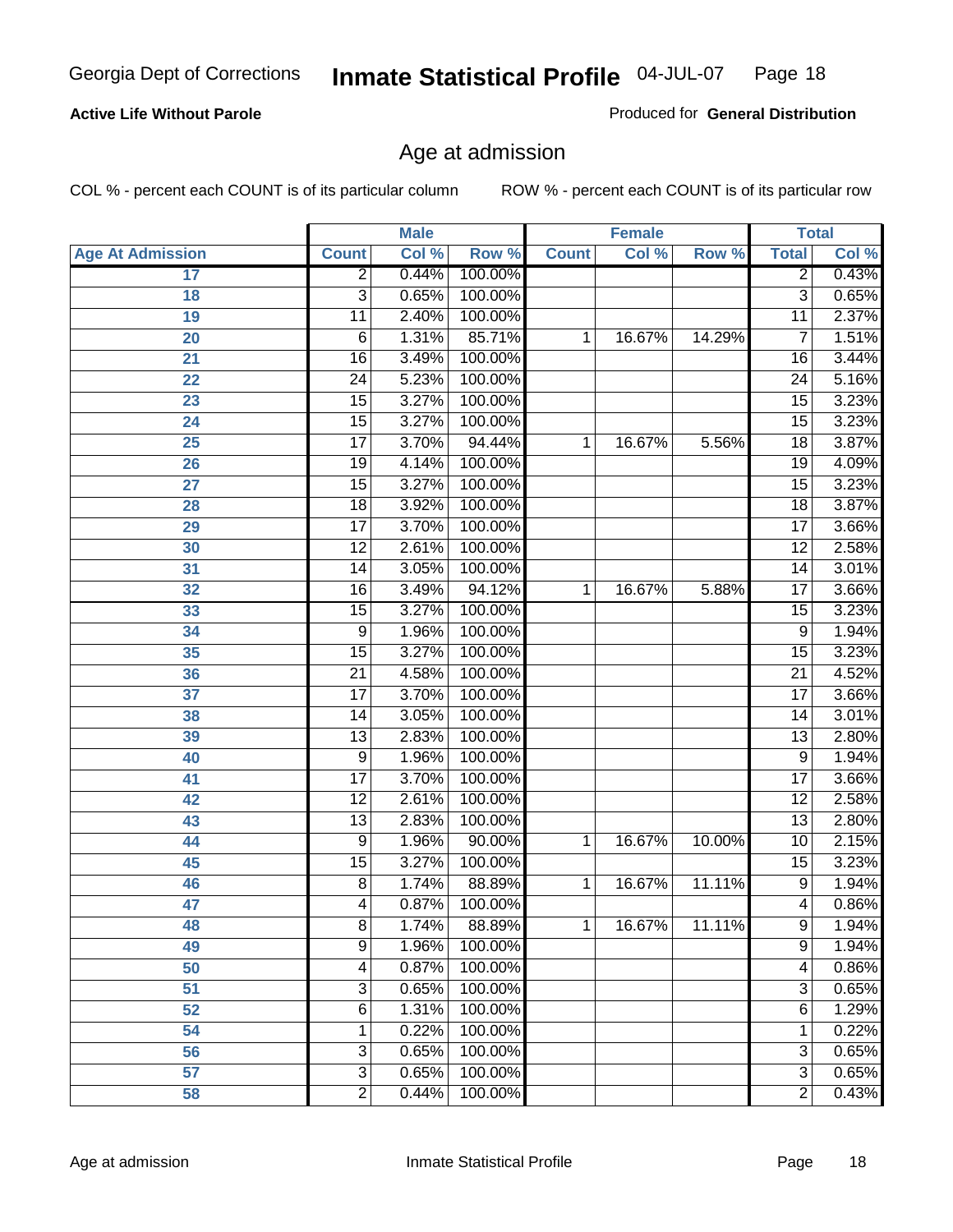#### **Active Life Without Parole**

Produced for **General Distribution**

# Age at admission

|                         |              | <b>Male</b> |         |              | <b>Female</b> |       |              | <b>Total</b> |
|-------------------------|--------------|-------------|---------|--------------|---------------|-------|--------------|--------------|
| <b>Age At Admission</b> | <b>Count</b> | Col %       | Row %   | <b>Count</b> | Col %         | Row % | <b>Total</b> | Col %        |
| 62                      |              | 0.22%       | 100.00% |              |               |       |              | 0.22%        |
| 63                      |              | 0.22%       | 100.00% |              |               |       |              | 0.22%        |
| 64                      | 3            | 0.65%       | 100.00% |              |               |       | 3            | 0.65%        |
| 65                      |              | 0.22%       | 100.00% |              |               |       |              | 0.22%        |
| 66                      |              | 0.22%       | 100.00% |              |               |       |              | 0.22%        |
| 67                      |              | 0.22%       | 100.00% |              |               |       |              | 0.22%        |
| 71                      |              | 0.22%       | 100.00% |              |               |       |              | 0.22%        |
| <b>Total Reported</b>   | 459          | 100%        | 98.71%  | 6            | 100%          | 1.29% | 465          | 100%         |

| 1 F A<br>- - -<br>__ | $\overline{ }$<br>יטי |
|----------------------|-----------------------|

| Mean<br>(average)      | 34.19 | 35.83 | 34.22    |
|------------------------|-------|-------|----------|
| <b>Median (middle)</b> | აა    | 38    | າາ<br>ند |
| Mode (most frequent)   | ∸∸    | 25    | ົ<br>LL  |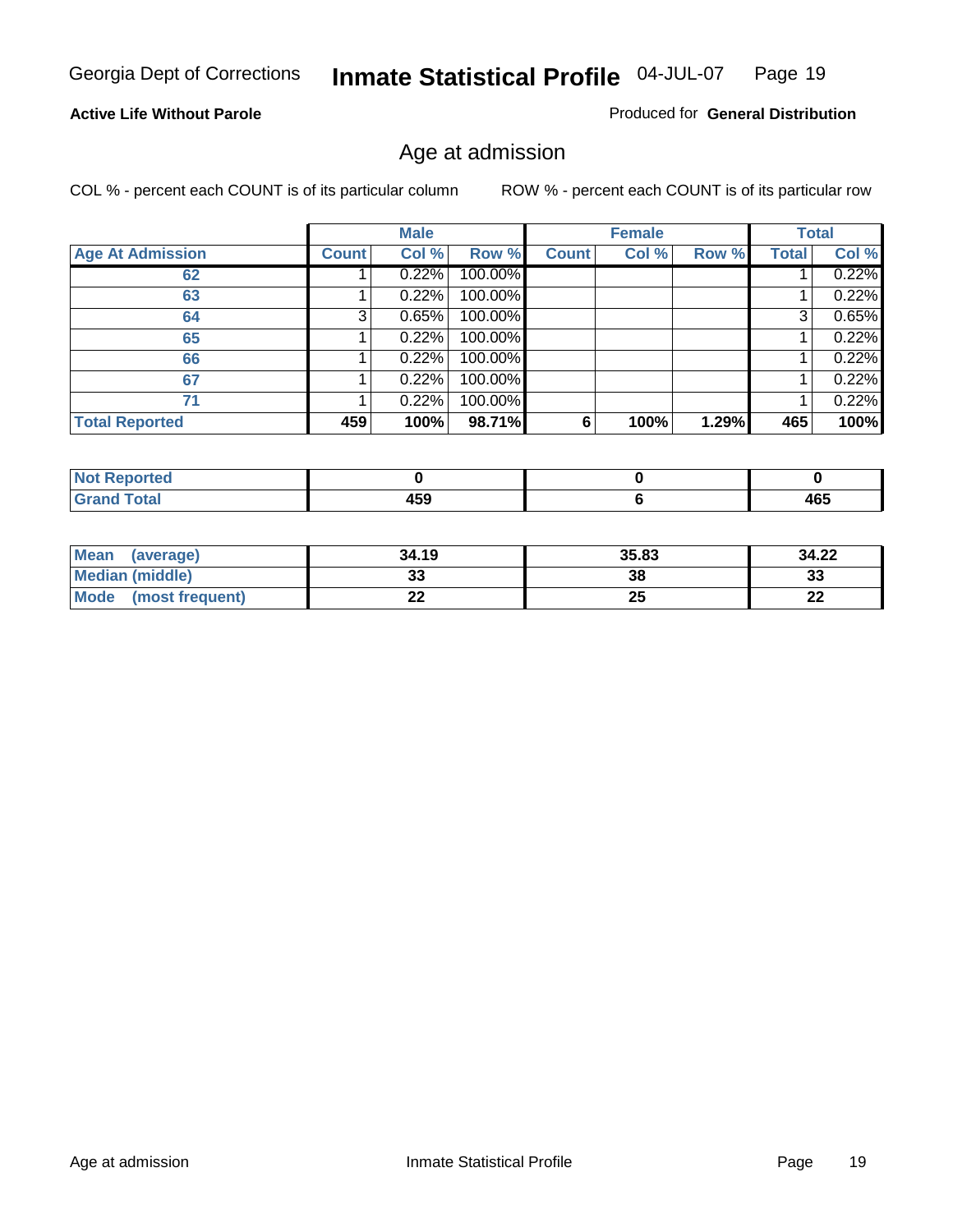**Active Life Without Parole** 

Georgia Dept of Corrections **Inmate Statistical Profile** 04-JUL-07 Page 20

# Produced for **General Distribution**

# Age at release

|                       |              | <b>Male</b> |       |              | <b>Female</b> |       |              | Total |
|-----------------------|--------------|-------------|-------|--------------|---------------|-------|--------------|-------|
| <b>Age At Release</b> | <b>Count</b> | Col%        | Row % | <b>Count</b> | Col%          | Row % | <b>Total</b> | Col % |
| <b>Total Reported</b> |              |             |       |              |               |       |              |       |

| <b>Still Active</b> | 459 | 465 |
|---------------------|-----|-----|
| <b>Not Reported</b> |     |     |
| <b>Grand Total</b>  | 459 | 465 |

| Mean (average)         | N/A | N/A | N/A |
|------------------------|-----|-----|-----|
| <b>Median (middle)</b> | N/A | N/A | N/A |
| Mode (most frequent)   | N/A | N/A | N/A |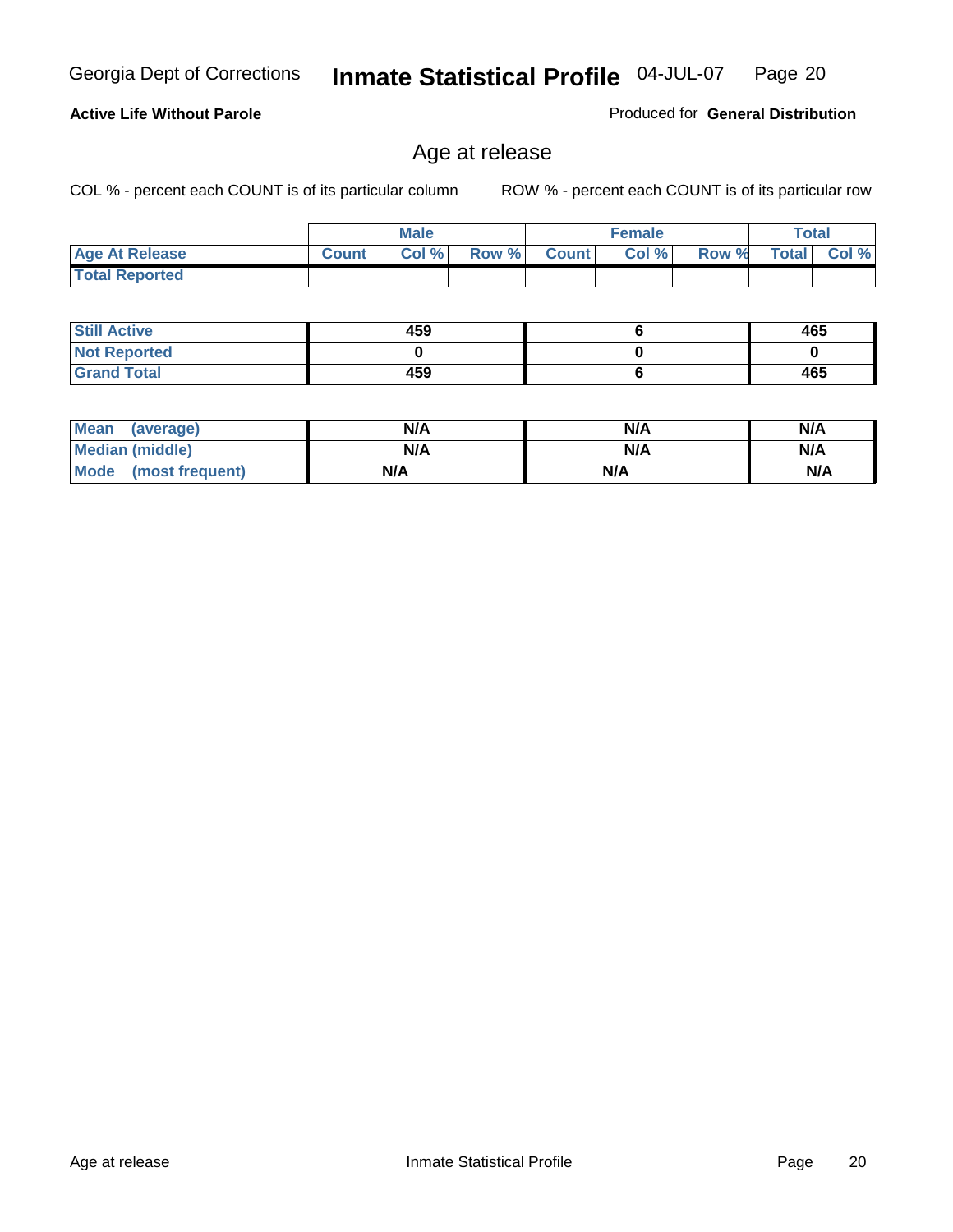#### **Active Life Without Parole**

#### Produced for **General Distribution**

# Height, measured at entry to prison

|                       |                | <b>Male</b> |         |                | <b>Female</b> |        | <b>Total</b>    |        |
|-----------------------|----------------|-------------|---------|----------------|---------------|--------|-----------------|--------|
| <b>Height</b>         | <b>Count</b>   | Col %       | Row %   | <b>Count</b>   | Col %         | Row %  | <b>Total</b>    | Col %  |
| 5'01''                | 2              | 0.44%       | 100.00% |                |               |        | $\overline{2}$  | 0.43%  |
| 5'02"                 | $\overline{2}$ | 0.44%       | 100.00% |                |               |        | $\overline{2}$  | 0.43%  |
| 5'03''                | $\overline{2}$ | 0.44%       | 50.00%  | $\overline{2}$ | 33.33%        | 50.00% | 4               | 0.86%  |
| 5'04"                 | 4              | 0.87%       | 80.00%  | 1              | 16.67%        | 20.00% | 5               | 1.08%  |
| 5'05"                 | 15             | 3.27%       | 93.75%  | 1              | 16.67%        | 6.25%  | 16              | 3.44%  |
| 5'06''                | 31             | 6.75%       | 100.00% |                |               |        | $\overline{31}$ | 6.67%  |
| 5'07''                | 31             | 6.75%       | 96.88%  | 1              | 16.67%        | 3.13%  | 32              | 6.88%  |
| 5'08"                 | 48             | 10.46%      | 97.96%  | 1              | 16.67%        | 2.04%  | 49              | 10.54% |
| 5'09''                | 54             | 11.76%      | 100.00% |                |               |        | 54              | 11.61% |
| 5'10''                | 66             | 14.38%      | 100.00% |                |               |        | 66              | 14.19% |
| 5'11''                | 59             | 12.85%      | 100.00% |                |               |        | 59              | 12.69% |
| 6'00"                 | 54             | 11.76%      | 100.00% |                |               |        | 54              | 11.61% |
| 6'01''                | 34             | 7.41%       | 100.00% |                |               |        | 34              | 7.31%  |
| 6'02"                 | 22             | 4.79%       | 100.00% |                |               |        | 22              | 4.73%  |
| 6'03"                 | 18             | 3.92%       | 100.00% |                |               |        | 18              | 3.87%  |
| 6'04"                 | 11             | 2.40%       | 100.00% |                |               |        | 11              | 2.37%  |
| 6'05"                 | 4              | 0.87%       | 100.00% |                |               |        | 4               | 0.86%  |
| 6'06"                 | $\overline{2}$ | 0.44%       | 100.00% |                |               |        | 2               | 0.43%  |
| <b>Total Reported</b> | 459            | 100%        | 98.71%  | 6              | 100%          | 1.29%  | 465             | 100%   |

| τeα<br>. |             |            |
|----------|-------------|------------|
| _____    | 459<br>$ -$ | ACF<br>40J |

| Mean<br>(average)              | 5'10" | 5'05" | 5'10" |
|--------------------------------|-------|-------|-------|
| Median (middle)                | 5'10" |       | 5'10" |
| <b>Mode</b><br>(most frequent) | 5'10" | 5'03" | 5'10" |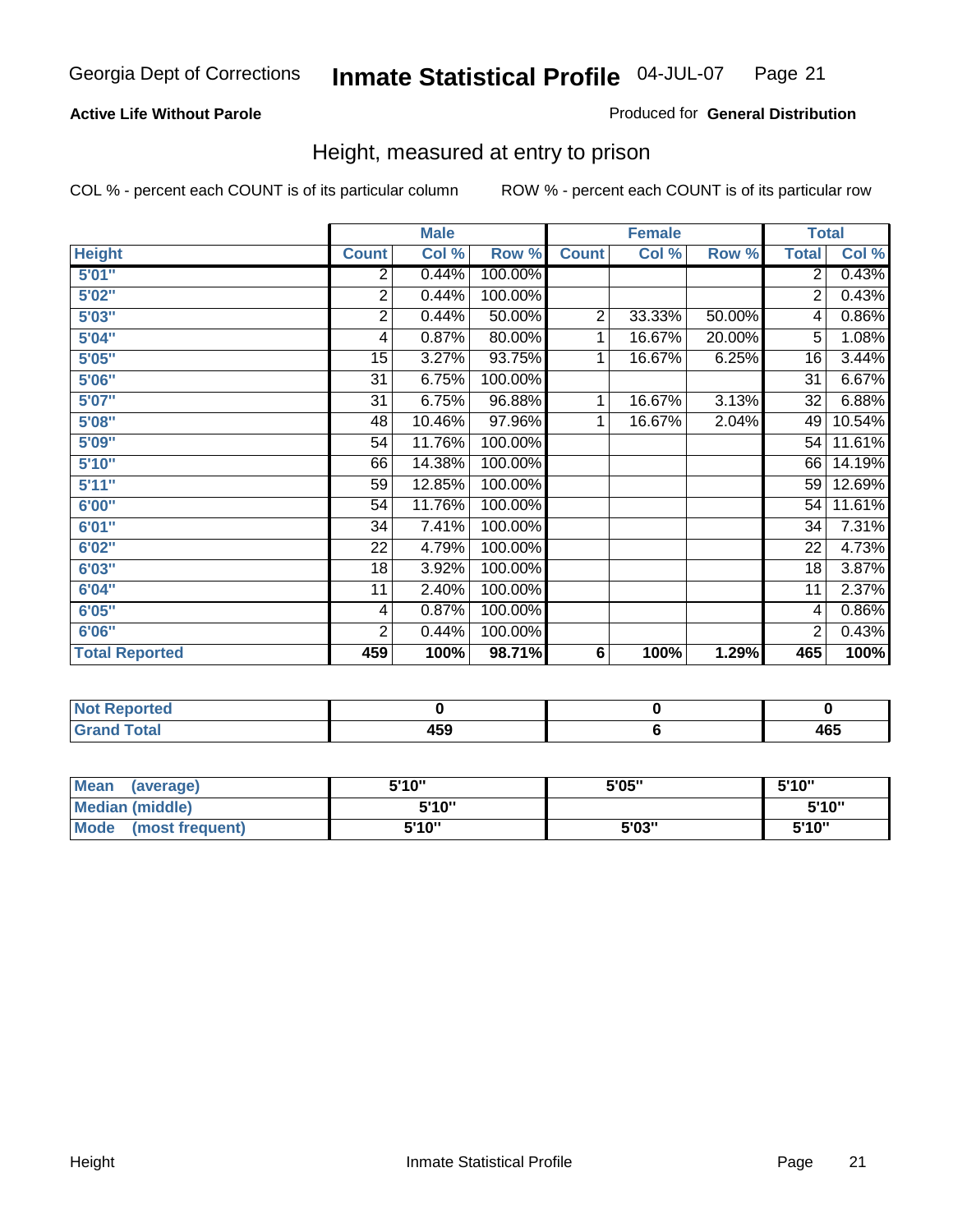#### **Active Life Without Parole**

#### Produced for **General Distribution**

# Weight, measured at entry to prison

|                       |                 | <b>Male</b> |         |                | <b>Female</b> |        |                 | <b>Total</b> |
|-----------------------|-----------------|-------------|---------|----------------|---------------|--------|-----------------|--------------|
| Weight                | <b>Count</b>    | Col %       | Row %   | <b>Count</b>   | Col %         | Row %  | <b>Total</b>    | Col %        |
| 120 - 129 pounds      | 5               | 1.09%       | 83.33%  | 1              | 16.67%        | 16.67% | 6               | 1.29%        |
| 130 - 139 pounds      | $\overline{12}$ | 2.61%       | 100.00% |                |               |        | 12              | 2.58%        |
| 140 - 149 pounds      | 28              | 6.10%       | 96.55%  | 1              | 16.67%        | 3.45%  | $\overline{29}$ | 6.24%        |
| 150 - 159 pounds      | 32              | 6.97%       | 96.97%  | 1              | 16.67%        | 3.03%  | 33              | 7.10%        |
| 160 - 169 pounds      | 70              | 15.25%      | 98.59%  | 1              | 16.67%        | 1.41%  | 71              | 15.27%       |
| 170 - 179 pounds      | 58              | 12.64%      | 96.67%  | $\overline{2}$ | 33.33%        | 3.33%  | 60              | 12.90%       |
| 180 - 189 pounds      | 65              | 14.16%      | 100.00% |                |               |        | 65              | 13.98%       |
| 190 - 199 pounds      | 48              | 10.46%      | 100.00% |                |               |        | 48              | 10.32%       |
| 200 - 209 pounds      | $\overline{31}$ | 6.75%       | 100.00% |                |               |        | $\overline{31}$ | 6.67%        |
| 210 - 219 pounds      | 30              | 6.54%       | 100.00% |                |               |        | 30              | 6.45%        |
| 220 - 229 pounds      | 27              | 5.88%       | 100.00% |                |               |        | 27              | 5.81%        |
| 230 - 239 pounds      | 24              | 5.23%       | 100.00% |                |               |        | 24              | 5.16%        |
| 240 - 249 pounds      | $\overline{7}$  | 1.53%       | 100.00% |                |               |        | $\overline{7}$  | 1.51%        |
| 250 - 259 pounds      | 6               | 1.31%       | 100.00% |                |               |        | 6               | 1.29%        |
| 260 - 269 pounds      | $\,6$           | 1.31%       | 100.00% |                |               |        | 6               | 1.29%        |
| 270 - 279 pounds      | 1               | 0.22%       | 100.00% |                |               |        | 1               | 0.22%        |
| 280 - 289 pounds      | 3               | 0.65%       | 100.00% |                |               |        | $\overline{3}$  | 0.65%        |
| 290 - 299 pounds      | 2               | 0.44%       | 100.00% |                |               |        | $\overline{2}$  | 0.43%        |
| 310 - 319 pounds      | 2               | 0.44%       | 100.00% |                |               |        | $\overline{2}$  | 0.43%        |
| 330 - 339 pounds      | 1               | 0.22%       | 100.00% |                |               |        | 1               | 0.22%        |
| 400 pounds and over   | 1               | 0.22%       | 100.00% |                |               |        | 1               | 0.22%        |
| <b>Total Reported</b> | 459             | 100%        | 98.71%  | 6              | 100%          | 1.29%  | 465             | 100.0%       |

| N0<br>oorted        |                               |              |
|---------------------|-------------------------------|--------------|
| `otal<br>_<br>_____ | $\overline{ }$<br>יטו<br>$ -$ | 1 C C<br>40J |

| Mean<br>(average)       | 189 | 156   | 188 |
|-------------------------|-----|-------|-----|
| Median (middle)         | 184 | 161.5 | 183 |
| Mode<br>(most frequent) | 170 | 167   | 170 |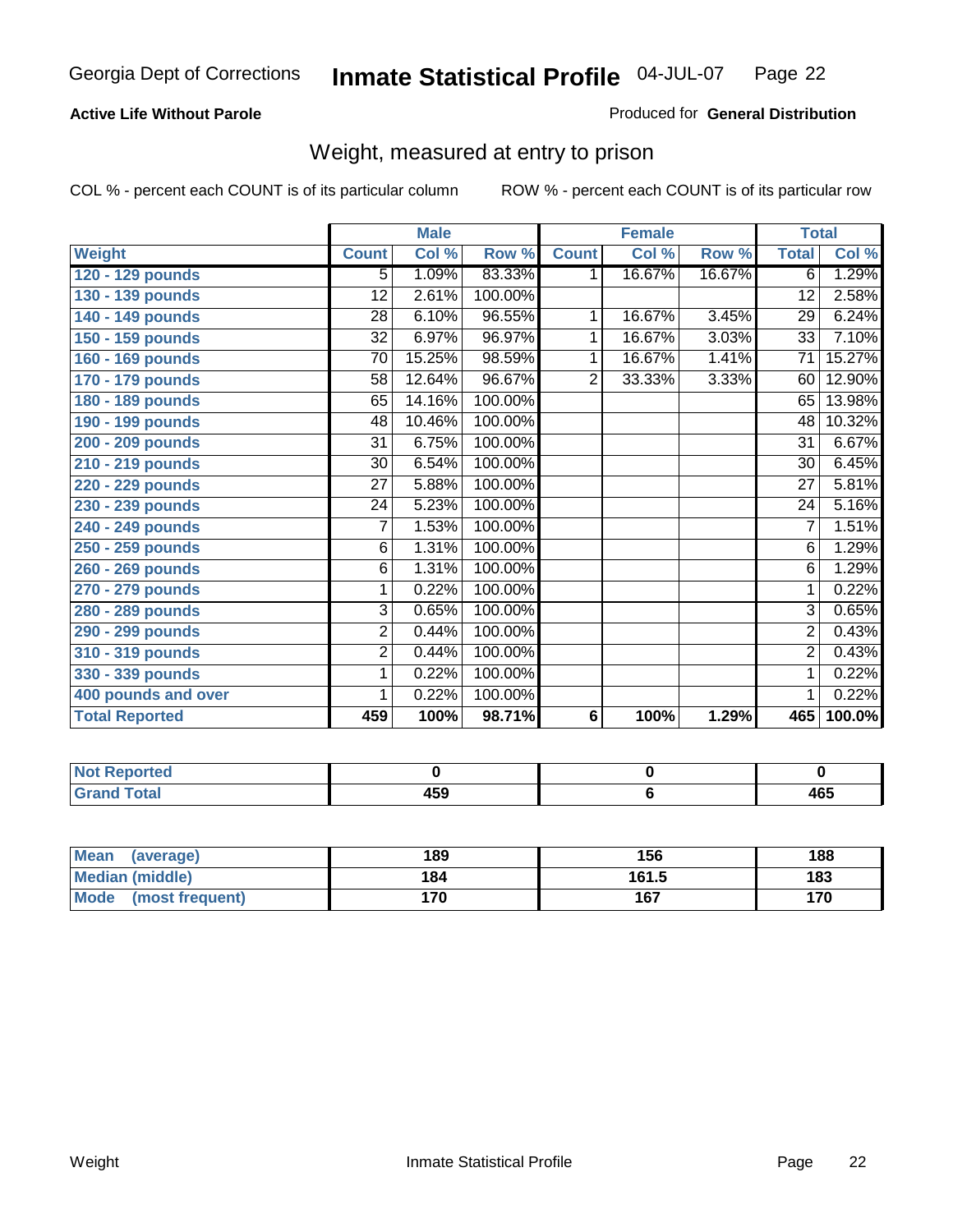**Active Life Without Parole** 

Produced for **General Distribution**

# Military service

|                       |              | <b>Male</b> |             |   | <b>Female</b> |       |              | <b>Total</b> |
|-----------------------|--------------|-------------|-------------|---|---------------|-------|--------------|--------------|
| <b>Race Group</b>     | <b>Count</b> | Col %       | Row % Count |   | Col %         | Row % | <b>Total</b> | Col %        |
| <b>Air Force</b>      | 5            | 1.65%       | 100.00%     |   |               |       | 5            | 1.62%        |
| <b>Army</b>           | 31           | 10.23%      | 100.00%     |   |               |       | 31           | 10.03%       |
| <b>Navy</b><br>3      |              | .99%        | 100.00%     |   |               |       | 3            | .97%         |
| <b>Marines</b><br>4   | 3            | $.99\%$     | 100.00%     |   |               |       | 3            | .97%         |
| 96 None               | 261          | 86.14%      | 97.75%      | 6 | 100.00%       | 2.25% | 267          | 86.41%       |
| <b>Total Reported</b> | 303          | 100%        | 98.06%      | 6 | 100%          | 1.94% | 309          | 100%         |

| the mode and control<br>тео | 1 E C<br>סכו<br>__ | 156<br>$ -$ |
|-----------------------------|--------------------|-------------|
| $C = 4 - 7$                 | 1 E O<br>າວວ       | 465         |

| M<br><b>INUIL</b><br>.<br>. |
|-----------------------------|
|-----------------------------|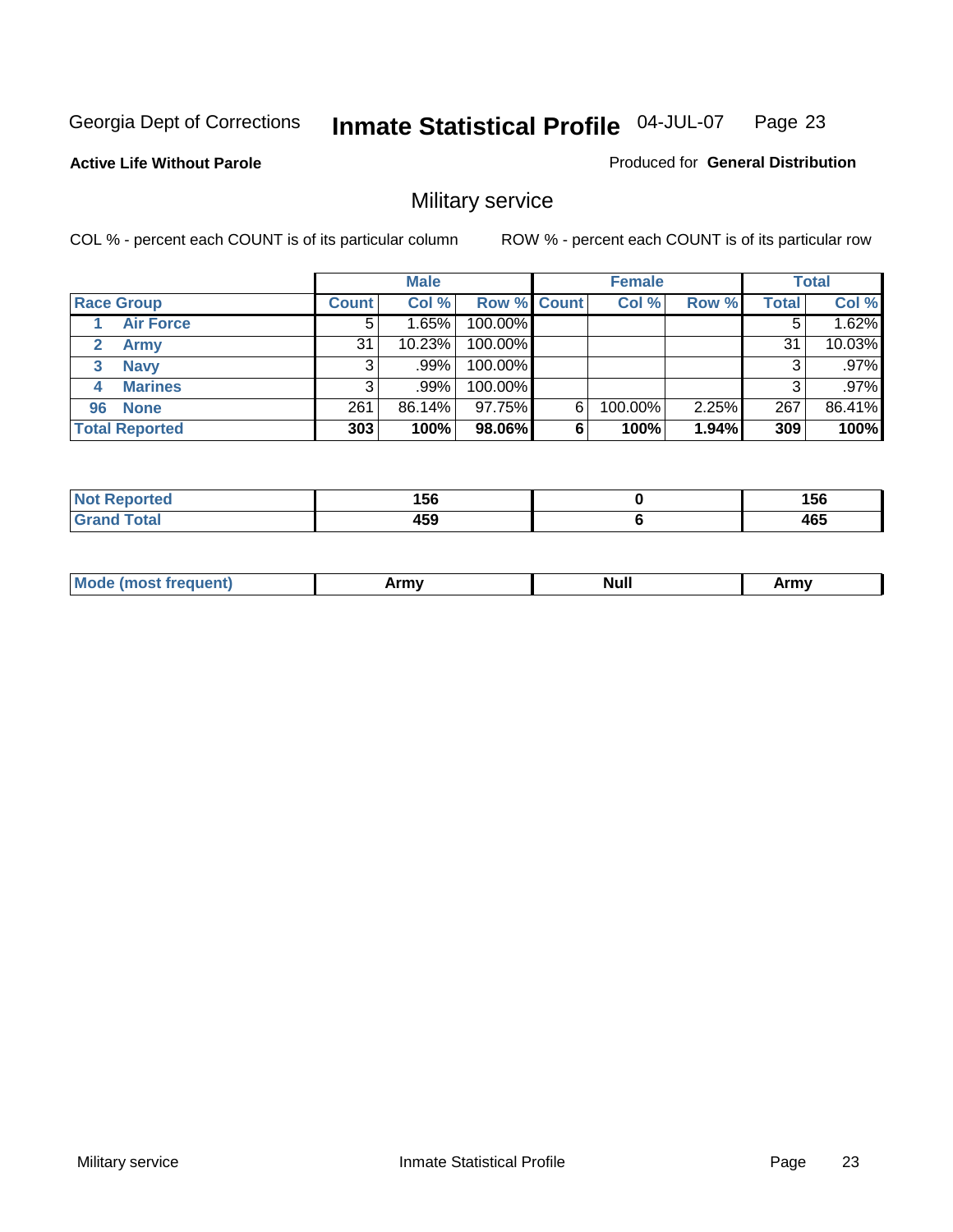#### **Active Life Without Parole**

#### Produced for **General Distribution**

# Type of admission to prison

|    |                             |              | <b>Male</b> |                    |   | <b>Female</b> |       |              | <b>Total</b> |
|----|-----------------------------|--------------|-------------|--------------------|---|---------------|-------|--------------|--------------|
|    | <b>Type of Admission</b>    | <b>Count</b> | Col %       | <b>Row % Count</b> |   | Col %         | Row % | <b>Total</b> | Col %        |
|    | <b>Committed From Court</b> | 123          | 26.80%      | 97.62%             | 3 | 50.00%        | 2.38% | 126          | 27.10%       |
| 3  | <b>Parole Rev/New Sent</b>  | 34           | 7.41%       | 100.00%            |   |               |       | 34           | 7.31%        |
| 4  | <b>Par Rev/No New Sent</b>  | 8            | 1.74%       | 100.00%            |   |               |       | 8            | 1.72%        |
| 6  | <b>Prob Viol/Partial</b>    | 3            | .65%        | 100.00%            |   |               |       | 3            | .65%         |
| 9  | <b>Prob Rev/Remainder</b>   | 11           | 2.40%       | 100.00%            |   |               |       | 11           | 2.37%        |
| 10 | <b>New Sent/Par Rev Pnd</b> |              | .22%        | 100.00%            |   |               |       |              | .22%         |
| 11 | <b>Life W/O Parole</b>      | 278          | 60.57%      | 98.93%             | 3 | 50.00%        | 1.07% | 281          | 60.43%       |
| 30 | <b>Par Rev/Rsn Unknown</b>  |              | .22%        | 100.00%            |   |               |       |              | .22%         |
|    | <b>Total Reported</b>       | 459          | 100%        | 98.71%             | 6 | 100%          | 1.29% | 465          | 100%         |

| 'eported                    |                       |                   |
|-----------------------------|-----------------------|-------------------|
| <b>Total</b><br>r<br>$\sim$ | $\overline{ }$<br>rv. | $\sqrt{2}$<br>465 |

| <b>Mode (most frequent)</b> | <b>W/O Par</b> | <b>Court Cmmt</b> | M/O Par |  |
|-----------------------------|----------------|-------------------|---------|--|
|                             |                |                   |         |  |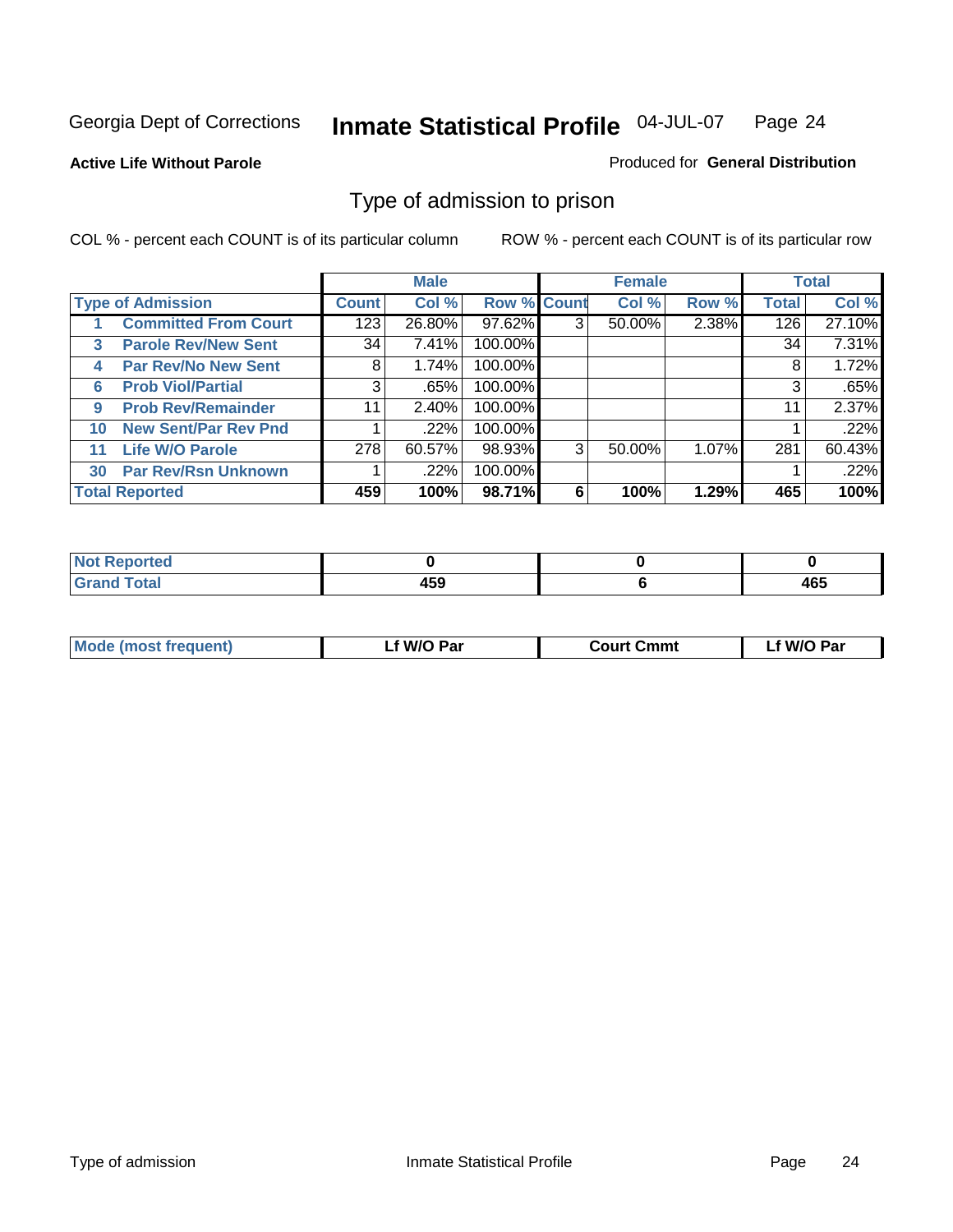**Active Life Without Parole** 

Produced for **General Distribution**

# Current / last security status

|                        |              | <b>Male</b> |                    |   | <b>Female</b> |       |              | <b>Total</b> |
|------------------------|--------------|-------------|--------------------|---|---------------|-------|--------------|--------------|
| <b>Security Status</b> | <b>Count</b> | Col %       | <b>Row % Count</b> |   | Col %         | Row % | <b>Total</b> | Col %        |
| 3 Minimum              |              | 1.09%       | $100.00\%$         |   | .00%          |       |              | 1.08%        |
| 4 Medium               | 45           | 9.85%       | $100.00\%$         |   | $.00\%$       |       | 45           | 9.72%        |
| 5 Close                | 386          | 84.46%      | 98.47%             | 6 | 100.00%       | 1.53% | 392          | 84.67%       |
| 6 Maximum              | 21           | 4.60%       | 100.00%            |   | .00%          |       | 21           | 4.54%        |
| <b>Total Reported</b>  | 457          | 100%        | 98.7%              | 6 | 100%          | 1.3%  | 463          | 100%         |

| <b>Still being diagnosed</b> |     |     |
|------------------------------|-----|-----|
| <b>Not Reported</b>          |     |     |
| <b>Grand Total</b>           | 459 | 465 |

| Mode (most frequent)<br>lose<br>ાose<br>;lose<br>.<br>- - - - |  |
|---------------------------------------------------------------|--|
|---------------------------------------------------------------|--|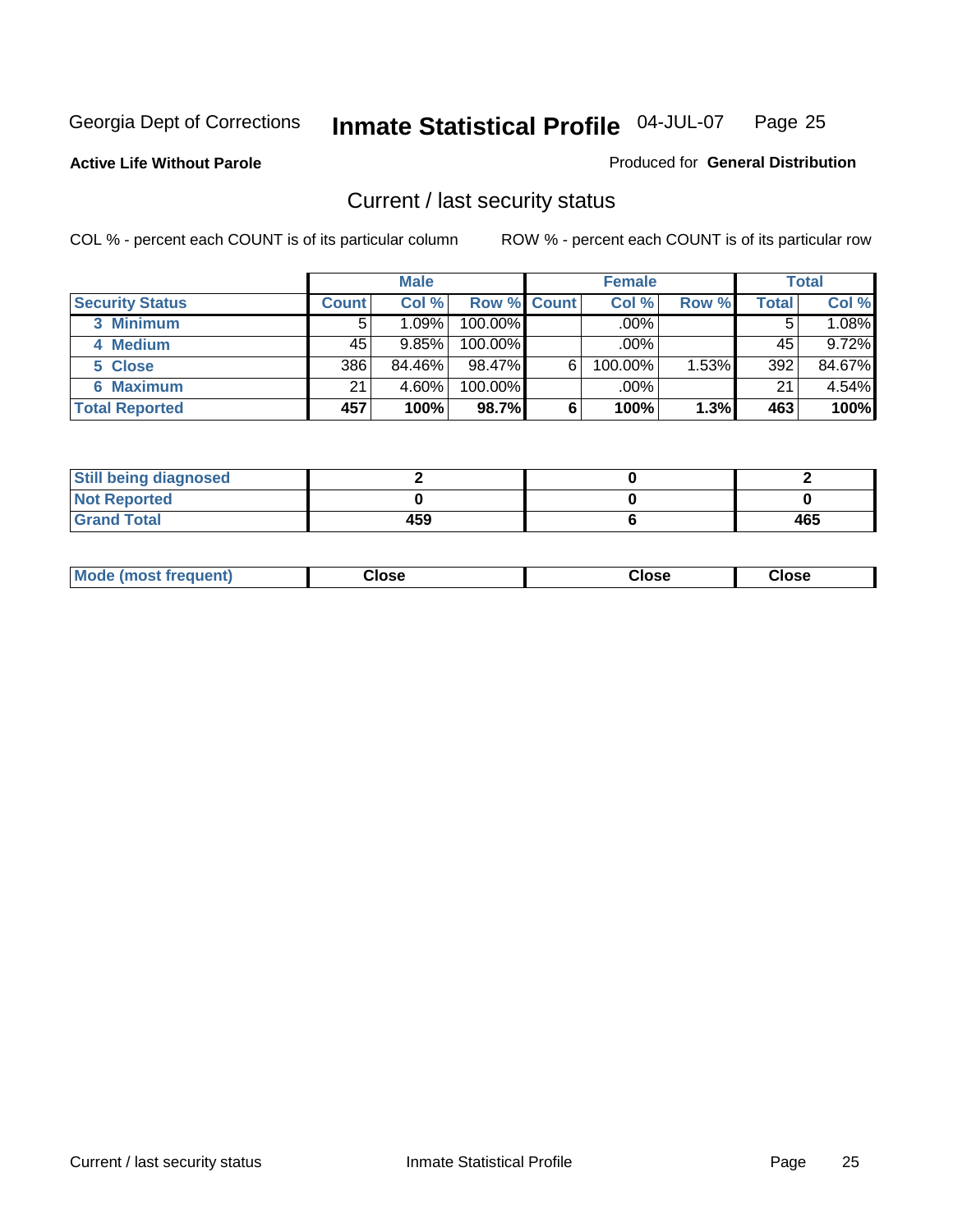**Active Life Without Parole** 

Produced for **General Distribution**

# Current / last type of institution

|                            |              | <b>Male</b> |                    |    | <b>Female</b> |            |              | Total   |
|----------------------------|--------------|-------------|--------------------|----|---------------|------------|--------------|---------|
| <b>Type of Institution</b> | <b>Count</b> | Col%        | <b>Row % Count</b> |    | Col %         | Row %I     | <b>Total</b> | Col %   |
| <b>State Prison</b>        | 4591         | 100.00%     | 98.71%             | 61 | $100.00\%$    | $1.29\%$ i | 465          | 100.00% |
| <b>Total Reported</b>      | 459          | 100%        | 98.71%             |    | 100%          | 1.29%      | 465          | 100%    |

| Reported<br> |                      |     |
|--------------|----------------------|-----|
| <b>ota</b>   | , , ,<br>TV.<br>$ -$ | 465 |

|  | <b>Mode (most frequent)</b> | State Prison | <b>State Prison</b> | <b>State Prison</b> |
|--|-----------------------------|--------------|---------------------|---------------------|
|--|-----------------------------|--------------|---------------------|---------------------|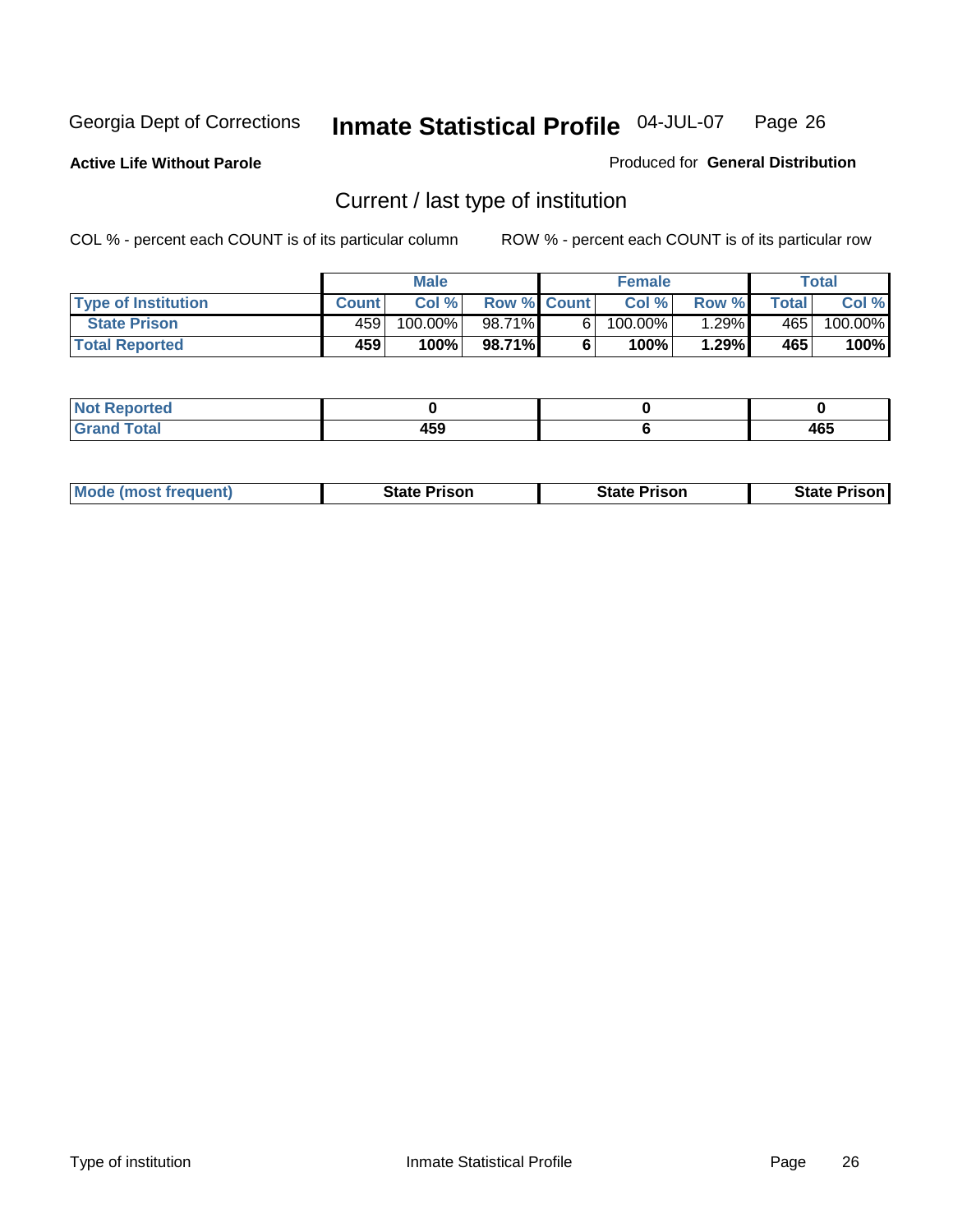**Active Life Without Parole** 

Produced for **General Distribution**

# Institution type - transitional centers

|                                          |              | <b>Male</b> |                    | <b>Female</b> |             | Total |
|------------------------------------------|--------------|-------------|--------------------|---------------|-------------|-------|
| <b>Institution Type - Trans. Centers</b> | <b>Count</b> | Col %       | <b>Row % Count</b> | Col %         | Row % Total | Col % |
| <b>Total Reported</b>                    |              |             |                    |               |             |       |

| <b>Not Reported</b>             |  |  |
|---------------------------------|--|--|
| Cotal<br>Cror<br>. <del>.</del> |  |  |

| Mode (most frequent) | <b>Null</b> | <b>Null</b> | <b>Null</b> |
|----------------------|-------------|-------------|-------------|
|                      |             |             |             |
|                      |             |             |             |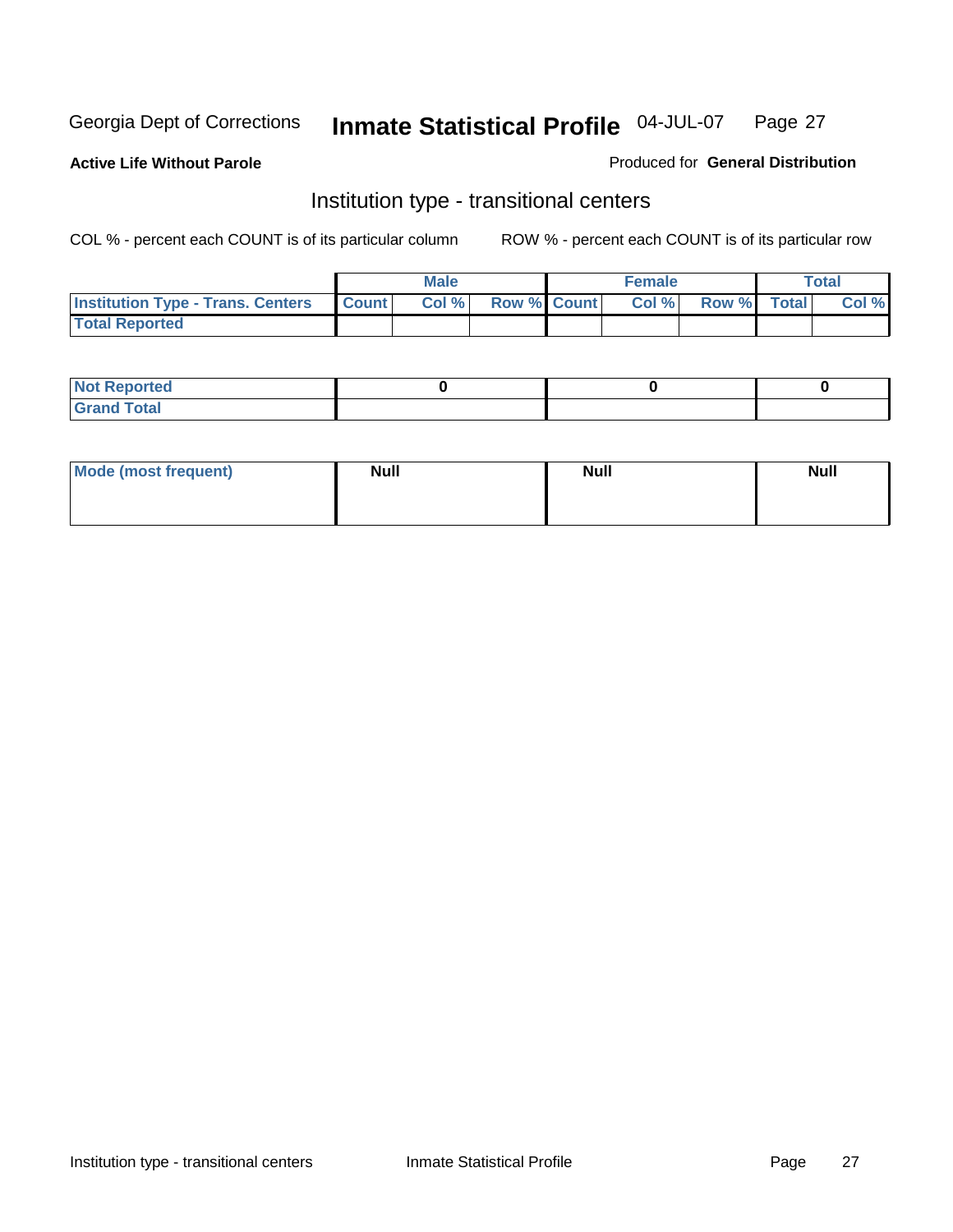**Active Life Without Parole** 

Produced for **General Distribution**

# Institution type - mental hospitals

|                                                  | <b>Male</b> |                    | <b>Female</b> |                   | <b>Total</b> |
|--------------------------------------------------|-------------|--------------------|---------------|-------------------|--------------|
| <b>Institution Type - Mental Hospitals Count</b> | Col %       | <b>Row % Count</b> |               | Col % Row % Total | Col %        |
| <b>Total Reported</b>                            |             |                    |               |                   |              |

| <b>Not Reported</b> |  |  |
|---------------------|--|--|
| <b>Fotal</b><br>Cro |  |  |

| Mode (most frequent) | <b>Null</b> | <b>Null</b> | <b>Null</b> |
|----------------------|-------------|-------------|-------------|
|                      |             |             |             |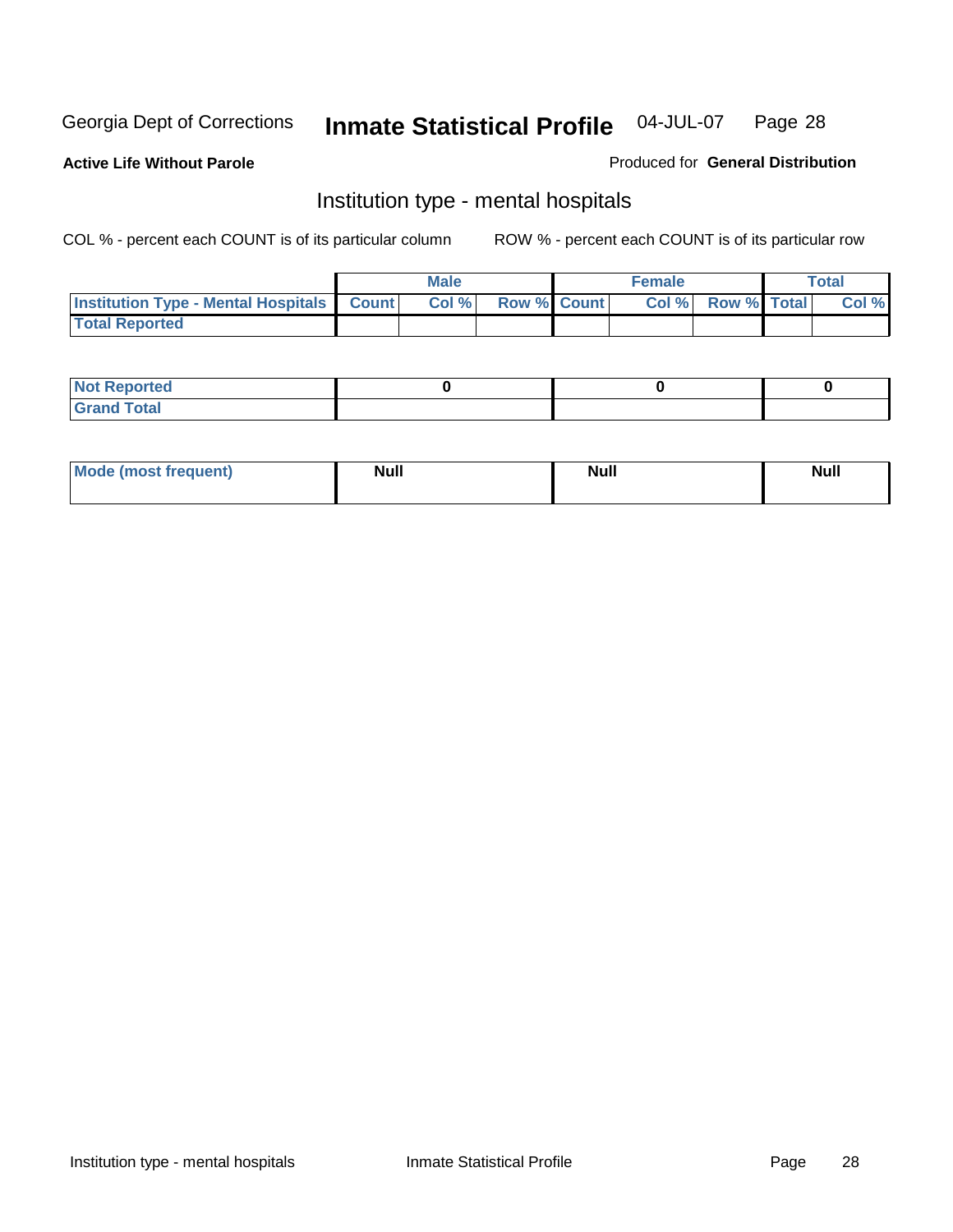**Active Life Without Parole** 

Produced for **General Distribution**

# Institution type - county prisons

|                                                    | <b>Male</b> |  | <b>Female</b>            |             | Total |
|----------------------------------------------------|-------------|--|--------------------------|-------------|-------|
| <b>Institution Type - County Prisons   Count  </b> | Col%        |  | <b>Row % Count Col %</b> | Row % Total | Col % |
| <b>Total Reported</b>                              |             |  |                          |             |       |

| <b>Not</b><br><b>Reported</b> |  |  |
|-------------------------------|--|--|
| <b>Grand Total</b>            |  |  |

| <b>Mo</b><br>frequent) | NI. . II<br>1u 11 | <b>Moll</b> | <b>Null</b> |
|------------------------|-------------------|-------------|-------------|
|                        |                   |             |             |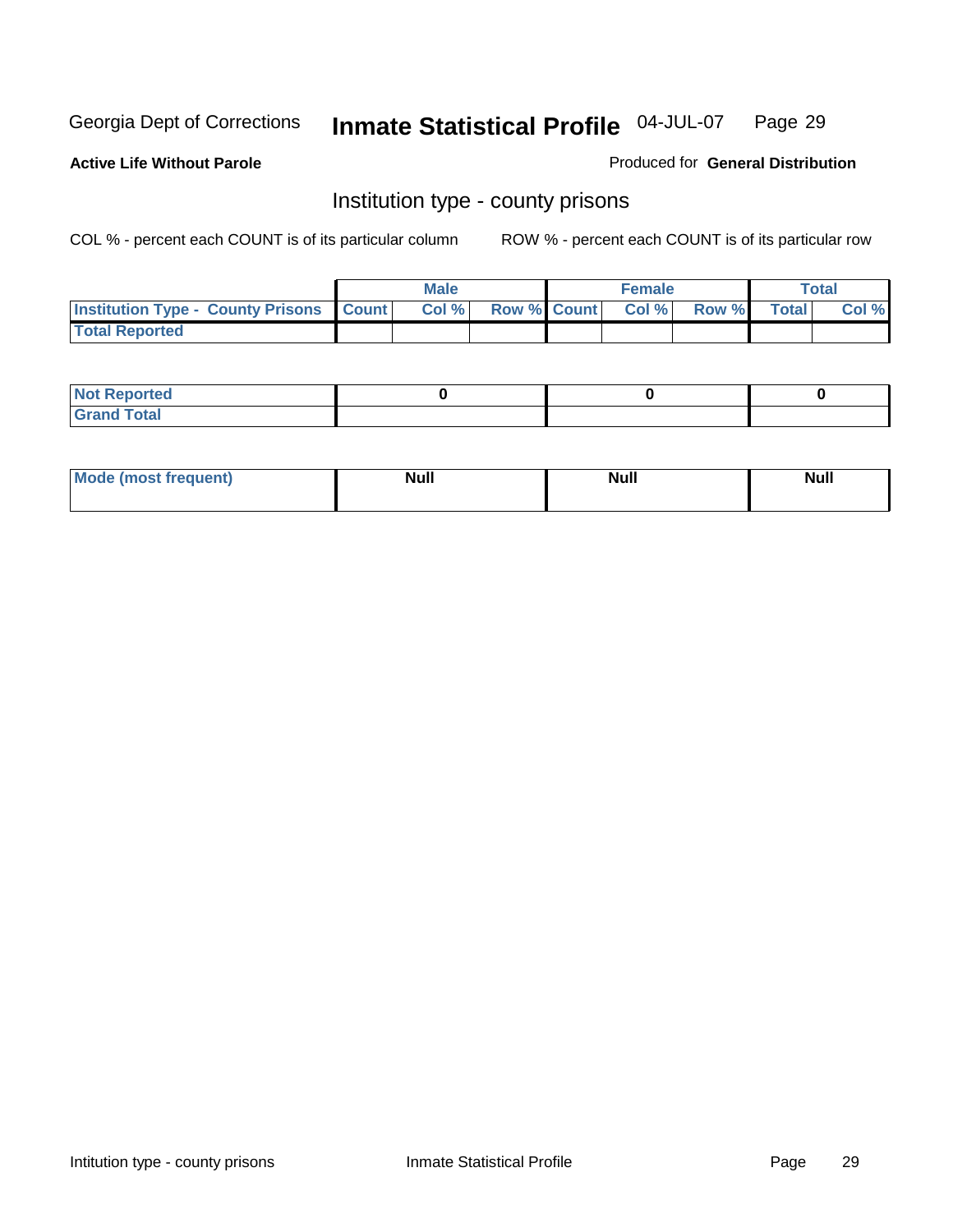**Active Life Without Parole** 

Produced for **General Distribution**

# Institution type - state prisons

|                                         |                 | <b>Male</b> |         |              | <b>Female</b> |         | <b>Total</b>    |        |
|-----------------------------------------|-----------------|-------------|---------|--------------|---------------|---------|-----------------|--------|
| <b>Institution Type - State Prisons</b> | <b>Count</b>    | Col %       | Row %   | <b>Count</b> | Col %         | Row %   | <b>Total</b>    | Col %  |
| <b>Arrendale State Prison</b><br>508    |                 |             |         | 3            | 50.00%        | 100.00% | 3               | .65%   |
| <b>Augusta State Med.</b><br>532        | 20              | 4.36%       | 100.00% |              |               |         | 20              | 4.30%  |
| <b>Prison</b>                           |                 |             |         |              |               |         |                 |        |
| <b>Autry State Prison</b><br>543        | 1               | .22%        | 100.00% |              |               |         |                 | .22%   |
| <b>Calhoun State Prison</b><br>547      | 4               | .87%        | 100.00% |              |               |         | 4               | .86%   |
| <b>Coastal State Prison</b><br>523      | 7               | 1.53%       | 100.00% |              |               |         | 7               | 1.51%  |
| <b>Ga Diag &amp; Class Pris</b><br>521  | 3               | .65%        | 100.00% |              |               |         | 3               | .65%   |
| <b>Ga Diag &amp; Class Pris-</b><br>522 | 6               | 1.31%       | 100.00% |              |               |         | 6               | 1.29%  |
| <b>Perm</b>                             |                 |             |         |              |               |         |                 |        |
| <b>Ga State Prison</b><br>517           | 52              | 11.33%      | 100.00% |              |               |         | 52              | 11.18% |
| <b>Hancock State Prison</b><br>541      | 39              | 8.50%       | 100.00% |              |               |         | 39              | 8.39%  |
| <b>Hays State Prison</b><br>540         | $\overline{31}$ | 6.75%       | 100.00% |              |               |         | 31              | 6.67%  |
| <b>Johnson State Prison</b><br>545      | 1               | .22%        | 100.00% |              |               |         |                 | .22%   |
| <b>Macon State Prison</b><br>549        | $\overline{78}$ | 16.99%      | 100.00% |              |               |         | $\overline{78}$ | 16.77% |
| <b>Men'S State Prison</b><br>519        |                 | .22%        | 100.00% |              |               |         |                 | .22%   |
| <b>Phillips State Prison</b><br>505     | 27              | 5.88%       | 100.00% |              |               |         | 27              | 5.81%  |
| <b>Pulaski State Prison (W)</b><br>557  |                 |             |         | 3            | 50.00%        | 100.00% | 3               | .65%   |
| <b>Smith State Prison</b><br>550        | $\overline{31}$ | 6.75%       | 100.00% |              |               |         | $\overline{31}$ | 6.67%  |
| <b>Telfair State Prison</b><br>542      | 63              | 13.73%      | 100.00% |              |               |         | 63              | 13.55% |
| <b>Valdosta State Prison</b><br>537     | 50              | 10.89%      | 100.00% |              |               |         | 50              | 10.75% |
| <b>Ware State Prison</b><br>501         | 39              | 8.50%       | 100.00% |              |               |         | 39              | 8.39%  |
| <b>Washington Sp</b><br>552             | 6               | 1.31%       | 100.00% |              |               |         | 6               | 1.29%  |
| <b>Total Reported</b>                   | 459             | 100%        | 98.71%  | 6            | 100%          | 1.29%   | 465             | 100%   |

| <b>ported</b><br>N<br>. |       |     |
|-------------------------|-------|-----|
| <b>Total</b>            | 1 E O | ACF |
| C <sub>ucu</sub>        | ᠇ᢦᢦ   | 40J |

| Mode (most frequent) | 1549 Macon State Prison | <b>508 Arrendale State Prison</b> | 549 Macon State  <br>Prison |
|----------------------|-------------------------|-----------------------------------|-----------------------------|
|----------------------|-------------------------|-----------------------------------|-----------------------------|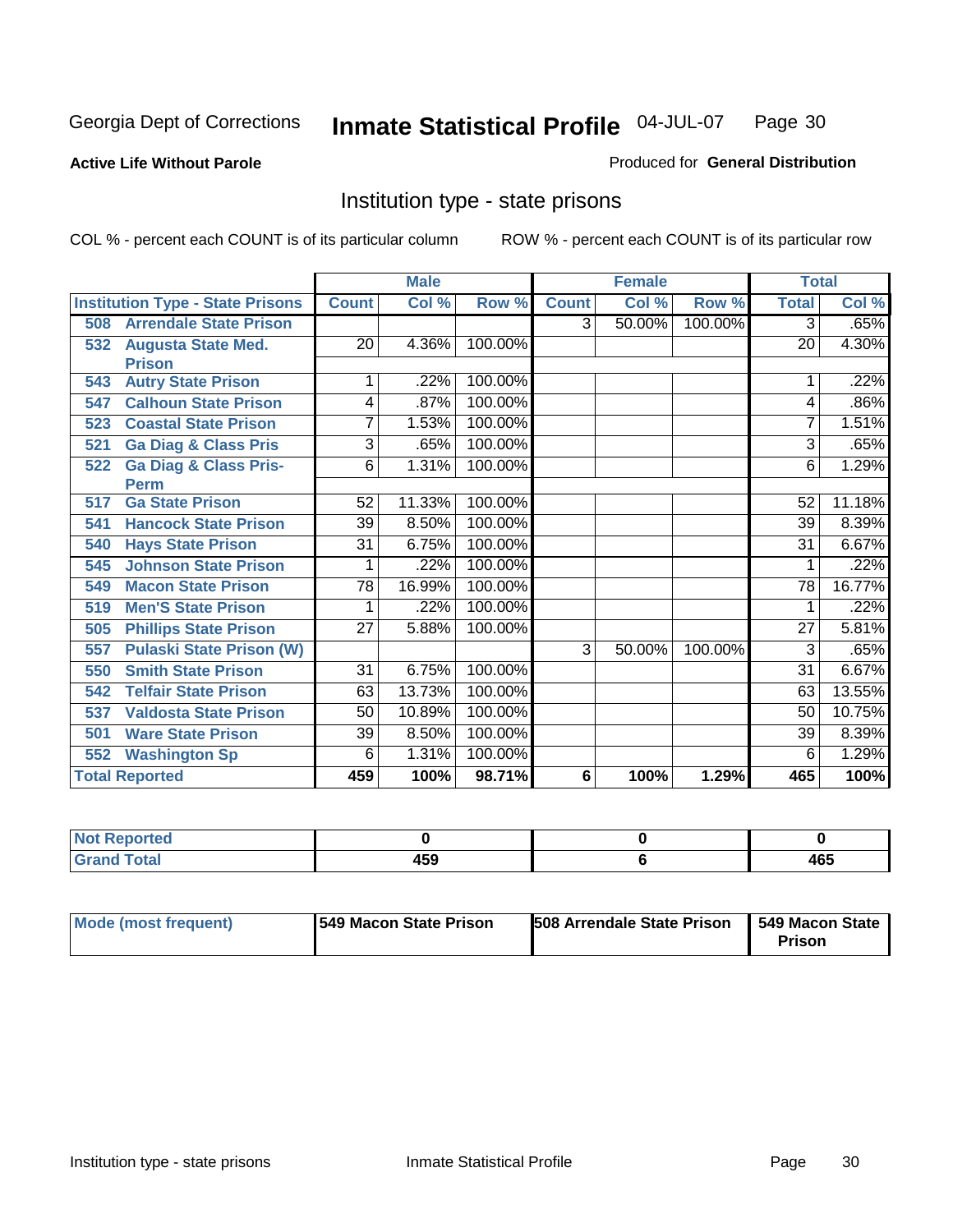**Active Life Without Parole** 

Produced for **General Distribution**

# Institution type - private prisons

|                                                     | <b>Male</b> |                    | <b>Female</b> |             | Total |
|-----------------------------------------------------|-------------|--------------------|---------------|-------------|-------|
| <b>Institution Type - Private Prisons   Count  </b> | Col %       | <b>Row % Count</b> | Col %         | Row % Total | Col % |
| <b>Total Reported</b>                               |             |                    |               |             |       |

| <b>Not Reported</b> |  |  |
|---------------------|--|--|
| <b>otal</b><br>r.   |  |  |

| Mode (most frequent) | <b>Null</b> | <b>Null</b> | <b>Null</b> |
|----------------------|-------------|-------------|-------------|
|                      |             |             |             |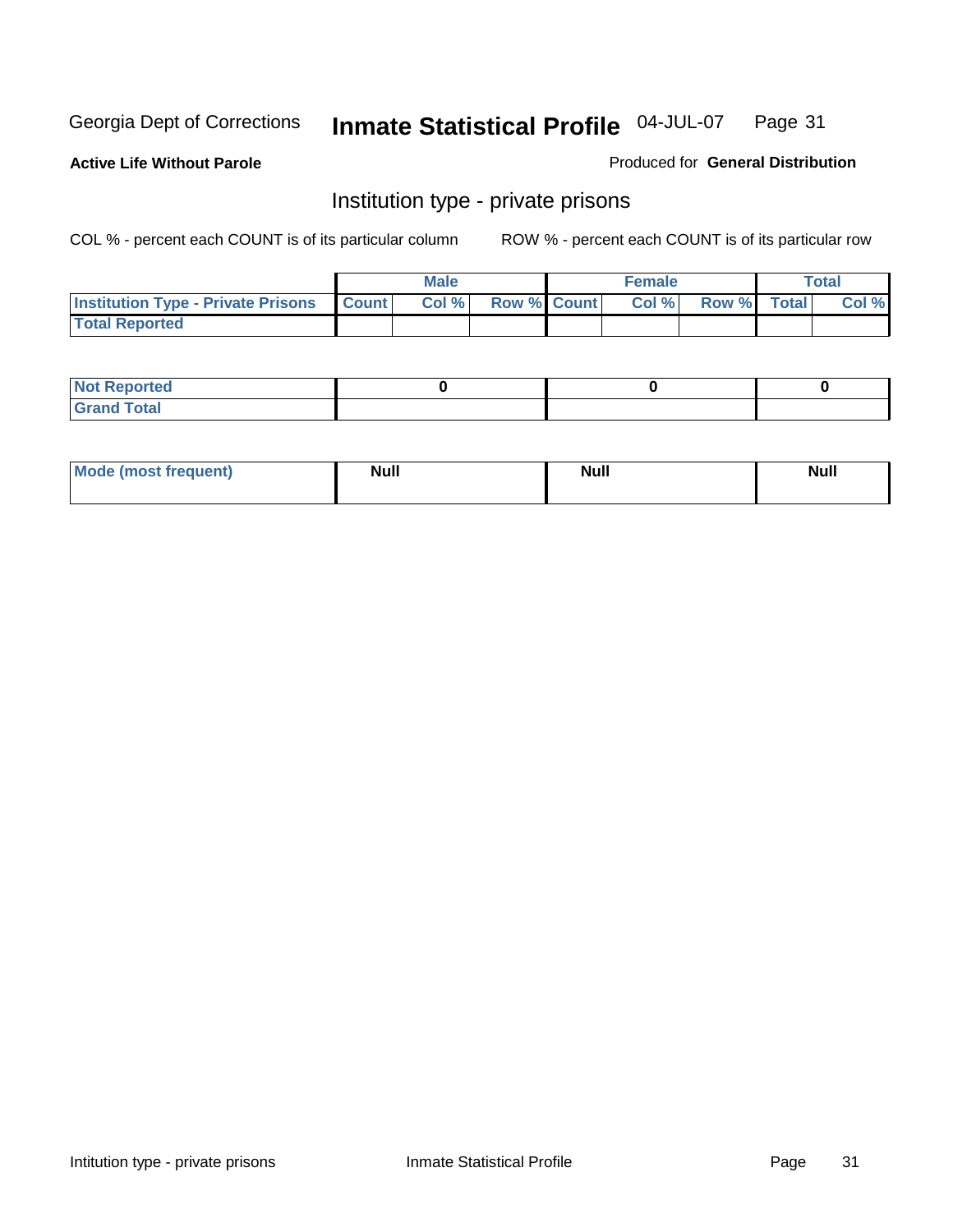**Active Life Without Parole** 

Produced for **General Distribution**

# Institution type - prison annexes

|                                                | <b>Male</b> |              |                | <b>Female</b> |             | <b>Total</b> |
|------------------------------------------------|-------------|--------------|----------------|---------------|-------------|--------------|
| <b>Institution Type - Prison Annexes Count</b> | Col %       | <b>Row %</b> | <b>Count</b> Ⅰ | Col%          | Row % Total | Col %        |
| <b>Total Reported</b>                          |             |              |                |               |             |              |

| <b>Not</b><br><b>Reported</b>    |  |  |
|----------------------------------|--|--|
| <b>Total</b><br>Gran<br>$\sim$ . |  |  |

| Mode (most frequent) | <b>Null</b> | <b>Null</b> | <b>Null</b> |
|----------------------|-------------|-------------|-------------|
|                      |             |             |             |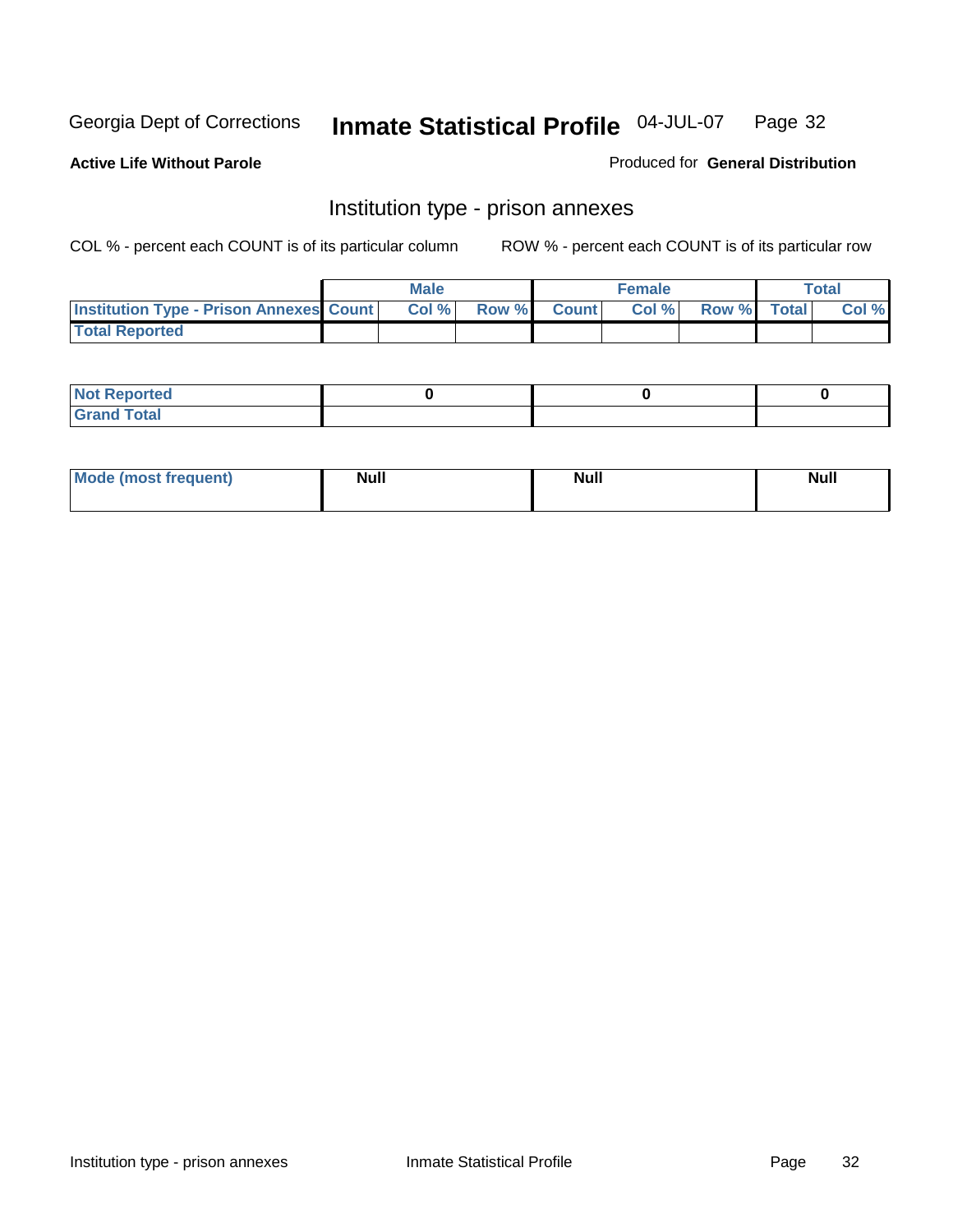**Active Life Without Parole** 

Produced for **General Distribution**

## Institution type - pre-release centers

|                                                | <b>Male</b> |              |                | <b>Female</b> |             | <b>Total</b> |
|------------------------------------------------|-------------|--------------|----------------|---------------|-------------|--------------|
| <b>Institution Type - Prison Annexes Count</b> | Col %       | <b>Row %</b> | <b>Count</b> Ⅰ | Col%          | Row % Total | Col %        |
| <b>Total Reported</b>                          |             |              |                |               |             |              |

| <b>Not</b><br><b>Reported</b>    |  |  |
|----------------------------------|--|--|
| <b>Total</b><br>Gran<br>$\sim$ . |  |  |

| Mode (most frequent) | <b>Null</b> | <b>Null</b><br>_____ | <b>Null</b> |
|----------------------|-------------|----------------------|-------------|
|                      |             |                      |             |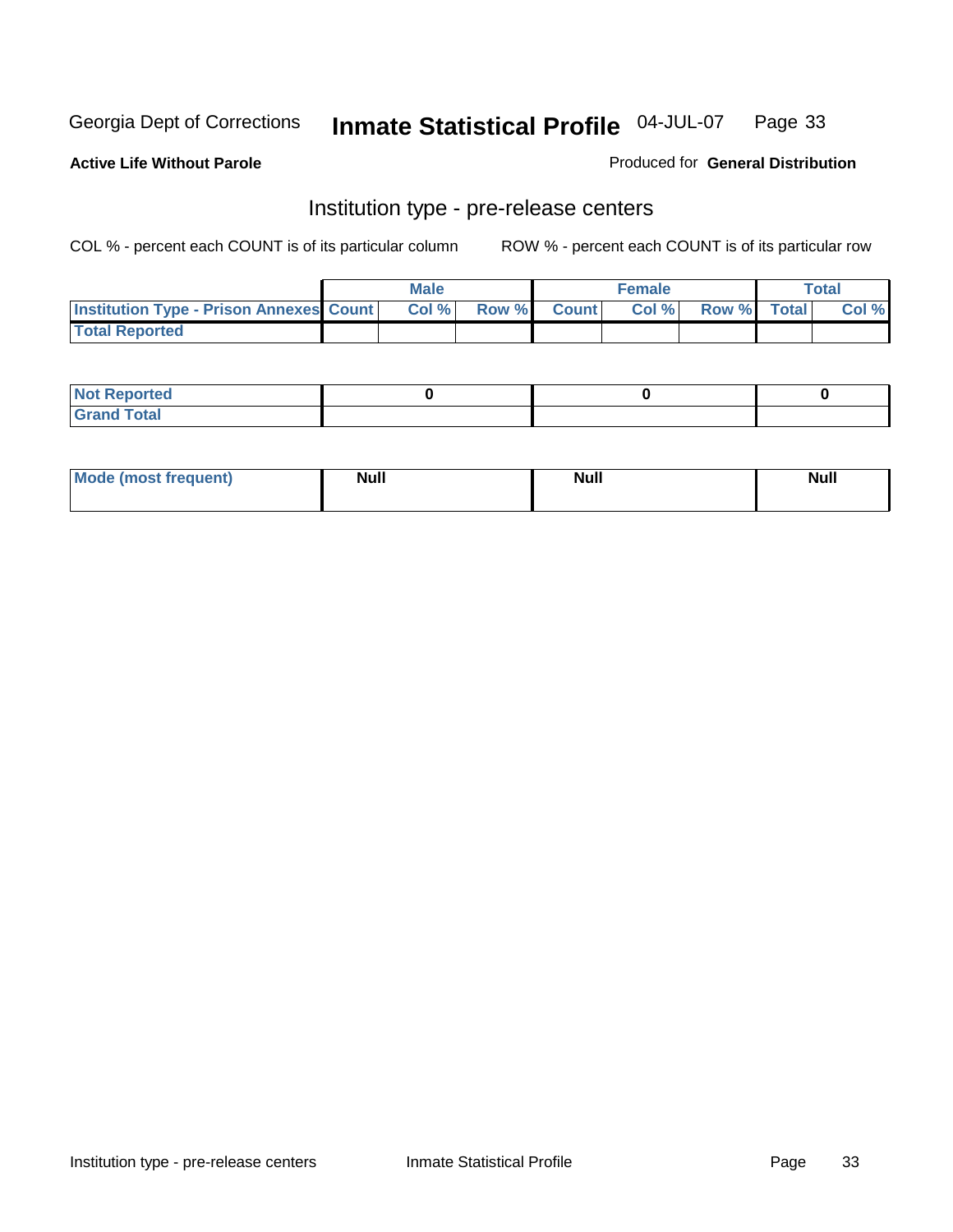**Active Life Without Parole** 

Produced for **General Distribution**

# Institution type - inmate boot camp

|                                      |              | Male  |             | <b>Female</b> |             | <b>Total</b> |
|--------------------------------------|--------------|-------|-------------|---------------|-------------|--------------|
| <b>Institution Type - Boot Camps</b> | <b>Count</b> | Col % | Row % Count | Col%          | Row % Total | Col %        |
| <b>Total Rported</b>                 |              |       |             |               |             |              |

| <b>Not Reported</b>  |  |  |
|----------------------|--|--|
| <b>Total</b><br>Croy |  |  |

| Mode (most frequent) | <b>Null</b> | <b>Null</b> | <b>Null</b> |
|----------------------|-------------|-------------|-------------|
|                      |             |             |             |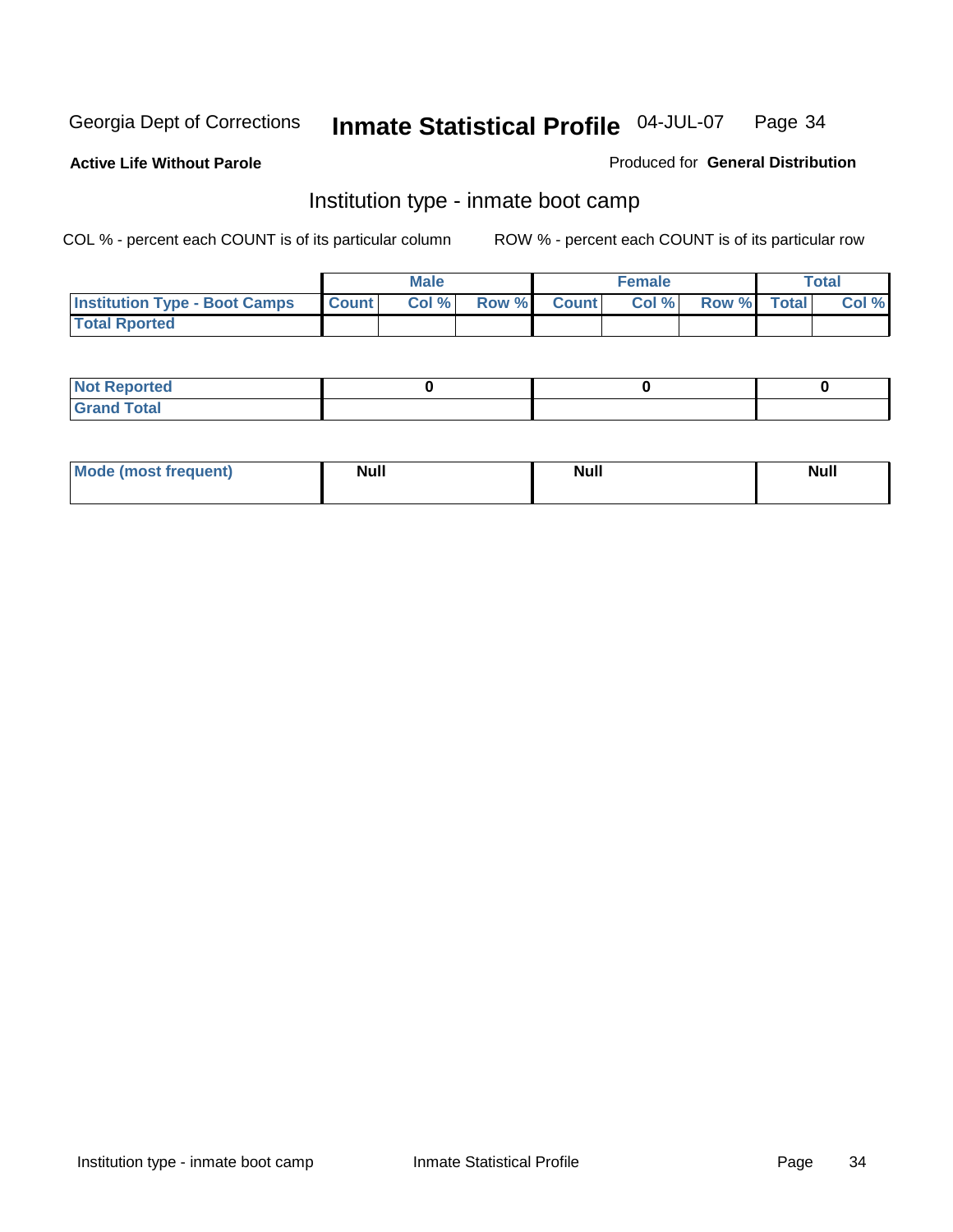**Active Life Without Parole** 

Produced for **General Distribution**

# Number of disciplinary reports

|                                       |              | <b>Male</b> |             |   | <b>Female</b> |       |              | <b>Total</b> |
|---------------------------------------|--------------|-------------|-------------|---|---------------|-------|--------------|--------------|
| <b>Number of Disciplinary Reports</b> | <b>Count</b> | Col %       | Row % Count |   | Col %         | Row % | <b>Total</b> | Col %        |
|                                       | 104          | 22.66%      | 98.11%      | 2 | 33.33%        | 1.89% | 106          | 22.80%       |
|                                       | 60           | 13.07%      | 100.00%     |   |               |       | 60           | 12.90%       |
|                                       | 39           | $8.50\%$    | 97.50%      |   | 16.67%        | 2.50% | 40           | 8.60%        |
| 3                                     | 35           | 7.63%       | 97.22%      |   | 16.67%        | 2.78% | 36           | 7.74%        |
|                                       | 29           | 6.32%       | 100.00%     |   |               |       | 29           | 6.24%        |
|                                       | 27           | 5.88%       | 100.00%     |   |               |       | 27           | 5.81%        |
| <b>More Than 5</b>                    | 165          | 35.95%      | 98.80%      | 2 | 33.33%        | 1.20% | 167          | 35.91%       |
| <b>Total Reported</b>                 | 459          | 100%        | 98.71%      | 6 | 100%          | 1.29% | 465          | 100%         |

| <b><i><u>A</u></i></b> <i>a a</i><br>N<br>тео |              |                    |
|-----------------------------------------------|--------------|--------------------|
| $\sim$                                        | .<br>.<br>__ | - - -<br>יטי<br>__ |

| Mean (average)       | 7.44 | 8.67 | 7.46 |
|----------------------|------|------|------|
| Median (middle)      |      | 2.J  |      |
| Mode (most frequent) |      |      |      |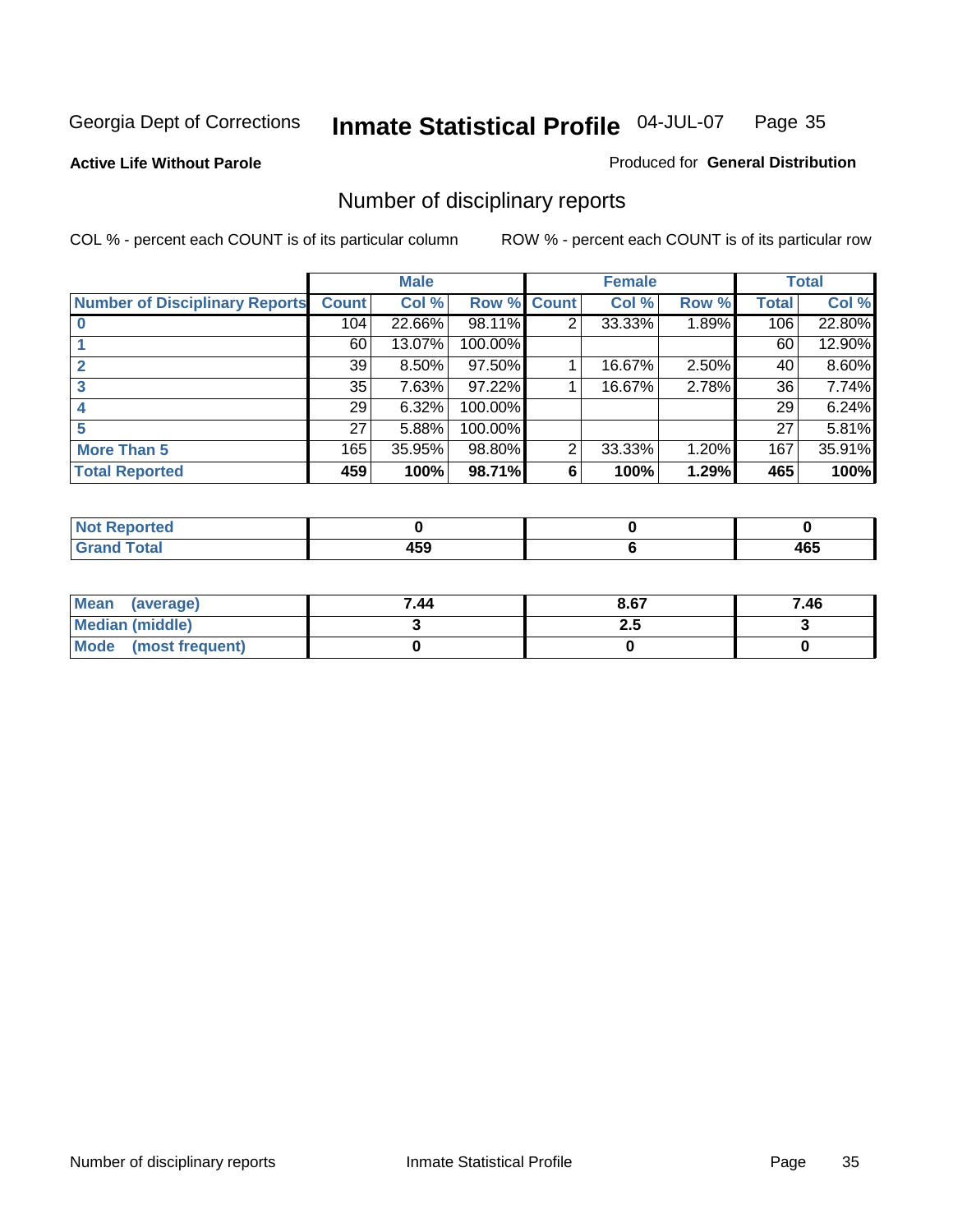Produced for **General Distribution**

#### **Active Life Without Parole**

## Number of transfers

|                            |              | <b>Male</b> |         |                | <b>Female</b> |       |              | <b>Total</b> |
|----------------------------|--------------|-------------|---------|----------------|---------------|-------|--------------|--------------|
| <b>Number of Transfers</b> | <b>Count</b> | Col %       |         | Row % Count    | Col %         | Row % | <b>Total</b> | Col %        |
|                            | 4            | 0.87%       | 100.00% |                |               |       | 4            | $0.86\%$     |
|                            | 127          | 27.67%      | 97.69%  | 3              | 50.00%        | 2.31% | 130          | 27.96%       |
|                            | 114          | 24.84%      | 97.44%  | 3 <sub>l</sub> | 50.00%        | 2.56% | 117          | 25.16%       |
| 3                          | 89           | 19.39%      | 100.00% |                |               |       | 89           | 19.14%       |
|                            | 51           | 11.11%      | 100.00% |                |               |       | 51           | 10.97%       |
|                            | 21           | 4.58%       | 100.00% |                |               |       | 21           | 4.52%        |
| <b>More Than 5</b>         | 53           | 11.55%      | 100.00% |                |               |       | 53           | 11.40%       |
| <b>Total Reported</b>      | 459          | 100%        | 98.71%  | 6              | 100%          | 1.29% | 465          | 100.0%       |

| <b><i><u>A</u></i></b> <i>a a</i><br>N<br>тео |              |                    |
|-----------------------------------------------|--------------|--------------------|
| $\sim$                                        | .<br>.<br>__ | - - -<br>יטי<br>__ |

| Mean (average)       | 2.90 |          | 2.89 |
|----------------------|------|----------|------|
| Median (middle)      |      | $\cdots$ |      |
| Mode (most frequent) |      |          |      |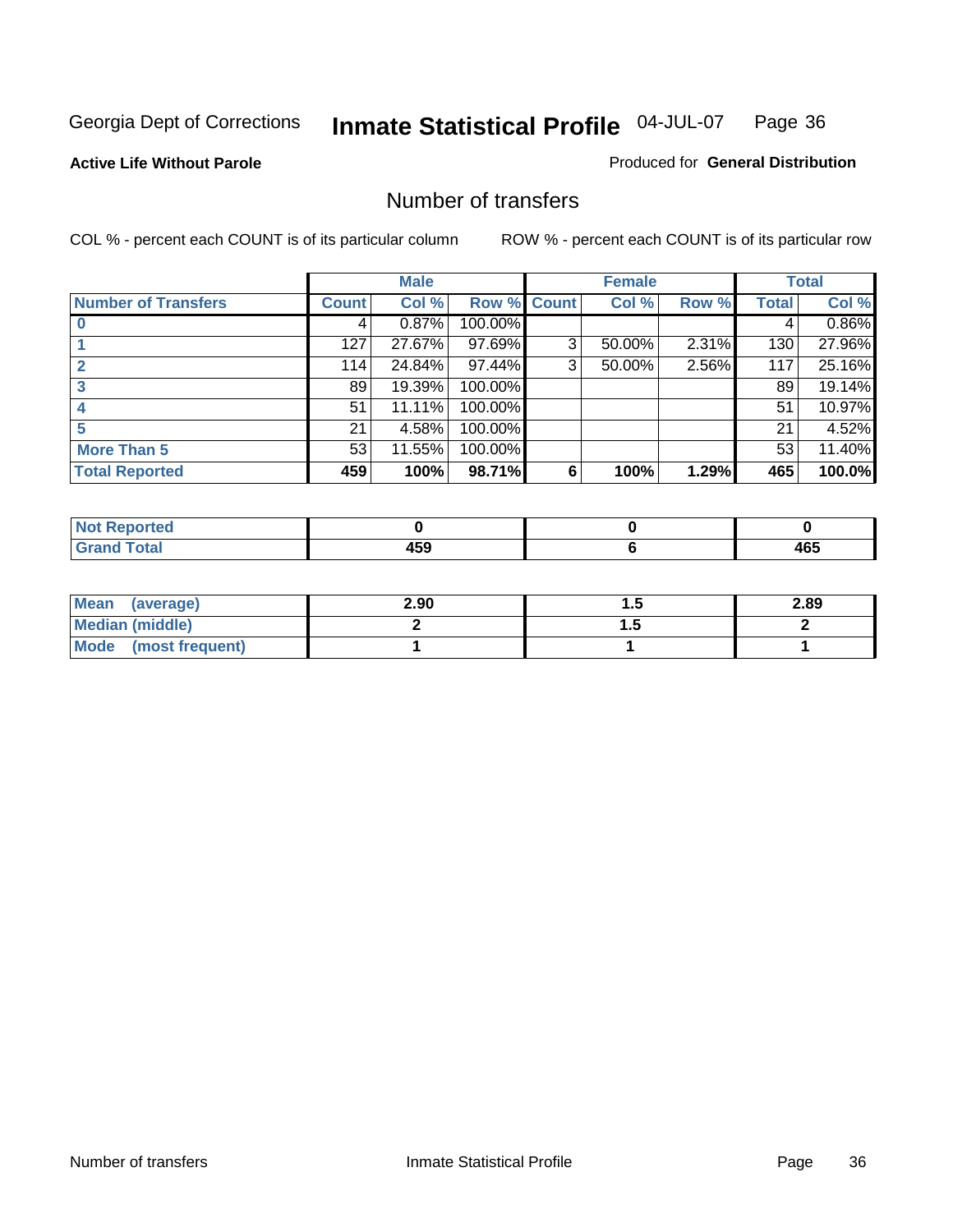**Active Life Without Parole** 

Produced for **General Distribution**

# Number of escapes

|                          |              | <b>Male</b> |                    |   | <b>Female</b> |         |       | <b>Total</b> |
|--------------------------|--------------|-------------|--------------------|---|---------------|---------|-------|--------------|
| <b>Number of Escapes</b> | <b>Count</b> | Col %       | <b>Row % Count</b> |   | Col %         | Row %   | Total | Col %        |
|                          | 458          | 99.78%      | $98.71\%$          | 6 | 100.00%       | $.29\%$ | 464   | 99.78%       |
|                          |              | 0.22%       | 100.00%            |   |               |         |       | $0.22\%$     |
| <b>Total Reported</b>    | 459          | 100%        | 98.71%             |   | 100%          | 1.29%   | 465   | 100%         |

| n eo                            |              |     |
|---------------------------------|--------------|-----|
| <b>otal</b><br>$\mathbf{v}$ and | 1 E C<br>10a | 465 |

| Mean (average)       |  |  |
|----------------------|--|--|
| Median (middle)      |  |  |
| Mode (most frequent) |  |  |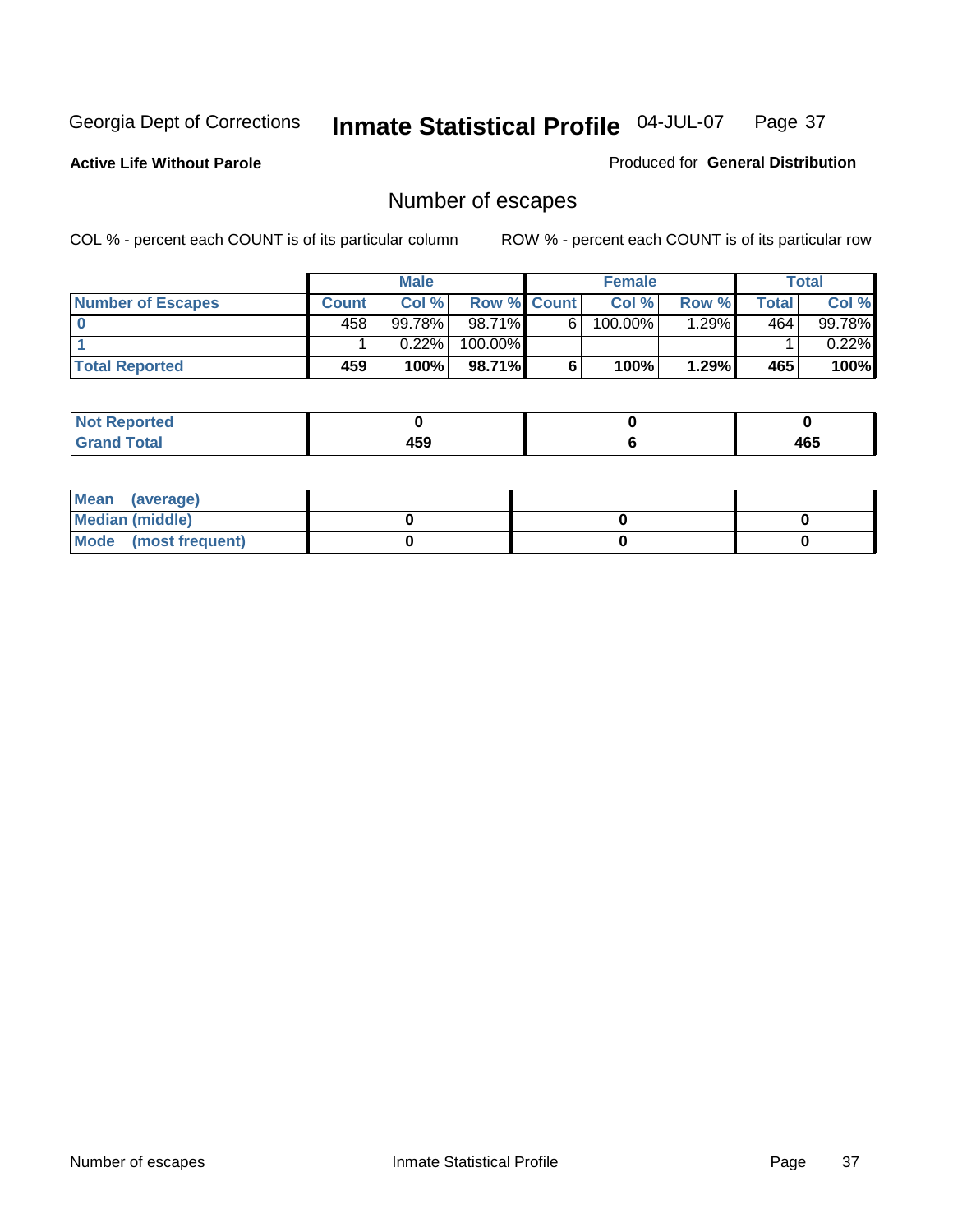**Active Life Without Parole** 

Produced for **General Distribution**

# Probable future release type

|                                     |              | <b>Male</b> |                    |   | <b>Female</b> |              |        | Total   |
|-------------------------------------|--------------|-------------|--------------------|---|---------------|--------------|--------|---------|
| <b>Probable Future Release Type</b> | <b>Count</b> | Col%        | <b>Row % Count</b> |   | Col%          | <b>Row %</b> | Totall | Col %   |
| Life, LWOP or death sentence        | 459          | 100.00%     | 98.71%             | 6 | 100.00%       | $.29\%$      | 465    | 100.00% |
| <b>Total Reported</b>               | 459          | 100%        | 98.71%             | 6 | 100%          | 1.29%        | 465    | 100%    |

| <b>Reported</b> |              |     |     |
|-----------------|--------------|-----|-----|
| Гоtal<br>------ | 1 E O<br>439 | 459 | 465 |

| <b>Mode (most frequent)</b> | Life, LWOP or death | Life, LWOP or death | Life, LWOP or death |
|-----------------------------|---------------------|---------------------|---------------------|
|-----------------------------|---------------------|---------------------|---------------------|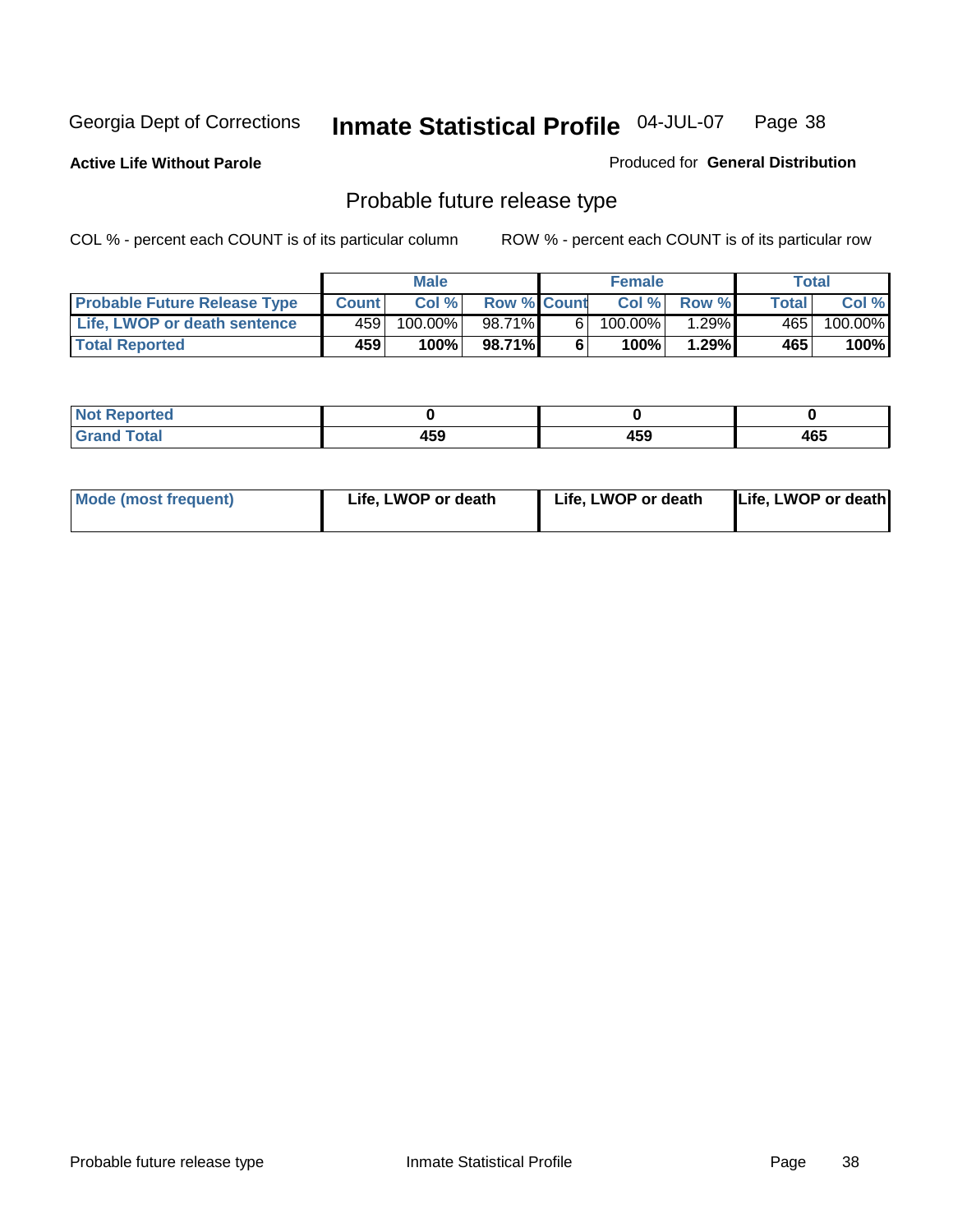**Active Life Without Parole** 

Produced for **General Distribution**

## Actual release type

|                            |              | <b>Male</b> |                    | <b>Female</b> |        |       | $\tau$ otal |
|----------------------------|--------------|-------------|--------------------|---------------|--------|-------|-------------|
| <b>Actual Release Type</b> | <b>Count</b> | Col %       | <b>Row % Count</b> | Col %         | Row %I | Total | Col %       |
| <b>Total Reported</b>      |              | %           | %                  | %             | %      |       | %           |

| <b>Still Active</b> | 459 | 465 |
|---------------------|-----|-----|
| <b>Not Reported</b> |     |     |
| <b>Grand Total</b>  | 459 | 465 |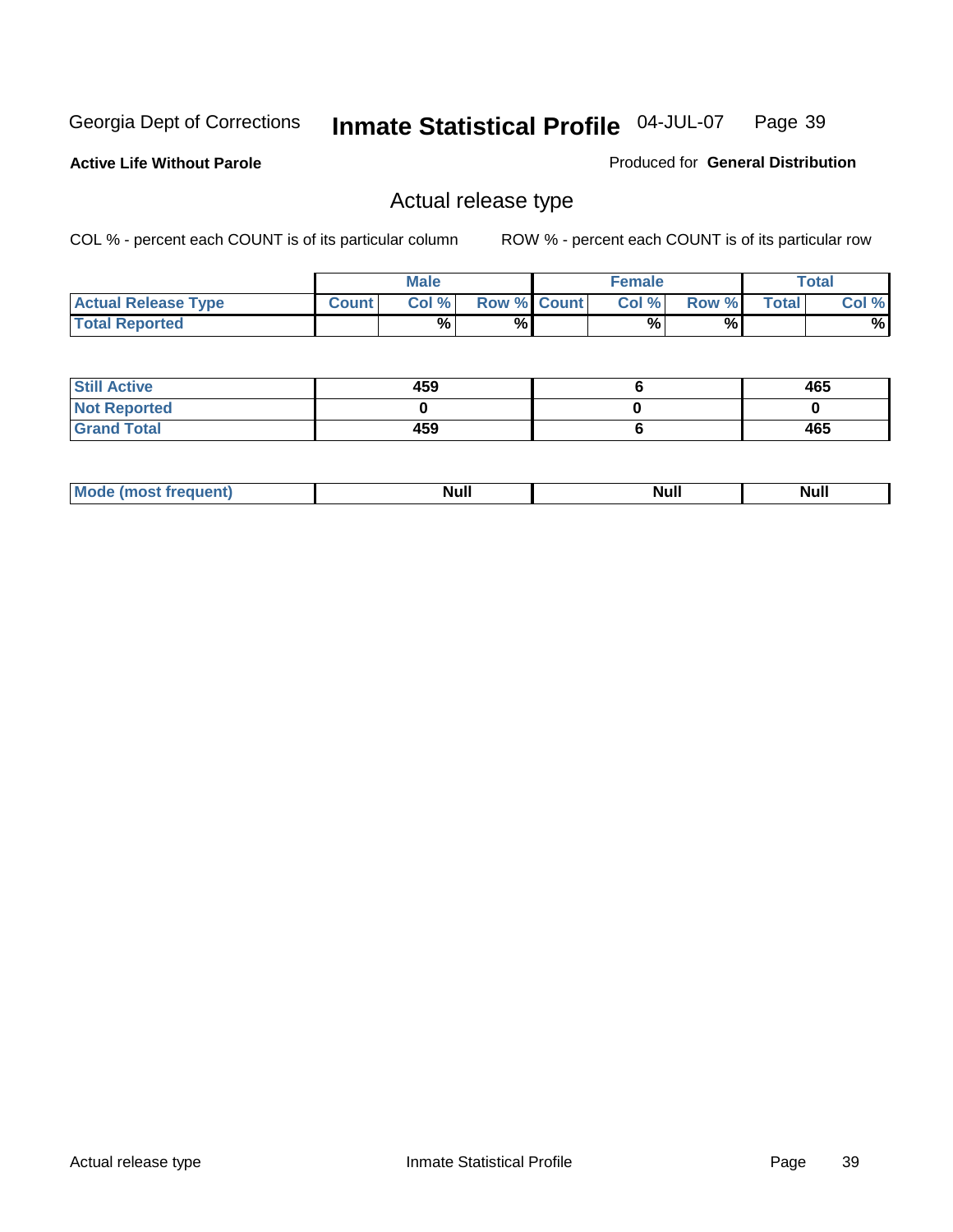## **Active Life Without Parole**

## Produced for **General Distribution**

## Time served in current (or last) institution

|                            |              | <b>Male</b> |         |              | <b>Female</b> |        |              | <b>Total</b> |
|----------------------------|--------------|-------------|---------|--------------|---------------|--------|--------------|--------------|
| <b>Time In Institution</b> | <b>Count</b> | Col %       | Row %   | <b>Count</b> | Col %         | Row %  | <b>Total</b> | Col %        |
| 0 to 3 months              | 32           | 6.97%       | 100.00% |              |               |        | 32           | 6.88%        |
| 3.01 to 6 months           | 41           | 8.93%       | 100.00% |              |               |        | 41           | 8.82%        |
| 6.01 to 9 months           | 26           | 5.66%       | 100.00% |              |               |        | 26           | 5.59%        |
| 9.01 to 12 months          | 33           | 7.19%       | 100.00% |              |               |        | 33           | 7.10%        |
| 12.01 to 18 months         | 56           | 12.20%      | 98.25%  | 1            | 16.67%        | 1.75%  | 57           | 12.26%       |
| 18.01 to 24 months         | 42           | 9.15%       | 100.00% |              |               |        | 42           | 9.03%        |
| $2.01$ to 3 years          | 66           | 14.38%      | 94.29%  | 4            | 66.67%        | 5.71%  | 70           | 15.05%       |
| 3.01 to 4 years            | 27           | 5.88%       | 100.00% |              |               |        | 27           | 5.81%        |
| 4.01 to 5 years            | 44           | 9.59%       | 100.00% |              |               |        | 44           | 9.46%        |
| 5.01 to 6 years            | 30           | 6.54%       | 100.00% |              |               |        | 30           | 6.45%        |
| 6.01 to 7 years            | 21           | 4.58%       | 100.00% |              |               |        | 21           | 4.52%        |
| $7.01$ to 8 years          | 14           | 3.05%       | 100.00% |              |               |        | 14           | 3.01%        |
| 8.01 to 9 years            | 8            | 1.74%       | 100.00% |              |               |        | 8            | 1.72%        |
| 9.01 to 10 years           | 8            | 1.74%       | 88.89%  | 1            | 16.67%        | 11.11% | 9            | 1.94%        |
| Over 10 years              | 11           | 2.40%       | 100.00% |              |               |        | 11           | 2.37%        |
| <b>Total Reported</b>      | 459          | 100%        | 98.71%  | 6            | 100%          | 1.29%  | 465          | 100.0%       |

| <b>Reported</b><br><b>NOT</b> |            |     |
|-------------------------------|------------|-----|
| <b>Total</b>                  | 150<br>433 | 465 |

| <b>Mean</b><br>(average) | 35 months | 40 months | 35 months |  |
|--------------------------|-----------|-----------|-----------|--|
| Median (middle)          | 24 months | 28 months | 24 months |  |
| Mode (most frequent)     | 25 months | ∣ months  | months    |  |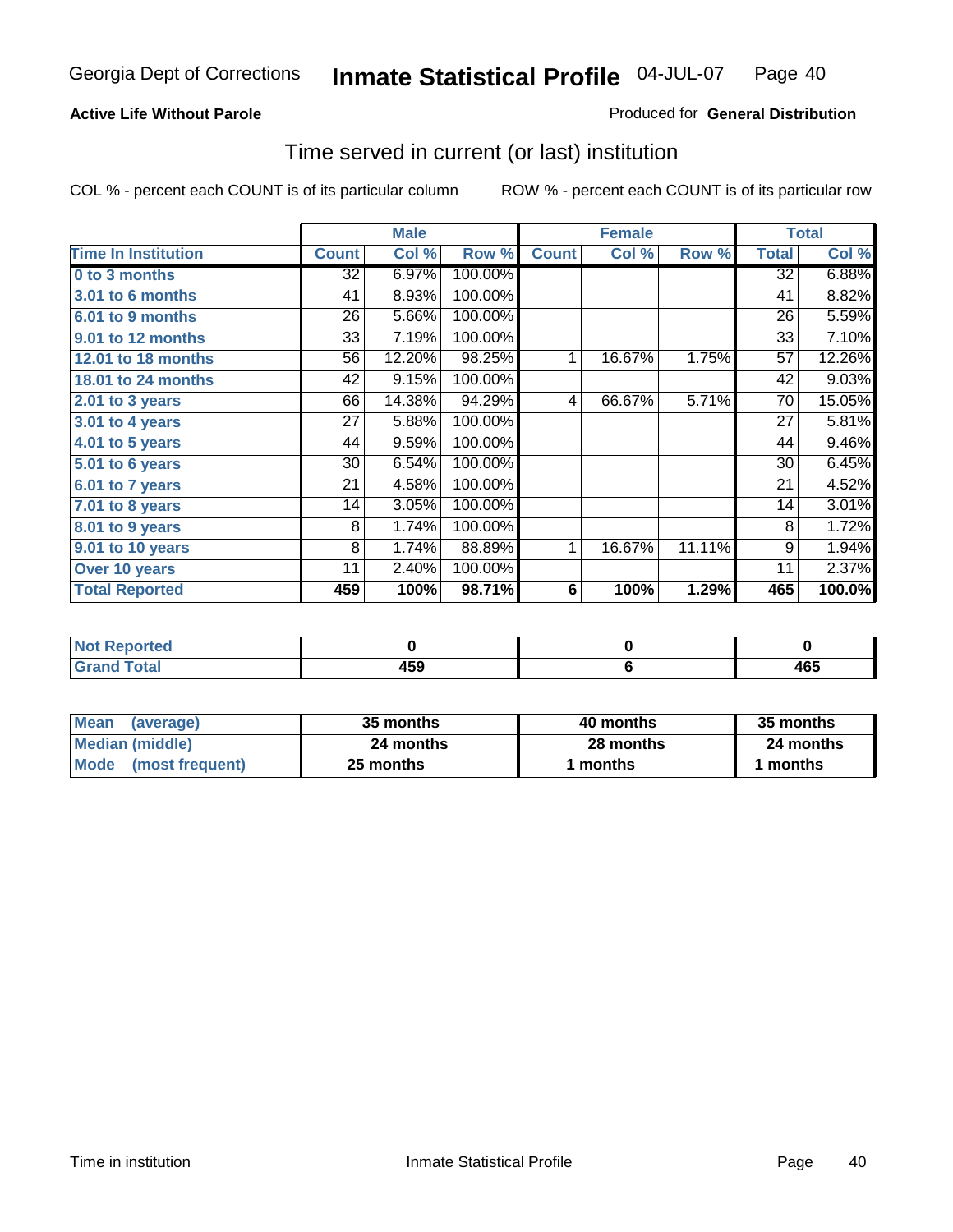**Active Life Without Parole** 

Produced for **General Distribution**

## Highest grade level attained

|                              |                 | <b>Male</b> |         |                | <b>Female</b> |       |                 | <b>Total</b> |
|------------------------------|-----------------|-------------|---------|----------------|---------------|-------|-----------------|--------------|
| <b>Grade Level</b>           | <b>Count</b>    | Col %       | Row %   | <b>Count</b>   | Col %         | Row % | <b>Total</b>    | Col %        |
| <b>Grade 1</b>               | 1               | 0.22%       | 100.00% |                |               |       | 1               | 0.22%        |
| <b>Grade 4</b>               | 3               | 0.67%       | 100.00% |                |               |       | $\overline{3}$  | 0.66%        |
| Grade 5                      | 4               | 0.89%       | 100.00% |                |               |       | 4               | 0.88%        |
| Grade 6                      | 8               | 1.78%       | 100.00% |                |               |       | 8               | 1.76%        |
| <b>Grade 7</b>               | 19              | 4.23%       | 100.00% |                |               |       | $\overline{19}$ | 4.18%        |
| Grade 8                      | 45              | 10.02%      | 100.00% |                |               |       | 45              | 9.89%        |
| <b>Grade 9</b>               | 61              | 13.59%      | 98.39%  | 1              | 16.67%        | 1.61% | 62              | 13.63%       |
| Grade 10                     | $\overline{90}$ | 20.04%      | 98.90%  | 1              | 16.67%        | 1.10% | $\overline{91}$ | 20.00%       |
| Grade 11                     | 66              | 14.70%      | 97.06%  | $\overline{2}$ | 33.33%        | 2.94% | 68              | 14.95%       |
| <b>Grade 12 or GED</b>       | 72              | 16.04%      | 98.63%  | 1              | 16.67%        | 1.37% | 73              | 16.04%       |
| <b>Some tech school</b>      | 12              | 2.67%       | 100.00% |                |               |       | 12              | 2.64%        |
| <b>Completed tech school</b> | 12              | 2.67%       | 100.00% |                |               |       | 12              | 2.64%        |
| College, 1 year              | 15              | 3.34%       | 100.00% |                |               |       | 15              | 3.30%        |
| College, 2 year              | 17              | 3.79%       | 94.44%  | 1              | 16.67%        | 5.56% | 18              | 3.96%        |
| College, 3 year              | 7               | 1.56%       | 100.00% |                |               |       | 7               | 1.54%        |
| <b>Bachelor's degree</b>     | 9               | 2.00%       | 100.00% |                |               |       | 9               | 1.98%        |
| <b>Master's degree</b>       | 5               | 1.11%       | 100.00% |                |               |       | $\overline{5}$  | 1.10%        |
| Ph.D. degree                 | 1               | 0.22%       | 100.00% |                |               |       | 1               | 0.22%        |
| Law degree                   | $\overline{2}$  | 0.45%       | 100.00% |                |               |       | $\overline{2}$  | 0.44%        |
| <b>Total Reported</b>        | 449             | 100%        | 98.68%  | 6              | 100.0%        | 1.32% | 455             | 100.0%       |

| المناسب<br>rtea<br>N0<br>. | . w         | יי  |
|----------------------------|-------------|-----|
| $T = 4 - T$                | . רמ<br>᠇ᢦᢦ | 465 |

| <b>Mean</b><br>(average)       | 10.62    | 11.17    | 10.63    |
|--------------------------------|----------|----------|----------|
| Median (middle)                | Grade 10 | Grade 11 | Grade 10 |
| <b>Mode</b><br>(most frequent) | Grade 10 | Grade 11 | Grade 10 |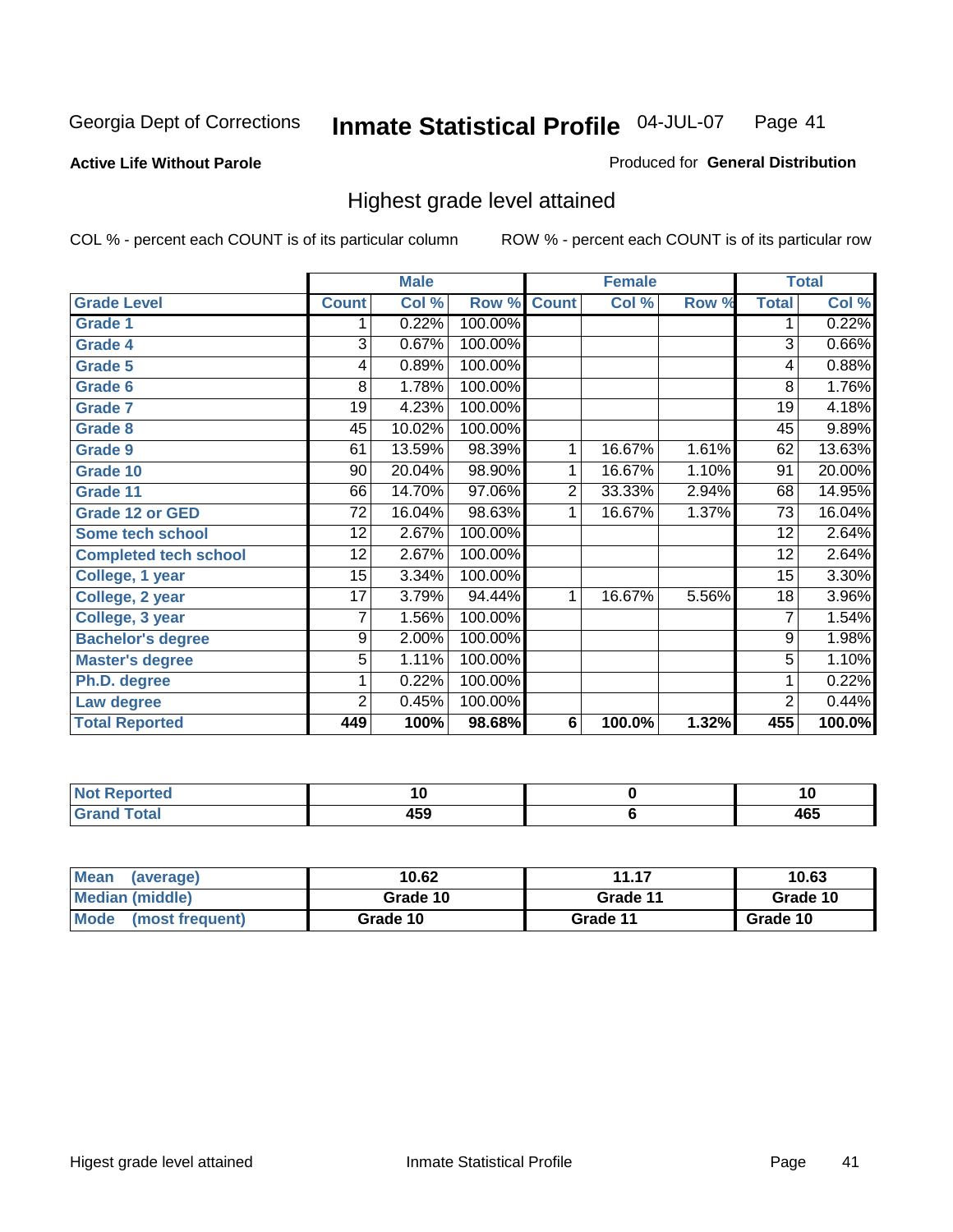## **Active Life Without Parole**

#### Produced for **General Distribution**

## Culture fair IQ scores

|                       |                 | <b>Male</b> |             |   | <b>Female</b> |          |                 | <b>Total</b>        |
|-----------------------|-----------------|-------------|-------------|---|---------------|----------|-----------------|---------------------|
| <b>IQ Scores</b>      | <b>Count</b>    | Col %       | Row % Count |   | Col %         | Row %    | <b>Total</b>    | Col %               |
| $60 - 69$             | $\overline{18}$ | 4.44%       | 100.00%     |   |               |          | $\overline{18}$ | 4.38%               |
| $70 - 79$             | 30 <sup>1</sup> | 7.41%       | 100.00%     |   |               |          | 30              | 7.30%               |
| $80 - 89$             | 60              | 14.81%      | 98.36%      |   | 16.67%        | $1.64\%$ | 61              | 14.84%              |
| $90 - 99$             | 68              | 16.79%      | 97.14%      | 2 | 33.33%        | 2.86%    | 70              | 17.03%              |
| $100 - 109$           | 113             | 27.90%      | 99.12%      |   | 16.67%        | 0.88%    | 114             | 27.74%              |
| $110 - 119$           | 96              | 23.70%      | 98.97%      |   | 16.67%        | 1.03%    | 97              | 23.60%              |
| $120 - 129$           | 20 <sup>1</sup> | 4.94%       | 95.24%      |   | 16.67%        | 4.76%    | 21              | $\overline{5.11\%}$ |
| <b>Total Reported</b> | 405             | 100%        | 98.54%      | 6 | 100.0%        | 1.46%    | 411             | 100%                |

| <b>Not Reported</b>         |     |     |
|-----------------------------|-----|-----|
| <b>Not Valid (under 60)</b> |     |     |
| <b>Grand Total</b>          | 459 | 465 |

| <b>Mean</b><br>(average) | 99  | 104 | 99  |
|--------------------------|-----|-----|-----|
| Median (middle)          | 102 | 99  | 102 |
| Mode (most frequent)     | 105 | 96  | 105 |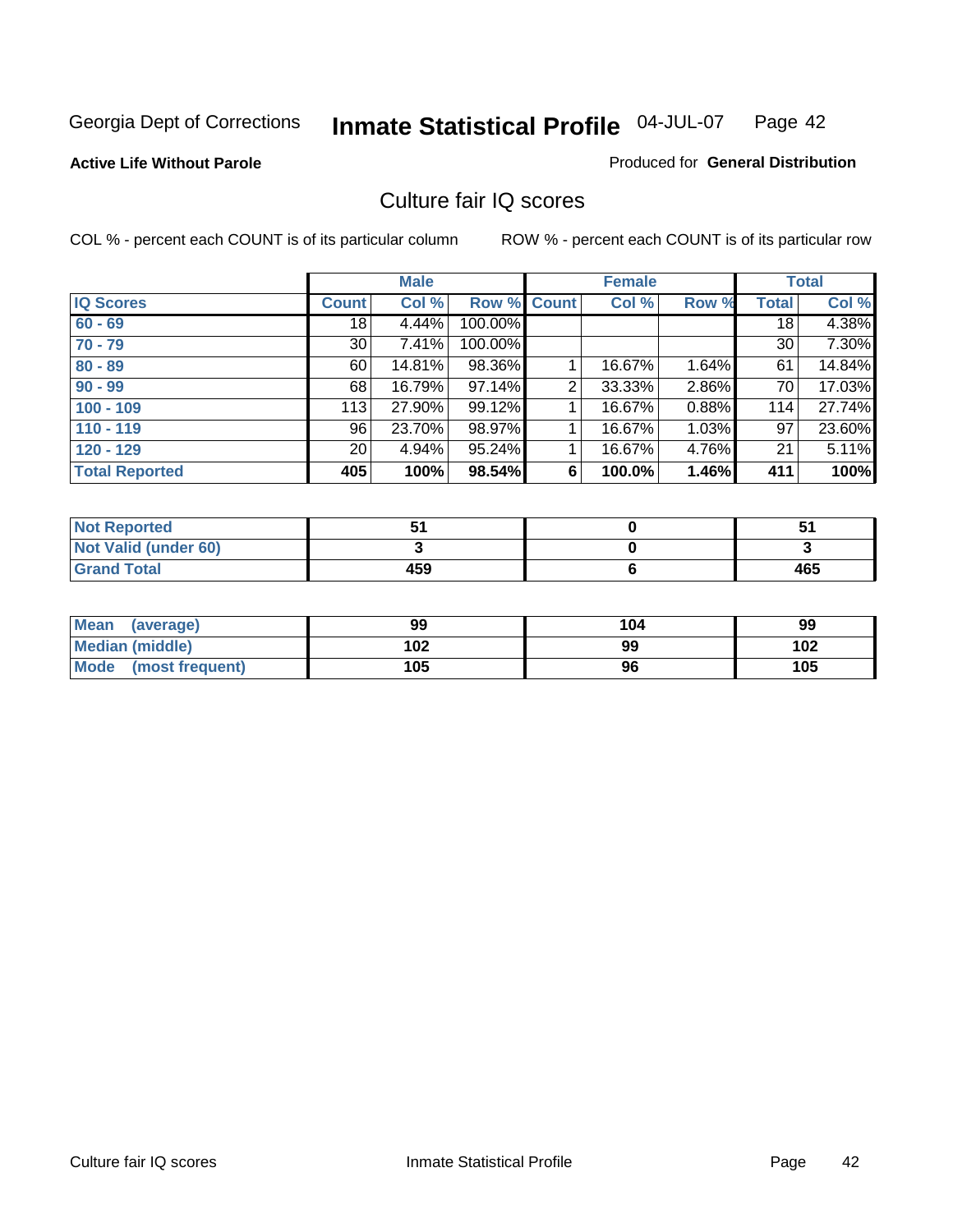### **Active Life Without Parole**

#### Produced for **General Distribution**

# Wide Range Achievement Test (WRAT) reading score

COL % - percent each COUNT is of its particular column ROW % - percent each COUNT is of its particular row

|                           | <b>Male</b>  |        | <b>Female</b> |              |           | <b>Total</b> |                 |        |
|---------------------------|--------------|--------|---------------|--------------|-----------|--------------|-----------------|--------|
| <b>WRAT Reading Score</b> | <b>Count</b> | Col %  | Row %         | <b>Count</b> | Col %     | Row %        | <b>Total</b>    | Col %  |
| 0.1 to 0.9                | 8            | 1.94%  | 100.00%       |              |           |              | 8               | 1.91%  |
| 1.0 to 1.9                | 12           | 2.91%  | 100.00%       |              |           |              | 12              | 2.86%  |
| 2.0 to 2.9                | 24           | 5.81%  | $96.00\%$     | 1            | 16.67%    | 4.00%        | 25              | 5.97%  |
| 3.0 to 3.9                | 21           | 5.08%  | 100.00%       |              |           |              | 21              | 5.01%  |
| 4.0 to 4.9                | 35           | 8.47%  | 100.00%       |              |           |              | 35              | 8.35%  |
| 5.0 to 5.9                | 42           | 10.17% | 97.67%        | 1            | 16.67%    | 2.33%        | 43              | 10.26% |
| 6.0 to 6.9                | 35           | 8.47%  | 100.00%       |              |           |              | 35              | 8.35%  |
| 7.0 to 7.9                | 16           | 3.87%  | 100.00%       |              |           |              | 16              | 3.82%  |
| 8.0 to 8.9                | 30           | 7.26%  | 100.00%       |              |           |              | 30              | 7.16%  |
| 9.0 to 9.9                | 35           | 8.47%  | 97.22%        | 1            | 16.67%    | 2.78%        | 36              | 8.59%  |
| 10.0 to 10.9              | 11           | 2.66%  | 100.00%       |              |           |              | 11              | 2.63%  |
| 11.0 to 11.9              | 23           | 5.57%  | 100.00%       |              |           |              | 23              | 5.49%  |
| 12.0 to 12.9              | 71           | 17.19% | 100.00%       |              |           |              | $\overline{71}$ | 16.95% |
| 13                        | 50           | 12.11% | 94.34%        | 3            | 50.00%    | 5.66%        | 53              | 12.65% |
| <b>Total Reported</b>     | 413          | 100%   | 98.57%        | 6            | 100.0%    | 1.43%        | 419             | 100%   |
|                           |              |        |               |              |           |              |                 |        |
| <b>Not Reported</b>       |              | 46     |               |              | $\pmb{0}$ |              |                 | 46     |
| <b>Grand Total</b>        |              | 459    |               |              | $\bf 6$   |              |                 | 465    |

| <b>Mean</b><br>(average)       | 8.23       | 9.35      | 8.25       |
|--------------------------------|------------|-----------|------------|
| Median (middle)                | י ה<br>o.z | 11.1<br>. | о о<br>o.z |
| <b>Mode</b><br>(most frequent) | 12.8       | IJ        | ט ו        |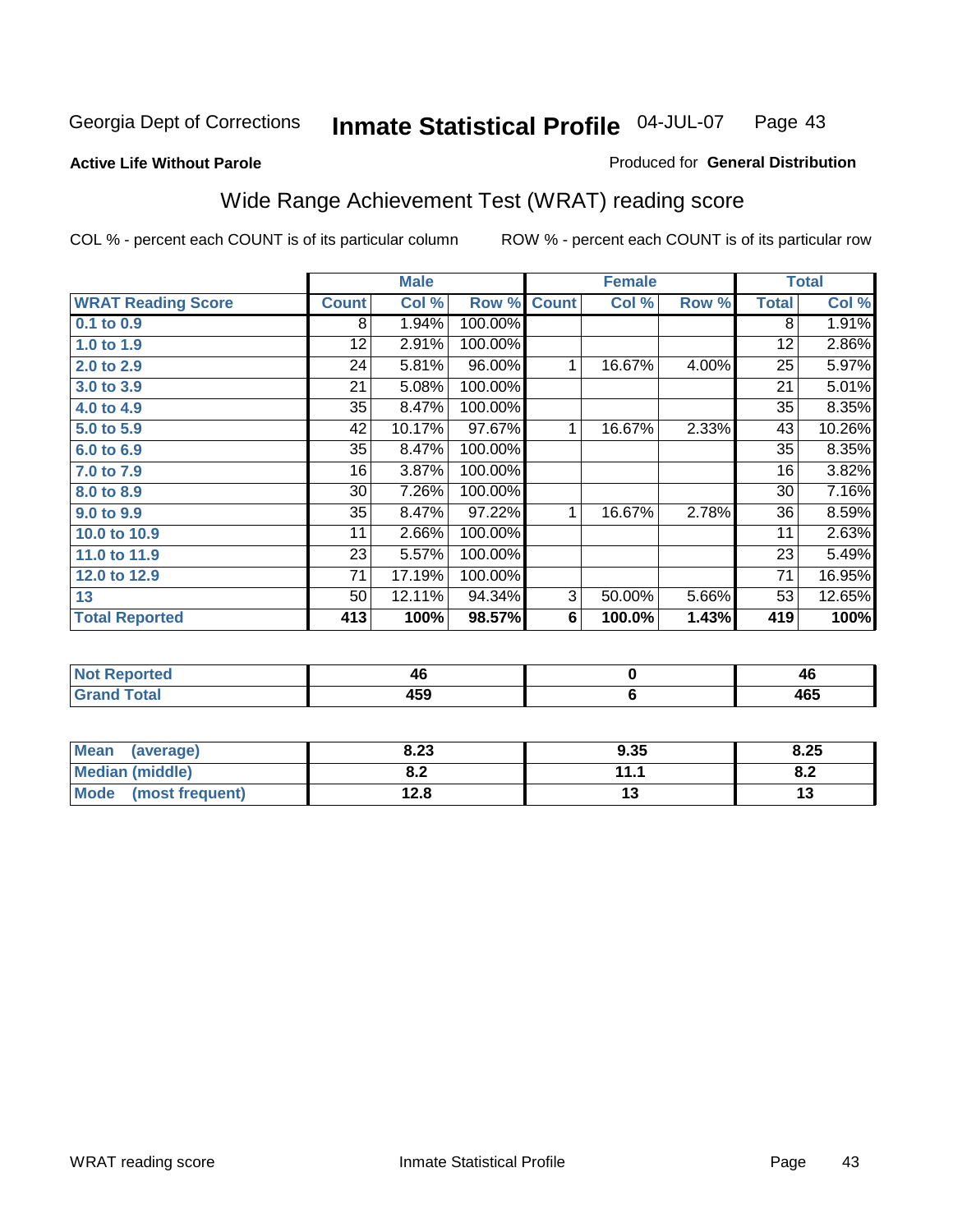#### **Active Life Without Parole**

#### Produced for **General Distribution**

# Wide Range Achievement Test (WRAT) math score

|                              |                  | <b>Male</b> |         |              | <b>Female</b> |        |              | <b>Total</b> |
|------------------------------|------------------|-------------|---------|--------------|---------------|--------|--------------|--------------|
| <b>WRAT Mathematic Score</b> | <b>Count</b>     | Col %       | Row %   | <b>Count</b> | Col %         | Row %  | <b>Total</b> | Col %        |
| 0.1 to 0.9                   | 2                | 0.48%       | 100.00% |              |               |        | 2            | 0.48%        |
| 1.0 to 1.9                   | 4                | 0.97%       | 100.00% |              |               |        | 4            | 0.95%        |
| 2.0 to 2.9                   | 15 <sub>15</sub> | 3.63%       | 100.00% |              |               |        | 15           | 3.58%        |
| 3.0 to 3.9                   | 28               | 6.78%       | 100.00% |              |               |        | 28           | 6.68%        |
| 4.0 to 4.9                   | 42               | 10.17%      | 97.67%  | 1            | 16.67%        | 2.33%  | 43           | 10.26%       |
| 5.0 to 5.9                   | 50               | 12.11%      | 100.00% |              |               |        | 50           | 11.93%       |
| 6.0 to 6.9                   | 92               | 22.28%      | 100.00% |              |               |        | 92           | 21.96%       |
| 7.0 to 7.9                   | 57               | 13.80%      | 98.28%  | 1            | 16.67%        | 1.72%  | 58           | 13.84%       |
| 8.0 to 8.9                   | 27               | 6.54%       | 96.43%  | 1            | 16.67%        | 3.57%  | 28           | 6.68%        |
| 9.0 to 9.9                   | 43               | 10.41%      | 95.56%  | 2            | 33.33%        | 4.44%  | 45           | 10.74%       |
| 10.0 to 10.9                 | 24               | 5.81%       | 100.00% |              |               |        | 24           | 5.73%        |
| 11.0 to 11.9                 | 12               | 2.91%       | 100.00% |              |               |        | 12           | 2.86%        |
| 12.0 to 12.9                 | 9                | 2.18%       | 100.00% |              |               |        | 9            | 2.15%        |
| 13                           | 8                | 1.94%       | 88.89%  | 1            | 16.67%        | 11.11% | 9            | 2.15%        |
| <b>Total Reported</b>        | 413              | 100%        | 98.57%  | 6            | 100.0%        | 1.43%  | 419          | 100%         |
|                              |                  |             |         |              |               |        |              |              |

| <b>Not Reported</b> | 40  | 4Ł  |
|---------------------|-----|-----|
| <b>Grand Total</b>  | 459 | 465 |

| Mean (average)         | 7.00 | 8.77 | 7.02 |
|------------------------|------|------|------|
| <b>Median (middle)</b> | 6.9  |      | 6.9  |
| Mode (most frequent)   | 6.9  | 7.a  | 6.9  |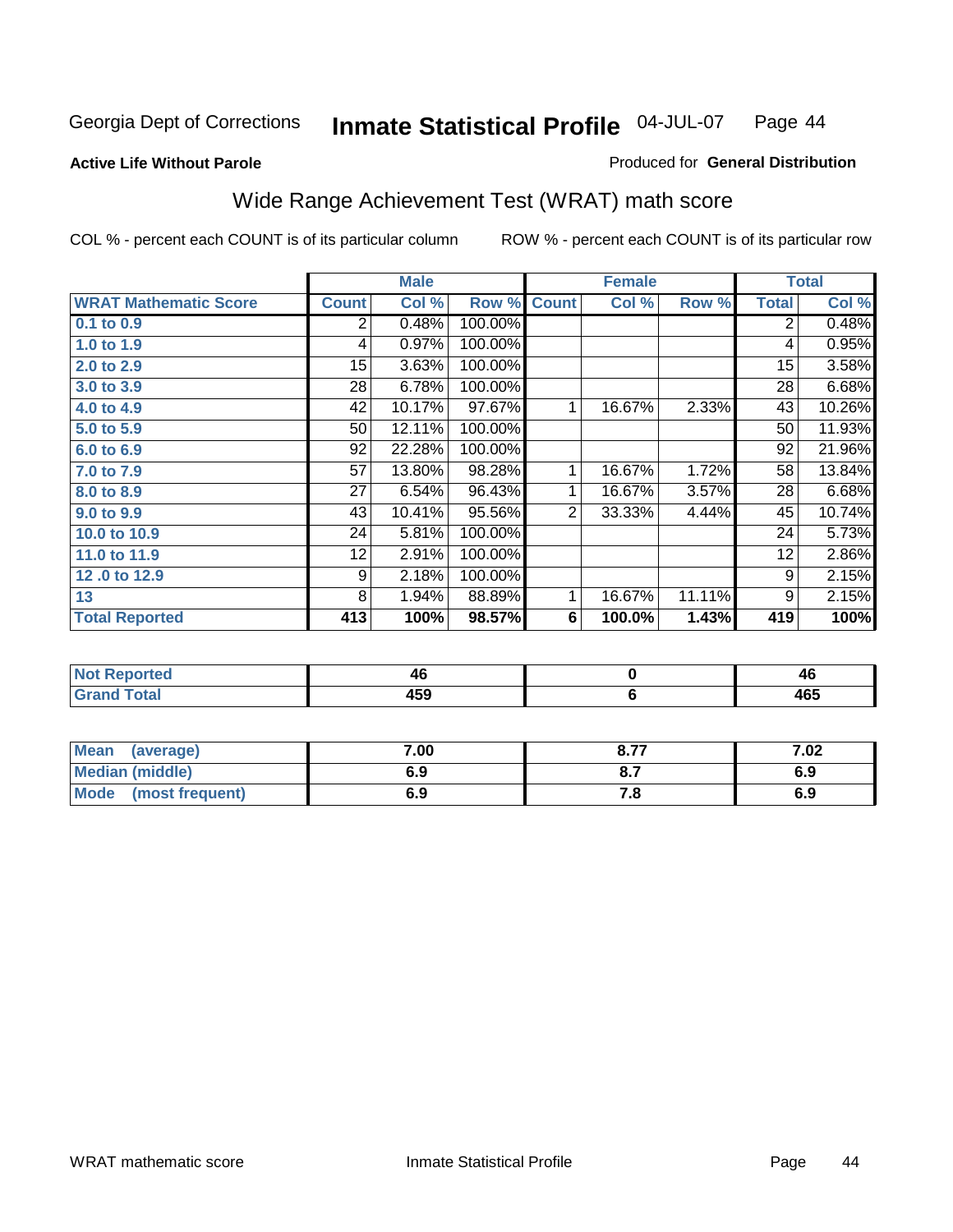## **Active Life Without Parole**

#### Produced for **General Distribution**

# Wide Range Achievement Test (WRAT) spelling score

|                            |              | <b>Male</b> |                      |                | <b>Female</b>  |       |              | <b>Total</b> |
|----------------------------|--------------|-------------|----------------------|----------------|----------------|-------|--------------|--------------|
| <b>WRAT Spelling Score</b> | <b>Count</b> | Col %       | Row %                | <b>Count</b>   | Col %          | Row % | <b>Total</b> | Col %        |
| $0.1$ to $0.9$             | 4            | 0.97%       | 100.00%              |                |                |       | 4            | 0.96%        |
| 1.0 to 1.9                 | 19           | 4.61%       | 100.00%              |                |                |       | 19           | 4.55%        |
| 2.0 to 2.9                 | 34           | 8.25%       | 100.00%              |                |                |       | 34           | 8.13%        |
| 3.0 to 3.9                 | 23           | 5.58%       | 100.00%              |                |                |       | 23           | 5.50%        |
| 4.0 to 4.9                 | 39           | 9.47%       | 97.50%               | 1              | 16.67%         | 2.50% | 40           | 9.57%        |
| 5.0 to 5.9                 | 36           | 8.74%       | 100.00%              |                |                |       | 36           | 8.61%        |
| 6.0 to 6.9                 | 47           | 11.41%      | 97.92%               | 1              | 16.67%         | 2.08% | 48           | 11.48%       |
| 7.0 to 7.9                 | 36           | 8.74%       | 100.00%              |                |                |       | 36           | 8.61%        |
| 8.0 to 8.9                 | 32           | 7.77%       | 100.00%              |                |                |       | 32           | 7.66%        |
| 9.0 to 9.9                 | 35           | 8.50%       | 100.00%              |                |                |       | 35           | 8.37%        |
| 10.0 to 10.9               | 26           | 6.31%       | 100.00%              |                |                |       | 26           | 6.22%        |
| 11.0 to 11.9               | 24           | 5.83%       | 96.00%               | 1              | 16.67%         | 4.00% | 25           | 5.98%        |
| 12.0 to 12.9               | 32           | 7.77%       | 94.12%               | $\overline{2}$ | 33.33%         | 5.88% | 34           | 8.13%        |
| 13                         | 25           | 6.07%       | $\overline{96.15\%}$ | 1              | 16.67%         | 3.85% | 26           | 6.22%        |
| <b>Total Reported</b>      | 412          | 100%        | 98.56%               | 6              | 100.0%         | 1.44% | 418          | 100%         |
|                            |              |             |                      |                |                |       |              |              |
| <b>Not Reported</b>        |              | 47          |                      |                | $\pmb{0}$      |       |              | 47           |
| <b>Grand Total</b>         |              | 459         |                      |                | $6\phantom{1}$ |       |              | 465          |

| <b>Mean</b><br>(average) | 7.32 | 9.9  | 7.36 |
|--------------------------|------|------|------|
| <b>Median (middle)</b>   | ں ،  | 11.8 | ن. ا |
| Mode (most frequent)     | ช.ว  | 12.3 | 8.5  |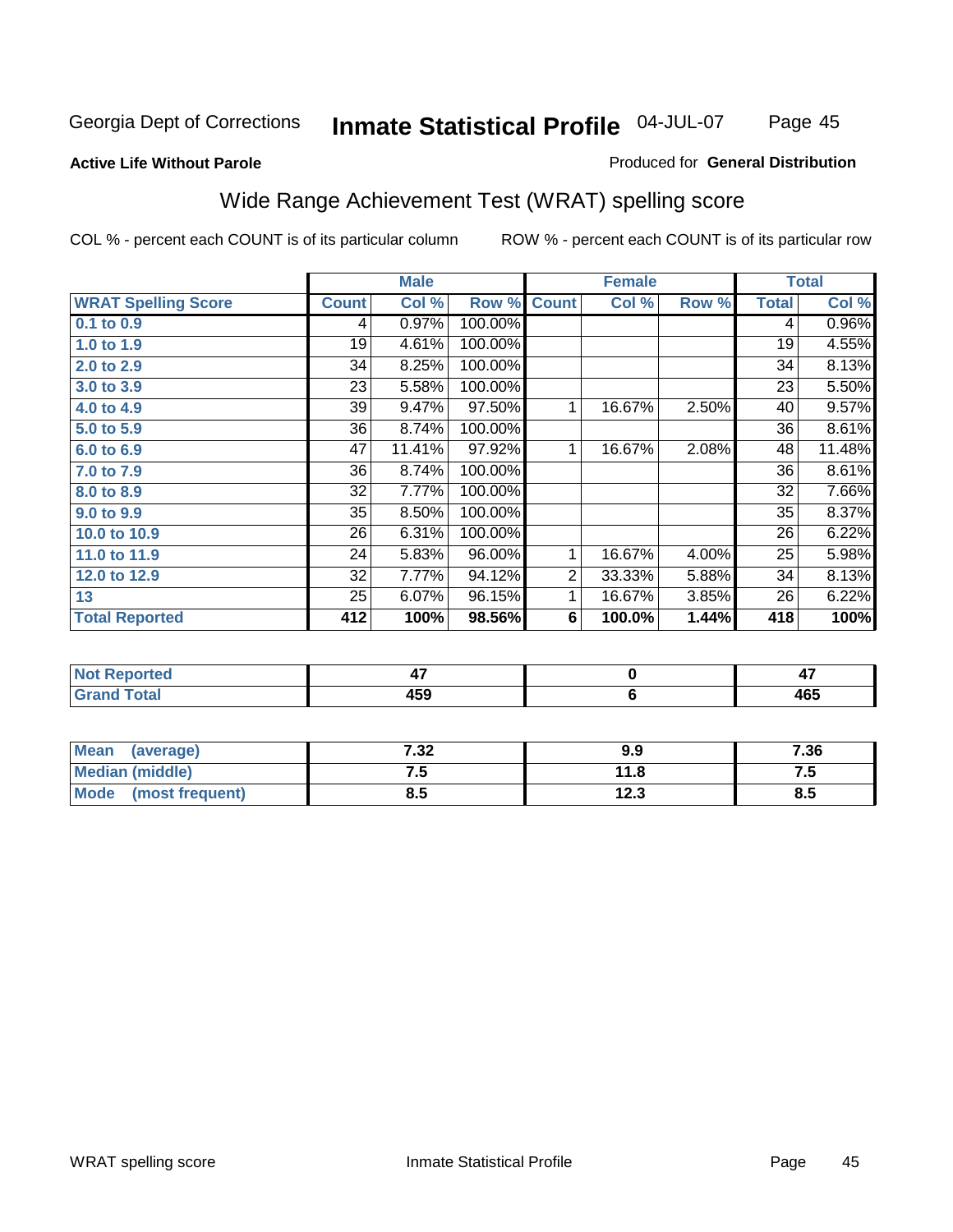## **Active Life Without Parole**

### Produced for **General Distribution**

## Scope of substance abuse - summary

|                        |       | <b>Male</b> |           |              | <b>Female</b> |       |              | Total     |
|------------------------|-------|-------------|-----------|--------------|---------------|-------|--------------|-----------|
| <b>Substance Abuse</b> | Count | Col %       | Row %     | <b>Count</b> | Col %         | Row % | <b>Total</b> | Col %     |
| <b>None</b>            | 151   | 32.90%      | 98.05%    | ◠            | $50.00\%$     | 1.95% | 154          | $33.12\%$ |
| Drugs only             | 176   | 38.34%      | $99.44\%$ |              | 16.67%        | 0.56% | 177          | 38.06%    |
| <b>Alcohol only</b>    | 33    | 7.19%       | 100.00%   |              |               |       | 33           | 7.10%     |
| Drugs and alcohol      | 99    | 21.57%      | 98.02%    | ົ            | 33.33%        | 1.98% | 101          | 21.72%    |
| <b>Total Reported</b>  | 459   | 100%        | 98.71%    | 6            | 100%          | 1.29% | 465          | 100%      |

| <b>Not</b><br><b>Reported</b> |  |     |
|-------------------------------|--|-----|
| <b>Total</b><br><b>Grand</b>  |  | 465 |

|  | Mode | Druas onlv | None | only<br><u>Iruc</u> |
|--|------|------------|------|---------------------|
|--|------|------------|------|---------------------|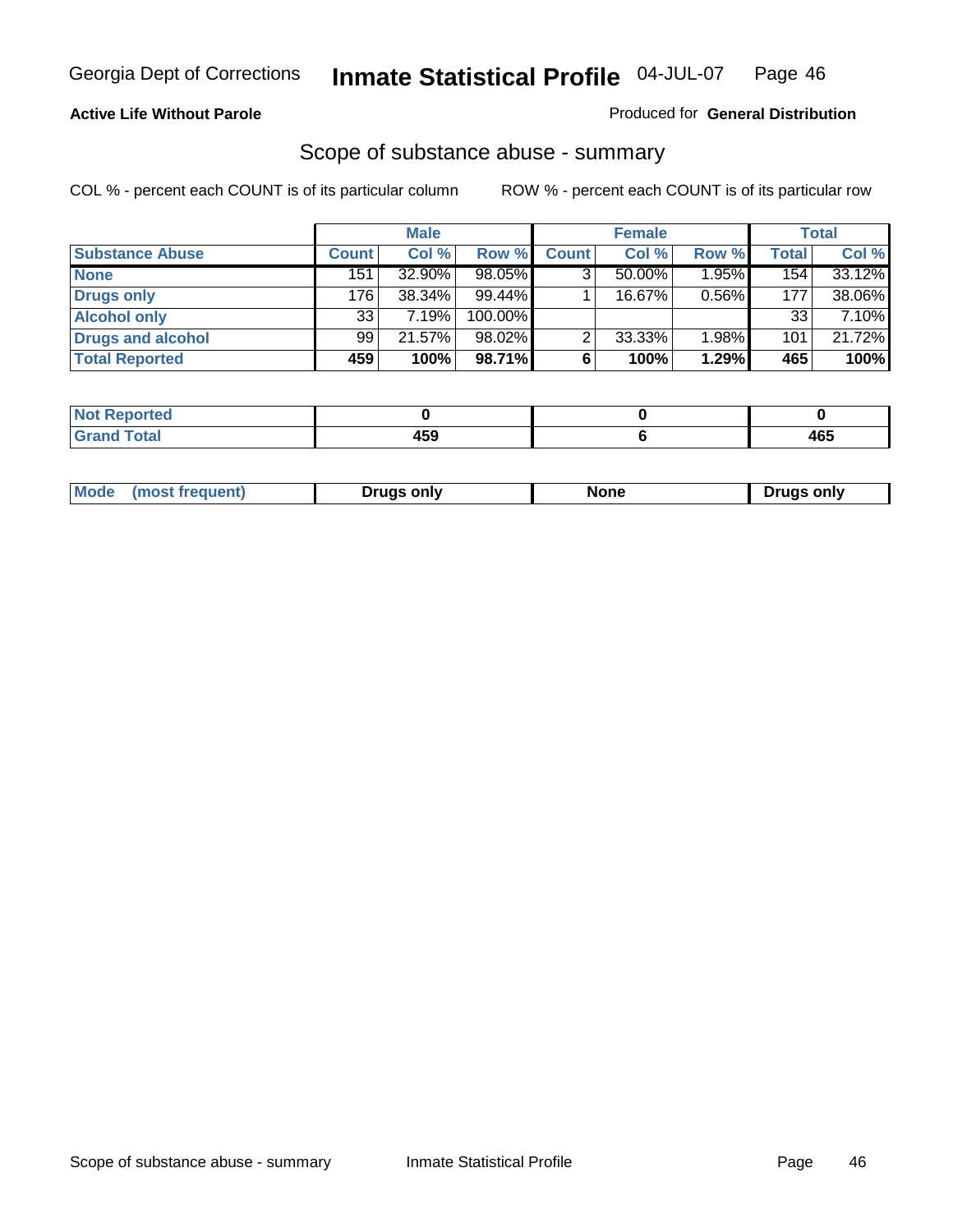## **Active Life Without Parole**

## Produced for **General Distribution**

## Scope of substance abuse - detail

|                                         |              | <b>Male</b> |         |              | <b>Female</b> |       |              | <b>Total</b> |
|-----------------------------------------|--------------|-------------|---------|--------------|---------------|-------|--------------|--------------|
| <b>Substance Abuse</b>                  | <b>Count</b> | Col %       | Row %   | <b>Count</b> | Col %         | Row % | <b>Total</b> | Col %        |
| No drug or alcohol problems             | 151          | 32.90%      | 98.05%  | 3            | 50.00%        | 1.95% | 154          | 33.12%       |
| Drug addiction but no alcohol           | 3            | 0.65%       | 100.00% |              |               |       | 3            | 0.65%        |
| <b>Drug addiction and alcohol</b>       | 3            | 0.65%       | 100.00% |              |               |       | 3            | 0.65%        |
| abuse                                   |              |             |         |              |               |       |              |              |
| <b>Drug addiction and alcoholism</b>    | 2            | 0.44%       | 100.00% |              |               |       | 2            | 0.43%        |
| No drug problem but alcohol             | 27           | 5.88%       | 100.00% |              |               |       | 27           | 5.81%        |
| abuse                                   |              |             |         |              |               |       |              |              |
| No drug problem but alcoholism          | 6            | 1.31%       | 100.00% |              |               |       | 6            | 1.29%        |
| Drug experiment but no alcohol          | 106          | 23.09%      | 99.07%  |              | 16.67%        | 0.93% | 107          | 23.01%       |
| <b>Drug experiment &amp; alcohol</b>    | 13           | 2.83%       | 100.00% |              |               |       | 13           | 2.80%        |
| abuse                                   |              |             |         |              |               |       |              |              |
| <b>Drug experiment &amp; alcoholism</b> | 8            | 1.74%       | 100.00% |              |               |       | 8            | 1.72%        |
| Drug abuse but no alcohol               | 67           | 14.60%      | 100.00% |              |               |       | 67           | 14.41%       |
| Drug abuse and alcohol abuse            | 61           | 13.29%      | 98.39%  |              | 16.67%        | 1.61% | 62           | 13.33%       |
| <b>Drug abuse and alcoholism</b>        | 12           | 2.61%       | 92.31%  |              | 16.67%        | 7.69% | 13           | 2.80%        |
| <b>Total Reported</b>                   | 459          | 100%        | 98.71%  | 6            | 100%          | 1.29% | 465          | 100.0%       |

| <b>Not Reported</b> |     |     |
|---------------------|-----|-----|
| <b>Total</b>        | 459 | 465 |

| Mode (most frequent) | No drug or alcohol problems No drug or alcohol problems No drug or alcohol |          |
|----------------------|----------------------------------------------------------------------------|----------|
|                      |                                                                            | problems |
|                      |                                                                            |          |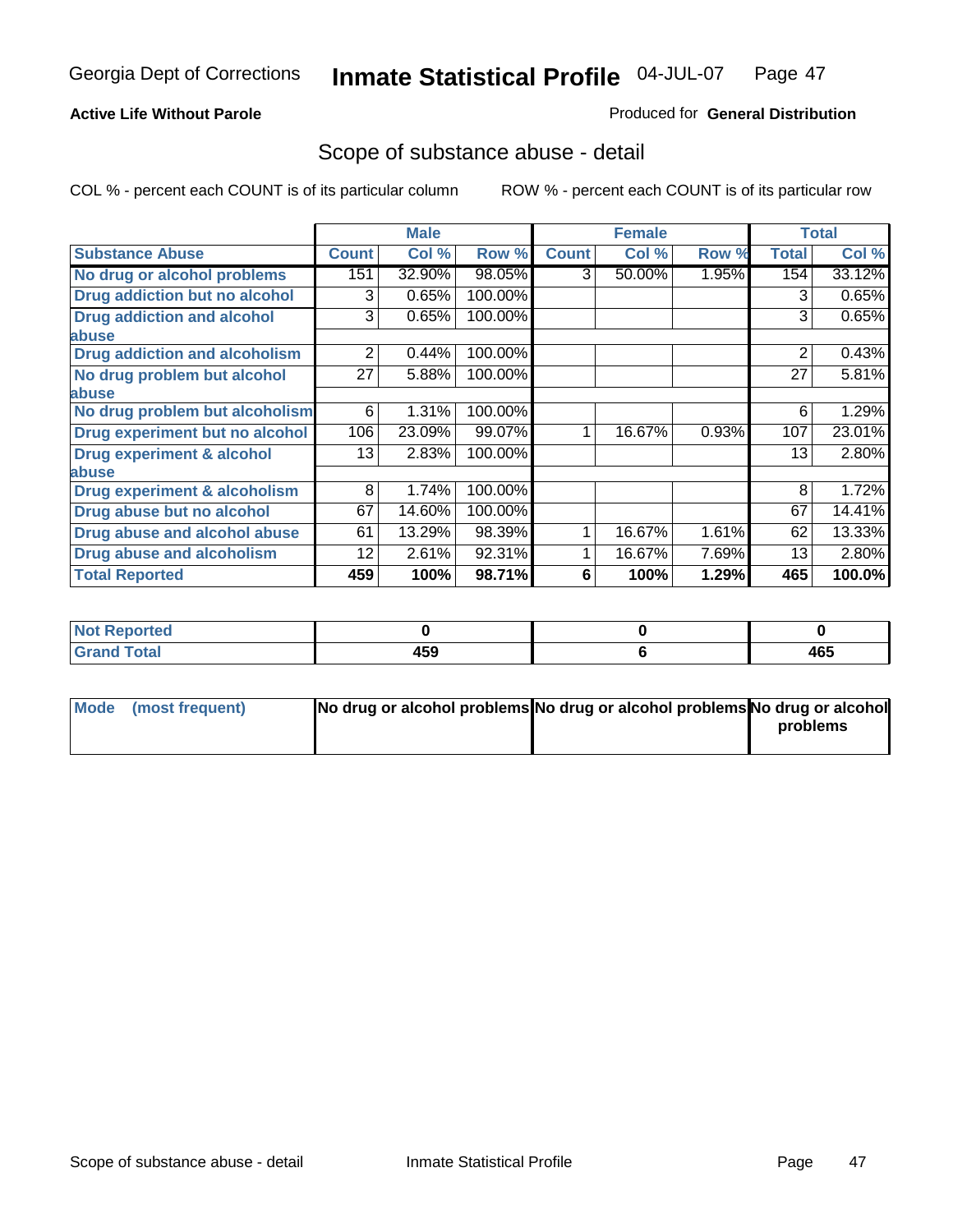#### **Active Life Without Parole**

#### Produced for **General Distribution**

## Current / last mental health treatment level

|                                    |              | <b>Male</b> |         |              | <b>Female</b> |       |              | <b>Total</b> |
|------------------------------------|--------------|-------------|---------|--------------|---------------|-------|--------------|--------------|
| <b>Mental Health Treatment Lev</b> | <b>Count</b> | Col %       | Row %   | <b>Count</b> | Col %         | Row % | <b>Total</b> | Col %        |
| 1 No problem at current time       | 73           | 42.69%      | 98.65%  |              | 20.00%        | 1.35% | 74           | 42.05%       |
| 2 Receiving outpatient             | 68           | 39.77%      | 94.44%  | 4            | 80.00%        | 5.56% | 72           | 40.91%       |
| treatment                          |              |             |         |              |               |       |              |              |
| 3 Inpatient, moderate              | 25           | 14.62%      | 100.00% |              |               |       | 25           | 14.20%       |
| <b>Treatment</b>                   |              |             |         |              |               |       |              |              |
| 4 Inpatient, intensive             | 5            | 2.92%       | 100.00% |              |               |       | 5            | 2.84%        |
| treatment                          |              |             |         |              |               |       |              |              |
| <b>Total Evaluated</b>             | 171          | 100%        | 97.16%  | 5            | 100%          | 2.84% | 176          | 100%         |

| Never had MH evaluation | 288 | 289 |
|-------------------------|-----|-----|
| Total                   | 459 | 465 |

| <b>Median (middle)</b> | <b>Receiving outpatient</b><br>treatment | <b>Receiving outpatient</b><br>treatment | <b>Receiving</b><br>outpatient<br>treatment |  |  |
|------------------------|------------------------------------------|------------------------------------------|---------------------------------------------|--|--|
| <b>Mode</b>            | No problem at current time               | <b>Receiving outpatient</b>              | No problem at                               |  |  |
| (most frequent)        |                                          | treatment                                | current time                                |  |  |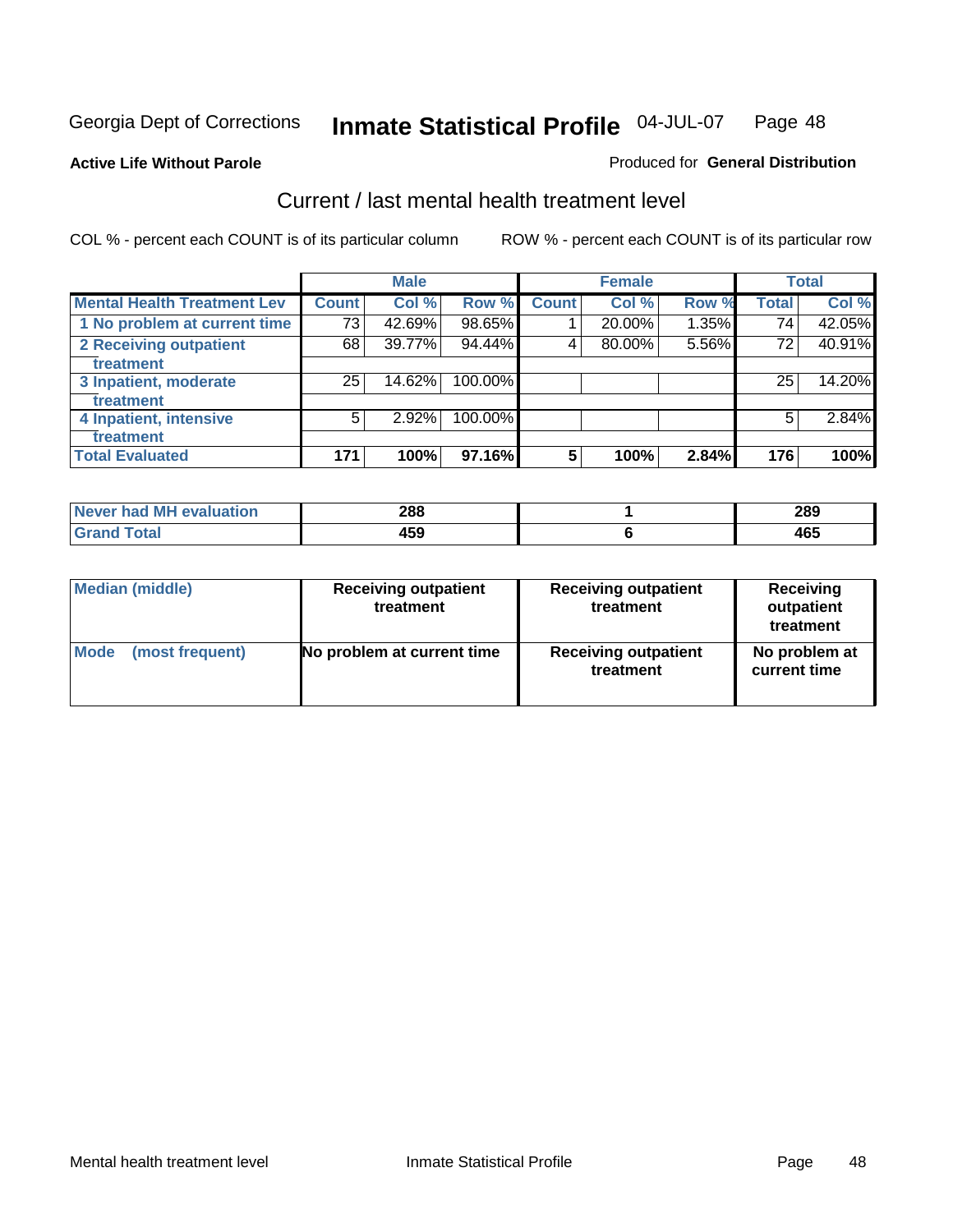## **Active Life Without Parole**

## Produced for **General Distribution**

# PULHESDWIT medical scale - 'P' overall condition ('P'hysical)

|                                   |         | <b>Male</b> |             |   | <b>Female</b> |          |              | <b>Total</b> |
|-----------------------------------|---------|-------------|-------------|---|---------------|----------|--------------|--------------|
| 'P' Overall Condition             | Count l | Col %       | Row % Count |   | Col %         | Row %    | <b>Total</b> | Col %        |
| 1 No medical illness              | 310     | $67.69\%$   | 99.04%      |   | 50.00%        | $0.96\%$ | 313          | 67.46%       |
| 2 Well-controlled chronic illness | 88      | 19.21%      | 96.70%      | ◠ | 50.00%        | 3.30%    | 91           | 19.61%       |
| 3 Poorly-controlled chronic       | 59      | 12.88%      | 100.00%     |   |               |          | 59           | 12.72%       |
| <b>illness</b>                    |         |             |             |   |               |          |              |              |
| 4 Significant problems requiring  |         | 0.22%       | 100.00%     |   |               |          |              | 0.22%        |
| special housing                   |         |             |             |   |               |          |              |              |
| <b>Total Reported</b>             | 458     | 100%        | 98.71%      |   | 100%          | 1.29%    | 464          | 100.0%       |

| <b>NOT Reported</b> |            |                       |
|---------------------|------------|-----------------------|
| $int^{\bullet}$     | - Ju<br>__ | $\overline{ }$<br>40J |

| <b>Mode</b> | (most frequent) | ' No medical illness | 2 Well-controlled chronic<br>illness | 1 No medical<br>illness |
|-------------|-----------------|----------------------|--------------------------------------|-------------------------|
|-------------|-----------------|----------------------|--------------------------------------|-------------------------|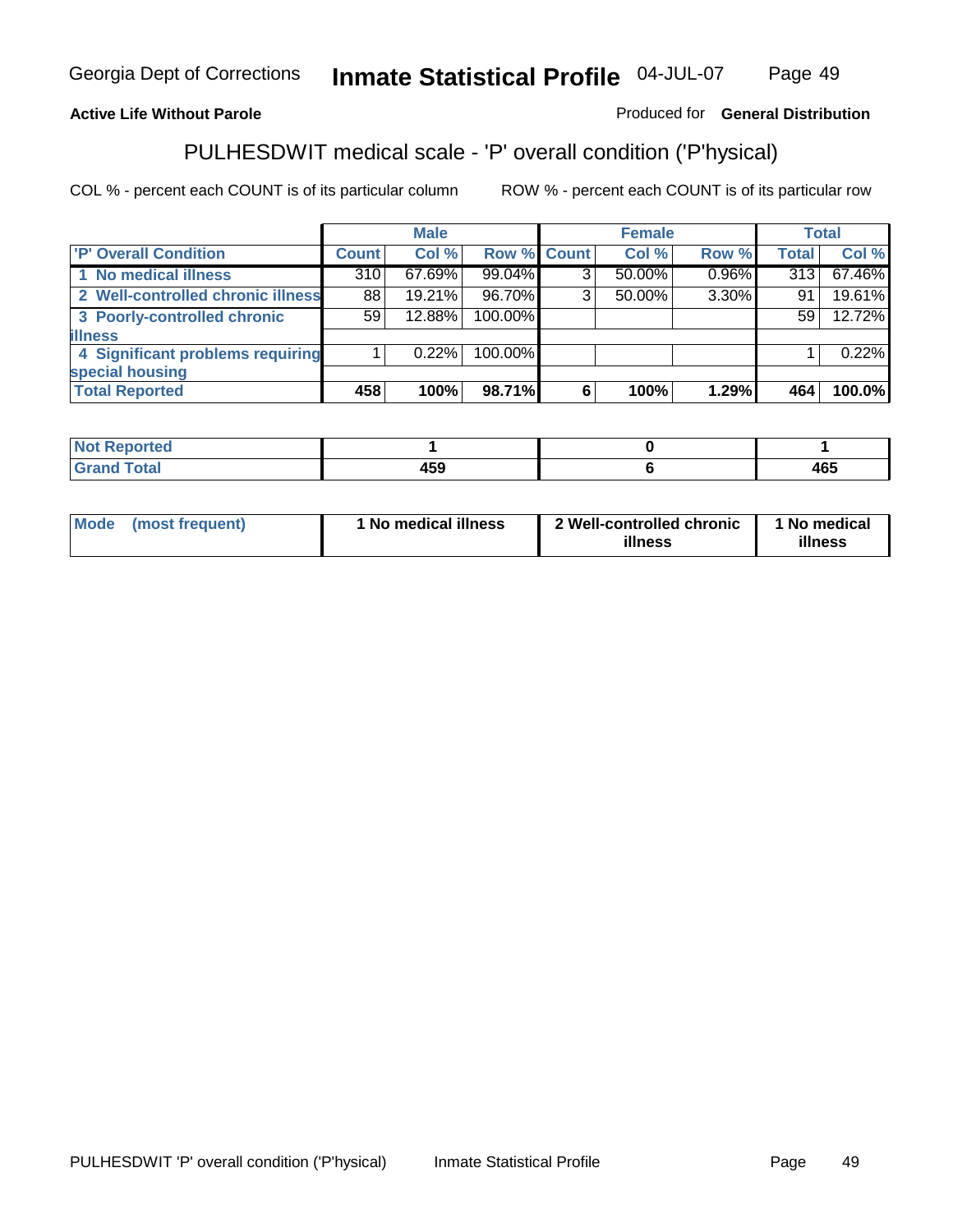## **Active Life Without Parole**

Produced for **General Distribution**

# PULHESDWIT medical scale - 'U' upper body

|                              |              | <b>Male</b> |         | <b>Female</b> |         | <b>Total</b> |       |        |
|------------------------------|--------------|-------------|---------|---------------|---------|--------------|-------|--------|
| <b>U' Upper Body</b>         | <b>Count</b> | Col %       | Row %   | <b>Count</b>  | Col %   | Row %        | Total | Col %  |
| 1 Upper bones, joints,       | 441          | 96.29%      | 98.66%  | 6             | 100.00% | 1.34%        | 447   | 96.34% |
| muscles all OK               |              |             |         |               |         |              |       |        |
| 2 One or both arms minimally | 11           | $2.40\%$    | 100.00% |               |         |              | 11    | 2.37%  |
| limited                      |              |             |         |               |         |              |       |        |
| 3 One or both arms           | 6            | $1.31\%$    | 100.00% |               |         |              | 6     | 1.29%  |
| moderately limited           |              |             |         |               |         |              |       |        |
| <b>Total Reported</b>        | 458          | 100%        | 98.71%  | 6             | 100%    | 1.29%        | 464   | 100%   |

| Reported<br>NOT F<br>$\sim$ |                       |           |
|-----------------------------|-----------------------|-----------|
| $f = 4 \pi r$<br>_____      | $\sim$<br>rv.<br>$ -$ | 465<br>__ |

| Mode (most frequent) |  | 1 Upper bones, joints,<br>muscles all OK | 1 Upper bones, joints,<br>muscles all OK | 1 Upper bones,<br>joints, muscles all<br>ΟK |
|----------------------|--|------------------------------------------|------------------------------------------|---------------------------------------------|
|----------------------|--|------------------------------------------|------------------------------------------|---------------------------------------------|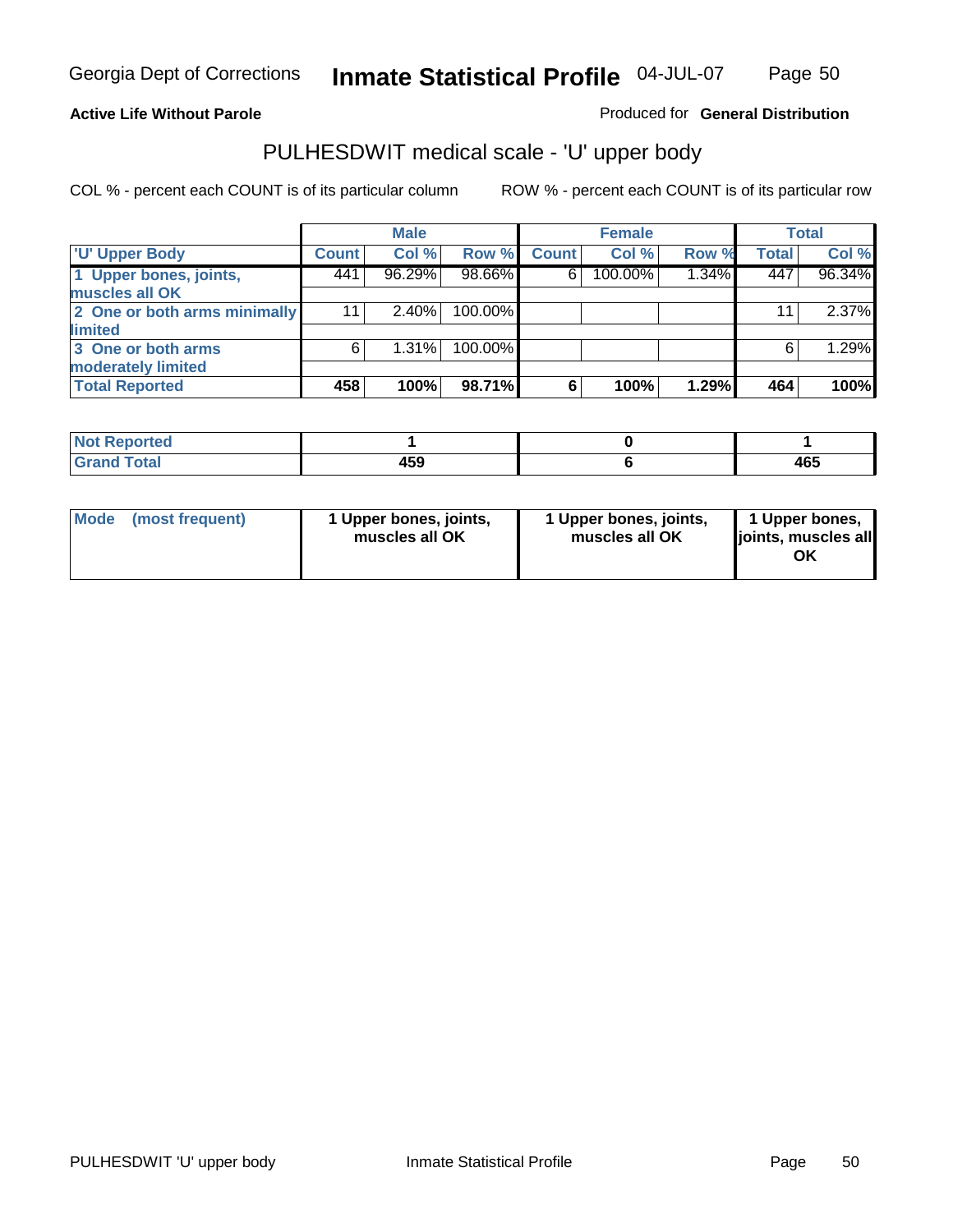#### **Active Life Without Parole**

### Produced for **General Distribution**

## PULHESDWIT medical scale - 'L' lower body

|                                |              | <b>Male</b> |         |              | <b>Female</b> |       |              | <b>Total</b> |
|--------------------------------|--------------|-------------|---------|--------------|---------------|-------|--------------|--------------|
| 'L' Lower Body                 | <b>Count</b> | Col %       | Row %   | <b>Count</b> | Col %         | Row % | <b>Total</b> | Col %        |
| 1 Lower bones, joints,         | 417          | 91.05%      | 98.82%  | 5            | 83.33%        | 1.18% | 422          | 90.95%       |
| muscles all OK                 |              |             |         |              |               |       |              |              |
| 2 One or both legs minimally   | 32           | 6.99%       | 96.97%  |              | 16.67%        | 3.03% | 33           | 7.11%        |
| limited                        |              |             |         |              |               |       |              |              |
| 3 One or both legs             | 8            | 1.75%       | 100.00% |              |               |       | 8            | 1.72%        |
| moderately limited             |              |             |         |              |               |       |              |              |
| 4 One leg disabled, paralyzed, |              | 0.22%       | 100.00% |              |               |       |              | 0.22%        |
| or amputated                   |              |             |         |              |               |       |              |              |
| <b>Total Reported</b>          | 458          | 100%        | 98.71%  | 6            | 100%          | 1.29% | 464          | 100%         |

| <b>Alax</b><br><b>ported</b><br><b>NOT</b> |              |     |
|--------------------------------------------|--------------|-----|
| <b>Total</b><br>$\sim$<br>------           | 4 E O<br>າວວ | 465 |

|  | Mode (most frequent) | 1 Lower bones, joints,<br>muscles all OK | 1 Lower bones, joints,<br>muscles all OK | 1 Lower bones,<br>joints, muscles all<br>OK |
|--|----------------------|------------------------------------------|------------------------------------------|---------------------------------------------|
|--|----------------------|------------------------------------------|------------------------------------------|---------------------------------------------|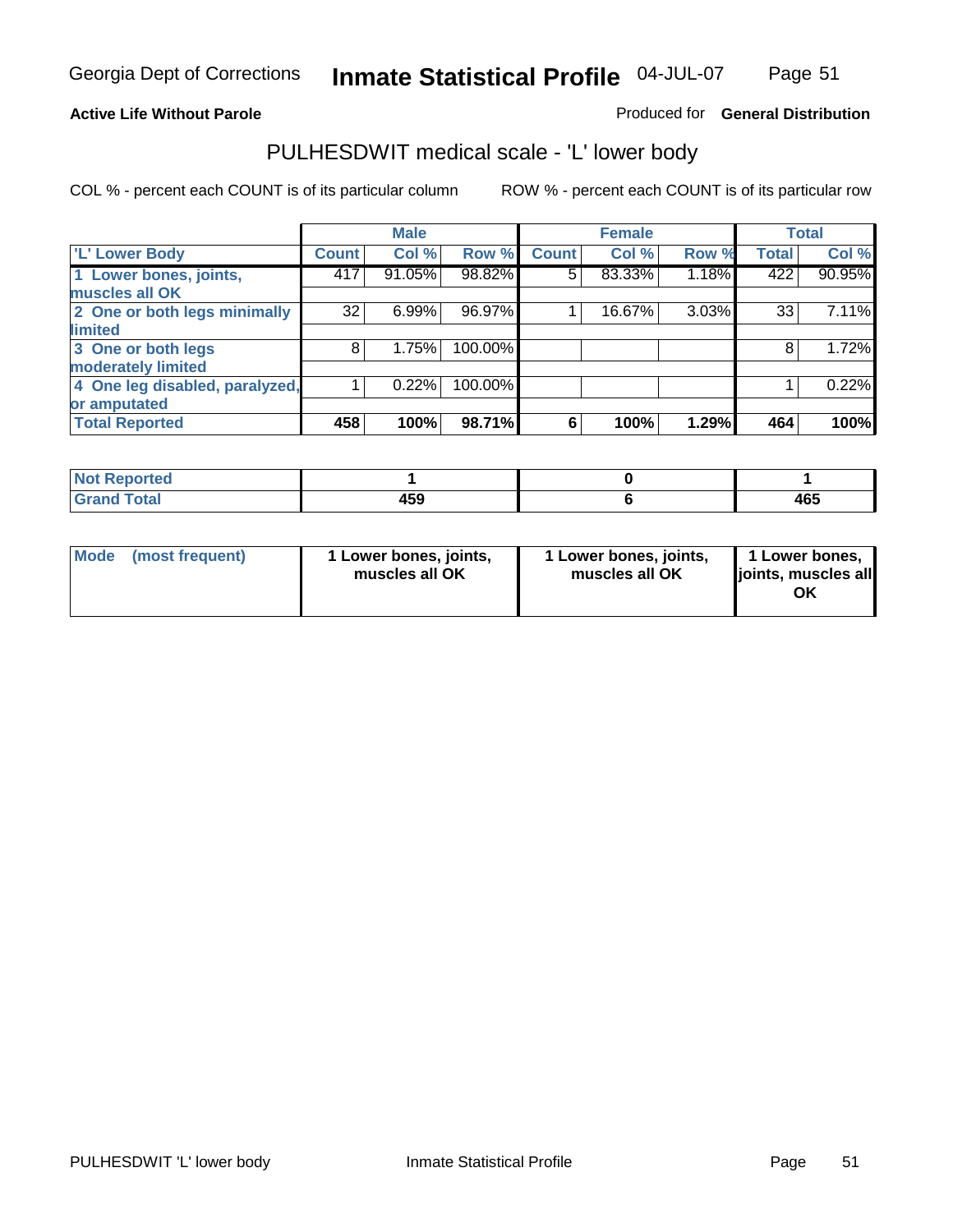### **Active Life Without Parole**

Produced for **General Distribution**

## PULHESDWIT medical scale - 'H' hearing

|                            | <b>Male</b>  |            | <b>Female</b>      |     |            | Total |              |         |
|----------------------------|--------------|------------|--------------------|-----|------------|-------|--------------|---------|
| <b>H'</b> Hearing          | <b>Count</b> | Col %      | <b>Row % Count</b> |     | Col %      | Row % | <b>Total</b> | Col %   |
| 1 Normal hearing both ears | 458          | $100.00\%$ | 98.71% <b>I</b>    | 6 I | $100.00\%$ | 1.29% | 464          | 100.00% |
| <b>Total Reported</b>      | 458          | 100%       | 98.71%             |     | 100%       | 1.29% | 464          | 100%    |

| <b>Not R</b><br><b>Reported</b> |            |     |
|---------------------------------|------------|-----|
| <b>Total</b><br>Grand           | $E^{\sim}$ | 465 |

| Mode (most frequent) | 1 Normal hearing both ears   1 Normal hearing both ears   1 Normal hearing |           |
|----------------------|----------------------------------------------------------------------------|-----------|
|                      |                                                                            | both ears |
|                      |                                                                            |           |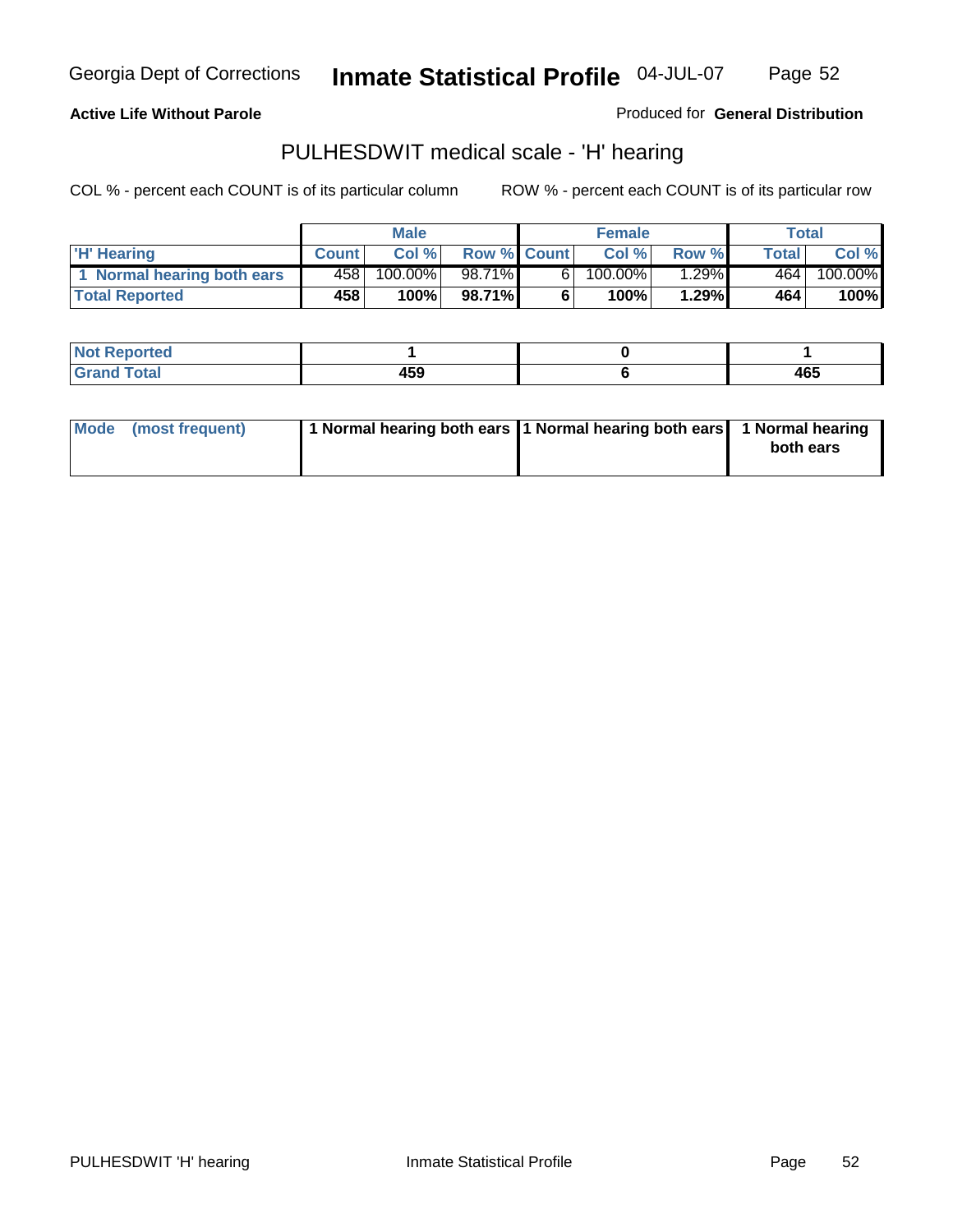Page 53

## **Active Life Without Parole**

## Produced for **General Distribution**

## PULHESDWIT medical scale - 'E' vision

|                                 |              | <b>Male</b> |                    |   | <b>Female</b> |       |              | <b>Total</b> |
|---------------------------------|--------------|-------------|--------------------|---|---------------|-------|--------------|--------------|
| 'E' Vision                      | <b>Count</b> | Col %       | <b>Row % Count</b> |   | Col %         | Row % | <b>Total</b> | Col %        |
| 1 Correctable to 20/40 in both  | 383          | 83.62%      | 98.97%             | 4 | 66.67%        | 1.03% | 387          | 83.41%       |
| eyes                            |              |             |                    |   |               |       |              |              |
| 2 Correctable to 20/70 in one   | 67           | $14.63\%$   | 97.10%             | 2 | 33.33%        | 2.90% | 69           | 14.87%       |
| eye, may be blind in other      |              |             |                    |   |               |       |              |              |
| 3 Correctable to 20/200 in one  | 6            | 1.31%       | 100.00%            |   |               |       | 6            | 1.29%        |
| eye, may be blind in other      |              |             |                    |   |               |       |              |              |
| 4 One eye not correctable to    |              | 0.22%       | 100.00%            |   |               |       |              | 0.22%        |
| 20/200, other may be blind      |              |             |                    |   |               |       |              |              |
| 5 Blind in both eyes, requiring |              | 0.22%       | 100.00%            |   |               |       |              | 0.22%        |
| special housing                 |              |             |                    |   |               |       |              |              |
| <b>Total Reported</b>           | 458          | 100%        | 98.71%             | 6 | 100%          | 1.29% | 464          | 100.0%       |

| ntea<br>$\cdots$ |              |     |
|------------------|--------------|-----|
| $\sim$<br>------ | 1 E N<br>439 | 465 |

| Mode | (most frequent) | 1 Correctable to 20/40 in<br>both eves | 1 Correctable to 20/40 in   1 Correctable to<br>both eves | 20/40 in both eyes |
|------|-----------------|----------------------------------------|-----------------------------------------------------------|--------------------|
|------|-----------------|----------------------------------------|-----------------------------------------------------------|--------------------|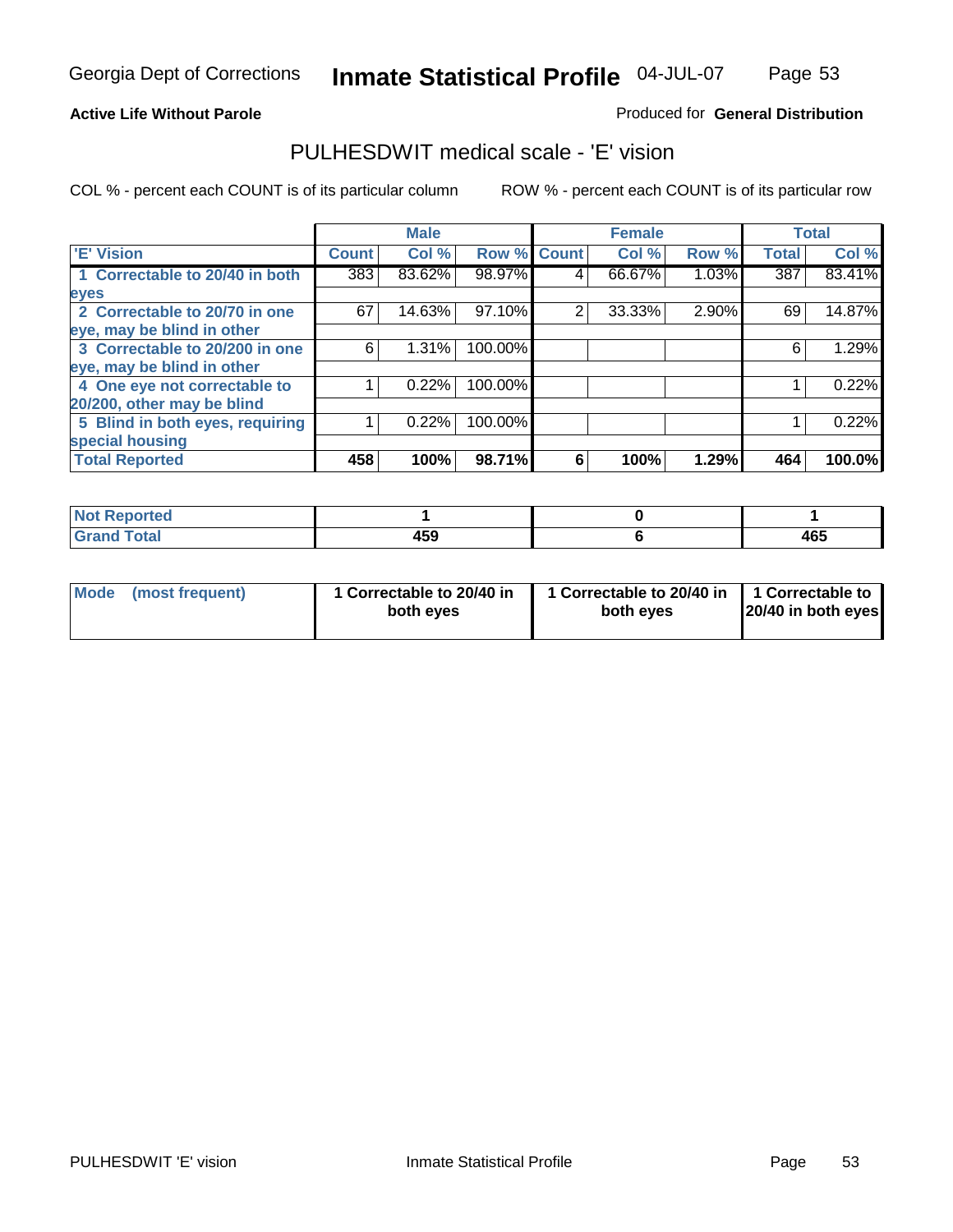## **Active Life Without Parole**

## Produced for **General Distribution**

## PULHESDWIT medical scale - 'S' pSychiatric

|                                |              | <b>Male</b> |             |                | <b>Female</b> |       |              | <b>Total</b> |
|--------------------------------|--------------|-------------|-------------|----------------|---------------|-------|--------------|--------------|
| 'S' pSychiatric                | <b>Count</b> | Col %       | Row % Count |                | Col %         | Row % | <b>Total</b> | Col %        |
| 1 No impairment or disorders   | 355          | 79.60%      | 99.44%      | $\overline{2}$ | 33.33%        | 0.56% | 357          | 78.98%       |
| 2 Stable, or in remission, or  | 74           | 16.59%      | 94.87%      | 4              | 66.67%        | 5.13% | 78           | 17.26%       |
| mild impairment or retardation |              |             |             |                |               |       |              |              |
| 3 Requires moderate inpatient  | 14           | $3.14\%$    | 100.00%     |                |               |       | 14           | 3.10%        |
| treatment                      |              |             |             |                |               |       |              |              |
| 4 Requires intensive inpatient | 3            | $0.67\%$    | 100.00%     |                |               |       | 3            | 0.66%        |
| treatment                      |              |             |             |                |               |       |              |              |
| <b>Total Reported</b>          | 446          | 100%        | 98.67%      | 6              | 100%          | 1.33% | 452          | 100%         |

| orted        |            |     |
|--------------|------------|-----|
| <b>Total</b> | ---<br>433 | 465 |

| Mode (most frequent) | 1 No impairment or disorders 2 Stable, or in remission, 11 No impairment or |                       |           |
|----------------------|-----------------------------------------------------------------------------|-----------------------|-----------|
|                      |                                                                             | or mild impairment or | disorders |
|                      |                                                                             | retardation           |           |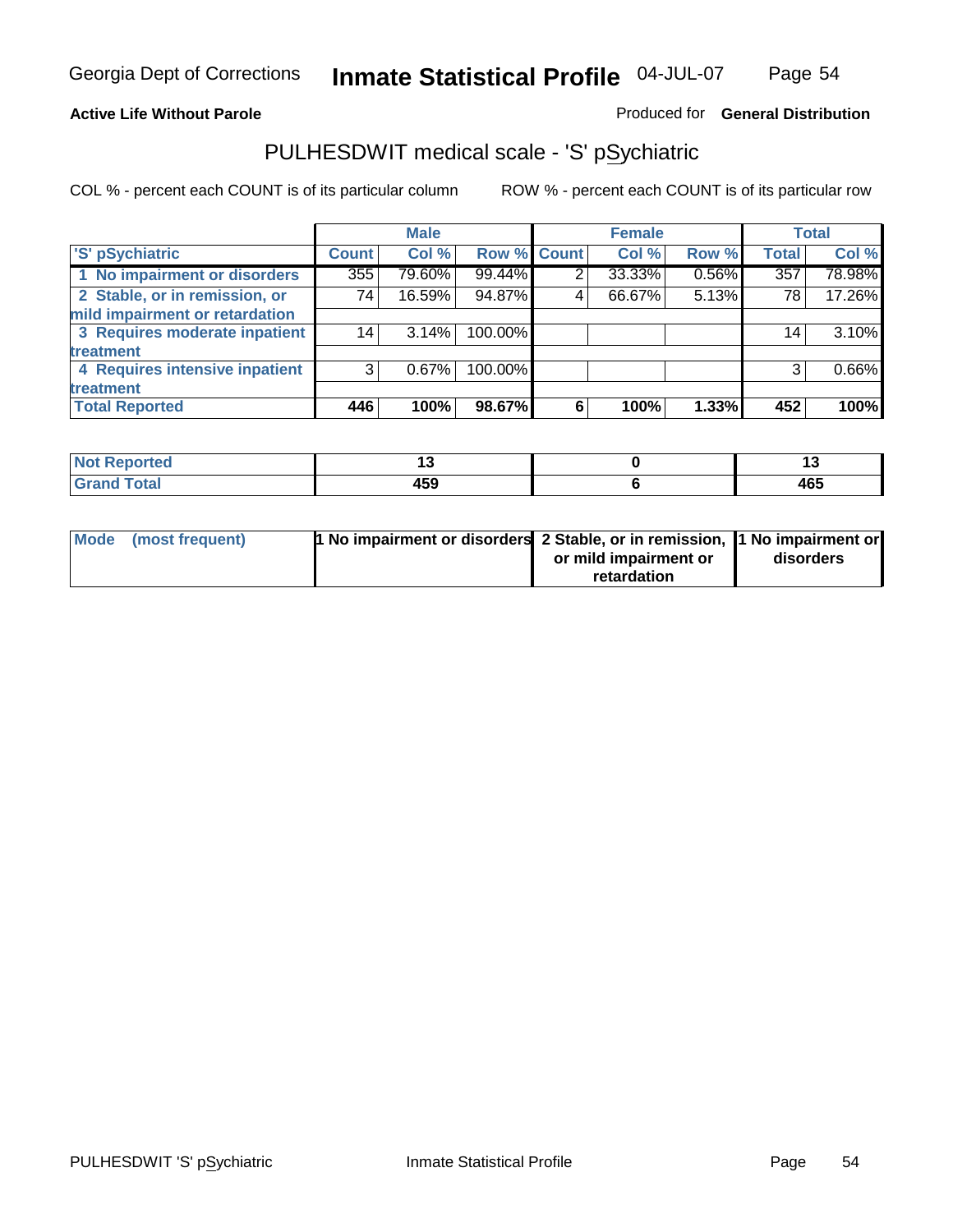Page 55

### **Active Life Without Parole**

## Produced for **General Distribution**

## PULHESDWIT medical scale - 'D' dental

|                                 |              | <b>Male</b> |                    | <b>Female</b> |          |              | <b>Total</b> |
|---------------------------------|--------------|-------------|--------------------|---------------|----------|--------------|--------------|
| 'D' Dental                      | <b>Count</b> | Col %       | <b>Row % Count</b> | Col %         | Row %    | <b>Total</b> | Col %        |
| 1 Minimal routine dental health | 209          | 47.18%      | 98.12%             | 66.67%        | 1.88%    | 213          | 47.44%       |
| <b>needs</b>                    |              |             |                    |               |          |              |              |
| 2 Moderate cavities and/or      | 199          | 44.92%      | 99.00%             | 33.33%        | $1.00\%$ | 201          | 44.77%       |
| gum disease                     |              |             |                    |               |          |              |              |
| 3 Extensive gum disease         | 35           | 7.90%       | 100.00%            |               |          | 35           | 7.80%        |
| and/or widespread decay         |              |             |                    |               |          |              |              |
| <b>Total Reported</b>           | 443          | 100%        | 98.66%             | 100%          | 1.34%    | 449          | 100.0%       |

| <b><i>Collage Address</i></b><br>тео<br>N | l la<br>$\sim$                        | 16<br>$\sim$ |
|-------------------------------------------|---------------------------------------|--------------|
| ______                                    | $\overline{\phantom{a}}$<br>405<br>__ | 465          |

| Mode | (most frequent) | <b>Minimal routine dental</b><br>health needs | 1 Minimal routine dental<br>health needs | 1 Minimal routine<br>dental health<br>needs |
|------|-----------------|-----------------------------------------------|------------------------------------------|---------------------------------------------|
|------|-----------------|-----------------------------------------------|------------------------------------------|---------------------------------------------|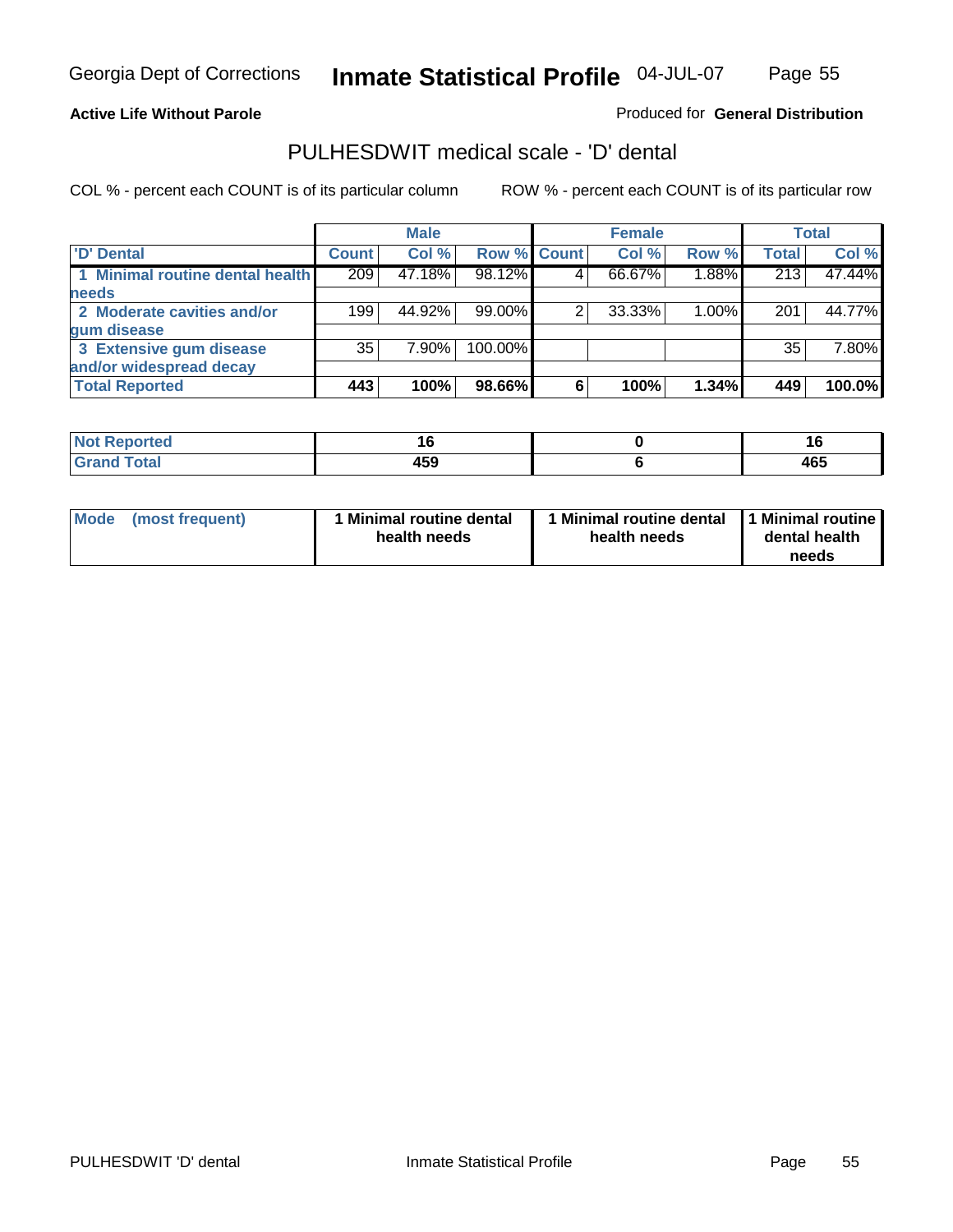## **Active Life Without Parole**

## Produced for **General Distribution**

## PULHESDWIT medical scale - 'W' work ability

|                                 |              | <b>Male</b> |             |   | <b>Female</b> |       |              | <b>Total</b> |
|---------------------------------|--------------|-------------|-------------|---|---------------|-------|--------------|--------------|
| <b>W' work ability</b>          | <b>Count</b> | Col %       | Row % Count |   | Col %         | Row % | <b>Total</b> | Col %        |
| 1 Unrestricted work or activity | 363          | 79.26%      | 98.64%      | 5 | 83.33%        | 1.36% | 368          | 79.31%       |
| 2 Minor restrictions on type of | 72           | 15.72%      | 98.63%      |   | 16.67%        | 1.37% | 73           | 15.73%       |
| <b>work</b>                     |              |             |             |   |               |       |              |              |
| 3 Moderate restrictions on type | 15           | 3.28%       | 100.00%     |   |               |       | 15           | 3.23%        |
| of work                         |              |             |             |   |               |       |              |              |
| 4 Major restrictions on type of | 8            | 1.75%       | 100.00%     |   |               |       | 8            | 1.72%        |
| <b>work</b>                     |              |             |             |   |               |       |              |              |
| <b>Total Reported</b>           | 458          | 100%        | 98.71%      | 6 | 100%          | 1.29% | 464          | 100%         |

| <b>Reported</b><br><b>NOT</b> |                                 |     |
|-------------------------------|---------------------------------|-----|
| <b>Total</b><br>------        | $\overline{\phantom{a}}$<br>439 | 465 |

| Mode | (most frequent) | 1 Unrestricted work or<br>activity | 1 Unrestricted work or<br>activity | 1 Unrestricted<br>work or activity |
|------|-----------------|------------------------------------|------------------------------------|------------------------------------|
|      |                 |                                    |                                    |                                    |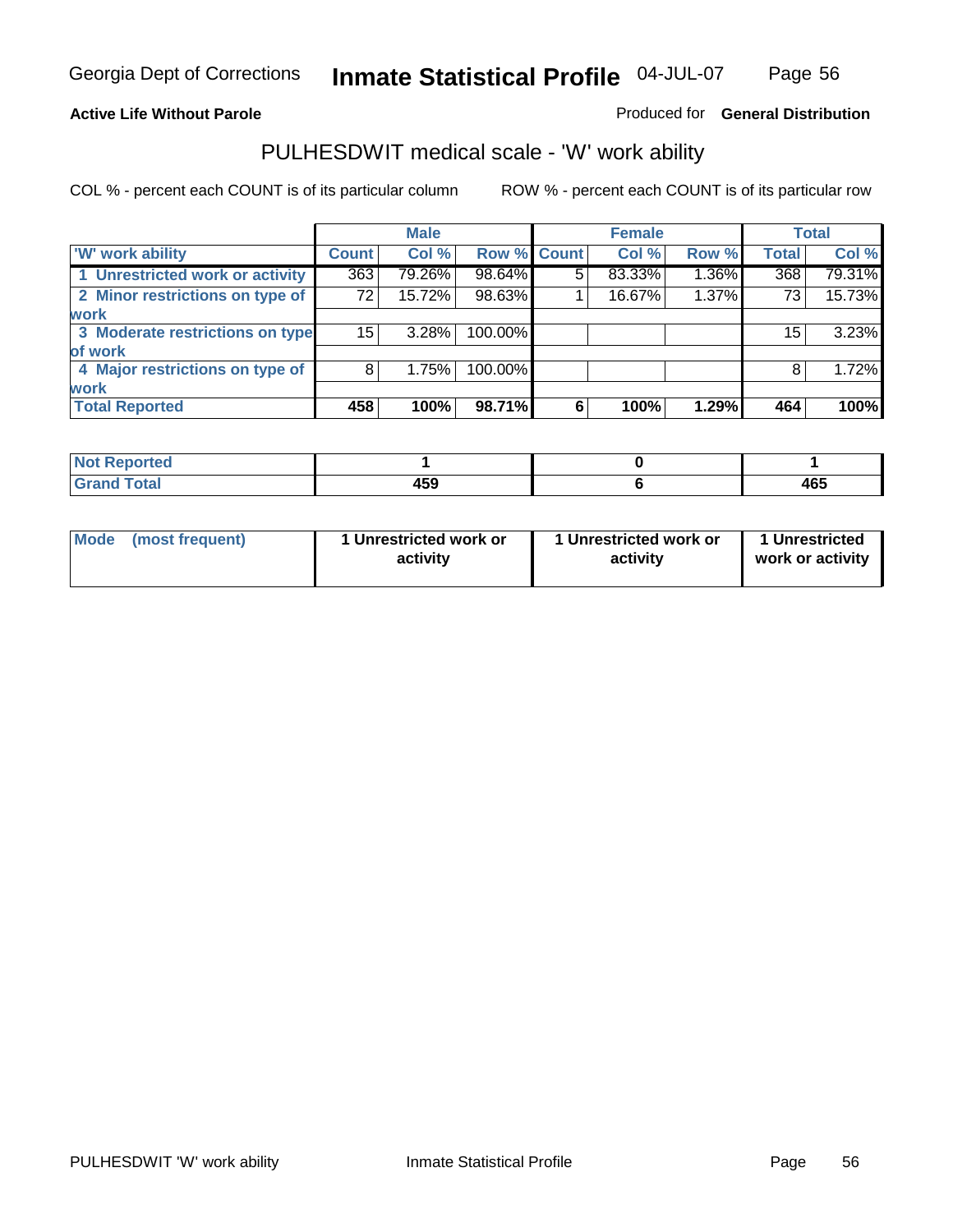Page 57

### **Active Life Without Parole**

## Produced for **General Distribution**

## PULHESDWIT medical scale - 'I' impairment

|                                            |              | <b>Male</b> |             |   | <b>Female</b> |       |              | <b>Total</b> |
|--------------------------------------------|--------------|-------------|-------------|---|---------------|-------|--------------|--------------|
| <b>T' Impairment</b>                       | <b>Count</b> | Col %       | Row % Count |   | Col %         | Row % | <b>Total</b> | Col %        |
| 1 No impairments or<br><b>disabilities</b> | 454          | 99.13%      | 98.70%      | 6 | 100.00%       | 1.30% | 460          | 99.14%       |
| 2 Wheelchair-bound but                     |              | 0.22%       | 100.00%     |   |               |       |              | 0.22%        |
| otherwise OK                               |              |             |             |   |               |       |              |              |
| 4 Needs moderate Assisted                  |              | 0.22%       | 100.00%     |   |               |       |              | 0.22%        |
| <b>Living (level II)</b>                   |              |             |             |   |               |       |              |              |
| 5 Needs maximal Assisted                   |              | 0.44%       | 100.00%     |   |               |       |              | 0.43%        |
| <b>Living (level III)</b>                  |              |             |             |   |               |       |              |              |
| <b>Total Reported</b>                      | 458          | 100%        | 98.71%      | 6 | 100%          | 1.29% | 464          | 100.0%       |

| Reported<br>NOT F      |     |     |
|------------------------|-----|-----|
| <b>Total</b><br>'Grand | 459 | 465 |

| <b>Mode</b> | (most frequent) | 1 No impairments or<br>disabilities | 1 No impairments or<br>disabilities | 1 No impairments  <br>or disabilities |
|-------------|-----------------|-------------------------------------|-------------------------------------|---------------------------------------|
|-------------|-----------------|-------------------------------------|-------------------------------------|---------------------------------------|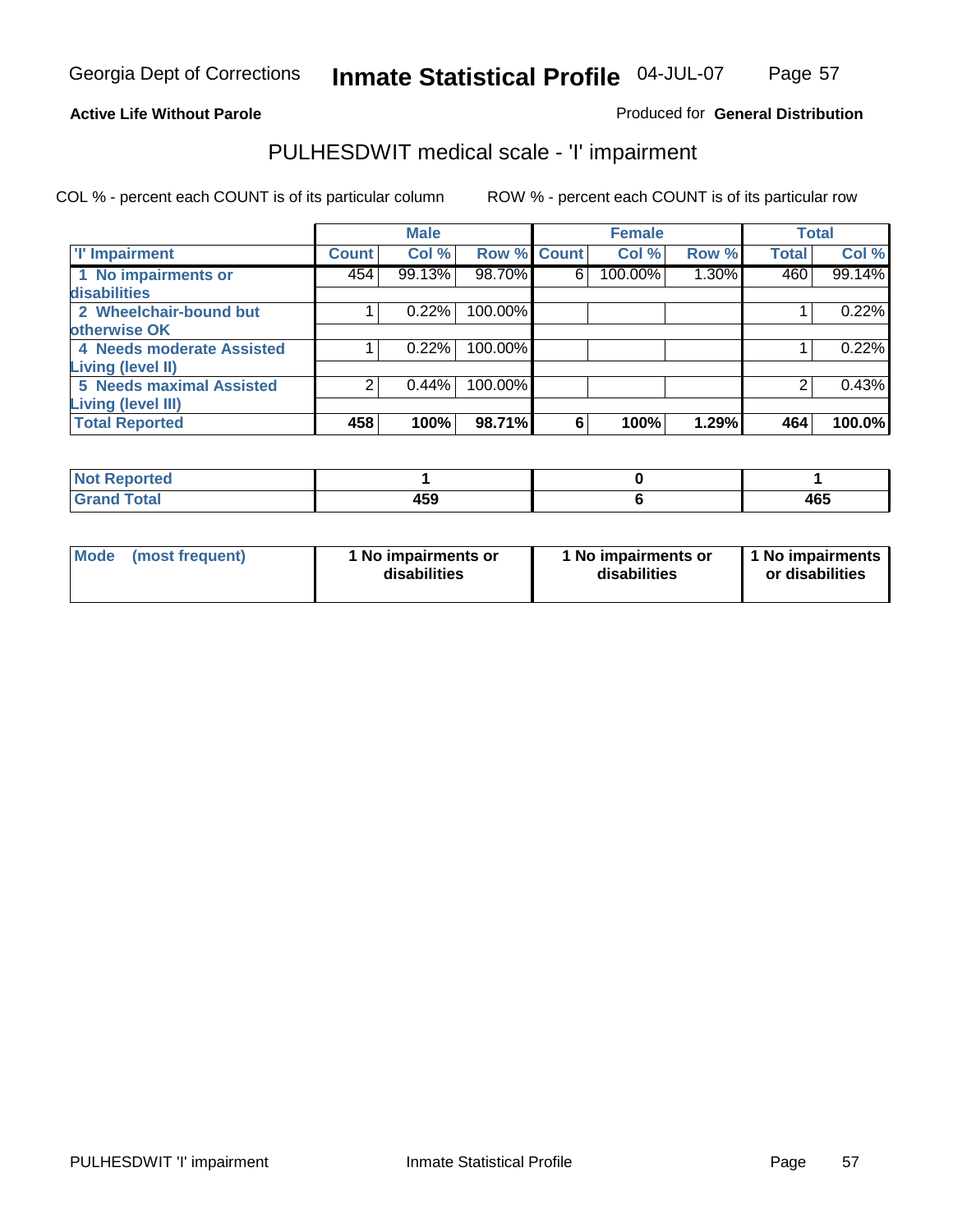#### **Inmate Statistical Profile** 04-JUL-07 Page Page 58

### **Active Life Without Parole Produced fo Seneral Distribution**

## PULHESDWIT medical scale - 'T' transportability

|                              |              | <b>Male</b> |             |   | <b>Female</b> |       |              | <b>Total</b> |
|------------------------------|--------------|-------------|-------------|---|---------------|-------|--------------|--------------|
| <b>T' Transportability</b>   | <b>Count</b> | Col %       | Row % Count |   | Col %         | Row % | <b>Total</b> | Col %        |
| 1 Can be transported in any  | 456          | 99.56%      | 98.70%      | 6 | 100.00%       | 1.30% | 462          | 99.57%       |
| ordinary approved vehicle    |              |             |             |   |               |       |              |              |
| 2 Wheelchair-bound, not      |              | 0.22%       | 100.00%     |   |               |       |              | 0.22%        |
| needing special vehicle      |              |             |             |   |               |       |              |              |
| 3 Wheelchair-bound, requires |              | 0.22%       | 100.00%     |   |               |       |              | 0.22%        |
| special vehicle              |              |             |             |   |               |       |              |              |
| <b>Total Reported</b>        | 458          | 100%        | 98.71%      | 6 | 100%          | 1.29% | 464          | 100.0%       |

| <b>Reported</b><br><b>NOT</b> |             |                    |
|-------------------------------|-------------|--------------------|
| <b>Total</b>                  | I E O<br>__ | $\mathbf{A}$<br>יט |

| Mode (most frequent) | 1 Can be transported in any 1 Can be transported in any | ordinary approved vehicle   ordinary approved vehicle   transported in any | 1 Can be<br>  ordinary approved  <br>vehicle |
|----------------------|---------------------------------------------------------|----------------------------------------------------------------------------|----------------------------------------------|
|----------------------|---------------------------------------------------------|----------------------------------------------------------------------------|----------------------------------------------|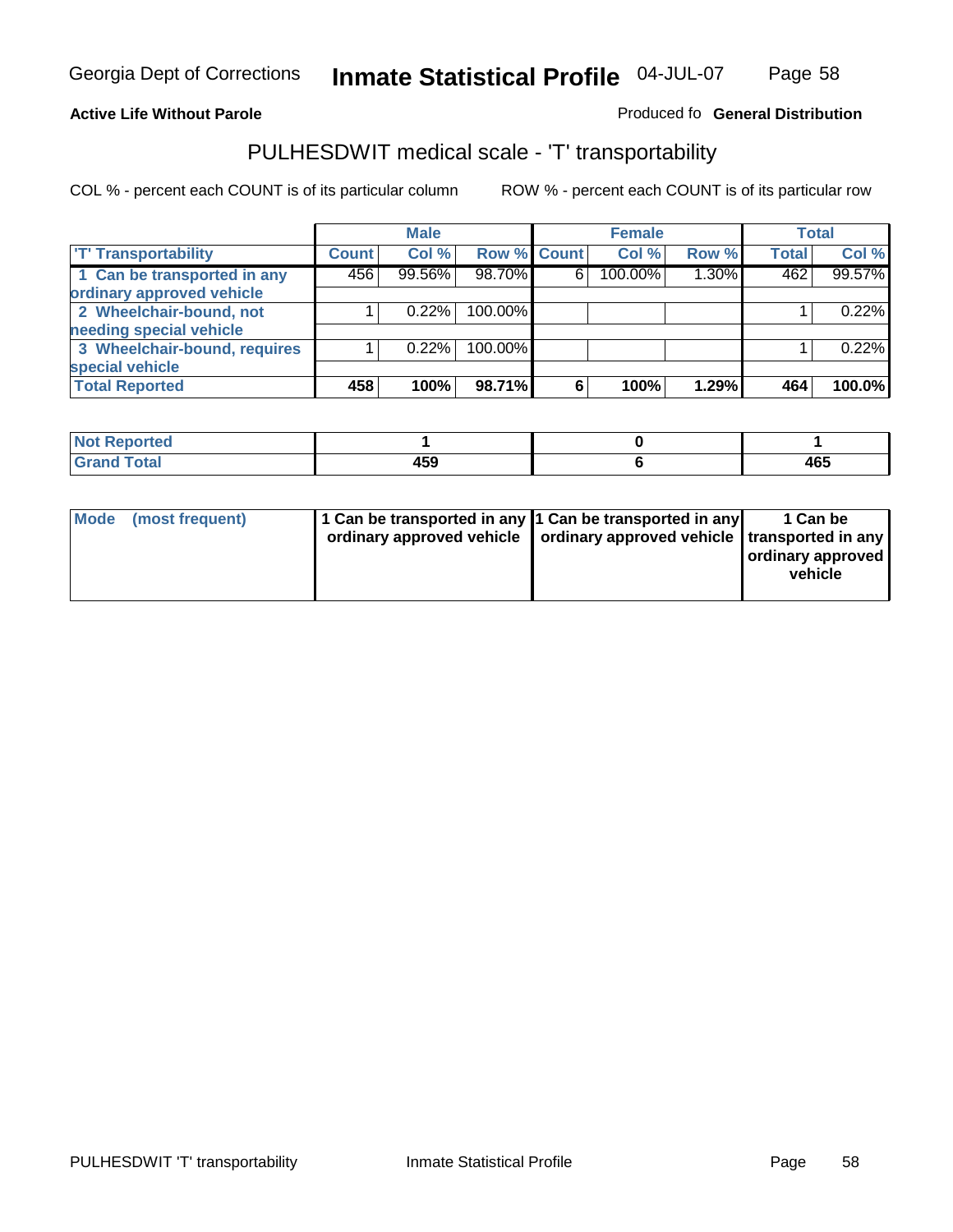## **Active Life Without Parole**

## Produced for **General Distribution**

## Criminality in family, self-reported

|                              |              | <b>Male</b> |        |                | <b>Female</b> |       |              | Total  |
|------------------------------|--------------|-------------|--------|----------------|---------------|-------|--------------|--------|
| <b>Criminality In Family</b> | <b>Count</b> | Col %       | Row %  | <b>Count</b>   | Col %         | Row % | <b>Total</b> | Col %  |
| Yes, criminality in family   | 1381         | 30.26%      | 97.87% | 3              | 50.00%        | 2.13% | 141          | 30.52% |
| No criminality in family     | 318          | 69.74%      | 99.07% | 3 <sub>1</sub> | 50.00%        | 0.93% | 321          | 69.48% |
| <b>Total Reported</b>        | 456          | 100%        | 98.70% | 6              | 100%          | 1.30% | 462          | 100%   |

| ported<br><b>NOT</b><br><b>IJCI</b> |     |     |
|-------------------------------------|-----|-----|
| $\sim$<br>Grar<br>--                | 459 | 465 |

| Mode (most frequent) |  | No criminality in family | Yes, criminality in family | No criminality in<br>family |
|----------------------|--|--------------------------|----------------------------|-----------------------------|
|----------------------|--|--------------------------|----------------------------|-----------------------------|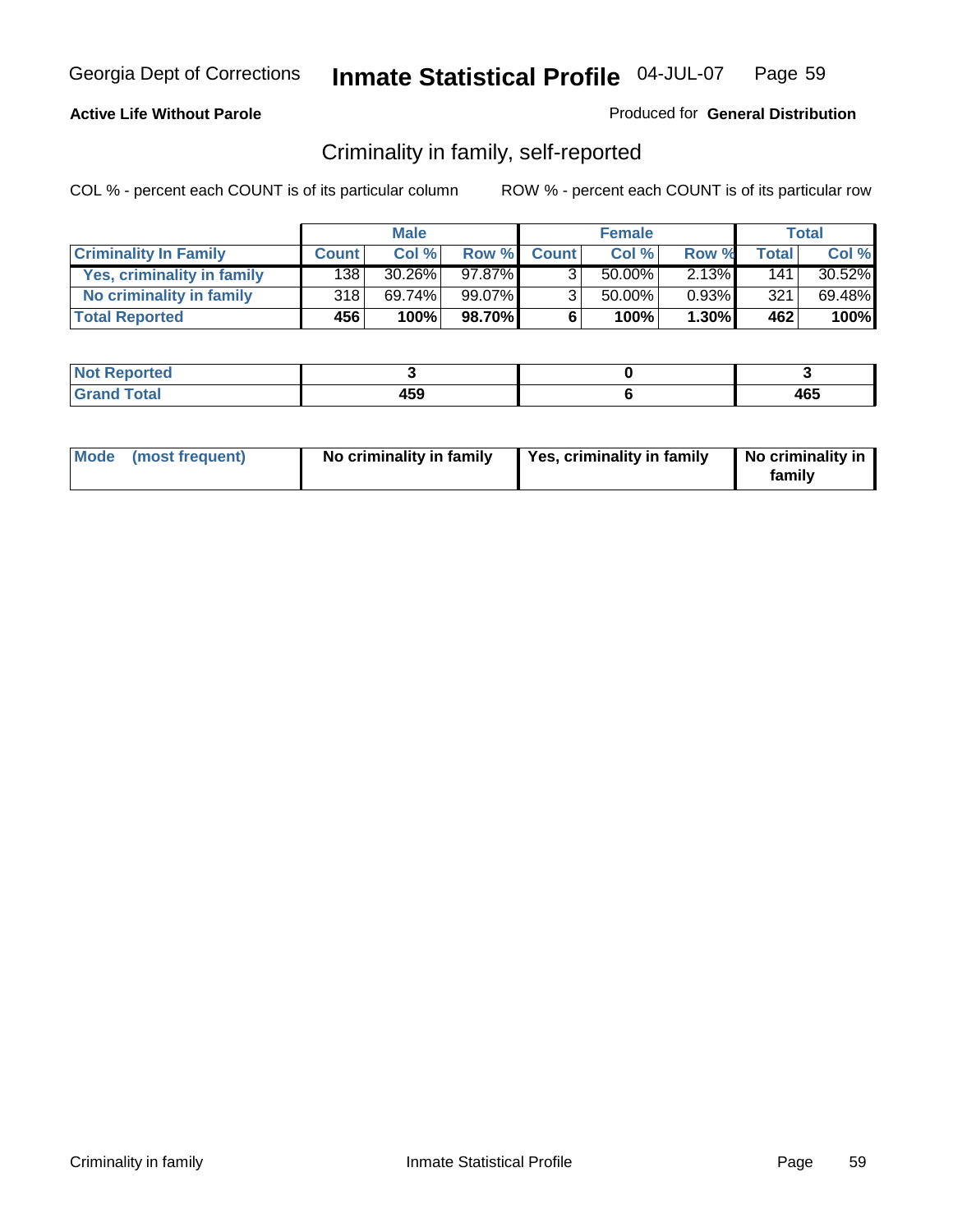## **Active Life Without Parole**

### Produced for **General Distribution**

## Alcoholism in family, self-reported

|                             |              | <b>Male</b> |        |              | <b>Female</b> |          |       | Total  |
|-----------------------------|--------------|-------------|--------|--------------|---------------|----------|-------|--------|
| <b>Alcoholism In Family</b> | <b>Count</b> | Col %       | Row %  | <b>Count</b> | Col %         | Row %    | Total | Col %  |
| Yes, alcoholism in family   | 93           | 20.39%      | 98.94% |              | 16.67%        | $1.06\%$ | 94    | 20.35% |
| No alcoholism in family     | 363          | 79.61%      | 98.64% | 5            | 83.33%        | $1.36\%$ | 368   | 79.65% |
| <b>Total Reported</b>       | 456          | 100%        | 98.70% | 6            | 100%          | $1.30\%$ | 462   | 100%   |

| oorted<br><b>NOT</b><br><b>IJCI</b> |              |            |
|-------------------------------------|--------------|------------|
| <b>c</b> otal<br>Gran<br>$\sim$     | 4 E O<br>433 | ARF<br>40. |

|  | Mode (most frequent) | No alcoholism in family | No alcoholism in family | No alcoholism in<br>familv |
|--|----------------------|-------------------------|-------------------------|----------------------------|
|--|----------------------|-------------------------|-------------------------|----------------------------|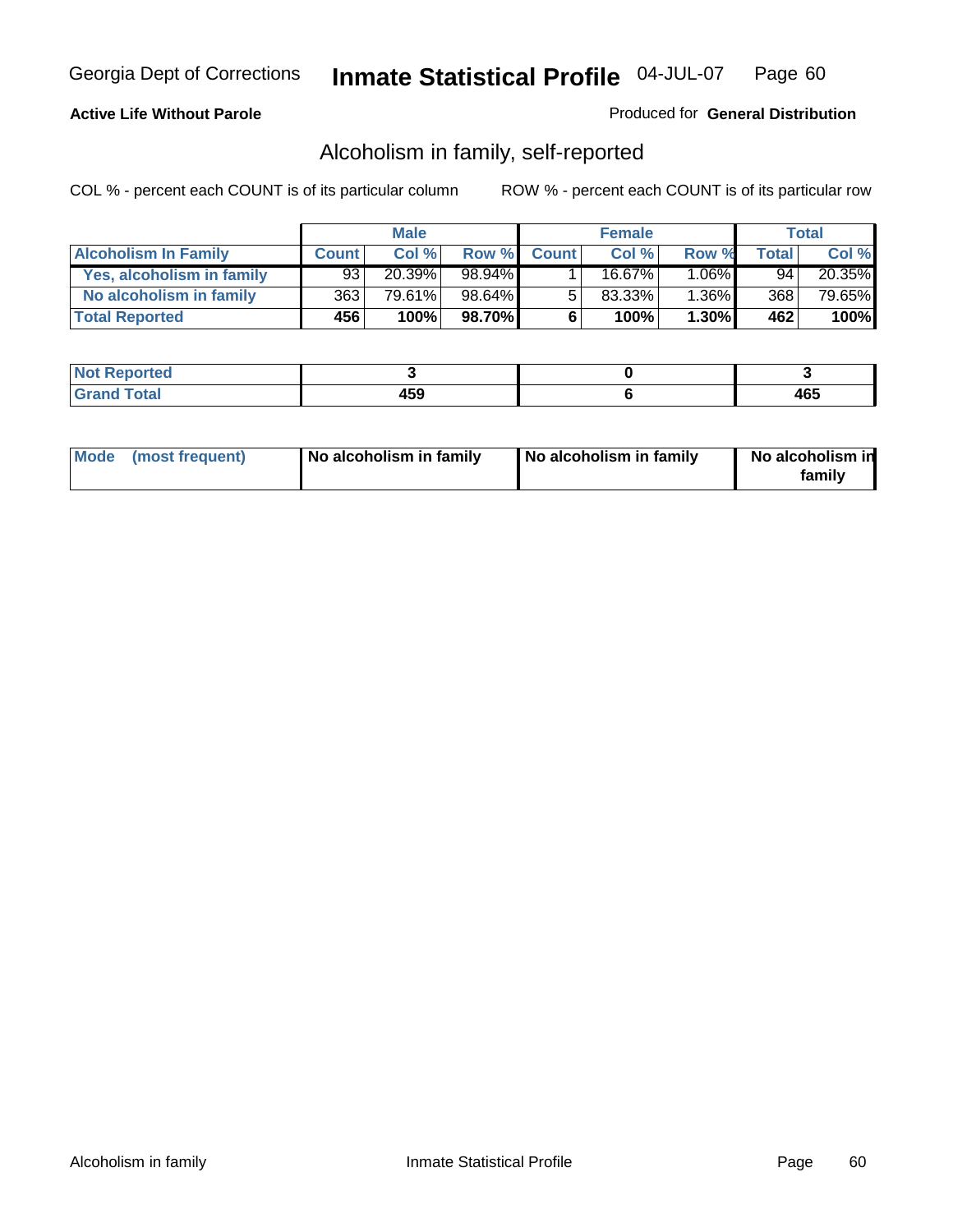## **Active Life Without Parole**

#### Produced for **General Distribution**

## Drug abuse in family, self-reported

|                           |              | <b>Male</b> |           |              | <b>Female</b> |          |              | Total     |
|---------------------------|--------------|-------------|-----------|--------------|---------------|----------|--------------|-----------|
| Drug Abuse In Family      | <b>Count</b> | Col %       | Row %     | <b>Count</b> | Col %         | Row %    | <b>Total</b> | Col %     |
| Yes, drug abuse in family | 55           | 12.06%      | $96.49\%$ |              | $33.33\%$     | $3.51\%$ | 57           | $12.34\%$ |
| No drug abuse in family   | 401          | 87.94%      | 99.01%    | 4            | 66.67%        | $0.99\%$ | 405'         | 87.66%    |
| <b>Total Reported</b>     | 456          | 100%        | 98.70%    | 6            | 100%          | $1.30\%$ | 462          | 100%      |

| oorted<br><b>NOT</b><br><b>IJCI</b> |              |            |
|-------------------------------------|--------------|------------|
| <b>c</b> otal<br>Gran<br>$\sim$     | 4 E O<br>433 | ARF<br>40. |

|  | Mode (most frequent) | No drug abuse in family | No drug abuse in family | No drug abuse in<br>family |
|--|----------------------|-------------------------|-------------------------|----------------------------|
|--|----------------------|-------------------------|-------------------------|----------------------------|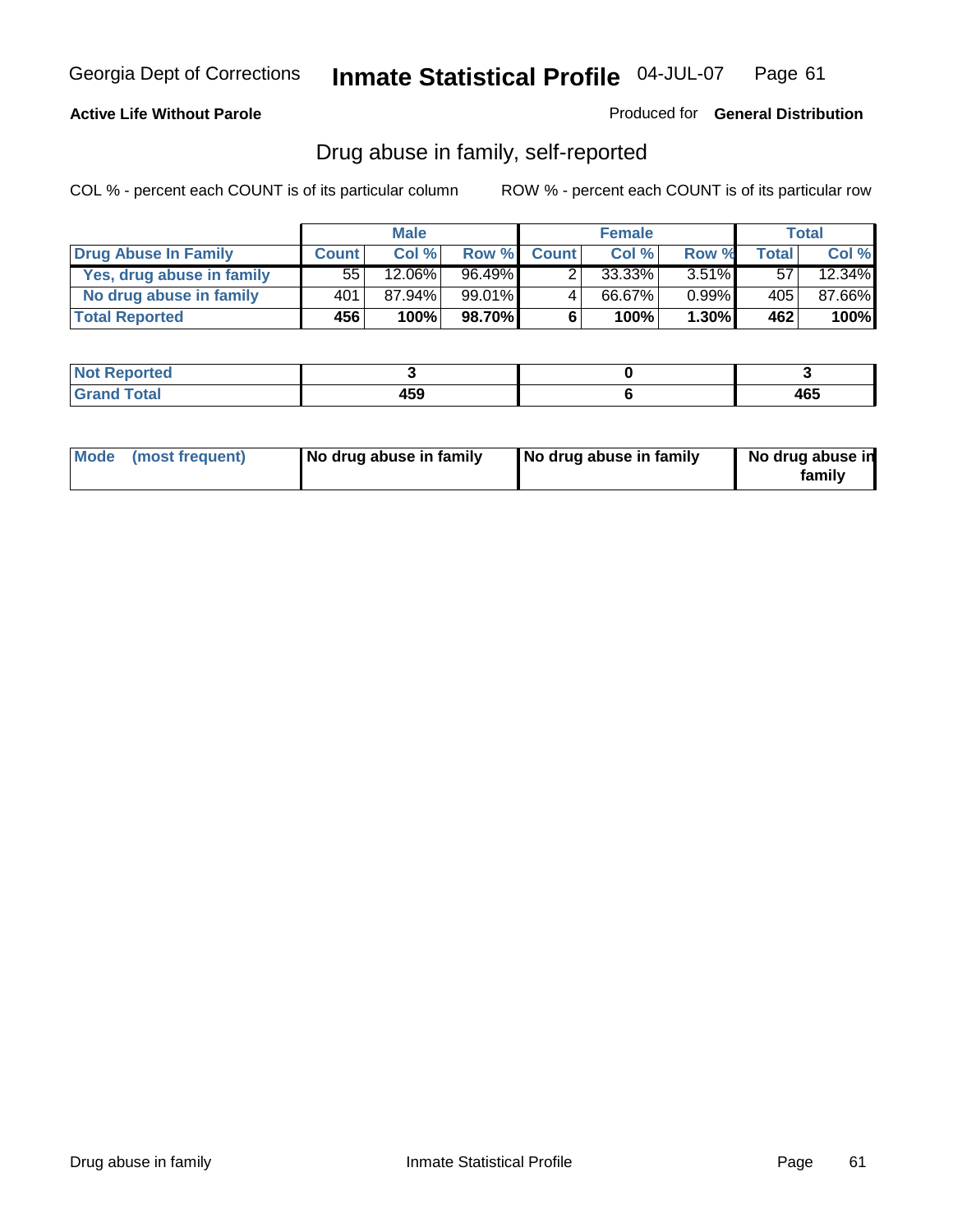## **Active Life Without Parole**

## Produced for **General Distribution**

# Subjected to frequent beatings, self-reported

|                            |              | <b>Male</b> |           |              | <b>Female</b> |          |       | Total  |
|----------------------------|--------------|-------------|-----------|--------------|---------------|----------|-------|--------|
| <b>Frequent beatings</b>   | <b>Count</b> | Col %       | Row %     | <b>Count</b> | Col%          | Row %    | Total | Col %  |
| Yes, subjected to frequent | 28           | 6.14%       | $96.55\%$ |              | $16.67\%$     | $3.45\%$ | 29    | 6.28%  |
| <b>beatings</b>            |              |             |           |              |               |          |       |        |
| Not subjected to frequent  | 428          | 93.86%      | 98.85%    | 5            | 83.33%        | 1.15%    | 433   | 93.72% |
| beatings                   |              |             |           |              |               |          |       |        |
| <b>Total Reported</b>      | 456          | 100%        | 98.70%    |              | 100%          | 1.30%    | 462   | 100%   |

| <b>Not Reported</b> |              |     |
|---------------------|--------------|-----|
| <b>Grand Total</b>  | 1 E O<br>າວວ | 465 |

| Mode | (most frequent) | Not subjected to frequent<br>beatings | Not subjected to frequent<br>beatings | Not subjected to<br><b>frequent beatings</b> |
|------|-----------------|---------------------------------------|---------------------------------------|----------------------------------------------|
|------|-----------------|---------------------------------------|---------------------------------------|----------------------------------------------|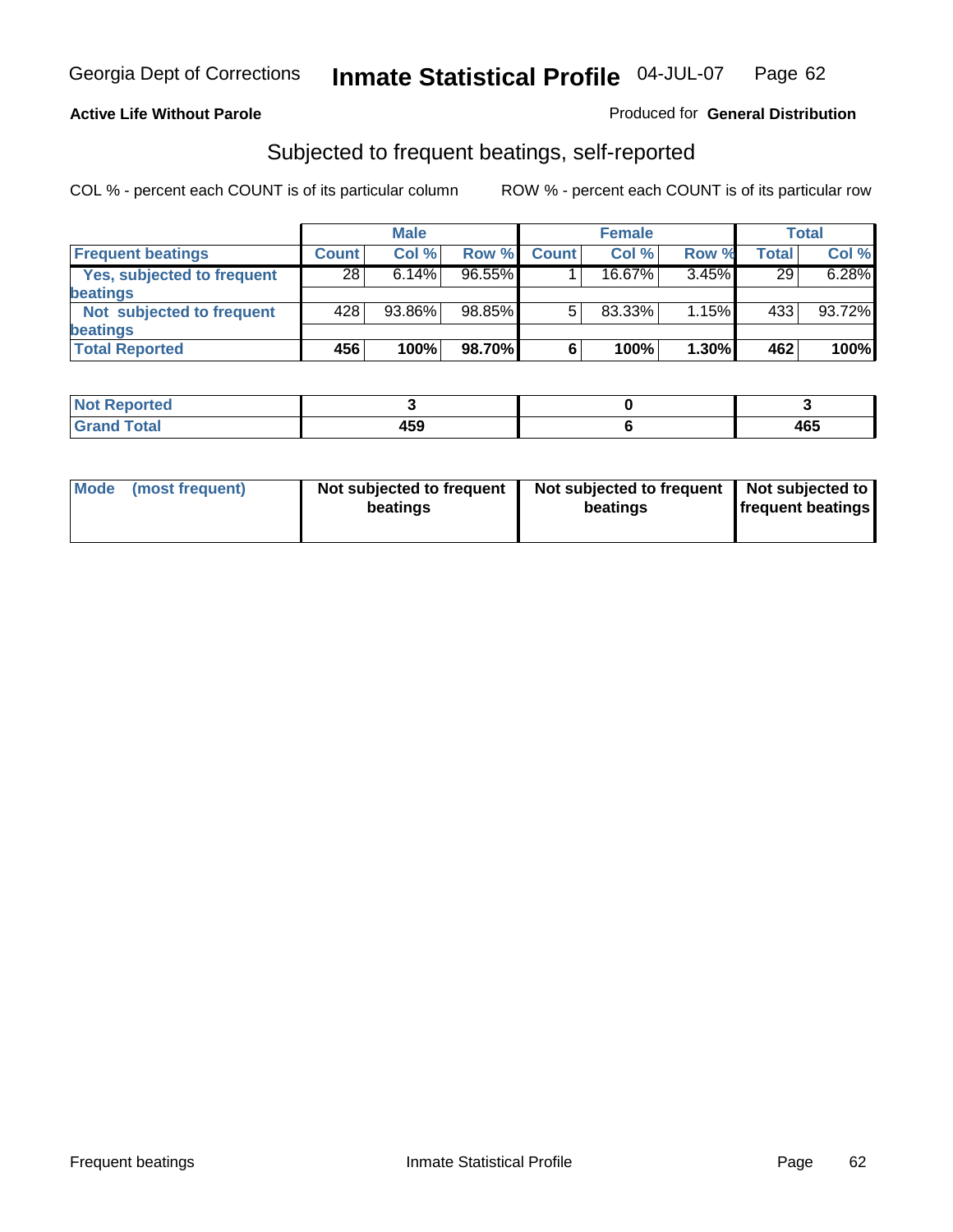## **Active Life Without Parole**

## Produced for **General Distribution**

## Father absent during inmate's childhood

|                           |              | <b>Male</b> |           |              | <b>Female</b> |          |       | Total  |
|---------------------------|--------------|-------------|-----------|--------------|---------------|----------|-------|--------|
| <b>Father Absent</b>      | <b>Count</b> | Col%        | Row %     | <b>Count</b> | Col %         | Row %    | Total | Col %  |
| Yes, father was absent    | 228          | $50.00\%$   | $99.13\%$ |              | 33.33%        | $0.87\%$ | 230   | 49.78% |
| No, father was not absent | 228          | 50.00%      | 98.28%    | 4            | 66.67%        | $1.72\%$ | 232   | 50.22% |
| <b>Total Reported</b>     | 456          | 100%        | 98.70%I   | 6            | 100%          | $1.30\%$ | 462   | 100%   |

| <b>Not Reported</b>   |             |     |
|-----------------------|-------------|-----|
| <b>Total</b><br>Grano | 459<br>$ -$ | 465 |

| Mode (most frequent) |  | 「No, father was not absent ┃No, father was not absent ┃No, father was not | absent |
|----------------------|--|---------------------------------------------------------------------------|--------|
|----------------------|--|---------------------------------------------------------------------------|--------|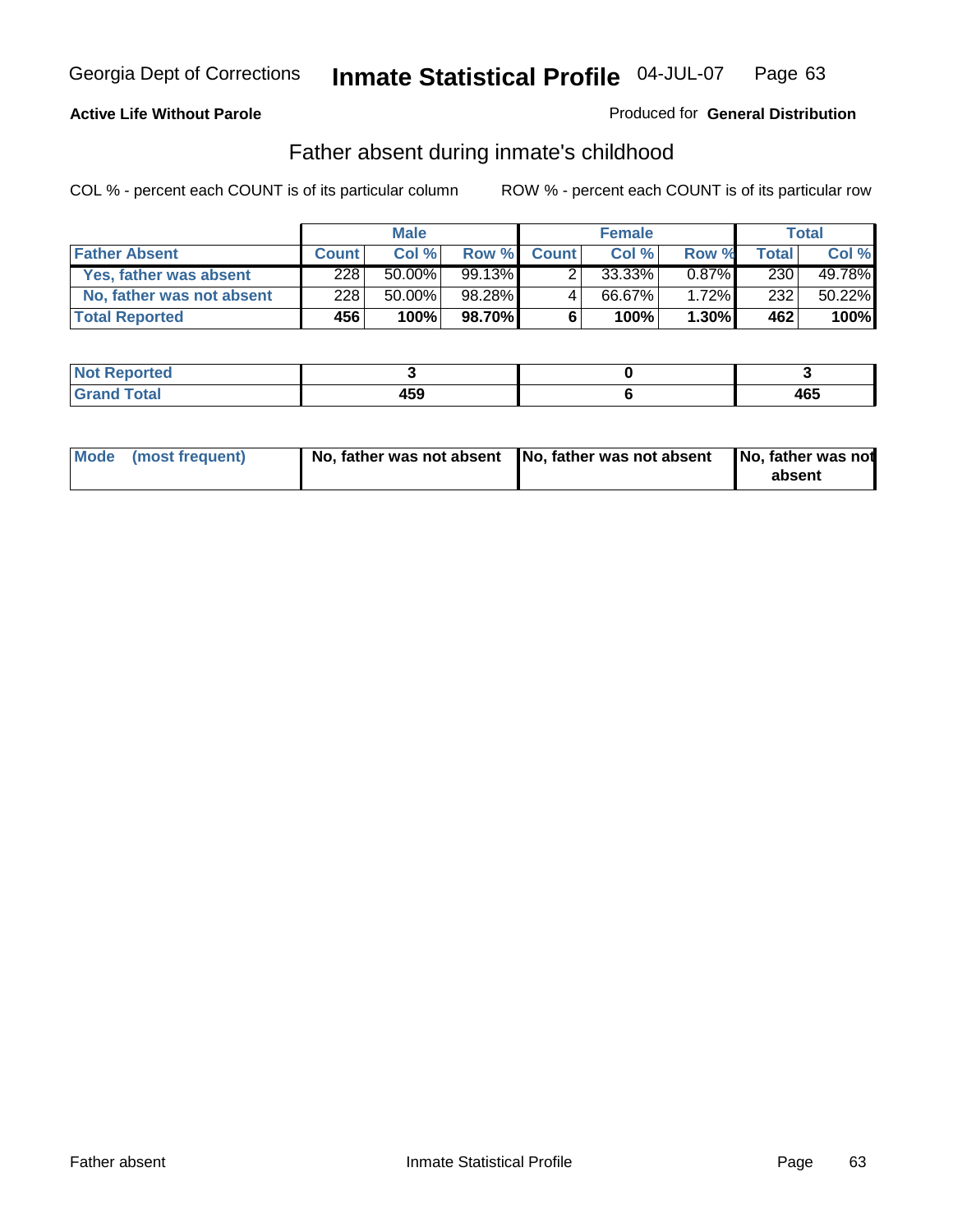## **Active Life Without Parole**

## Produced for **General Distribution**

# Mother absent during inmate's childhood

|                           |              | <b>Male</b> |        |              | <b>Female</b> |          |              | Total  |
|---------------------------|--------------|-------------|--------|--------------|---------------|----------|--------------|--------|
| <b>Mother Absent</b>      | <b>Count</b> | Col %       | Row %  | <b>Count</b> | Col %         | Row %    | <b>Total</b> | Col %  |
| Yes, mother was absent    | 64           | $14.04\%$   | 98.46% |              | 16.67%        | $1.54\%$ | 65           | 14.07% |
| No, mother was not absent | 392          | 85.96%      | 98.74% | 5            | $83.33\%$     | $1.26\%$ | 397          | 85.93% |
| <b>Total Reported</b>     | 456          | 100%        | 98.70% | 6            | 100%          | $1.30\%$ | 462          | 100%   |

| <b>Not Reported</b>   |             |     |
|-----------------------|-------------|-----|
| <b>Total</b><br>Grano | 459<br>$ -$ | 465 |

| Mode (most frequent) | No, mother was not absent   No, mother was not absent   No, mother was | not absent |
|----------------------|------------------------------------------------------------------------|------------|
|----------------------|------------------------------------------------------------------------|------------|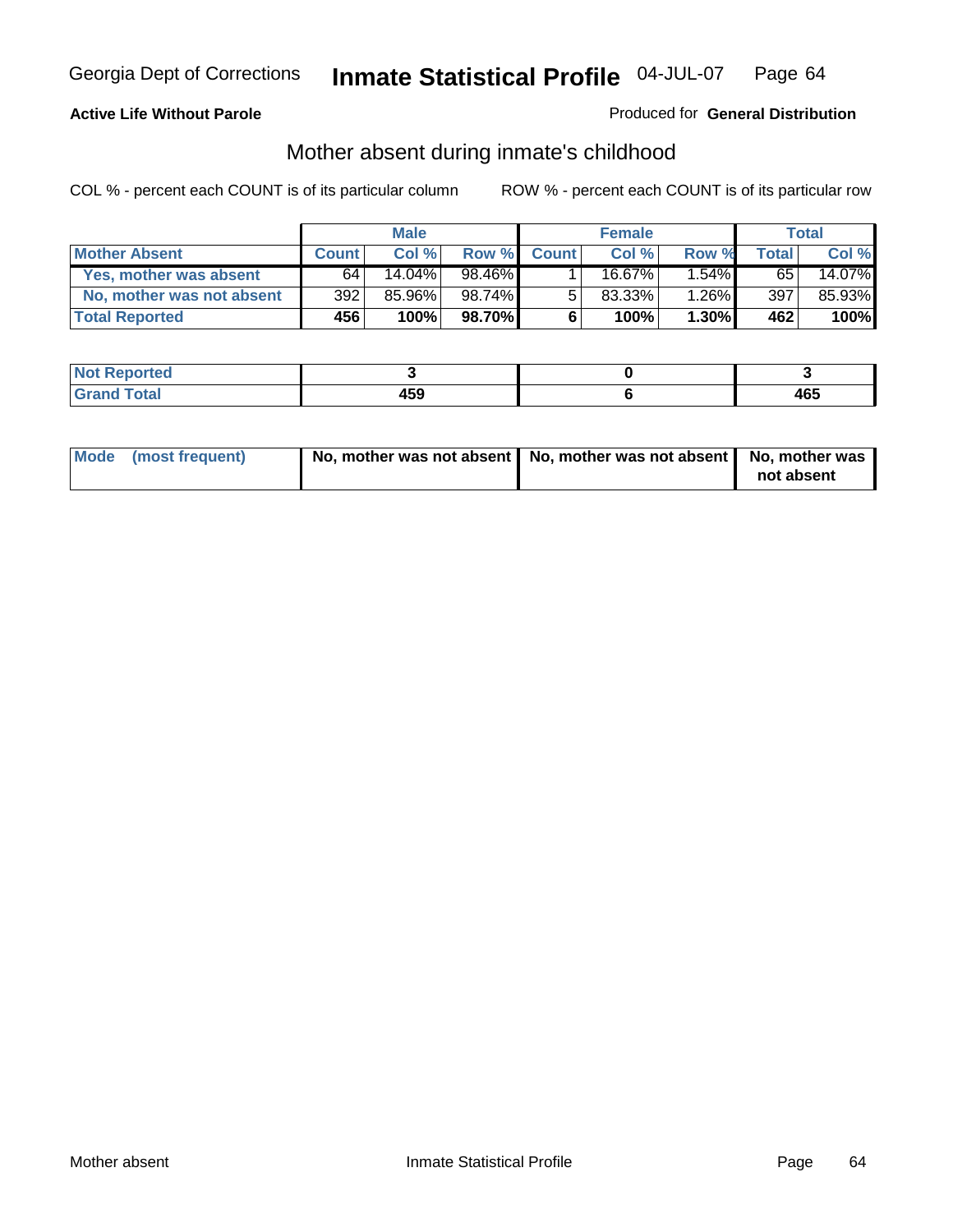**Active Life Without Parole** 

#### Produced for **General Distribution**

## Number of prior Georgia incarcerations

|                                       |                 | <b>Male</b> |                    |   | <b>Female</b> |       |       | <b>Total</b> |
|---------------------------------------|-----------------|-------------|--------------------|---|---------------|-------|-------|--------------|
| <b>Num of Prior GA Incarcerations</b> | <b>Count</b>    | Col %       | <b>Row % Count</b> |   | Col %         | Row % | Total | Col %        |
|                                       | 219             | 47.71%      | 97.33%             | 6 | 100.00%       | 2.67% | 225   | 48.39%       |
|                                       | 92              | 20.04%      | 100.00%            |   |               |       | 92    | 19.78%       |
|                                       | 55              | 11.98%      | 100.00%            |   |               |       | 55    | 11.83%       |
|                                       | 46              | 10.02%      | 100.00%            |   |               |       | 46    | 9.89%        |
|                                       | 25              | 5.45%       | 100.00%            |   |               |       | 25    | 5.38%        |
|                                       | 12              | 2.61%       | 100.00%            |   |               |       | 12    | 2.58%        |
| <b>More Than 5</b>                    | 10 <sup>1</sup> | 2.18%       | 100.00%            |   |               |       | 10    | 2.15%        |
| <b>Total Reported</b>                 | 459             | 100%        | 98.71%             | 6 | 100%          | 1.29% | 465   | 100%         |

| Reported<br>NOT         |     |     |
|-------------------------|-----|-----|
| <b>otal</b><br>$\sim$ . | --- | 465 |

| Mean (average)       | 1.24 | 1.23 |
|----------------------|------|------|
| Median (middle)      |      |      |
| Mode (most frequent) |      |      |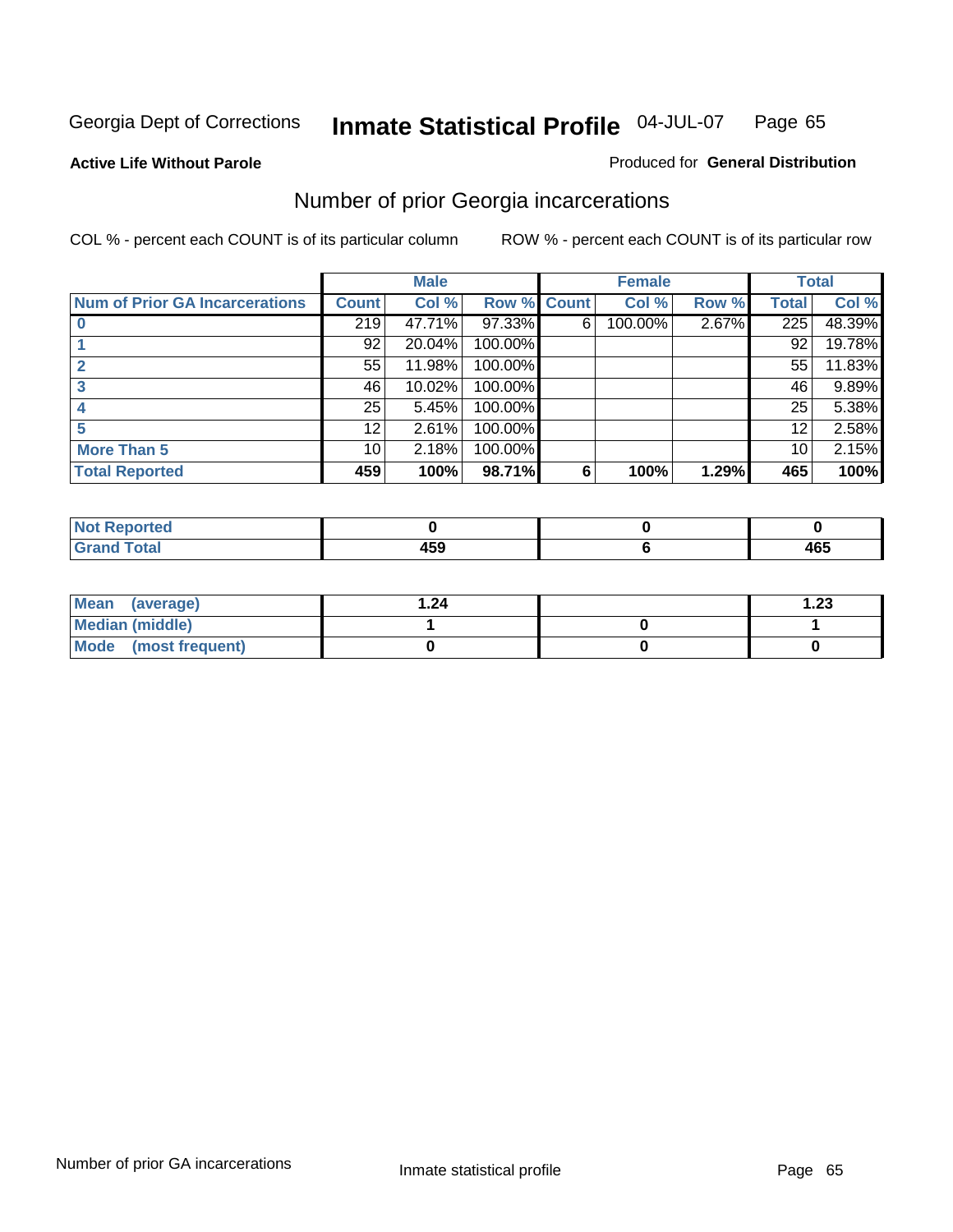**Active Life Without Parole** 

Produced for **General Distribution**

## Prison sentence in years

COL % - percent each COUNT is of its particular column ROW % - percent each COUNT is of its particular row

|                                 | <b>Male</b>  |            |                    | <b>Female</b> | Total |             |         |
|---------------------------------|--------------|------------|--------------------|---------------|-------|-------------|---------|
| <b>Prison Sentence In Years</b> | <b>Count</b> | Col %      | <b>Row % Count</b> | Col %         | Row % | $\tau$ otal | Col %   |
| <b>Life Without Parole</b>      | 459          | $100.00\%$ | 98.71%             | $100.00\%$    | .29%  | 465         | 100.00% |
| <b>Total Reported</b>           | 459          | 100%       | 98.71%             | 100%          | 1.29% | 465'        | 100%    |

| Reported                |            |     |
|-------------------------|------------|-----|
| <b>Total</b><br>' Grand | האו<br>439 | 465 |

#### **Determinate (numeric) sentences only**

| <b>Mean</b> | (average) |  |  |
|-------------|-----------|--|--|

**All sentences (including determinate), with life, life without parole, and death sentences figured at 45 years**

| Me:<br>апет<br>.<br>᠇<br>$\sim$ | -- | т.<br>$\sim$ |
|---------------------------------|----|--------------|
|---------------------------------|----|--------------|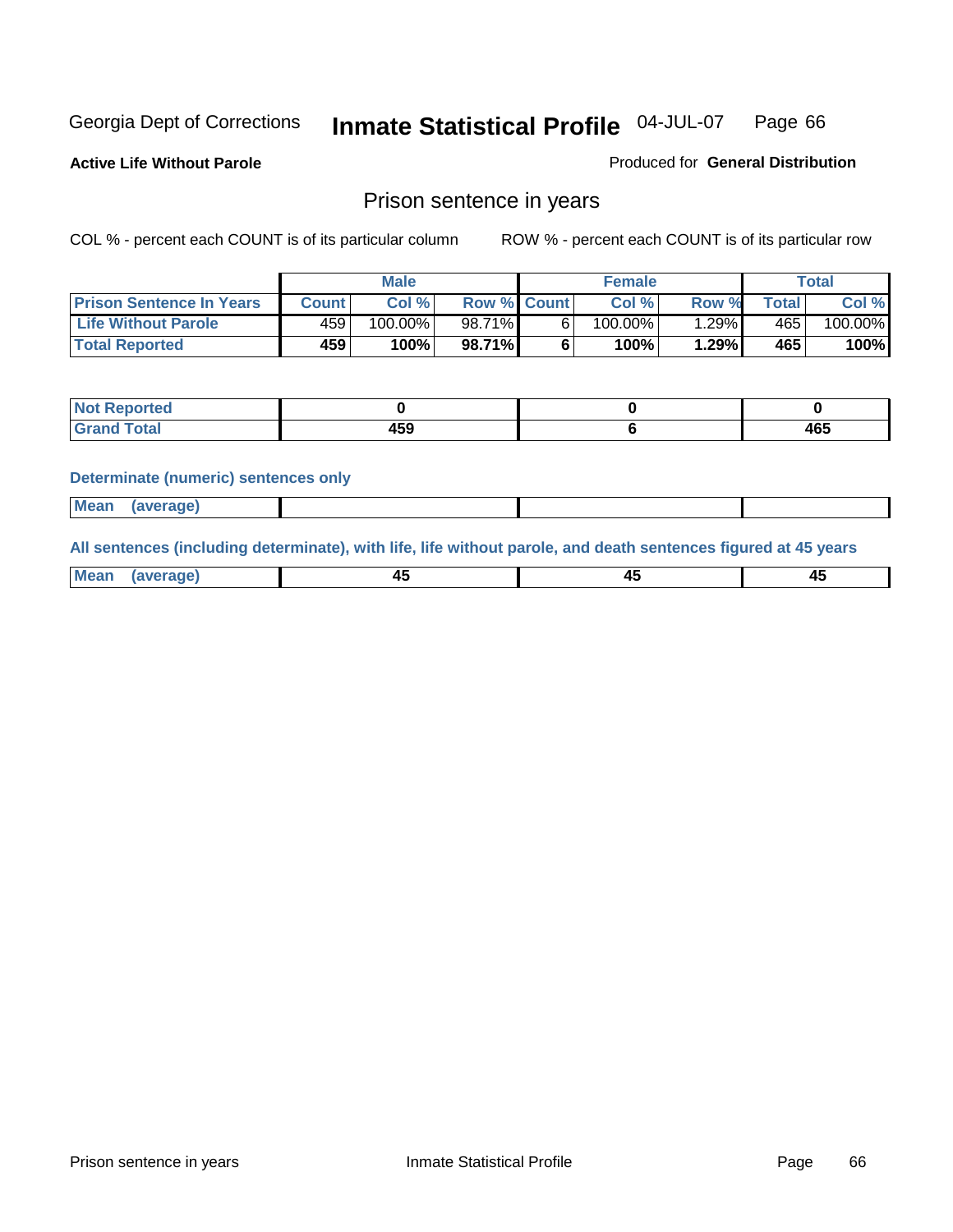### **Active Life Without Parole**

#### Produced for **General Distribution**

# Primary offense, broken out into felonies vs misdemeanors

|                                  | <b>Male</b>  |         |                    | <b>Female</b> |            |       | Total  |            |
|----------------------------------|--------------|---------|--------------------|---------------|------------|-------|--------|------------|
| <b>Felonies and Misdemeanors</b> | <b>Count</b> | Col%    | <b>Row % Count</b> |               | Col%       | Row % | Total. | Col %      |
| <b>Felonies</b>                  | 459          | 100.00% | 98.71%             | 61            | $100.00\%$ | .29%  | 465'   | $100.00\%$ |
| <b>Total Reported</b>            | 459          | 100%    | 98.71%I            |               | 100%       | .29%  | 465    | 100%       |

| <b>Not</b><br>$\lceil \cdot \rceil$ nted<br>$\sim$          |                 |              |     |
|-------------------------------------------------------------|-----------------|--------------|-----|
| $\mathcal{L}$ at all<br>Grar<br>$\mathbf{v}$ . $\mathbf{u}$ | $\cdots$<br>7JJ | 1 F A<br>199 | 465 |

| M<br>$\cdots$<br>пю.<br>. | nies<br>. | . |
|---------------------------|-----------|---|
|---------------------------|-----------|---|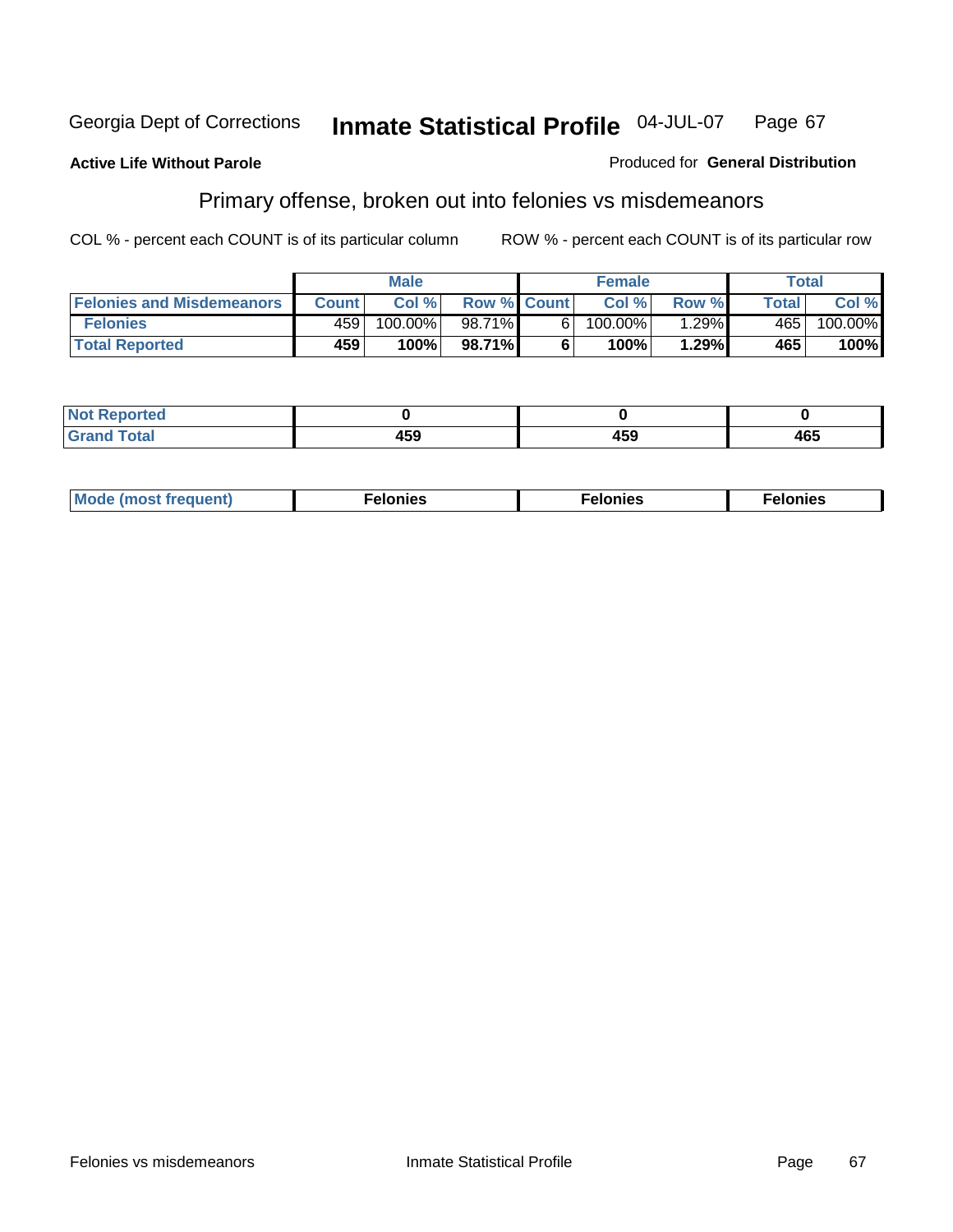**Active Life Without Parole** 

#### Produced for **General Distribution**

## Primary offense, broken out into six broad crime categories

|                         | <b>Male</b>     |        |             | <b>Female</b> |         |       | <b>Total</b> |        |
|-------------------------|-----------------|--------|-------------|---------------|---------|-------|--------------|--------|
| <b>Crime Categories</b> | <b>Count</b>    | Col %  | Row % Count |               | Col %   | Row % | <b>Total</b> | Col %  |
| <b>Violent</b>          | 382             | 83.22% | 98.45%      | 6             | 100.00% | .55%  | 388          | 83.44% |
| <b>Sex Crime</b>        | 64              | 13.94% | 100.00%     |               | .00%    |       | 64           | 13.76% |
| 3<br><b>Property</b>    | 2               | .44%   | 100.00%     |               | .00%    |       | 2            | .43%   |
| <b>Drug</b><br>4        | 10 <sup>1</sup> | 2.18%  | 100.00%     |               | .00%    |       | 10           | 2.15%  |
| <b>Other</b><br>6       |                 | .22%   | 100.00%     |               | .00%    |       |              | .22%   |
| <b>Total Reported</b>   | 459             | 100%   | 98.71%      | 6             | 100%    | 1.29% | 465          | 100%   |

| Reported<br>NOT I<br> |     |              |
|-----------------------|-----|--------------|
| ------                | 459 | 1 C E<br>+0J |

| Mo | <u>_</u> | winlor" | ılen' |
|----|----------|---------|-------|
|    |          |         |       |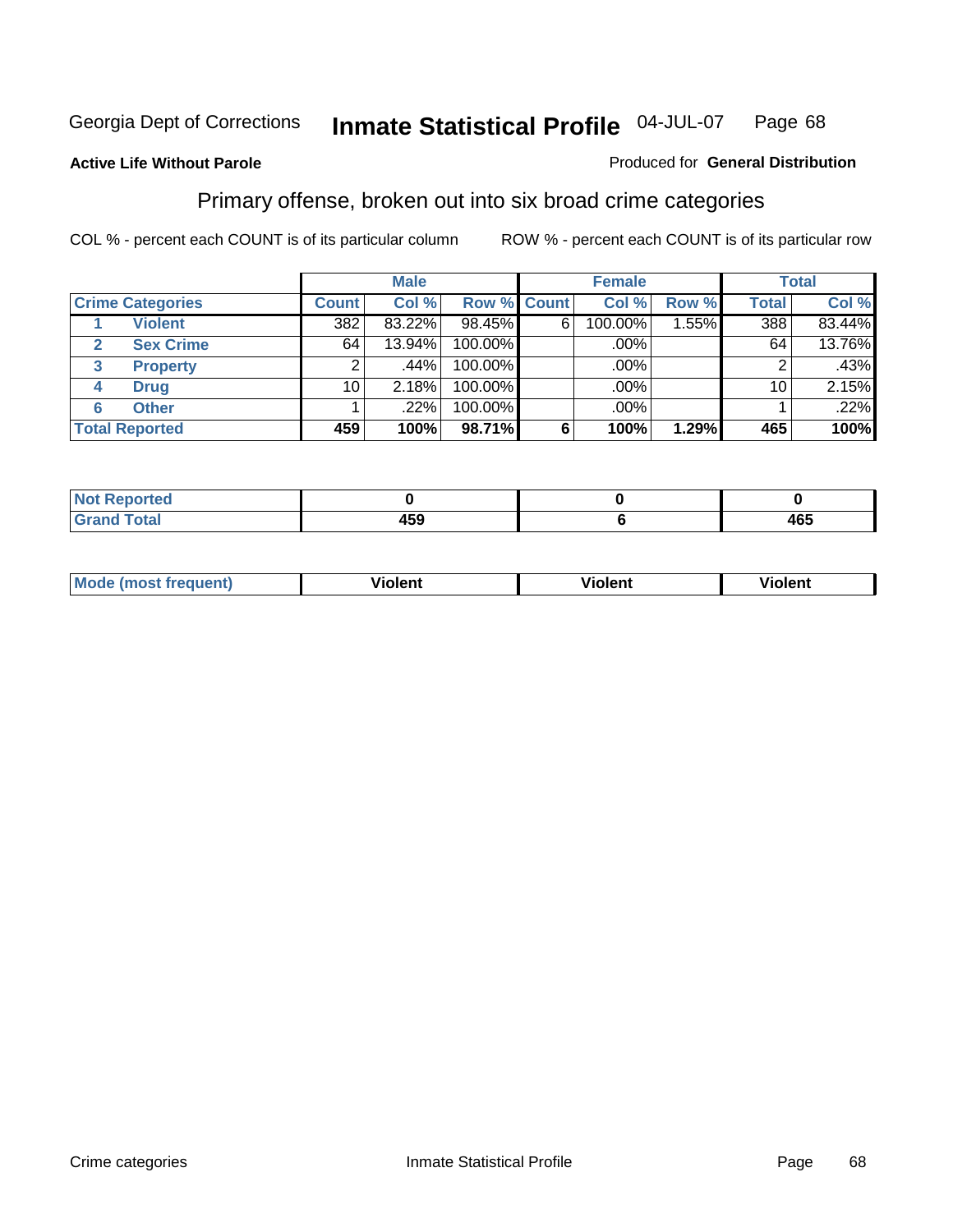**Active Life Without Parole** 

Produced for **General Distribution**

# Primary offense, detailed offense code

|      |                                 |              | <b>Male</b> |             |   | <b>Female</b> |       |              | <b>Total</b> |
|------|---------------------------------|--------------|-------------|-------------|---|---------------|-------|--------------|--------------|
|      | <b>Primary Offense</b>          | <b>Count</b> | Col %       | Row % Count |   | Col %         | Row % | <b>Total</b> | Col %        |
| 1101 | <b>Murder</b>                   | 269          | 58.61%      | 97.82%      | 6 | 100.00%       | 2.18% | 275          | 59.14%       |
| 1311 | <b>Kidnapping</b>               | 50           | 10.89%      | 100.00%     |   |               |       | 50           | 10.75%       |
| 1601 | <b>Burglary</b>                 | 2            | .44%        | 100.00%     |   |               |       | 2            | .43%         |
| 1902 | <b>Armed Robbery</b>            | 62           | 13.51%      | 100.00%     |   |               |       | 62           | 13.33%       |
| 1911 | <b>Hijacking Motor Vehicle</b>  |              | .22%        | 100.00%     |   |               |       |              | .22%         |
| 2001 | Rape                            | 47           | 10.24%      | 100.00%     |   |               |       | 47           | 10.11%       |
| 2003 | <b>Aggrav Sodomy</b>            | 2            | .44%        | 100.00%     |   |               |       | 2            | .43%         |
| 2009 | <b>Aggrav Sexual Battery</b>    | 4            | .87%        | 100.00%     |   |               |       | 4            | .86%         |
| 2019 | <b>Child Molestation</b>        | 2            | .44%        | 100.00%     |   |               |       | 2            | .43%         |
| 2021 | <b>Aggrav Child Molestation</b> | 9            | 1.96%       | 100.00%     |   |               |       | 9            | 1.94%        |
| 2912 | <b>Poss Of Certain</b>          |              | .22%        | 100.00%     |   |               |       |              | .22%         |
|      | <b>Weapons</b>                  |              |             |             |   |               |       |              |              |
| 4012 | <b>Viol Ga Cntrl Sbst Act</b>   | 1            | .22%        | 100.00%     |   |               |       |              | .22%         |
| 4018 | <b>S/D Cont Sub School</b>      |              | .22%        | 100.00%     |   |               |       |              | .22%         |
| 4021 | <b>S/D Cocaine</b>              | 3            | .65%        | 100.00%     |   |               |       | 3            | .65%         |
| 4022 | <b>Poss Of Cocaine</b>          | 4            | .87%        | 100.00%     |   |               |       | 4            | .86%         |
| 4134 | <b>Att/Consprcy Commt</b>       | 1            | .22%        | 100.00%     |   |               |       |              | $.22\%$      |
|      | C/S/Of                          |              |             |             |   |               |       |              |              |
|      | <b>Total Rported</b>            | 459          | 100%        | 98.71%      | 6 | 100%          | 1.29% | 465          | 100%         |

| <b>Not Reported</b> |     |     |
|---------------------|-----|-----|
| <b>Total</b>        | 459 | 465 |

| Mode (most frequent) | 1101 Murder | 1101 Murder | 1101 Murder |
|----------------------|-------------|-------------|-------------|
|----------------------|-------------|-------------|-------------|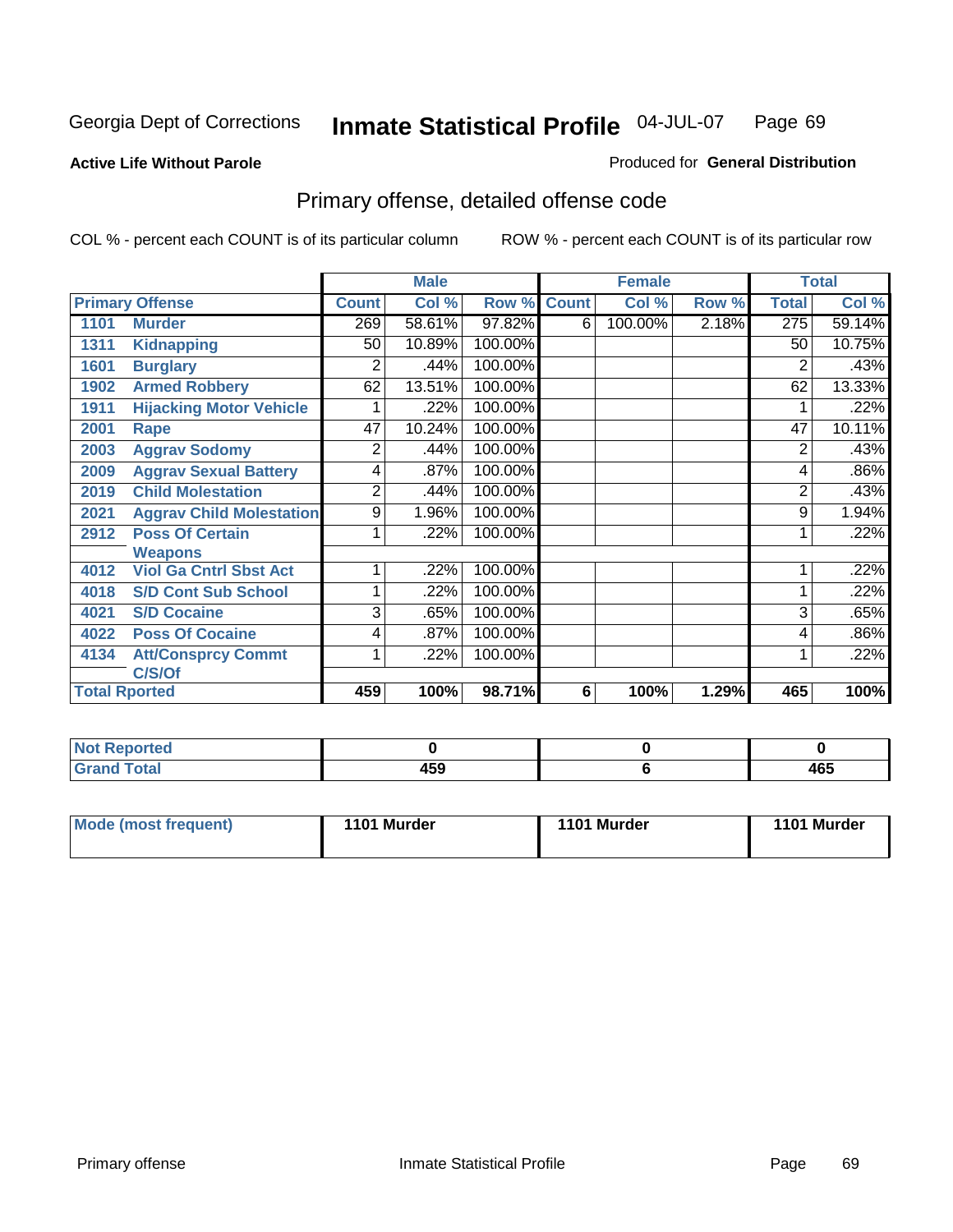## **Active Life Without Parole**

## Produced for **General Distribution**

# County of conviction of primary offense

|                         |                             |                           | <b>Male</b> |         |              | <b>Female</b> |       |                 | <b>Total</b> |
|-------------------------|-----------------------------|---------------------------|-------------|---------|--------------|---------------|-------|-----------------|--------------|
|                         | <b>County of Conviction</b> | <b>Count</b>              | Col %       | Row %   | <b>Count</b> | Col %         | Row % | <b>Total</b>    | Col %        |
| 1                       | <b>Appling</b>              | 1                         | .22%        | 100.00% |              |               |       | 1               | .22%         |
| $\overline{2}$          | <b>Atkinson</b>             | 1                         | .22%        | 100.00% |              |               |       | 1               | .22%         |
| $\overline{\mathbf{3}}$ | <b>Bacon</b>                | $\overline{2}$            | .44%        | 100.00% |              |               |       | $\overline{2}$  | .43%         |
| 5                       | <b>Baldwin</b>              | $\overline{6}$            | 1.31%       | 100.00% |              |               |       | $\overline{6}$  | 1.29%        |
| 6                       | <b>Banks</b>                | $\overline{2}$            | .44%        | 100.00% |              |               |       | $\overline{c}$  | .43%         |
| $\overline{7}$          | <b>Barrow</b>               | $\overline{3}$            | .65%        | 100.00% |              |               |       | $\overline{3}$  | .65%         |
| 8                       | <b>Bartow</b>               | $\overline{2}$            | .44%        | 100.00% |              |               |       | $\overline{2}$  | .43%         |
| 9                       | <b>Ben Hill</b>             | $\overline{\overline{3}}$ | .65%        | 100.00% |              |               |       | $\overline{3}$  | .65%         |
| 10                      | <b>Berrien</b>              | 1                         | .22%        | 100.00% |              |               |       | 1               | .22%         |
| 11                      | <b>Bibb</b>                 | $\overline{15}$           | 3.27%       | 100.00% |              |               |       | $\overline{15}$ | 3.23%        |
| 12                      | <b>Bleckley</b>             | 1                         | .22%        | 100.00% |              |               |       | $\mathbf 1$     | .22%         |
| 13                      | <b>Brantley</b>             | $\overline{2}$            | .44%        | 100.00% |              |               |       | $\overline{2}$  | .43%         |
| 14                      | <b>Brooks</b>               | 1                         | .22%        | 100.00% |              |               |       | 1               | .22%         |
| 16                      | <b>Bulloch</b>              | $\overline{2}$            | .44%        | 100.00% |              |               |       | $\overline{2}$  | .43%         |
| 17                      | <b>Burke</b>                | $\overline{6}$            | 1.31%       | 100.00% |              |               |       | $\overline{6}$  | 1.29%        |
| 18                      | <b>Butts</b>                | $\overline{3}$            | .65%        | 100.00% |              |               |       | $\overline{3}$  | .65%         |
| 20                      | <b>Camden</b>               | $\overline{2}$            | .44%        | 100.00% |              |               |       | $\overline{2}$  | .43%         |
| 22                      | <b>Carroll</b>              | $\overline{2}$            | .44%        | 100.00% |              |               |       | $\overline{2}$  | .43%         |
| 23                      | <b>Catoosa</b>              | 1                         | .22%        | 100.00% |              |               |       | 1               | .22%         |
| 24                      | <b>Charlton</b>             | 1                         | .22%        | 100.00% |              |               |       | 1               | .22%         |
| 25                      | <b>Chatham</b>              | $\overline{17}$           | 3.70%       | 100.00% |              |               |       | $\overline{17}$ | 3.66%        |
| 28                      | <b>Cherokee</b>             | $\overline{3}$            | .65%        | 100.00% |              |               |       | $\overline{3}$  | .65%         |
| 29                      | <b>Clarke</b>               | $\overline{11}$           | 2.40%       | 100.00% |              |               |       | $\overline{11}$ | 2.37%        |
| 31                      | <b>Clayton</b>              | $\overline{17}$           | 3.70%       | 100.00% |              |               |       | $\overline{17}$ | 3.66%        |
| 33                      | <b>Cobb</b>                 | 14                        | 3.05%       | 100.00% |              |               |       | 14              | 3.01%        |
| 34                      | <b>Coffee</b>               | $\overline{3}$            | .65%        | 100.00% |              |               |       | $\overline{3}$  | .65%         |
| 35                      | <b>Colquitt</b>             | $\overline{3}$            | .65%        | 100.00% |              |               |       | $\overline{3}$  | .65%         |
| 36                      | <b>Columbia</b>             | $\overline{5}$            | 1.09%       | 100.00% |              |               |       | $\overline{5}$  | 1.08%        |
| 37                      | <b>Cook</b>                 | $\overline{3}$            | .65%        | 100.00% |              |               |       | $\overline{3}$  | .65%         |
| 38                      | <b>Coweta</b>               | $\overline{2}$            | .44%        | 100.00% |              |               |       | $\overline{2}$  | .43%         |
| 40                      | <b>Crisp</b>                | 1                         | .22%        | 100.00% |              |               |       | 1               | .22%         |
| 41                      | <b>Dade</b>                 | 1                         | .22%        | 100.00% |              |               |       | 1               | .22%         |
| 43                      | <b>Decatur</b>              | $\overline{2}$            | .44%        | 100.00% |              |               |       | $\overline{2}$  | .43%         |
| 44                      | <b>Dekalb</b>               | $\overline{39}$           | 8.50%       | 97.50%  | 1            | 16.67%        | 2.50% | $\overline{40}$ | 8.60%        |
| 45                      | <b>Dodge</b>                | 1                         | .22%        | 100.00% |              |               |       | 1               | .22%         |
| 46                      | <b>Dooly</b>                | $\overline{2}$            | .44%        | 100.00% |              |               |       | $\overline{2}$  | .43%         |
| 47                      | <b>Dougherty</b>            | $\overline{15}$           | 3.27%       | 100.00% |              |               |       | 15              | 3.23%        |
| 48                      | <b>Douglas</b>              | $\overline{12}$           | 2.61%       | 92.31%  | 1            | 16.67%        | 7.69% | $\overline{13}$ | 2.80%        |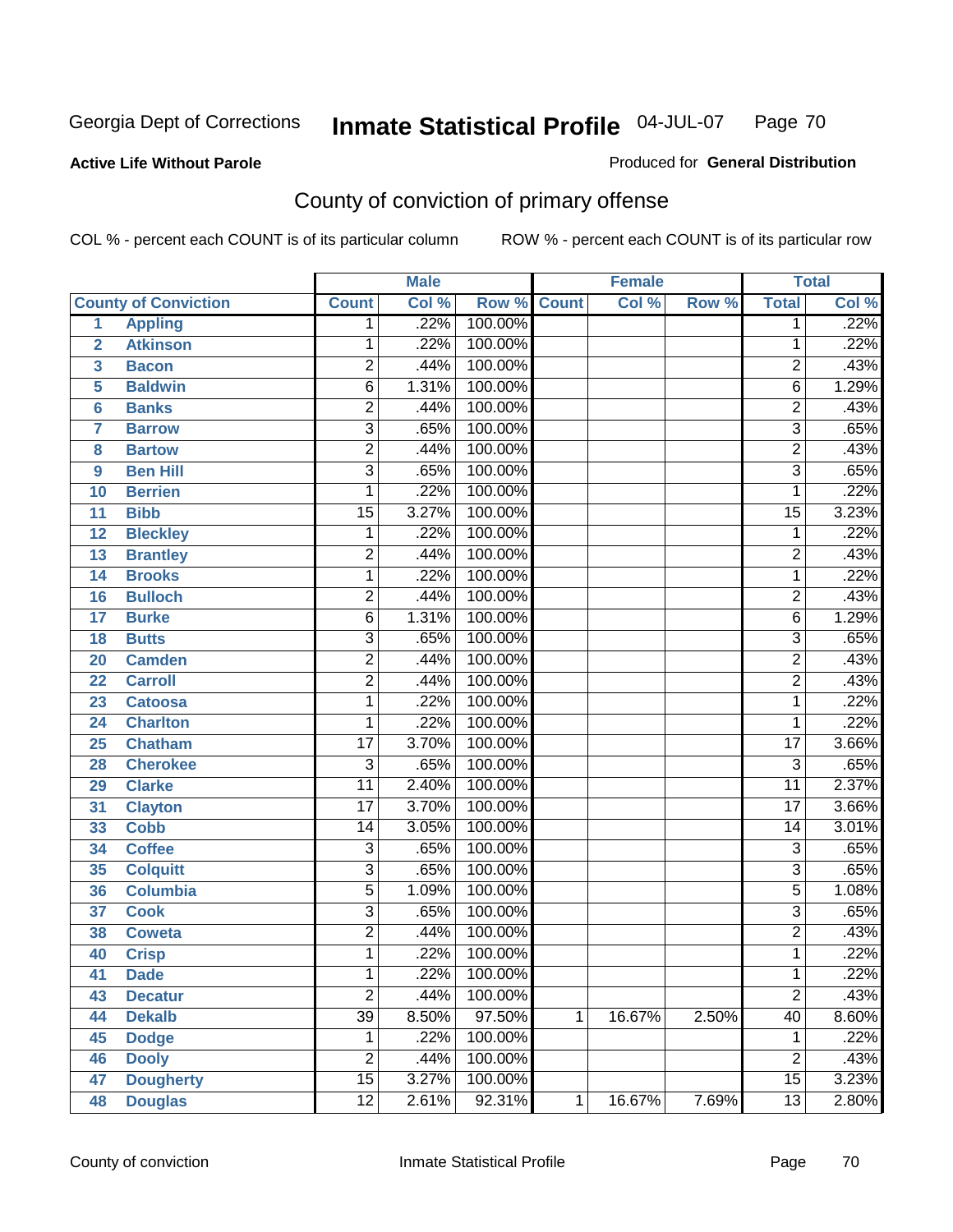## **Active Life Without Parole**

## Produced for **General Distribution**

# County of conviction of primary offense

|     |                             |                 | <b>Male</b> |                    |   | <b>Female</b> |        |                 | <b>Total</b>               |
|-----|-----------------------------|-----------------|-------------|--------------------|---|---------------|--------|-----------------|----------------------------|
|     | <b>County of Conviction</b> | <b>Count</b>    | Col %       | <b>Row % Count</b> |   | Col %         | Row %  | <b>Total</b>    | $\overline{\text{Col }^9}$ |
| 49  | <b>Early</b>                | 1               | .22%        | 100.00%            |   |               |        | 1               | .22%                       |
| 51  | <b>Effingham</b>            | $\overline{c}$  | .44%        | 100.00%            |   |               |        | $\overline{2}$  | .43%                       |
| 52  | <b>Elbert</b>               | $\overline{2}$  | .44%        | 100.00%            |   |               |        | $\overline{2}$  | .43%                       |
| 53  | <b>Emanuel</b>              | 1               | .22%        | 100.00%            |   |               |        | 1               | .22%                       |
| 56  | <b>Fayette</b>              | $\overline{3}$  | .65%        | 100.00%            |   |               |        | 3               | .65%                       |
| 57  | <b>Floyd</b>                | 4               | .87%        | 100.00%            |   |               |        | 4               | .86%                       |
| 58  | <b>Forsyth</b>              | 1               | .22%        | 100.00%            |   |               |        | 1               | .22%                       |
| 59  | <b>Franklin</b>             | 1               | .22%        | 100.00%            |   |               |        | 1               | .22%                       |
| 60  | <b>Fulton</b>               | 44              | 9.59%       | 100.00%            |   |               |        | 44              | 9.46%                      |
| 61  | <b>Gilmer</b>               | 1               | .22%        | 100.00%            |   |               |        | 1               | .22%                       |
| 63  | <b>Glynn</b>                | $\overline{12}$ | 2.61%       | 100.00%            |   |               |        | $\overline{12}$ | 2.58%                      |
| 65  | <b>Grady</b>                | 1               | .22%        | 100.00%            |   |               |        | 1               | .22%                       |
| 66  | <b>Greene</b>               | 1               | .22%        | 100.00%            |   |               |        | 1               | .22%                       |
| 67  | <b>Gwinnett</b>             | 9               | 1.96%       | 100.00%            |   |               |        | $\overline{9}$  | 1.94%                      |
| 68  | <b>Habersham</b>            | 1               | .22%        | 100.00%            |   |               |        | 1               | .22%                       |
| 69  | <b>Hall</b>                 | 7               | 1.53%       | 100.00%            |   |               |        | $\overline{7}$  | 1.51%                      |
| 72  | <b>Harris</b>               | 1               | .22%        | 100.00%            |   |               |        | 1               | .22%                       |
| 73  | <b>Hart</b>                 | 4               | .87%        | 100.00%            |   |               |        | 4               | .86%                       |
| 75  | <b>Henry</b>                | $\overline{10}$ | 2.18%       | 100.00%            |   |               |        | 10              | 2.15%                      |
| 76  | <b>Houston</b>              | 6               | 1.31%       | 100.00%            |   |               |        | 6               | 1.29%                      |
| 78  | <b>Jackson</b>              | 8               | 1.74%       | 100.00%            |   |               |        | 8               | 1.72%                      |
| 79  | <b>Jasper</b>               | 1               | .22%        | 100.00%            |   |               |        | 1               | .22%                       |
| 80  | <b>Jeff Davis</b>           | 1               | .22%        | 100.00%            |   |               |        | 1               | .22%                       |
| 84  | <b>Jones</b>                | 1               | .22%        | 100.00%            |   |               |        | 1               | .22%                       |
| 87  | <b>Laurens</b>              | $\overline{c}$  | .44%        | 100.00%            |   |               |        | 2               | .43%                       |
| 88  | Lee                         | 1               | .22%        | 100.00%            |   |               |        | 1               | .22%                       |
| 89  | <b>Liberty</b>              | $\overline{5}$  | 1.09%       | 100.00%            |   |               |        | 5               | 1.08%                      |
| 91  | Long                        | $\overline{3}$  | .65%        | 100.00%            |   |               |        | 3               | .65%                       |
| 92  | <b>Lowndes</b>              | $\overline{5}$  | 1.09%       | 100.00%            |   |               |        | 5               | 1.08%                      |
| 95  | <b>Madison</b>              | 1               | .22%        | 100.00%            |   |               |        | 1               | .22%                       |
| 96  | <b>Marion</b>               | 1               | .22%        | 100.00%            |   |               |        | 1               | .22%                       |
| 98  | <b>Mcintosh</b>             | 1               | .22%        | 100.00%            |   |               |        | $\mathbf{1}$    | .22%                       |
| 100 | <b>Miller</b>               | 1               | .22%        | 100.00%            |   |               |        | 1               | .22%                       |
| 102 | <b>Monroe</b>               | $\overline{2}$  | .44%        | 100.00%            |   |               |        | $\overline{2}$  | .43%                       |
| 106 | <b>Muscogee</b>             | $\overline{15}$ | 3.27%       | 100.00%            |   |               |        | $\overline{15}$ | 3.23%                      |
| 107 | <b>Newton</b>               | $\overline{3}$  | .65%        | 75.00%             | 1 | 16.67%        | 25.00% | 4               | .86%                       |
| 109 | <b>Oglethorpe</b>           | 1               | .22%        | 100.00%            |   |               |        | 1               | .22%                       |
| 110 | <b>Paulding</b>             | 1               | .22%        | 100.00%            |   |               |        | 1               | .22%                       |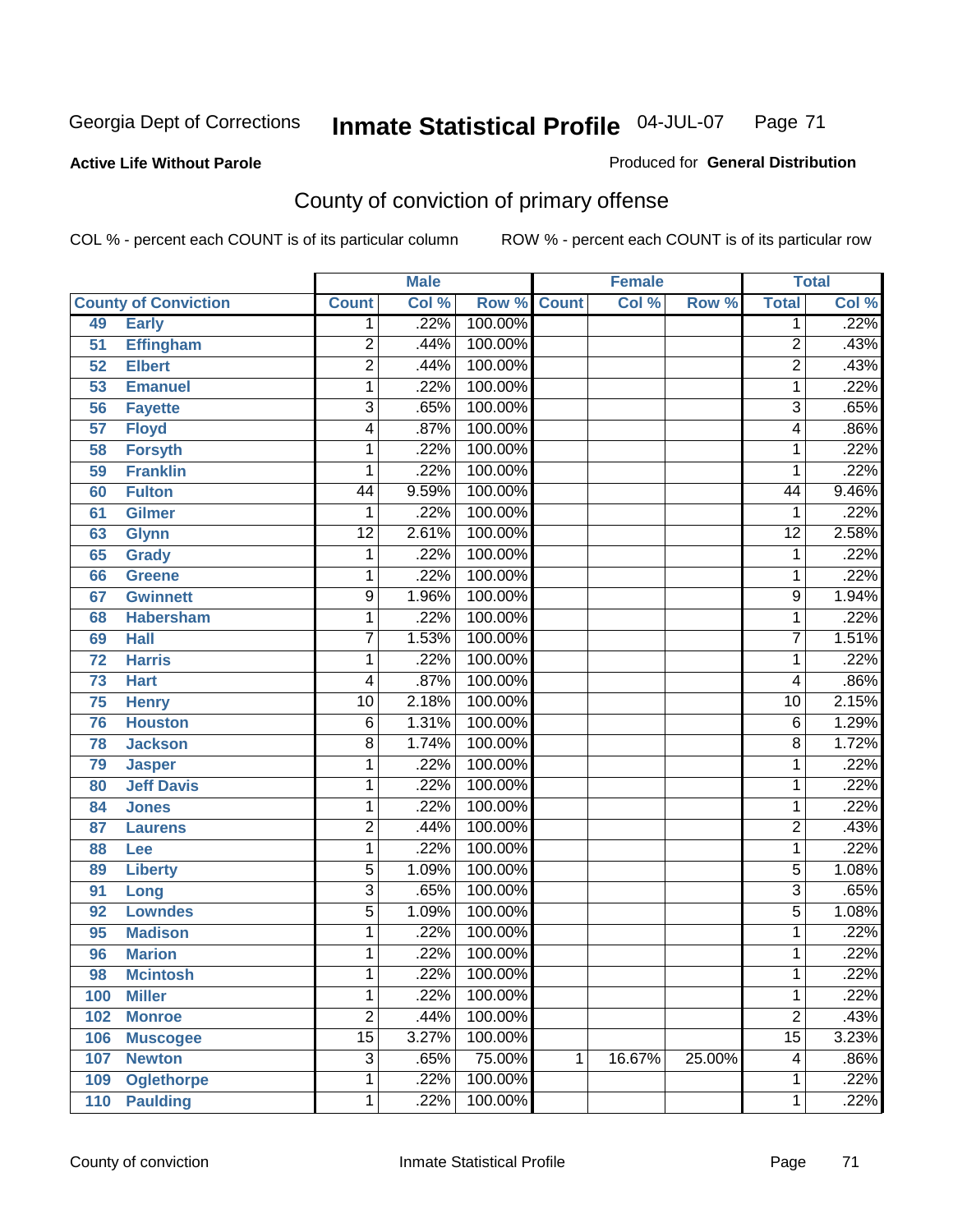### **Active Life Without Parole**

### Produced for **General Distribution**

# County of conviction of primary offense

|                             |                 | <b>Male</b> |                    |   | <b>Female</b> |        |                 | <b>Total</b> |
|-----------------------------|-----------------|-------------|--------------------|---|---------------|--------|-----------------|--------------|
| <b>County of Conviction</b> | <b>Count</b>    | Col %       | <b>Row % Count</b> |   | Col %         | Row %  | <b>Total</b>    | Col %        |
| 113<br><b>Pierce</b>        | $\overline{2}$  | .44%        | 100.00%            |   |               |        | $\overline{2}$  | .43%         |
| <b>Pike</b><br>114          | $\overline{3}$  | .65%        | 75.00%             | 1 | 16.67%        | 25.00% | 4               | .86%         |
| 115<br><b>Polk</b>          | 1               | .22%        | 100.00%            |   |               |        | 1               | .22%         |
| <b>Pulaski</b><br>116       | 1               | .22%        | 100.00%            |   |               |        | 1               | .22%         |
| 117<br><b>Putnam</b>        | 4               | .87%        | 100.00%            |   |               |        | 4               | .86%         |
| 119<br><b>Rabun</b>         | 1               | .22%        | 100.00%            |   |               |        | 1               | .22%         |
| <b>Randolph</b><br>120      | 1               | .22%        | 100.00%            |   |               |        | 1               | .22%         |
| <b>Richmond</b><br>121      | $\overline{20}$ | 4.36%       | 95.24%             | 1 | 16.67%        | 4.76%  | $\overline{21}$ | 4.52%        |
| <b>Rockdale</b><br>122      | 4               | .87%        | 100.00%            |   |               |        | 4               | .86%         |
| 126<br><b>Spalding</b>      | $\overline{5}$  | 1.09%       | 100.00%            |   |               |        | $\overline{5}$  | 1.08%        |
| <b>Stephens</b><br>127      | $\overline{2}$  | .44%        | 100.00%            |   |               |        | 2               | .43%         |
| <b>Sumter</b><br>129        | 1               | .22%        | 100.00%            |   |               |        | 1               | .22%         |
| <b>Tattnall</b><br>132      | 1               | .22%        | 100.00%            |   |               |        | 1               | .22%         |
| <b>Terrell</b><br>135       | 1               | .22%        | 100.00%            |   |               |        | 1               | .22%         |
| 136<br><b>Thomas</b>        | $\overline{3}$  | .65%        | 100.00%            |   |               |        | $\overline{3}$  | .65%         |
| <b>Tift</b><br>137          | $\overline{2}$  | .44%        | 100.00%            |   |               |        | $\overline{2}$  | .43%         |
| <b>Toombs</b><br>138        | 4               | .87%        | 100.00%            |   |               |        | 4               | .86%         |
| <b>Towns</b><br>139         | 1               | .22%        | 100.00%            |   |               |        | 1               | .22%         |
| 141<br><b>Troup</b>         | 1               | .22%        | 100.00%            |   |               |        | 1               | .22%         |
| <b>Union</b><br>144         | 1               | .22%        | 100.00%            |   |               |        | 1               | .22%         |
| 145<br><b>Upson</b>         | 1               | .22%        | 100.00%            |   |               |        | 1               | .22%         |
| <b>Walker</b><br>146        | $\overline{3}$  | .65%        | 75.00%             | 1 | 16.67%        | 25.00% | 4               | .86%         |
| <b>Walton</b><br>147        | $\overline{3}$  | .65%        | 100.00%            |   |               |        | $\overline{3}$  | .65%         |
| <b>Ware</b><br>148          | $\overline{9}$  | 1.96%       | 100.00%            |   |               |        | $\overline{9}$  | 1.94%        |
| <b>Washington</b><br>150    | $\overline{2}$  | .44%        | 100.00%            |   |               |        | 2               | .43%         |
| <b>Wayne</b><br>151         | $\overline{2}$  | .44%        | 100.00%            |   |               |        | 2               | .43%         |
| <b>Whitfield</b><br>155     | $\overline{5}$  | 1.09%       | 100.00%            |   |               |        | $\overline{5}$  | 1.08%        |
| <b>Wilkes</b><br>157        | 1               | .22%        | 100.00%            |   |               |        | 1               | .22%         |
| <b>Worth</b><br>159         | 1               | .22%        | 100.00%            |   |               |        | 1               | .22%         |
| <b>Total Rported</b>        | 459             | 100%        | 98.71%             | 6 | 100%          | 1.29%  | 465             | 100%         |

| $\sim$ $\sim$<br>.<br>$ -$ | .<br>40.7<br>$ -$ |
|----------------------------|-------------------|

|  | M |  | MI- | 1ltr |
|--|---|--|-----|------|
|--|---|--|-----|------|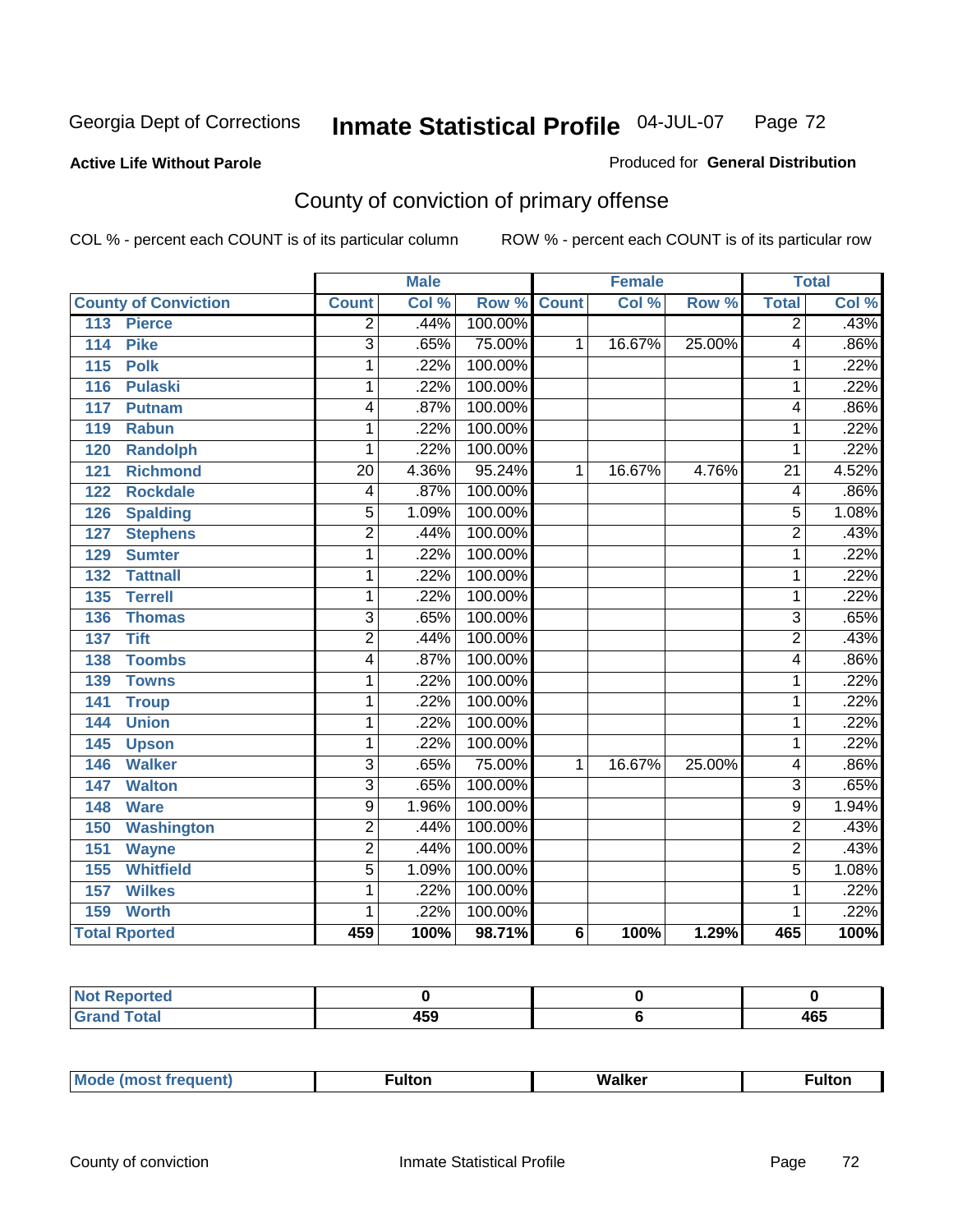**Active Life Without Parole** 

Produced for **General Distribution**

# Circuit of conviction of primary offense

|                         |                                 |                 | <b>Male</b> |             |   | <b>Female</b> |        |                 | <b>Total</b> |
|-------------------------|---------------------------------|-----------------|-------------|-------------|---|---------------|--------|-----------------|--------------|
|                         | <b>Circuit of Conviction</b>    | <b>Count</b>    | Col %       | Row % Count |   | Col %         | Row %  | <b>Total</b>    | Col %        |
| 1                       | <b>Alapaha Circuit</b>          | 5               | 1.09%       | 100.00%     |   |               |        | $\overline{5}$  | 1.08%        |
| $\overline{2}$          | <b>Alcovy Circuit</b>           | 6               | 1.31%       | 85.71%      | 1 | 16.67%        | 14.29% | $\overline{7}$  | 1.51%        |
| $\overline{\mathbf{3}}$ | <b>Atlanta Circuit</b>          | 44              | 9.59%       | 100.00%     |   |               |        | 44              | 9.46%        |
| 4                       | <b>Atlantic Circuit</b>         | 10              | 2.18%       | 100.00%     |   |               |        | 10              | 2.15%        |
| 5                       | <b>Augusta Circuit</b>          | $\overline{31}$ | 6.75%       | 96.88%      | 1 | 16.67%        | 3.13%  | $\overline{32}$ | 6.88%        |
| 6                       | <b>Blue Ridge Circuit</b>       | $\overline{3}$  | .65%        | 100.00%     |   |               |        | $\overline{3}$  | .65%         |
| $\overline{7}$          | <b>Brunswick Circuit</b>        | $\overline{18}$ | 3.92%       | 100.00%     |   |               |        | $\overline{18}$ | 3.87%        |
| 8                       | <b>Chattahoochee Circuit</b>    | 17              | 3.70%       | 100.00%     |   |               |        | $\overline{17}$ | 3.66%        |
| 9                       | <b>Cherokee Circuit</b>         | $\overline{2}$  | .44%        | 100.00%     |   |               |        | $\overline{2}$  | .43%         |
| 10                      | <b>Clayton Circuit</b>          | $\overline{17}$ | 3.70%       | 100.00%     |   |               |        | $\overline{17}$ | 3.66%        |
| 11                      | <b>Cobb Circuit</b>             | 14              | 3.05%       | 100.00%     |   |               |        | 14              | 3.01%        |
| 12                      | <b>Conasauga Circuit</b>        | 5               | 1.09%       | 100.00%     |   |               |        | 5               | 1.08%        |
| 13                      | <b>Cordele Circuit</b>          | 6               | 1.31%       | 100.00%     |   |               |        | 6               | 1.29%        |
| 14                      | <b>Coweta Circuit</b>           | $\overline{5}$  | 1.09%       | 100.00%     |   |               |        | 5               | 1.08%        |
| 15                      | <b>Dougherty Circuit</b>        | $\overline{15}$ | 3.27%       | 100.00%     |   |               |        | $\overline{15}$ | 3.23%        |
| 16                      | <b>Dublin Circuit</b>           | $\overline{2}$  | .44%        | 100.00%     |   |               |        | $\overline{2}$  | .43%         |
| 17                      | <b>Eastern Circuit</b>          | $\overline{17}$ | 3.70%       | 100.00%     |   |               |        | $\overline{17}$ | 3.66%        |
| 18                      | <b>Flint Circuit</b>            | $\overline{10}$ | 2.18%       | 100.00%     |   |               |        | 10              | 2.15%        |
| 19                      | <b>Griffin Circuit</b>          | $\overline{12}$ | 2.61%       | 92.31%      | 1 | 16.67%        | 7.69%  | $\overline{13}$ | 2.80%        |
| 20                      | <b>Gwinnett Circuit</b>         | 9               | 1.96%       | 100.00%     |   |               |        | 9               | 1.94%        |
| 21                      | <b>Houston Circuit</b>          | $\overline{6}$  | 1.31%       | 100.00%     |   |               |        | 6               | 1.29%        |
| 22                      | <b>Lookout Mountain Circuit</b> | $\overline{5}$  | 1.09%       | 83.33%      | 1 | 16.67%        | 16.67% | 6               | 1.29%        |
| 23                      | <b>Macon Circuit</b>            | $\overline{15}$ | 3.27%       | 100.00%     |   |               |        | $\overline{15}$ | 3.23%        |
| 24                      | <b>Middle Circuit</b>           | $\overline{7}$  | 1.53%       | 100.00%     |   |               |        | $\overline{7}$  | 1.51%        |
| 25                      | <b>Mountain Circuit</b>         | 4               | .87%        | 100.00%     |   |               |        | 4               | .86%         |
| 26                      | <b>Northeastern Circuit</b>     | $\overline{7}$  | 1.53%       | 100.00%     |   |               |        | 7               | 1.51%        |
| 27                      | <b>Northern Circuit</b>         | $\overline{9}$  | 1.96%       | 100.00%     |   |               |        | 9               | 1.94%        |
| 28                      | <b>Ocmulgee Circuit</b>         | $\overline{13}$ | 2.83%       | 100.00%     |   |               |        | $\overline{13}$ | 2.80%        |
| 29                      | <b>Oconee Circuit</b>           | $\overline{3}$  | .65%        | 100.00%     |   |               |        | $\overline{3}$  | .65%         |
| 30                      | <b>Ogeechee Circuit</b>         | 4               | .87%        | 100.00%     |   |               |        | 4               | .86%         |
| 31                      | <b>Pataula Circuit</b>          | 4               | .87%        | 100.00%     |   |               |        | 4               | .86%         |
| 32                      | <b>Piedmont Circuit</b>         | 13              | 2.83%       | 100.00%     |   |               |        | 13              | 2.80%        |
| 33                      | <b>Rome Circuit</b>             | 4               | .87%        | 100.00%     |   |               |        | 4               | .86%         |
| 34                      | <b>South Georgia Circuit</b>    | $\overline{3}$  | .65%        | 100.00%     |   |               |        | $\overline{3}$  | .65%         |
| 35                      | <b>Southern Circuit</b>         | $\overline{12}$ | 2.61%       | 100.00%     |   |               |        | $\overline{12}$ | 2.58%        |
| 36                      | <b>Southwestern Circuit</b>     | $\overline{2}$  | .44%        | 100.00%     |   |               |        | $\overline{2}$  | .43%         |
| 37                      | <b>Stone Mountain Circuit</b>   | $\overline{39}$ | 8.50%       | 97.50%      | 1 | 16.67%        | 2.50%  | 40              | 8.60%        |
| 38                      | <b>Tallapoosa Circuit</b>       | $\mathbf{1}$    | .22%        | 100.00%     |   |               |        | $\mathbf 1$     | .22%         |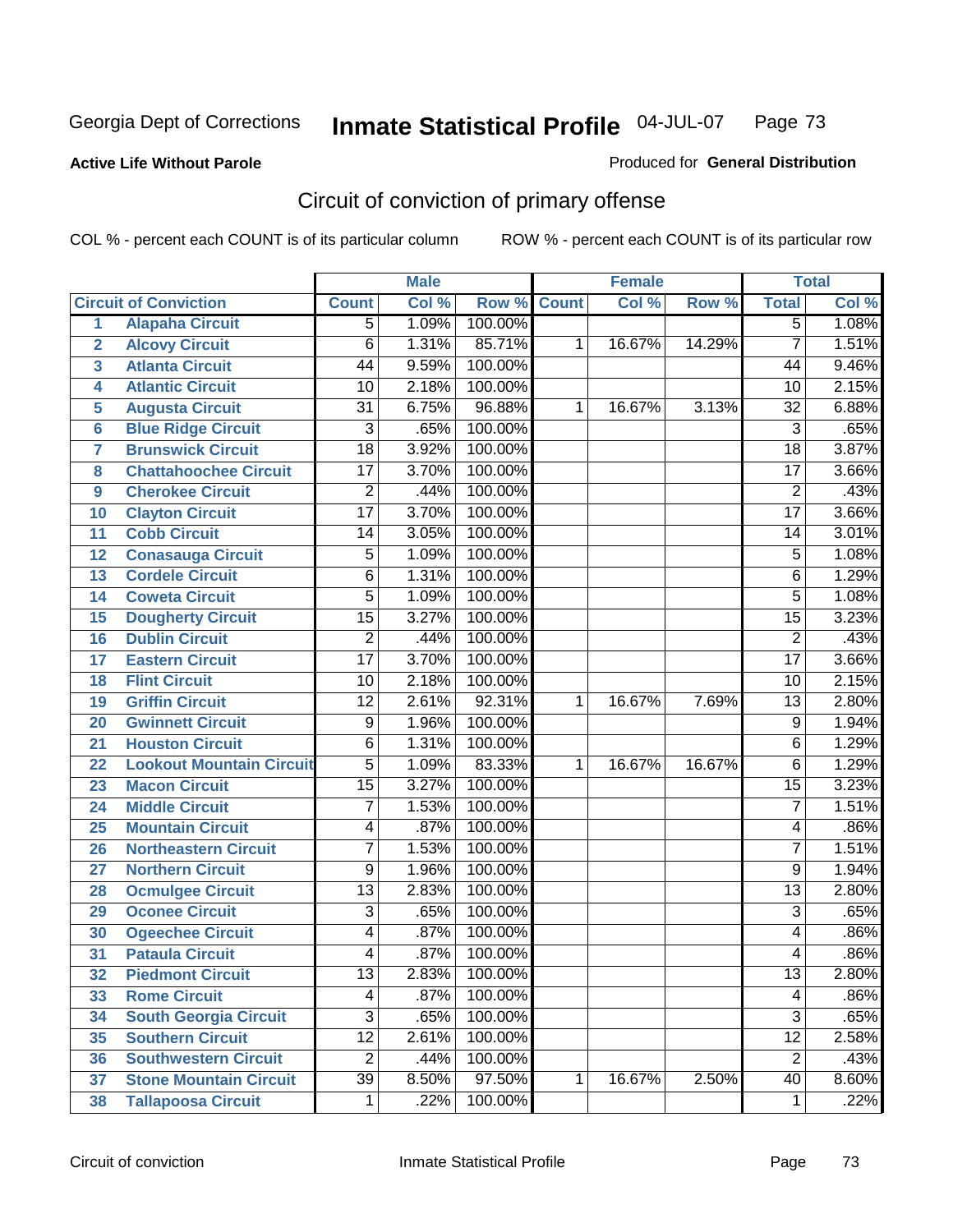**Active Life Without Parole** 

Produced for **General Distribution**

# Circuit of conviction of primary offense

|    |                              |              | <b>Male</b> |             |   | <b>Female</b> |       |                | <b>Total</b> |
|----|------------------------------|--------------|-------------|-------------|---|---------------|-------|----------------|--------------|
|    | <b>Circuit of Conviction</b> | <b>Count</b> | Col %       | Row % Count |   | Col %         | Row % | <b>Total</b>   | Col %        |
| 39 | <b>Tifton Circuit</b>        | 3            | .65%        | 100.00%     |   |               |       | 3              | .65%         |
| 40 | <b>Toombs Circuit</b>        |              | .22%        | 100.00%     |   |               |       |                | .22%         |
| 41 | <b>Waycross Circuit</b>      | 19           | 4.14%       | 100.00%     |   |               |       | 19             | 4.09%        |
| 42 | <b>Western Circuit</b>       | 11           | 2.40%       | 100.00%     |   |               |       | 11             | 2.37%        |
| 43 | <b>Rockdale Circuit</b>      | 4            | .87%        | 100.00%     |   |               |       | 4              | .86%         |
| 44 | <b>Douglas Circuit</b>       | 12           | 2.61%       | 92.31%      |   | 16.67%        | 7.69% | 13             | 2.80%        |
| 45 | <b>Appalachian Circuit</b>   |              | .22%        | 100.00%     |   |               |       |                | .22%         |
| 46 | <b>Enotah Circuit</b>        | ◠            | .44%        | 100.00%     |   |               |       | $\overline{2}$ | .43%         |
| 47 | <b>Bell-Forsyth Circuit</b>  |              | .22%        | 100.00%     |   |               |       |                | .22%         |
| 48 | <b>Towaliga Circuit</b>      | 5            | 1.09%       | 100.00%     |   |               |       | 5              | 1.08%        |
| 49 | <b>Paulding Circuit</b>      |              | .22%        | 100.00%     |   |               |       |                | .22%         |
|    | <b>Total Rported</b>         | 459          | 100%        | 98.71%      | 6 | 100%          | 1.29% | 465            | 100%         |

| ported<br>'N (               |              |            |
|------------------------------|--------------|------------|
| $\sim$<br>υιαι<br><b>VIU</b> | 1 E O<br>4ວນ | "^™<br>4υJ |

| īМ<br>----<br>taın<br>----<br>514<br>MOL<br>нс |
|------------------------------------------------|
|------------------------------------------------|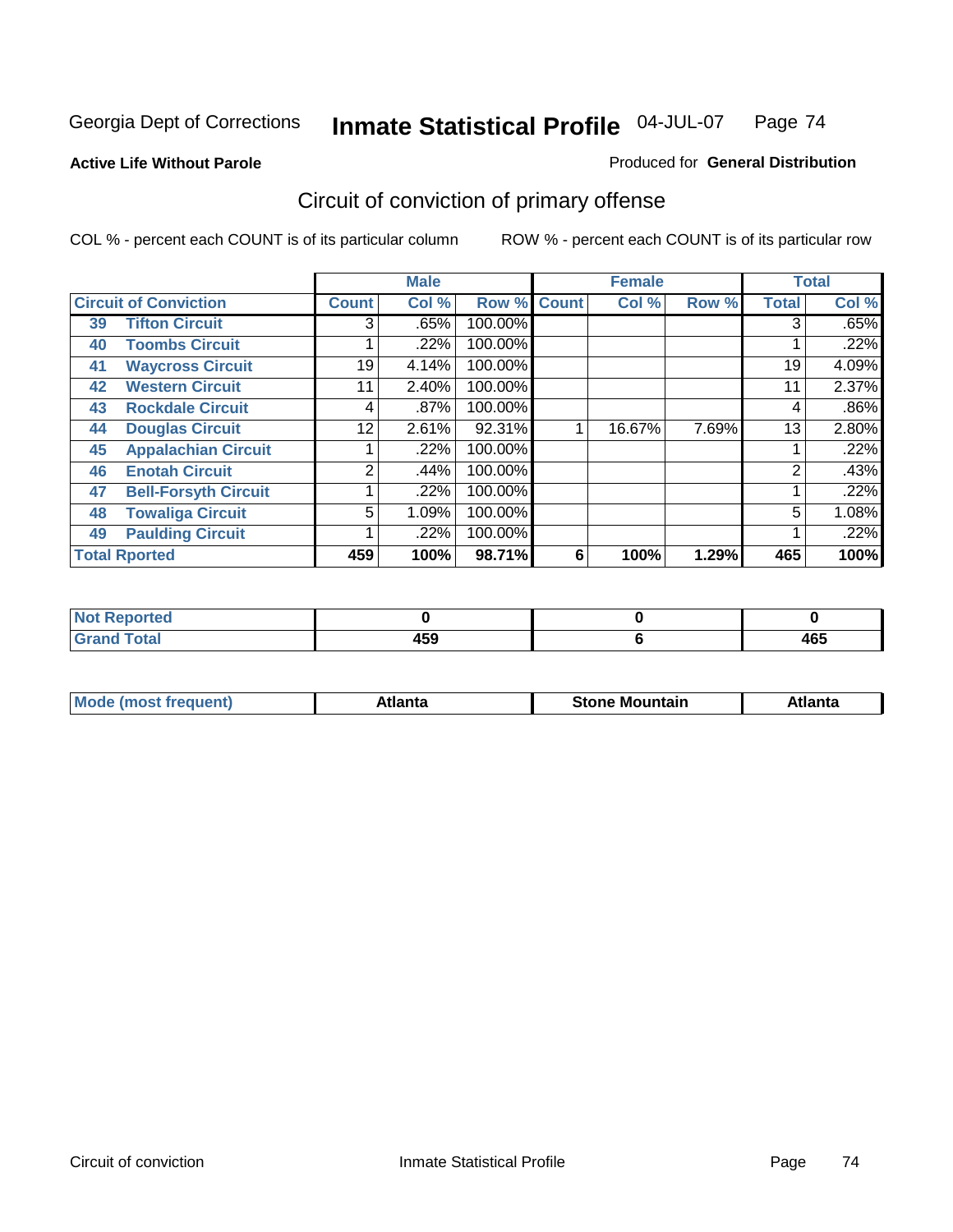#### **Active Life Without Parole**

#### Produced for **General Distribution**

## Years served (jail + prison) in this incarceration

|                       |                 | <b>Male</b> |         |                 | <b>Female</b> |       |                 | <b>Total</b> |
|-----------------------|-----------------|-------------|---------|-----------------|---------------|-------|-----------------|--------------|
| <b>Years Served</b>   | <b>Count</b>    | Col %       | Row %   | <b>Count</b>    | Col %         | Row % | <b>Total</b>    | Col %        |
| Less than one year    | 5               | 1.10%       | 100.00% |                 |               |       | $\overline{5}$  | 1.08%        |
| 1 to 1.99 years       | 7               | 1.54%       | 100.00% |                 |               |       | $\overline{7}$  | 1.52%        |
| 2 to 2.99 years       | 23              | 5.04%       | 100.00% |                 |               |       | 23              | 4.98%        |
| 3 to 3.99 years       | $\overline{31}$ | 6.80%       | 100.00% |                 |               |       | $\overline{31}$ | 6.71%        |
| 4 to 4.99 years       | $\overline{36}$ | 7.89%       | 92.31%  | 3               | 50.00%        | 7.69% | $\overline{39}$ | 8.44%        |
| 5 to 5.99 years       | 37              | 8.11%       | 97.37%  | 1               | 16.67%        | 2.63% | 38              | 8.23%        |
| 6 to 6.99 years       | 42              | 9.21%       | 100.00% |                 |               |       | $\overline{42}$ | 9.09%        |
| 7 to 7.99 years       | 48              | 10.53%      | 100.00% |                 |               |       | 48              | 10.39%       |
| 8 to 8.99 years       | 29              | 6.36%       | 96.67%  | 1               | 16.67%        | 3.33% | 30              | 6.49%        |
| 9 to 9.99 years       | 43              | 9.43%       | 100.00% |                 |               |       | 43              | 9.31%        |
| 10 to 10.99 years     | 46              | 10.09%      | 97.87%  | 1               | 16.67%        | 2.13% | $\overline{47}$ | 10.17%       |
| 11 to 11.99 years     | 33              | 7.24%       | 100.00% |                 |               |       | 33              | 7.14%        |
| 12 to 12.99 years     | $\overline{23}$ | 5.04%       | 100.00% |                 |               |       | $\overline{23}$ | 4.98%        |
| 13 to 13.99 years     | $\overline{17}$ | 3.73%       | 100.00% |                 |               |       | $\overline{17}$ | 3.68%        |
| 14 to 14.99 years     | 11              | 2.41%       | 100.00% |                 |               |       | 11              | 2.38%        |
| 15 to 15.99 years     | 4               | 0.88%       | 100.00% |                 |               |       | $\overline{4}$  | 0.87%        |
| 16 to 16.99 years     | 5               | 1.10%       | 100.00% |                 |               |       | $\overline{5}$  | 1.08%        |
| 17 to 17.99 years     | $\overline{c}$  | 0.44%       | 100.00% |                 |               |       | $\overline{2}$  | 0.43%        |
| 18 to 18.99 years     | 4               | 0.88%       | 100.00% |                 |               |       | 4               | 0.87%        |
| 19 to 19.99 years     | 1               | 0.22%       | 100.00% |                 |               |       | 1               | 0.22%        |
| 20 to 20.99 years     | $\overline{3}$  | 0.66%       | 100.00% |                 |               |       | 3               | 0.65%        |
| 23 to 23.99 years     | 1               | 0.22%       | 100.00% |                 |               |       | 1               | 0.22%        |
| 26 to 26.99 years     | 1               | 0.22%       | 100.00% |                 |               |       | 1               | 0.22%        |
| 29 to 29.99 years     | 1               | 0.22%       | 100.00% |                 |               |       | 1               | 0.22%        |
| Thirty + years        | 3               | 0.66%       | 100.00% |                 |               |       | 3               | 0.65%        |
| <b>Total Reported</b> | 456             | 100%        | 98.70%  | $6\phantom{1}6$ | 100%          | 1.30% | 462             | 100.0%       |

| <b>Not Reported</b>     |                 |                 |                 |
|-------------------------|-----------------|-----------------|-----------------|
| <b>Grand Total</b>      | 459             |                 | 465             |
|                         |                 |                 |                 |
| Mean<br>(average)       | 8.49            | 6.33            | 8.47            |
| <b>Median (middle)</b>  | 7.94            | 4.98            | 7.925           |
| Mode<br>(most frequent) | 4 to 4.99 years | 5 to 5.99 years | 4 to 4.99 years |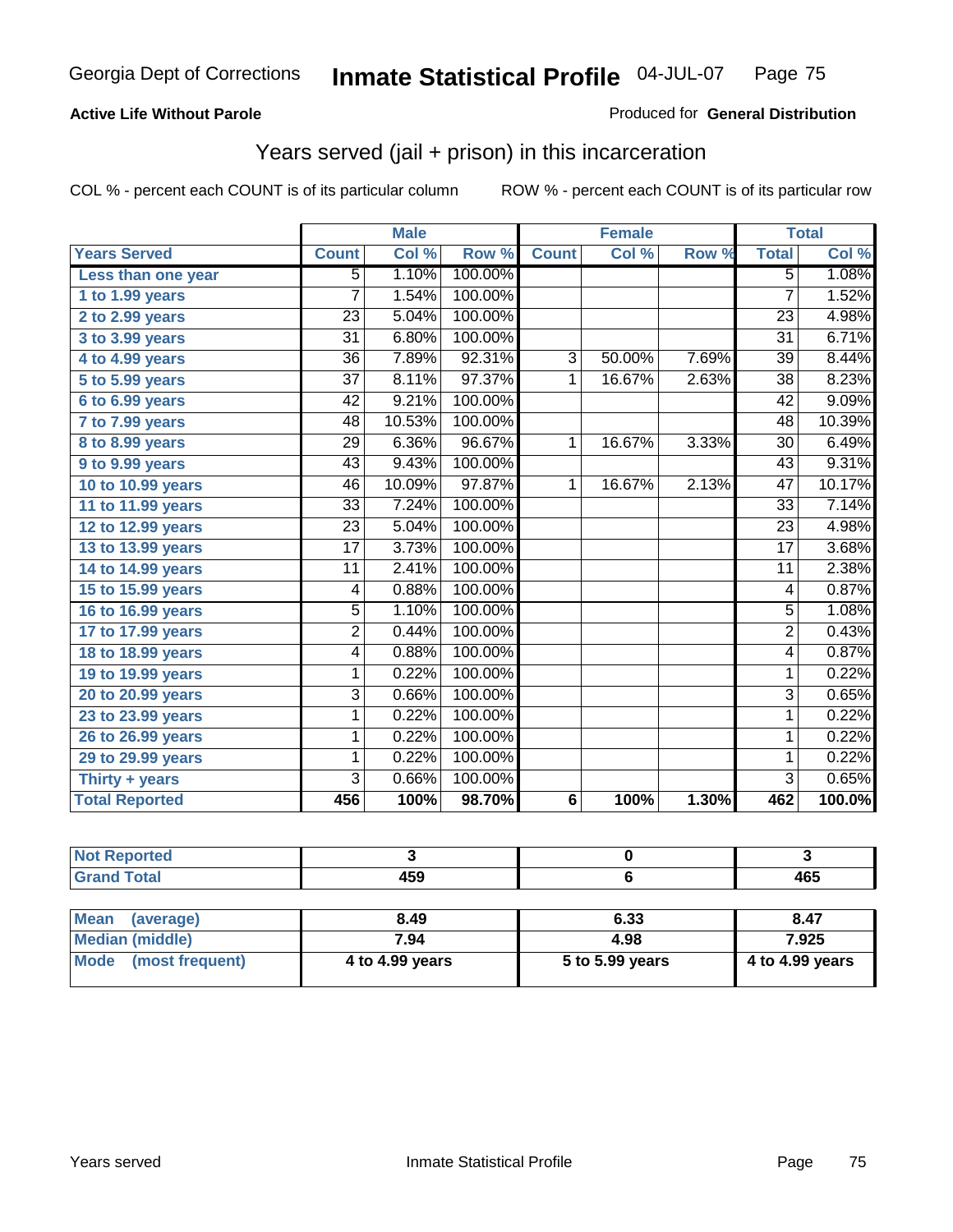### **Active Life Without Parole**

Produced for **General Distribution**

### Results of most recent HIV tests

|                         |              | <b>Male</b> |         |              | <b>Female</b> |          |       | Total     |
|-------------------------|--------------|-------------|---------|--------------|---------------|----------|-------|-----------|
| <b>HIV Test Results</b> | <b>Count</b> | Col %       | Row %   | <b>Count</b> | Col %         | Row %    | Total | Col %     |
| <b>Positive</b>         |              | 0.87%       | 100.00% |              |               |          |       | $0.86\%$  |
| <b>Negative</b>         | 454          | 99.13%      | 98.70%  |              | 100.00%       | $1.30\%$ | 460   | $99.14\%$ |
| <b>Total Reported</b>   | 458          | 100%        | 98.71%  |              | 100%          | 1.29%    | 464   | 100%      |

| <b>Not Reported</b>  |     |     |
|----------------------|-----|-----|
| <b>Fotal</b><br>Gr2r | 459 | 465 |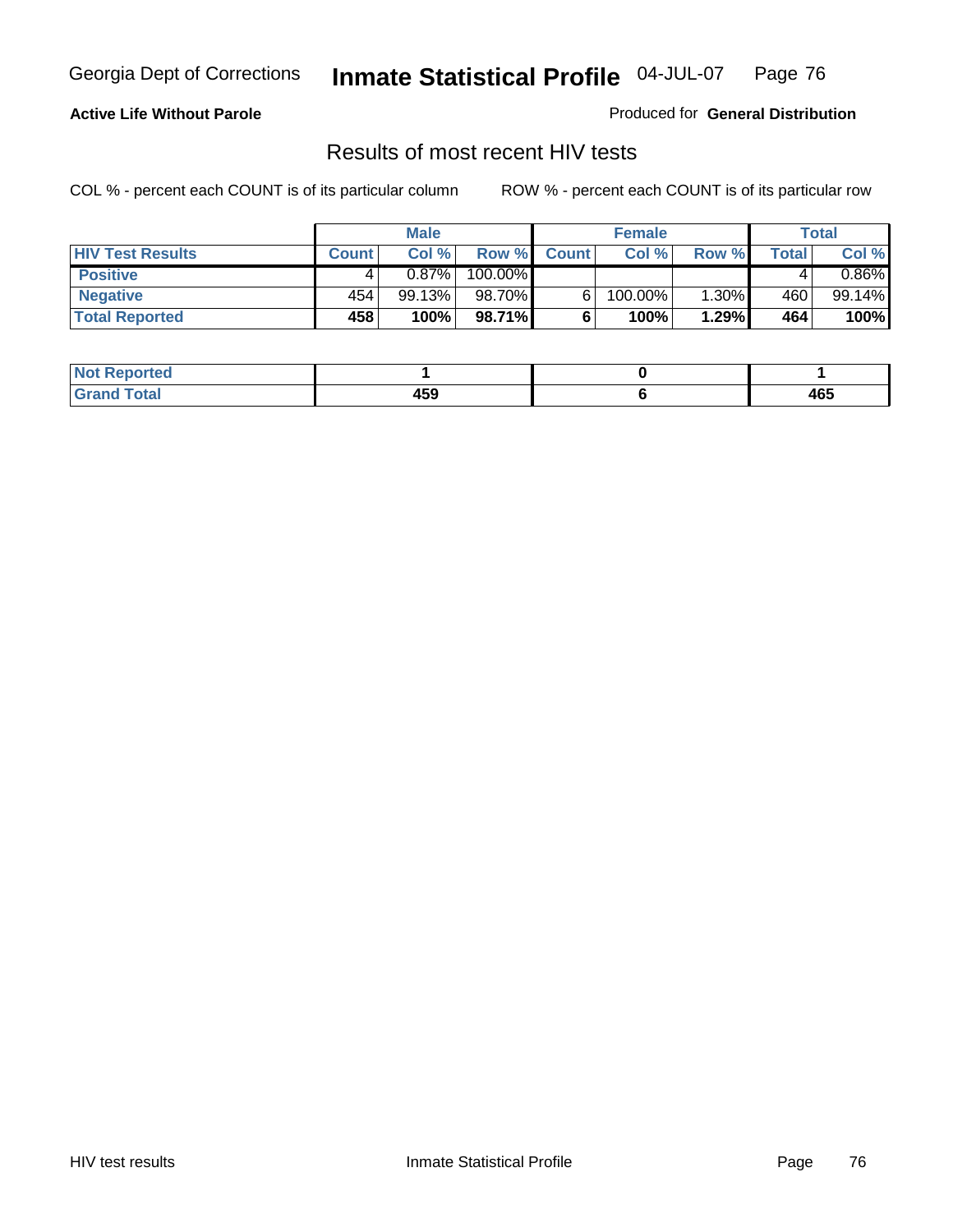### **Active Life Without Parole**

#### Produced for **General Distribution**

### Results of most recent tuberculosis test

|                                  |              | <b>Male</b> |         |              | <b>Female</b> |       |       | Total    |
|----------------------------------|--------------|-------------|---------|--------------|---------------|-------|-------|----------|
| <b>Tuberculosis Test Results</b> | <b>Count</b> | Col%        | Row %   | <b>Count</b> | Col%          | Row % | Total | Col %    |
| <b>Positive on current test</b>  | 22           | $4.84\%$    | 100.00% |              |               |       | 22    | $4.77\%$ |
| <b>Positive on previous test</b> | 85           | 18.68%      | 100.00% |              |               |       | 85    | 18.44%   |
| <b>Negative</b>                  | 348          | 76.48%      | 98.31%  | 6.           | 100.00%       | 1.69% | 354   | 76.79%   |
| <b>Total Reported</b>            | 455          | 100%        | 98.70%I | 6            | 100%          | 1.30% | 461   | 100%     |

| <b>Not</b><br><b>Reported</b> |     |     |
|-------------------------------|-----|-----|
| <b>Total</b>                  | 459 | 465 |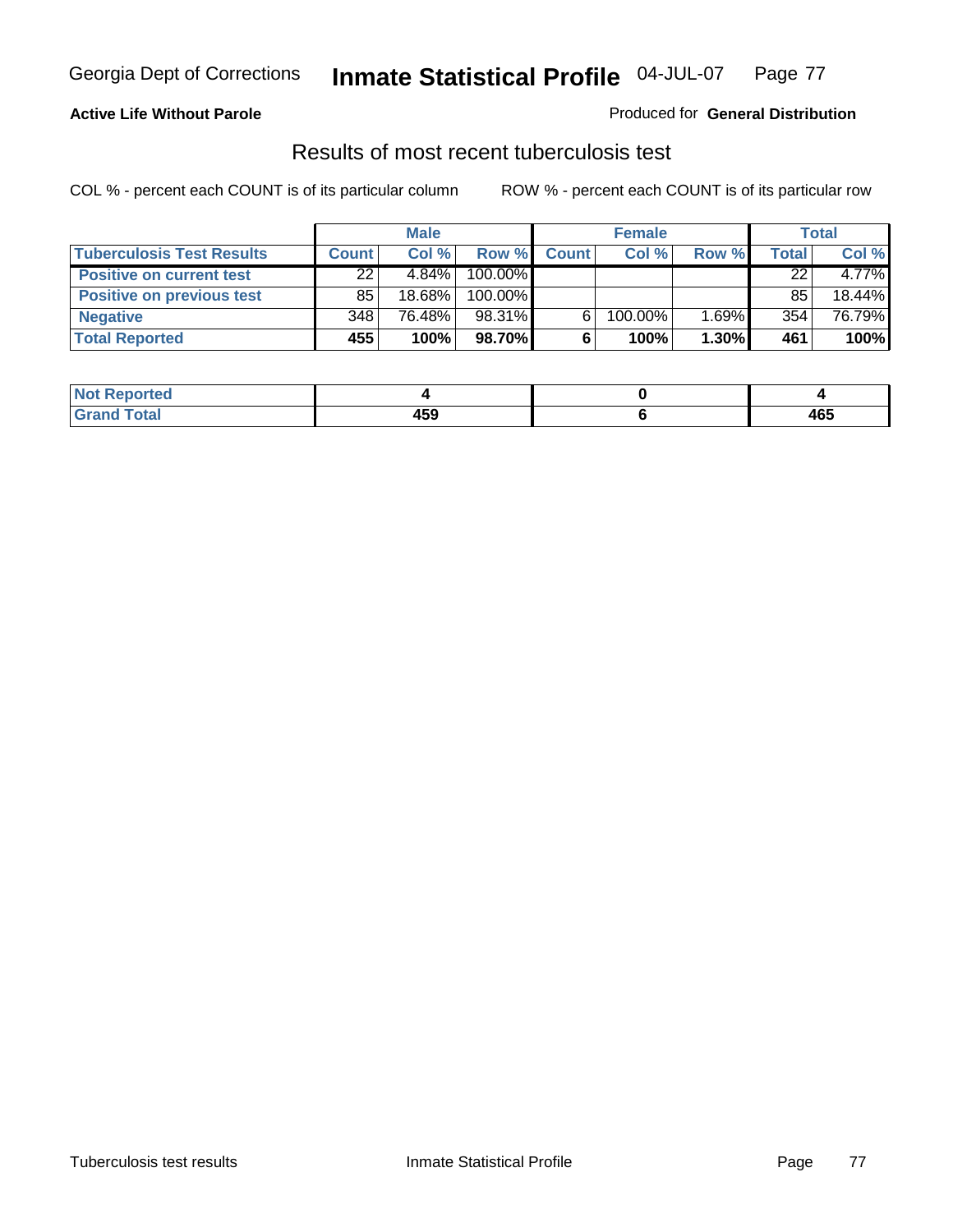#### **Active Life Without Parole**

Produced for **General Distribution**

### Results of most recent syphilis test

|                                 |              | <b>Male</b> |         |              | <b>Female</b> |          |              | Total    |
|---------------------------------|--------------|-------------|---------|--------------|---------------|----------|--------------|----------|
| <b>Syphilis Test Results</b>    | <b>Count</b> | Col %       | Row %   | <b>Count</b> | Col %         | Row %    | <b>Total</b> | Col %    |
| <b>Positive on current test</b> | 14           | $3.09\%$    | 100.00% |              |               |          | 14           | $3.05\%$ |
| <b>Negative</b>                 | 439          | 96.91%      | 98.65%  |              | 100.00%       | $1.35\%$ | 445          | 96.95%   |
| <b>Total Reported</b>           | 453          | 100%        | 98.69%  |              | 100%          | 1.31%    | 459          | 100%     |

| <b>Not Reported</b> |            |     |
|---------------------|------------|-----|
| <b>Grand Total</b>  | 160<br>433 | 465 |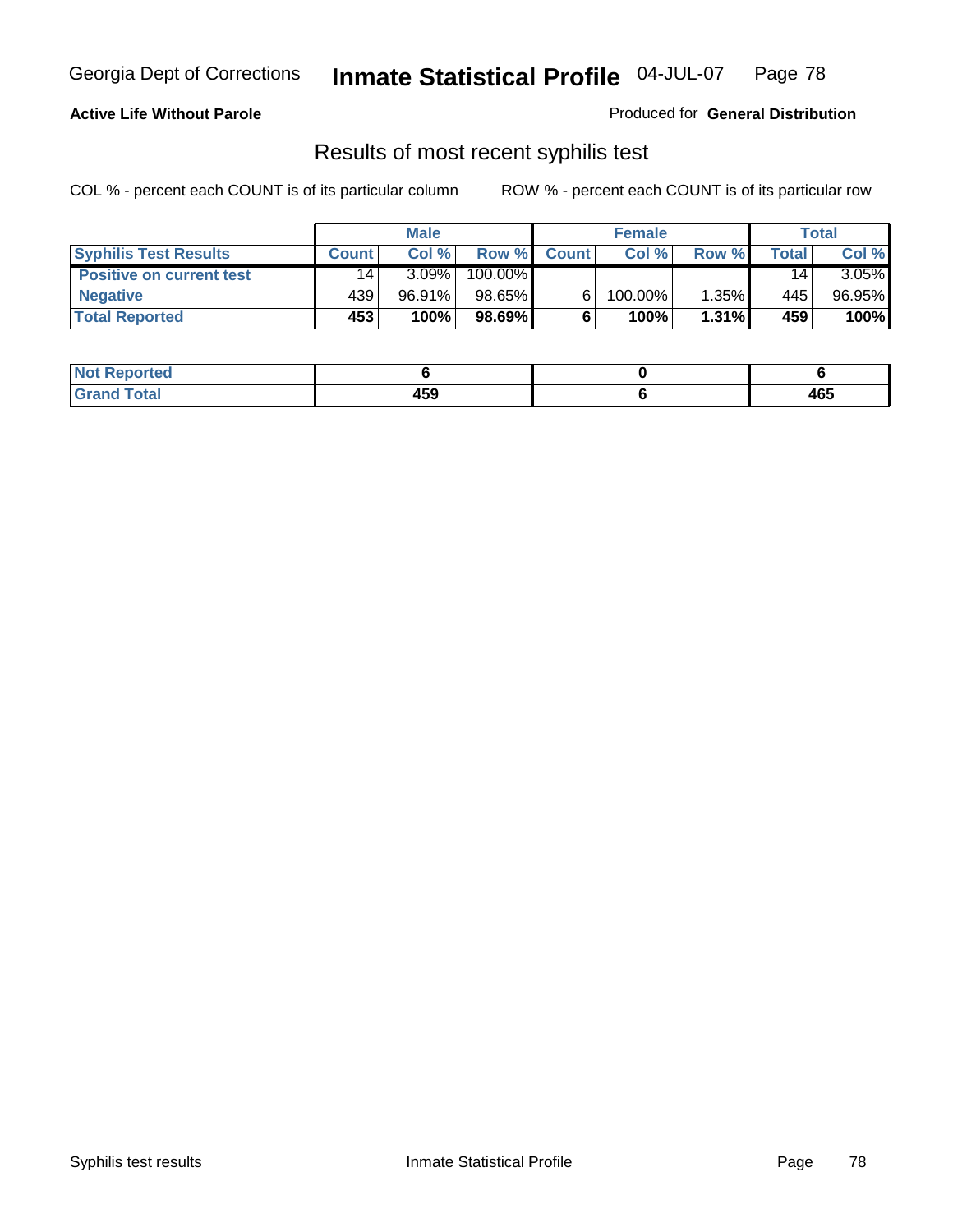### **Active Life Without Parole**

Produced for **General Distribution**

### Results of most recent Hepatitis-C test

|                                 | <b>Male</b>  |           |         | <b>Female</b> |         |           | Total |        |
|---------------------------------|--------------|-----------|---------|---------------|---------|-----------|-------|--------|
| <b>Hepatitis-C Test Results</b> | <b>Count</b> | Col %     | Row %   | <b>Count</b>  | Col %   | Row %     | Total | Col %  |
| <b>Positive on current test</b> |              | $50.00\%$ | 100.00% |               |         |           |       | 40.00% |
| <b>Negative</b>                 |              | $50.00\%$ | 66.67%  |               | 100.00% | 33.33%    |       | 60.00% |
| <b>Total Reported</b>           |              | 100%      | 80.00%I |               | 100%    | $20.00\%$ |       | 100%   |

| <b>Not Reported</b>   | <b>ARF</b><br>ฯงง | 460 |
|-----------------------|-------------------|-----|
| <b>Fotal</b><br>.Gret | 459               | 465 |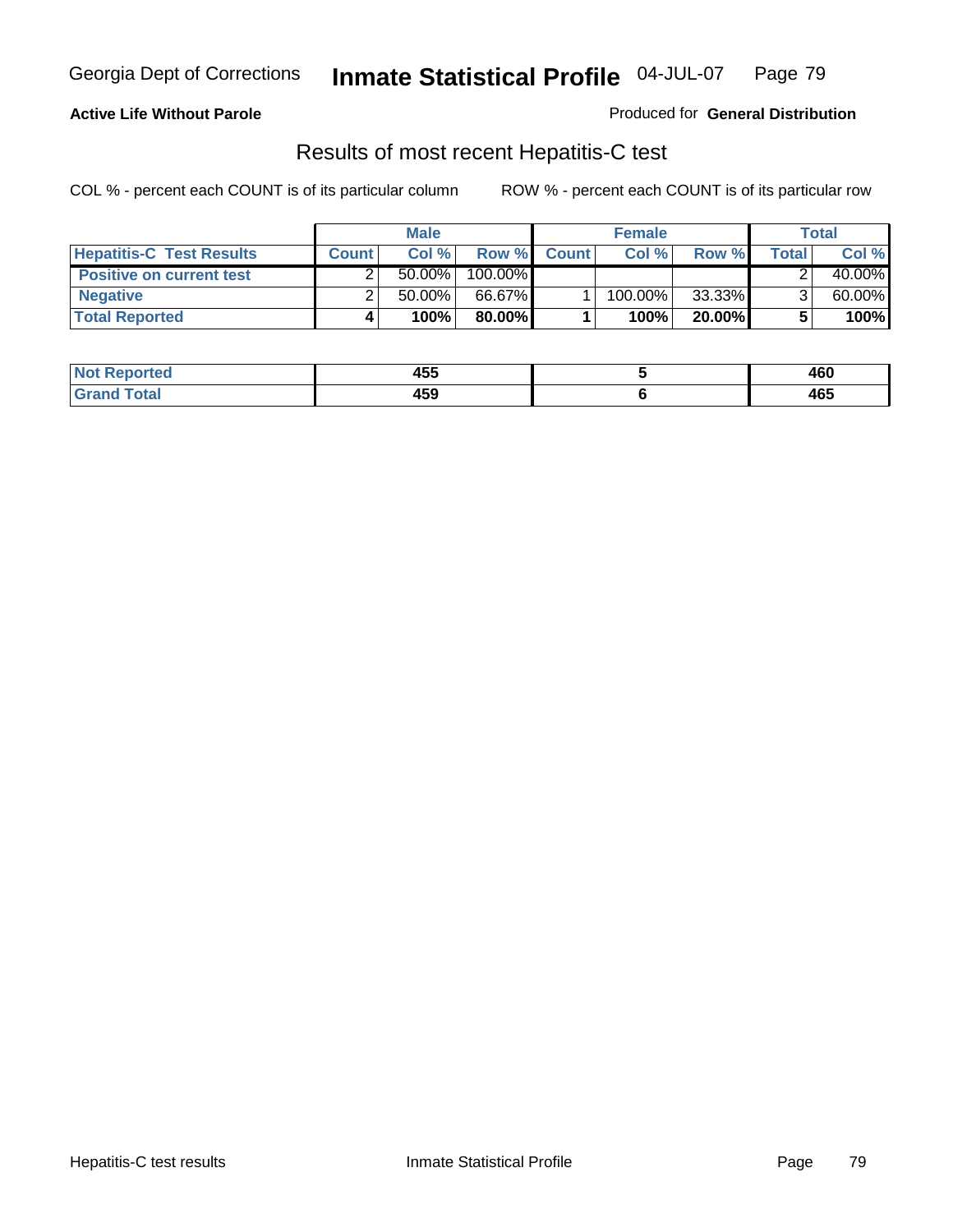#### **Active Life Without Parole**

Produced for **General Distribution**

### Results of most recent pregnancy test

|                               | Male         |       |          | <b>Female</b> |         |            | Total |         |
|-------------------------------|--------------|-------|----------|---------------|---------|------------|-------|---------|
| <b>Pregnancy Test Results</b> | <b>Count</b> | Col % | Row %    | <b>Count</b>  | Col %   | Row %      | Total | Col %   |
| <b>Negative</b>               |              |       |          |               | 100.00% | $100.00\%$ |       | 100.00% |
| <b>Total Reported</b>         |              | %     | $0.00\%$ |               | 100%    | 100.00%    |       | 100%    |

| .≺eported<br>NOT | 459 | 160<br>403 |
|------------------|-----|------------|
| <b>otal</b><br>. | 459 | 465        |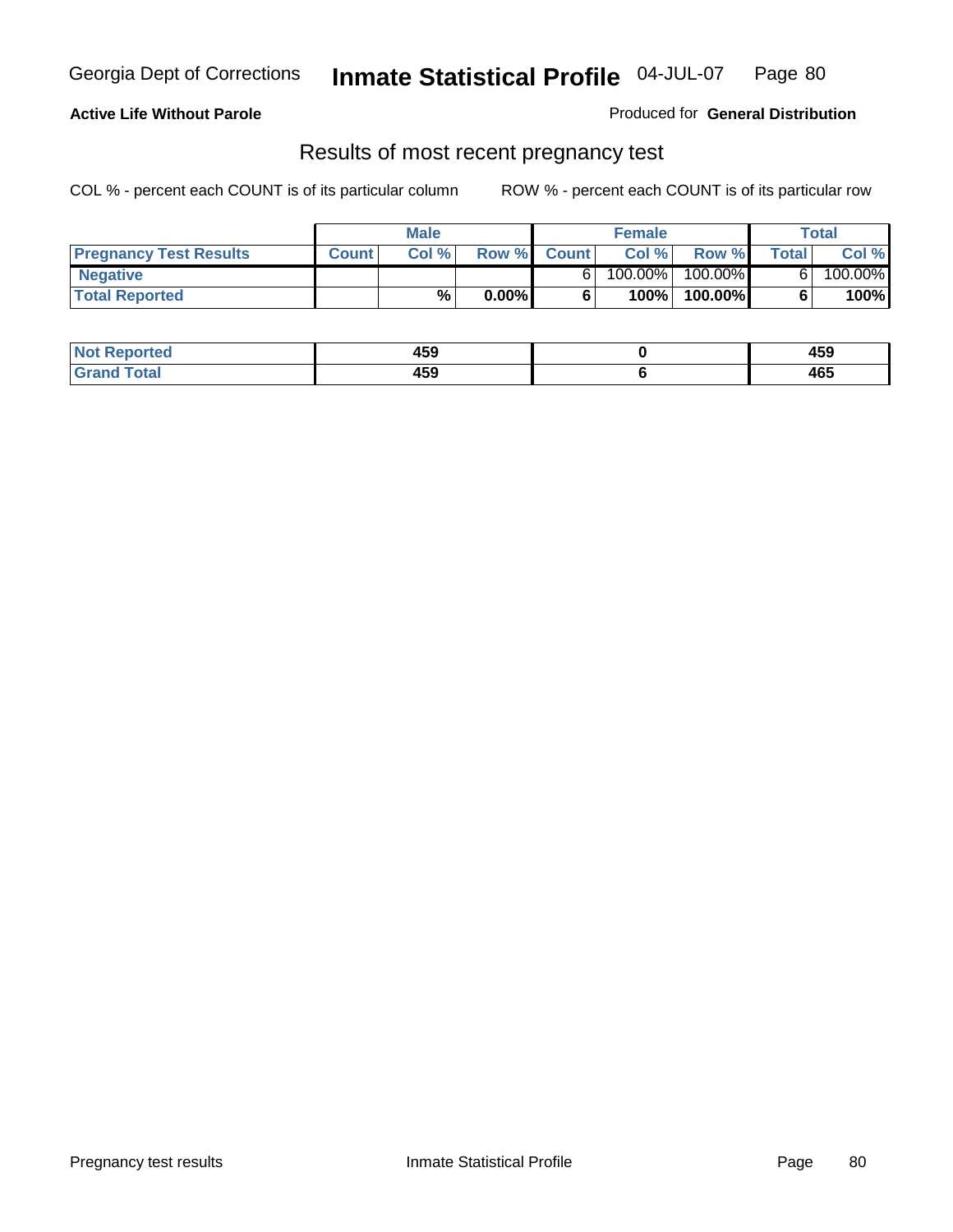### **Active Life Without Parole**

#### Produced for **General Distribution**

### Results of most recent diabetes test

|                                 |              | Male    |            |              | <b>Female</b> |          |              | Total   |
|---------------------------------|--------------|---------|------------|--------------|---------------|----------|--------------|---------|
| Diabetes Test Results           | <b>Count</b> | Col %   | Row %      | <b>Count</b> | Col %         | Row %I   | <b>Total</b> | Col %   |
| <b>Positive on current test</b> |              | 100.00% | $100.00\%$ |              |               |          |              | 100.00% |
| <b>Total Reported</b>           |              | 100%    | 100.00%    |              | %             | $0.00\%$ |              | 100%    |

| <b>eported</b> | ---<br>л н<br>70, | 463 |
|----------------|-------------------|-----|
| <b>Total</b>   | 459               | 465 |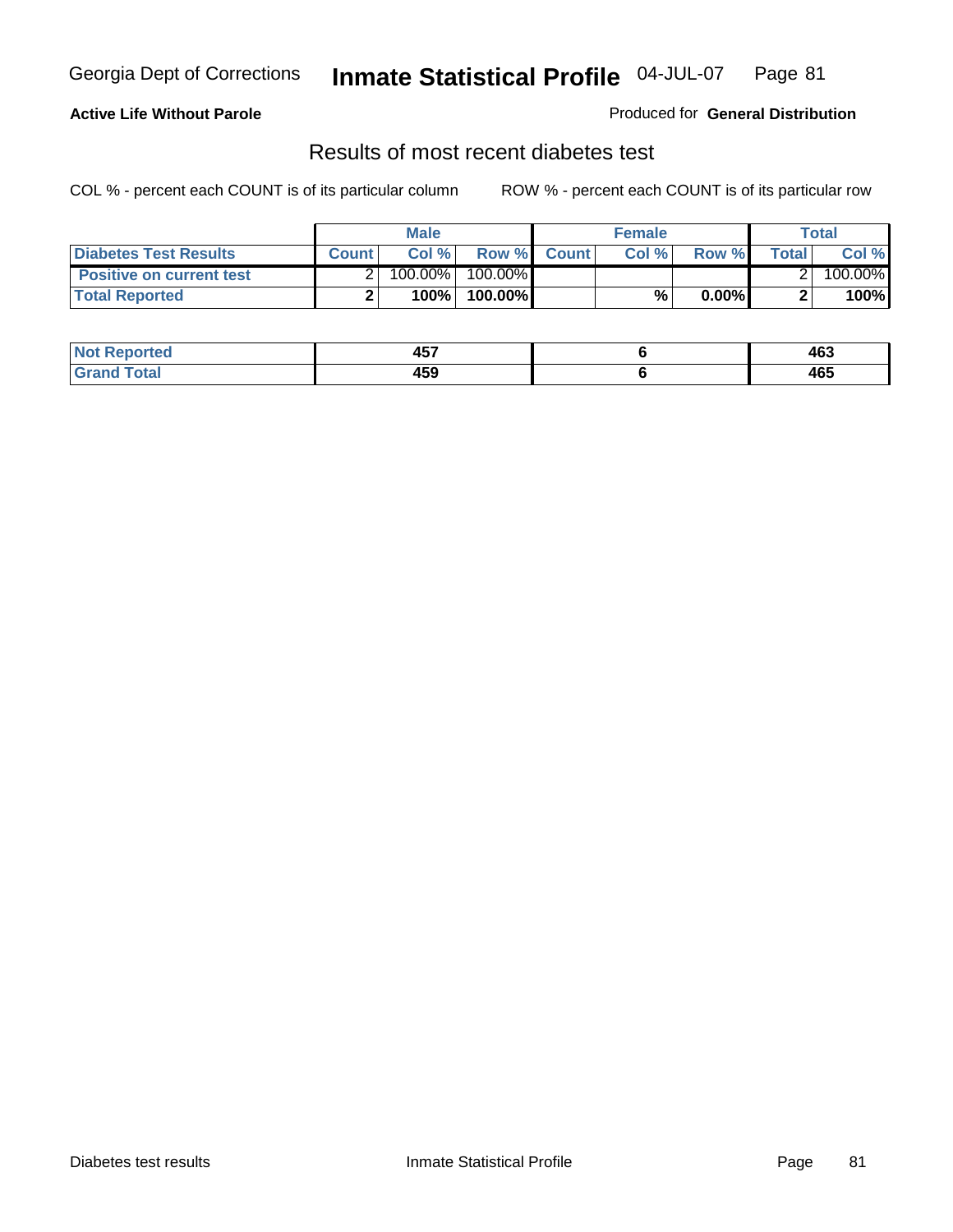### **Active Life Without Parole**

#### Produced for **General Distribution**

### Results of most recent hypertension test

|                                  | <b>Male</b>  |         |            | <b>Female</b> |      |          | <b>Total</b> |         |
|----------------------------------|--------------|---------|------------|---------------|------|----------|--------------|---------|
| <b>Hypertension Test Results</b> | <b>Count</b> | Col %   |            | Row % Count   | Col% | Row %    | Totall       | Col %   |
| <b>Positive on current test</b>  |              | 100.00% | $100.00\%$ |               |      |          |              | 100.00% |
| <b>Total Reported</b>            |              | 100%    | 100.00%    |               | %    | $0.00\%$ |              | 100%    |

| 'eported     | ハドウ<br>494<br>$-$ | AFC<br>400 |
|--------------|-------------------|------------|
| <b>Total</b> | 459               | 465        |